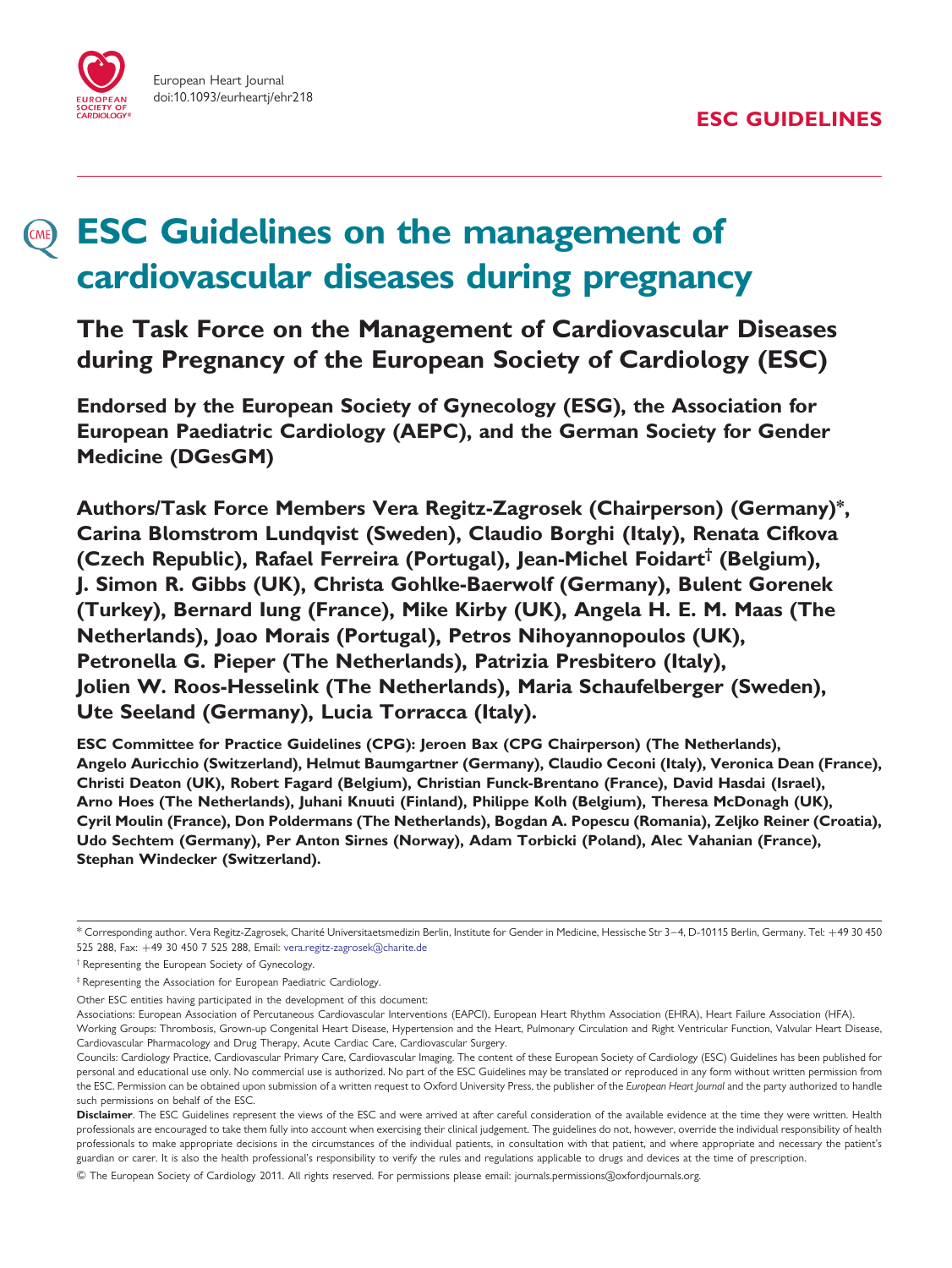Document Reviewers: Helmut Baumgartner (CPG Review Coordinator) (Germany), Christi Deaton (CPG Review Coordinator) (UK), Carlos Aguiar (Portugal), Nawwar Al-Attar (France), Angeles Alonso Garcia (Spain), Anna Antoniou (Greece), Ioan Coman (Romania), Uri Elkayam (USA), Miguel Angel Gomez-Sanchez (Spain), Nina Gotcheva (Bulgaria), Denise Hilfiker-Kleiner (Germany), Robert Gabor Kiss (Hungary), Anastasia Kitsiou (Greece), Karen T. S. Konings (The Netherlands), Gregory Y. H. Lip (UK), Athanasios Manolis (Greece), Alexandre Mebaaza (France), Iveta Mintale (Latvia), Marie-Claude Morice (France), Barbara J. Mulder (The Netherlands), Agnès Pasquet (Belgium), Susanna Price (UK), Silvia G. Priori (Italy), Maria J. Salvador (Spain), Avraham Shotan (Israel), Candice K. Silversides (Canada), Sven O. Skouby<sup>†</sup> (Denmark), Jörg-Ingolf Stein<sup>‡</sup> (Austria), Pilar Tornos (Spain), Niels Vejlstrup (Denmark), Fiona Walker (UK), Carole Warnes (USA).

The disclosure forms of the authors and reviewers are available on the ESC website www.escardio.org/guidelines

- - - - - - - - - - - - - - - - - - - - - - - - - - - - - - - - - - - - - - - - - - - - - - - - - - - - - - - - - - - - - - - - - - - - - - - - - - -- - - - - - - - - - - - - - - - - - - - - - - - - - - - - - - - - - - - - - - - - - - - - - - - - - - - ----------------------- Keywords Pregnancy • Cardiovascular disease • Guidelines • Risk assessment • Management • Congential heart disease • Valvular heart disease • Hypertension • Heart failure • Arrhythmia

### Table of Contents

|                                                              | 4  |
|--------------------------------------------------------------|----|
|                                                              | 5  |
|                                                              | 5  |
|                                                              | 5  |
|                                                              | 5  |
| 2.4. Haemodynamic, haemostatic, and metabolic alterations    |    |
|                                                              | 5  |
| 2.5. Genetic testing and counselling                         | 6  |
| 2.6. Cardiovascular diagnosis in pregnancy                   | 6  |
|                                                              | 8  |
| 2.8. Interventions in the mother during pregnancy            | 9  |
| 2.9. Timing and mode of delivery: risk for mother and child  | 9  |
|                                                              | 10 |
| 2.11. Risk estimation: contraindications for pregnancy       | 11 |
| 2.12. Methods of contraception and termination of            |    |
| pregnancy, and in vitro fertilization                        | 13 |
|                                                              | 14 |
| 3. Congenital heart disease and pulmonary hypertension       | 14 |
| 3.1. Maternal high risk conditions [World Health             |    |
| Organization (III)-IV; see also Section 2.11]                | 14 |
| 3.2. Maternal low and moderate risk conditions (World        |    |
| Health Organization I, II, and III; see also Tables 6 and 7) | 17 |
| 3.3. Specific congenital heart defects                       | 17 |
| 3.4. Recommendations for the management of congenital        |    |
|                                                              | 20 |
|                                                              | 20 |
|                                                              | 20 |
|                                                              | 20 |
|                                                              | 21 |
| 4.4. Recommendations for the management of aortic disease    | 22 |
| 5. Valvular heart disease                                    | 22 |
|                                                              | 22 |
|                                                              | 23 |
| 5.3. Valvular atrial fibrillation (native valves)            | 24 |
|                                                              | 24 |
| 5.5. Mechanical prosthesis and anticoagulation               | 24 |

|  | 5.6. Recommendations for the management of valvular heart                  |    |
|--|----------------------------------------------------------------------------|----|
|  | disease                                                                    | 26 |
|  | 6. Coronary artery disease and acute coronary syndromes                    | 27 |
|  | 6.1. Maternal and offspring risk                                           | 27 |
|  |                                                                            | 28 |
|  | 6.3. Recommendations for the management of coronary                        |    |
|  |                                                                            | 28 |
|  | 7. Cardiomyopathies and heart failure                                      | 28 |
|  |                                                                            | 28 |
|  | 7.2. Dilated cardiomyopathy                                                | 30 |
|  | 7.3. Hypertrophic cardiomyopathy                                           | 30 |
|  | 7.4. Recommendations for the management of heart failure                   | 31 |
|  |                                                                            | 31 |
|  | 8.1. Arrhythmias associated with structural and congenital                 |    |
|  |                                                                            | 31 |
|  |                                                                            | 31 |
|  | 8.3. Interventional therapy: catheter ablation                             | 33 |
|  | 8.4. Implantable cardioverter-defibrillator                                | 33 |
|  |                                                                            | 33 |
|  | 8.6. Recommendations for the management                                    |    |
|  |                                                                            | 34 |
|  | 9. Hypertensive disorders                                                  | 34 |
|  | 9.1. Diagnosis and risk assessment                                         | 35 |
|  | 9.2. Definition and classification of hypertension in                      |    |
|  |                                                                            | 35 |
|  | 9.3. Management of hypertension in pregnancy                               | 35 |
|  | 9.4. Non-pharmacological management and prevention of                      |    |
|  | hypertension in pregnancy                                                  | 36 |
|  | 9.5. Pharmacological management of hypertension in                         |    |
|  | pregnancy $\ldots \ldots \ldots \ldots \ldots \ldots \ldots \ldots \ldots$ | 36 |
|  |                                                                            | 37 |
|  | 9.7. Recommendations for the management                                    |    |
|  |                                                                            | 37 |
|  | 10. Venous thrombo-embolism during pregnancy and the                       |    |
|  |                                                                            | 37 |
|  | 10.1. Epidemiology and maternal risk                                       | 37 |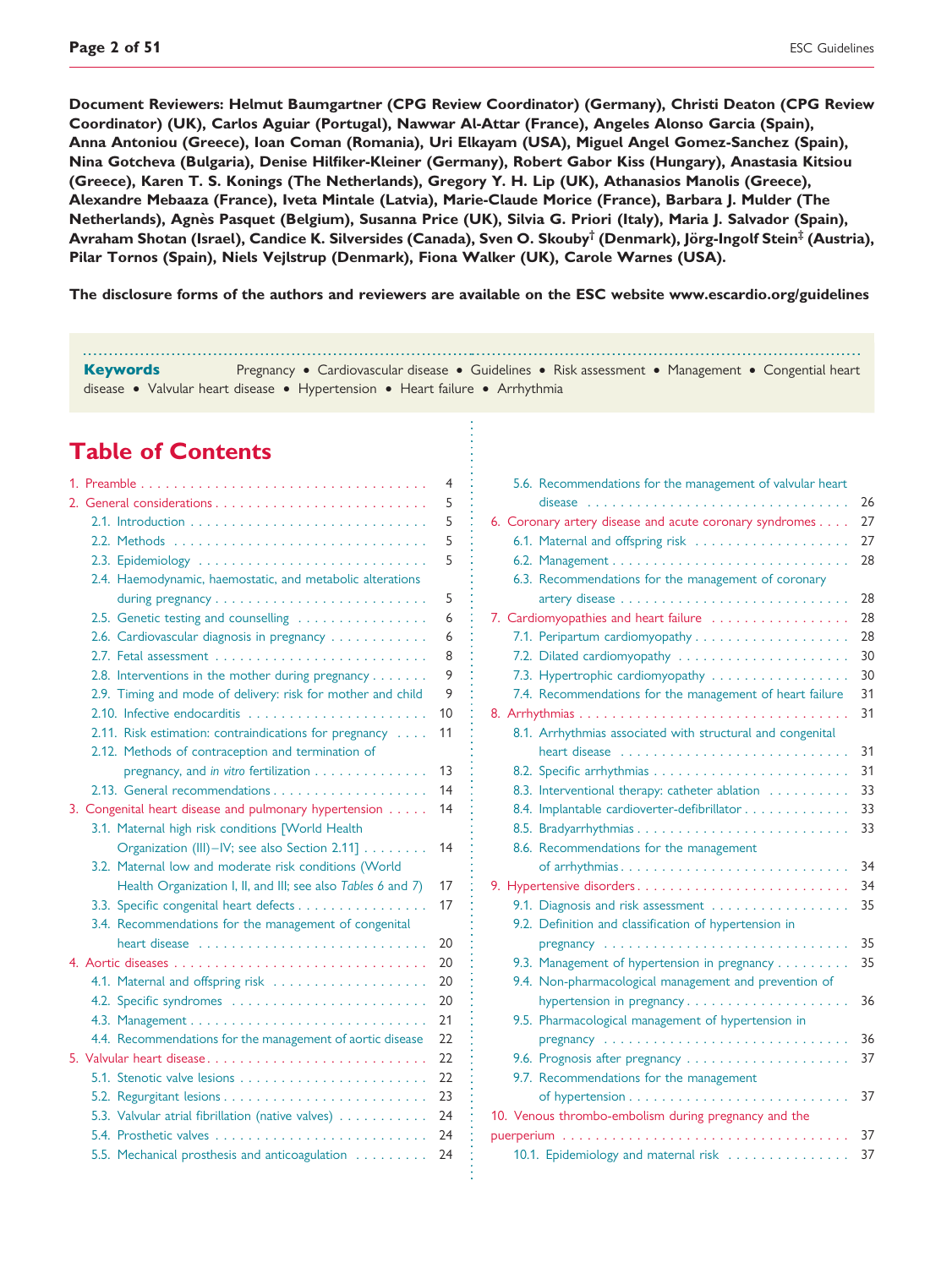| 10.2. Risk factors for pregnancy-related venous thrombo- |      |
|----------------------------------------------------------|------|
|                                                          |      |
| 10.3. Prevention of venous thrombo-embolism              | 38   |
| 10.4. Management of acute venous thrombo-embolism        | -39  |
| 10.5. Recommendations for the prevention and management  |      |
| of venous thrombo-embolism in pregnancy and              |      |
| puerperium 41                                            |      |
| 11. Drugs during pregnancy and breastfeeding 41          |      |
|                                                          |      |
| 11.2. Recommendations for drug use                       | - 42 |
|                                                          |      |
|                                                          |      |

### List of tables

Table 1. Classes of recommendation

Table 2. Levels of evidence

Table 3. Estimated fetal and maternal effective doses for various diagnostic and interventional radiology procedures

Table 4. Predictors of maternal cardiovascular events and risk score from the CARPREG study

Table 5. Predictors of maternal cardiovascular events identified in congential heart diseases in the ZAHARA and Khairy study

Table 6. Modified WHO classification of maternal cardiovascular risk: principles

Table 7. Modified WHO classification of maternal cardiovascular risk: application

Table 8. Maternal predictors of neonatal events in women with heart disease

Table 9. General recommendations

Table 10. Recommendations for the management of congenital heart disease

Table 11. Recommendations for the management of aortic disease Table 12. Recommendations for the management of valvular heart disease

Table 13. Recommendations for the management of coronary artery disease

Table 14. Recommendations for the management of cardiomyopathies and heart failure

Table 15. Recommendations for the management of arrhythmias

Table 16. Recommendations for the management of hypertension

Table 17. Check list for risk factors for venous thrombo-embolism Table 18. Prevalence of congenital thrombophilia and the associated risk of venous thrombo-embolism during pregnancy

Table 19. Risk groups according to risk factors: definition and preventive measures

Table 20. Recommendations for the prevention and management of venous thrombo-embolism in pregnancy and puerperium Table 21. Recommendations for drug use

### Abbreviations and acronyms

ABPM ambulatory blood pressure monitoring

| ハしし          | Arrierican College or Cardiology                    |
|--------------|-----------------------------------------------------|
| <b>ACE</b>   | angiotensin-converting enzyme                       |
| <b>ACS</b>   | acute coronary syndrome                             |
| AF           | atrial fibrillation                                 |
| AHA          | American Heart Association                          |
| aPTT         | activated partial thromboplastin time               |
| ARB          | angiotensin receptor blocker                        |
| AS           | aortic stenosis                                     |
| ASD          | atrial septal defect                                |
| AV           | atrioventricular                                    |
| <b>AVSD</b>  | atrioventricular septal defect                      |
| <b>BMI</b>   | body mass index                                     |
| <b>BNP</b>   | B-type natriuretic peptide                          |
| ΒP           | blood pressure                                      |
| CDC          | Centers for Disease Control                         |
| <b>CHADS</b> | congestive heart failure, hypertension, age (>75    |
|              | years), diabetes, stroke                            |
| CI           | confidence interval                                 |
| CO           | cardiac output                                      |
| CoA          | coarction of the aorta                              |
| <b>CT</b>    | computed tomography                                 |
| <b>CVD</b>   | cardiovascular disease                              |
| DBP          | diastolic blood pressure                            |
| <b>DCM</b>   | dilated cardiomyopathy                              |
| <b>DVT</b>   | deep venous thrombosis                              |
| <b>ECG</b>   | electrocardiogram                                   |
| EF           | ejection fraction                                   |
| ESC          | European Society of Cardiology                      |
| <b>ESH</b>   | European Society of Hypertension                    |
| <b>ESICM</b> | European Society of Intensive Care Medicine         |
| <b>FDA</b>   | Food and Drug Administration                        |
| <b>HCM</b>   | hypertrophic cardiomyopathy                         |
| ICD          | implantable cardioverter-defibrillator              |
| <b>INR</b>   | international normalized ratio                      |
| i.v.         | intravenous                                         |
| <b>LMWH</b>  | low molecular weight heparin                        |
| LV           | left ventricular                                    |
| LVEF         | left ventricular ejection fraction                  |
| <b>LVOTO</b> | left ventricular outflow tract obstruction          |
| <b>MRI</b>   | magnetic resonance imaging                          |
| MS           | mitral stenosis                                     |
|              | NT-proBNP N-terminal pro B-type natriuretic peptide |
| <b>NYHA</b>  | New York Heart Association                          |
| <b>OAC</b>   | oral anticoagulant                                  |
| PAH          | pulmonary arterial hypertension                     |
| <b>PAP</b>   | pulmonary artery pressure                           |
| PCI          | percutaneous coronary intervention                  |
| <b>PPCM</b>  | peripartum cardiomyopathy                           |
| PS           | pulmonary valve stenosis                            |
| <b>RV</b>    | right ventricular                                   |
| SBP          | systolic blood pressure                             |
| SVT          | supraventricular tachycardia                        |
| <b>TGA</b>   | complete transposition of the great arteries        |
| TR           | tricuspid regurgitation                             |
| UFH          | unfractionated heparin                              |
| <b>VSD</b>   | ventricular septal defect                           |
|              |                                                     |

ACC American College of Cardiology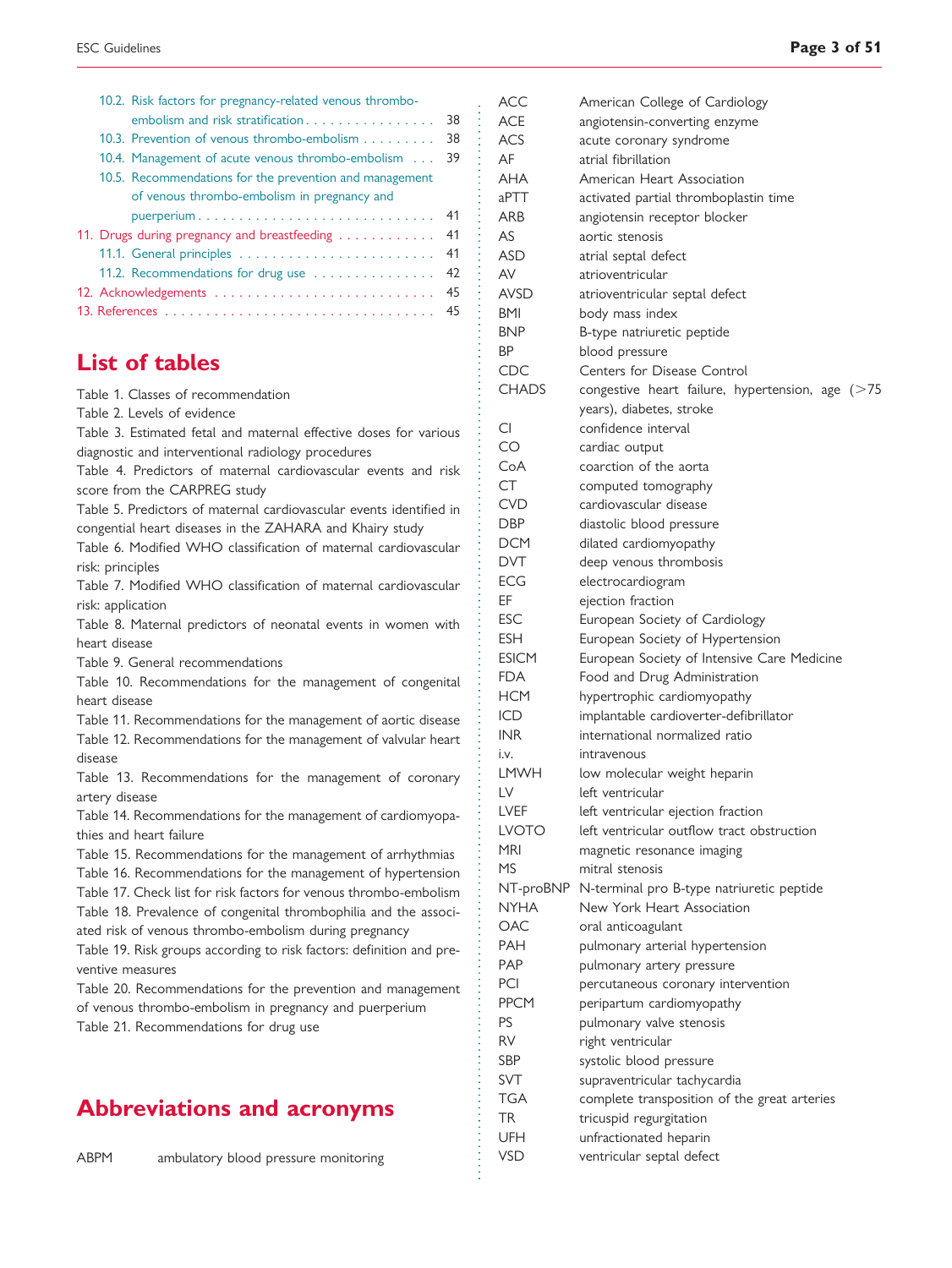| VT   | ventricular tachycardia   |
|------|---------------------------|
| VTF. | venous thrombo-embolism   |
| WHO  | World Health Organization |

### 1. Preamble

Guidelines summarize and evaluate all available evidence, at the time of the writing process, on a particular issue with the aim of assisting physicians in selecting the best management strategies for an individual patient, with a given condition, taking into account the impact on outcome, as well as the risk–benefit ratio of particular diagnostic or therapeutic means. Guidelines are no substitutes but are complements for textbooks and cover the European Society of Cardiology (ESC) Core Curriculum topics. Guidelines and recommendations should help the physicians to make decisions in their daily practice. However, the final decisions concerning an individual patient must be made by the responsible physician(s).

A great number of Guidelines have been issued in recent years by the ESC as well as by other societies and organizations. Because of the impact on clinical practice, quality criteria for the development of guidelines have been established in order to make all decisions transparent to the user. The recommendations for formulating and issuing ESC Guidelines can be found on the ESC website ([http://www.escardio.org/guidelines-surveys/esc-guidelines/](http://www.escardio.org/guidelines-surveys/esc-guidelines/about/Pages/rules-writing.aspx) [about/Pages/rules-writing.aspx\)](http://www.escardio.org/guidelines-surveys/esc-guidelines/about/Pages/rules-writing.aspx). ESC Guidelines represent the official position of the ESC on a given topic and are regularly updated.

Members of this Task Force were selected by the ESC to represent professionals involved with the medical care of patients with this pathology. Selected experts in the field undertook a comprehensive review of the published evidence for diagnosis, management, and/or prevention of a given condition according to ESC Committee for Practice Guidelines (CPG) policy. A critical

evaluation of diagnostic and therapeutic procedures was performed including assessment of the risk–benefit ratio. Estimates of expected health outcomes for larger populations were included, where data exist. The level of evidence and the strength of recommendation of particular treatment options were weighed and graded according to pre-defined scales, as outlined in Tables 1 and 2.

The experts of the writing and reviewing panels filled in declarations of interest forms which might be perceived as real or potential sources of conflicts of interest. These forms were compiled into one file and can be found on the ESC Web Site [\(http://](http://www.escardio.org/guidelines) [www.escardio.org/guidelines](http://www.escardio.org/guidelines)). Any changes in declarations of interest that arise during the writing period must be notified to the ESC and updated. The Task Force received its entire financial support from the ESC without any involvement from healthcare industry.

The ESC CPG supervises and coordinates the preparation of new Guidelines produced by Task Forces, expert groups, or consensus panels. The Committee is also responsible for the endorsement process of these Guidelines. The ESC Guidelines undergo extensive review by the CPG and external experts. After appropriate revisions it is approved by all the experts involved in the Task Force. The finalized document is approved by the CPG for publication in the European Heart Journal.

The task of developing Guidelines covers not only the integration of the most recent research, but also the creation of educational tools and implementation programmes for the recommendations. To implement the guidelines, condensed pocket guidelines versions, summary slides, booklets with essential messages, and an electronic version for digital applications (smartphones, etc.) are produced. These versions are abridged and, thus, if needed, one should always refer to the full text version which is freely available on the ESC website.

The National Societies of the ESC are encouraged to endorse, translate, and implement the ESC Guidelines. Implementation

| <b>Classes of</b><br>recommendations | <b>Definition</b>                                                                                                                       | <b>Suggested wording to use</b> |
|--------------------------------------|-----------------------------------------------------------------------------------------------------------------------------------------|---------------------------------|
| Class I                              | Evidence and/or general agreement<br>that a given treatment or procedure<br>is beneficial, useful, effective.                           | Is recommended/is<br>indicated  |
| <b>Class II</b>                      | <b>Conflicting evidence and/or a</b><br>divergence of opinion about the<br>usefulness/efficacy of the given<br>treatment or procedure.  |                                 |
| Class IIa                            | <b>Weight of evidence/opinion is in</b><br>favour of usefulness/efficacy.                                                               | <b>Should be considered</b>     |
| <b>Class IIb</b>                     | <b>Usefulness/efficacy is less well</b><br>established by evidence/opinion.                                                             | May be considered               |
| <b>Class III</b>                     | Evidence or general agreement that<br>the given treatment or procedure<br>is not useful/effective, and in some<br>cases may be harmful. | Is not recommended              |

#### Table I Classes of recommendation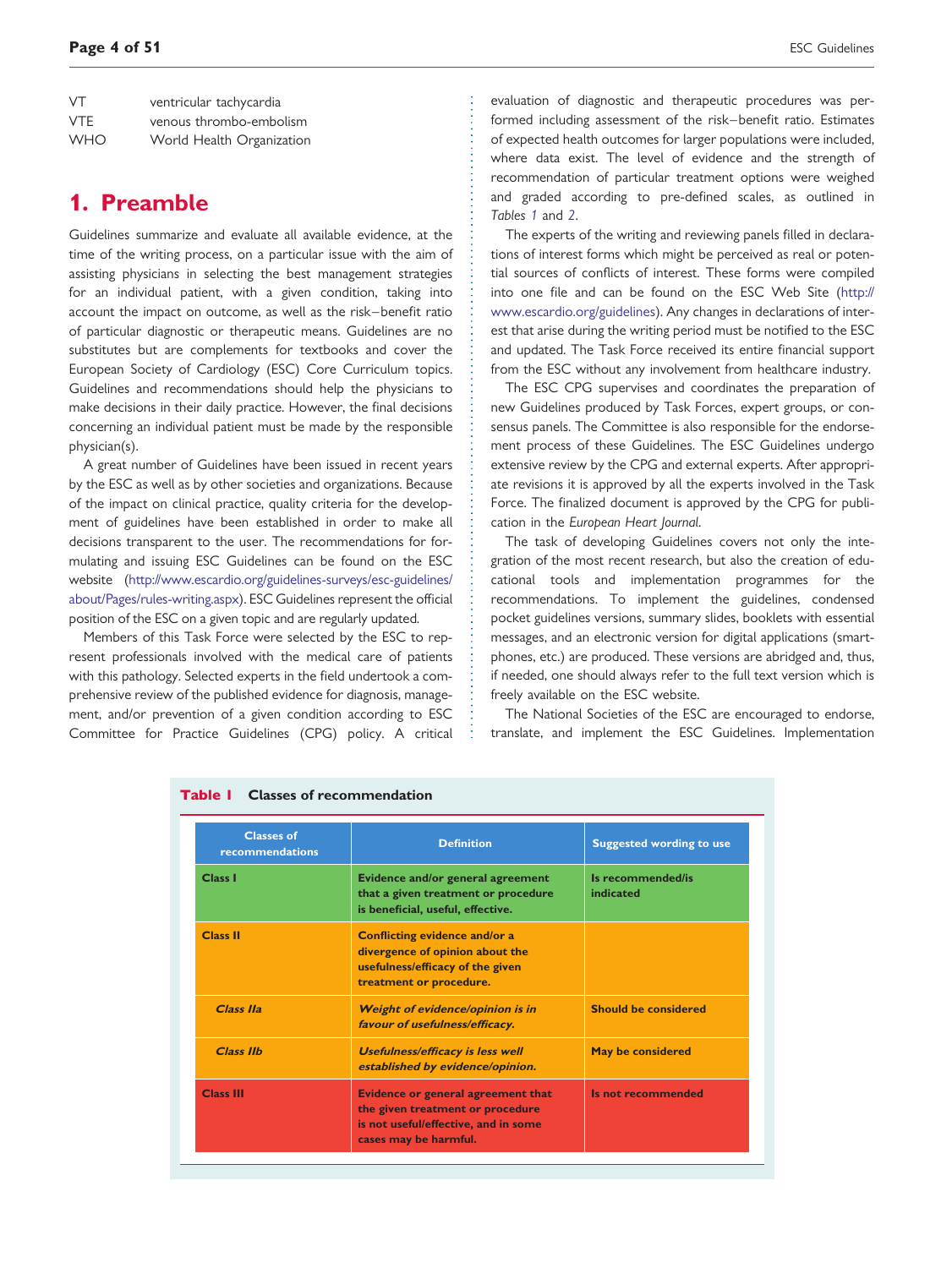### Table 2 Levels of evidence

| Level of<br><b>Evidence A</b>        | Data derived from multiple randomized<br>clinical trials<br>or meta-analyses.                       |
|--------------------------------------|-----------------------------------------------------------------------------------------------------|
| <b>Level of</b><br><b>Evidence B</b> | Data derived from a single randomized<br>clinical trial<br>or large non-randomized studies.         |
| <b>Level of</b><br><b>Evidence C</b> | Consensus of opinion of the experts and/<br>or small studies, retrospective studies,<br>registries. |

programmes are needed because it has been shown that the outcome of disease may be favourably influenced by the thorough application of clinical recommendations.

Surveys and registries are needed to verify that real-life daily practice is in keeping with what is recommended in the guidelines, thus completing the loop between clinical research, writing of guidelines, and implementing them into clinical practice.

The guidelines do not, however, override the individual responsibility of health professionals to make appropriate decisions in the circumstances of the individual patients, in consultation with that patient, and, where appropriate and necessary, the patient's guardian or carer. It is also the health professional's responsibility to verify the rules and regulations applicable to drugs and devices at the time of prescription.

### 2. General considerations

### 2.1 Introduction

At present, 0.2–4% of all pregnancies in western industrialized countries are complicated by cardiovascular diseases  $(CVD)$ ,<sup>1</sup> and the number of the patients who develop cardiac problems during pregnancy is increasing. Nevertheless, the number of such patients presenting to the individual physician is small. However, knowledge of the risks associated with CVD during pregnancy and their management are of pivotal importance for advising patients before pregnancy. Therefore, guidelines on disease management in pregnancy are of great relevance. Such guidelines have to give special consideration to the fact that all measures concern not only the mother, but the fetus as well. Therefore, the optimum treatment of both must be targeted. A therapy favourable for the mother can be associated with an impairment of the child, and in extreme cases treatment measures which protect the survival of the mother can cause the death of the fetus. On the other hand, therapies to protect the child may lead to a suboptimal outcome for the mother. Because prospective or randomized studies are lacking, with a few exceptions, recommendations in this guideline mostly correspond to the evidence level C.

Some general conclusions have arisen from these guidelines: counselling and management of women of childbearing age with suspected cardiac disease should start before pregnancy occurs; they should be managed by interdisciplinary teams; high risk patients should be treated in specialized centres; and diagnostic procedures and interventions should be performed by specialists with great expertise in the individual techniques and experience in treating pregnant patients. Registries and prospective studies are urgently needed to improve the state of knowledge.

### 2.2 Methods

The Guidelines are based on a systematic search of the literature of the last 20 years in the National Institutes of Health database (PubMed). The publications and recommendations of the European and American cardiological societies are also considered: American Heart Association/American College of Cardiology  $(AH A/ACC),<sup>2</sup>$  the ESC in 2003,<sup>3</sup> the Working Group Valvular Heart Disease of the ESC, $4$  the guidelines of the German Society of Cardiology (German Society of Cardiology),<sup>5,6</sup> and the ESC Task Force on the Management of Valvular Heart Disease 2007.<sup>7</sup>

### 2.3 Epidemiology

The spectrum of CVD in pregnancy is changing and differs between countries. In the western world, the risk of CVD in pregnancy has increased due to increasing age at first pregnancy and increasing prevalence of cardiovascular risk factors—diabetes, hypertension, and obesity. Also the treatment of congenital heart disease has improved, resulting in an increased number of women with heart disease reaching childbearing age.<sup>8</sup> In western countries maternal heart disease is now the major cause of maternal death during pregnancy.<sup>9</sup>

Hypertensive disorders are the most frequent cardiovascular events during pregnancy, occurring in  $6-8\%$  of all pregnancies.<sup>10</sup> In the western world, congenital heart disease is the most frequent cardiovascular disease present during pregnancy (75–82%), with shunt lesions predominating  $(20-65\%)$ .<sup>11,12</sup> Congenital heart disease represents just 9–19% outside Europe and North America. Rheumatic valvular disease dominates in non-western countries, comprising 56–89% of all cardiovascular diseases in pregnancy.11,12

Cardiomyopathies are rare, but represent severe causes of cardiovascular complications in pregnancy. Peripartum cardiomyopathy (PPCM) is the most common cause of severe complications.<sup>13</sup>

### 2.4 Haemodynamic, haemostatic, and metabolic alterations during pregnancy

Pregnancy induces changes in the cardiovascular system to meet the increased metabolic demands of the mother and fetus. They include increases in blood volume and cardiac output (CO), and reductions in systemic vascular resistance and blood pressure (BP).

Plasma volume reaches a maximum of 40% above baseline at 24 weeks gestation. A 30–50% increase in CO occurs in normal pregnancy. In early pregnancy increased CO is primarily related to the rise in stroke volume; however, in late pregnancy, heart rate is the major factor. Heart rate starts to rise at 20 weeks and increases until 32 weeks. It remains high 2–5 days after delivery. Systemic BP (SBP) typically falls early in gestation and diastolic BP (DBP) is usually 10 mmHg below baseline in the second trimester. This decrease in BP is caused by active vasodilatation, achieved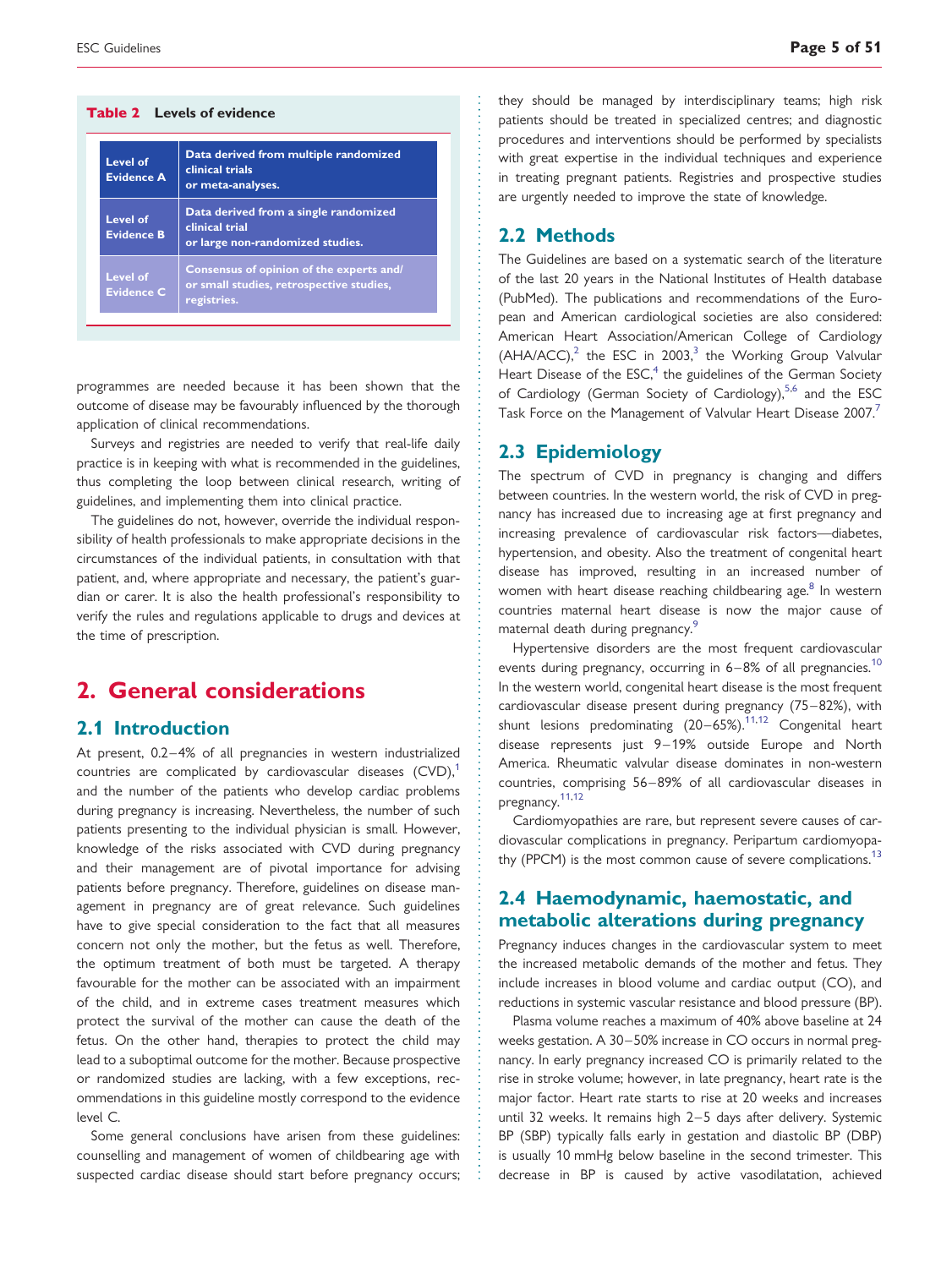through the action of local mediators such as prostacyclin and nitric oxide. In the third trimester, the DBP gradually increases and may normalize to non-pregnant values by term.

The heart can increase its size by up to 30%, which is partially due to dilatation. Data regarding systolic and diastolic function in pregnancy are scarce. Systolic function increases first but may decrease in the last trimester. Reports on diastolic function are conflicting.

Pregnancy induces a series of haemostatic changes, with an increase in concentration of coagulation factors, fibrinogen, and platelet adhesiveness, as well as diminished fibrinolysis, which lead to hypercoagulability and an increased risk of thrombo-embolic events. In addition, obstruction to venous return by the enlarging uterus causes stasis and a further rise in risk of thrombo-embolism.

Maternal glucose homeostasis may change and cholesterol levels increase in adaptation to fetal–maternal needs.

Physiological changes that occur during pregnancy can affect absorption, excretion, and bioavailability of all drugs.<sup>14</sup> The increased intravascular blood volume partly explains the higher dosages of drugs required to achieve therapeutic plasma concentrations, and the dose adaptations needed during treatment. Moreover, the raised renal perfusion and the higher hepatic metabolism increase drug clearance. The altered pharmacokinetics of drugs vary in magnitude during different stages of pregnancy, making careful monitoring of the patient and dose adjustments necessary.

Uterine contractions, positioning (left lateral vs. supine), pain, anxiety, exertion, bleeding, and uterine involution cause significant haemodynamic changes during labour and post-partum. Anaesthesia, analgesia, haemorrhage, and infection may induce additional cardiovascular stress. SBP and DBP increase 15–25% and 10– 15%, respectively, during uterine contractions. Such increases are associated with a rise in pressure in the amniotic fluid, and in the intrathoracic venous, cerebrospinal, and extradural fluids. CO increases by 15% in early labour, by 25% during stage 1, and by 50% during expulsive efforts.<sup>15</sup> It reaches an increase of 80% early post-partum due to autotransfusion associated with uterine involution and resorption of leg oedema.

In conclusion, the physiological adaptations to pregnancy influence the evaluation and interpretation of cardiac function and clinical status.

### 2.5 Genetic testing and counselling

An important aspect concerning the care of young women with CVD is the consultation about the risk of inheritance of cardiac defects for their descendants. The risk is raised significantly in comparison with parents without CVD where the risk is  $\sim$ 1%. In addition, there are large differences between each of the hereditary heart disease conditions, and the risk for descendants is dependent on whether only the mother, only the father, or both parents suffer from hereditary cardiac defects.<sup>16</sup> In general, the risk is higher when the mother is affected rather than the father.<sup>16</sup> The recurrence risk varies between 3% and 50% depending on the type of maternal heart disease.

Children of parents with a cardiovascular condition inherited in an autosomal dominant manner (e.g. Marfan syndrome, hypertrophic cardiomyopathy, or long QT syndrome) have an inheritance risk of 50%, regardless of gender of the affected parent. The final phenotype will also be determined by incomplete penetrance and pleiotropic effects, and may vary significantly. For defects that are inherited in a polygenic manner, recurrence risk is less clearly defined. Autosomal recessive and X-chromosomal recessive inheritance are rare.

Genetic testing may be useful:

- in cardiomyopathies and channelopathies, such as long QT syndromes<sup>17</sup>
- when other family members are affected
- when the patient has dysmorphic features, developmental delay/ mental retardation, or when other non-cardiac congenital abnormalities are present, in syndromes such as in Marfan, 22q11 deletion, Williams–Beuren, Alagille, Noonan, and Holt–Oram syndrome.

For a steadily increasing number of genetic defects, genetic screening by chorionic villous biopsy can be offered in the 12th week of pregnancy. All women with congenital heart disease should be offered fetal echocardiography in the 19th to 22nd week of pregnancy. Measurement of nuchal fold thickness in the 12th to 13th week of pregnancy is an early screening test for women over 35 years of age. The sensitivity for the presence of a significant heart defect is 40%, while the specificity of the method is 99%. The incidence of congenital heart disease with normal nuchal fold thickness is  $\sim$  1/1000.<sup>18</sup>

The inheritance pattern differs among the diseases, and therefore genetic counselling by a geneticist is highly recommended for patients and their family members.<sup>17</sup> Genetic testing after careful counselling has the rationale of identifying at-risk asymptomatic or disease-free relatives and to guide clinical surveillance for disease onset, thereby enhancing preventive and treatment interventions. It is advocated in patients with known genetic disorders and is more advisable if treatment options are available.<sup>17</sup>

### 2.6 Cardiovascular diagnosis in pregnancy

The following procedures are of relevance for the diagnosis and management of CVD in pregnancy.

#### History and clinical investigation

Many disorders can be identified by taking a careful personal and family history, particularly cardiomyopathies, the Marfan syndrome, congenital heart disease, juvenile sudden death, long QT syndrome, and catecholaminergic ventricular tachycardia (VT) or Brugada syndrome. It is important to ask specifically about possible sudden deaths in the family. The assessment of dyspnoea is important for diagnosis and prognosis of valve lesions and for heart failure. A thorough physical examination considering the physiological changes that occur during pregnancy (Section 2.4) is mandatory, including auscultation for new murmurs, changes in murmurs, and looking for signs of heart failure. When dyspnoea occurs during pregnancy or when a new pathological murmer is heard, echocardiography is indicated. It is crucial to measure the BP, in left lateral recumbency (see Section 9) using a standardized method, and to look for proteinuria, especially with a history or family history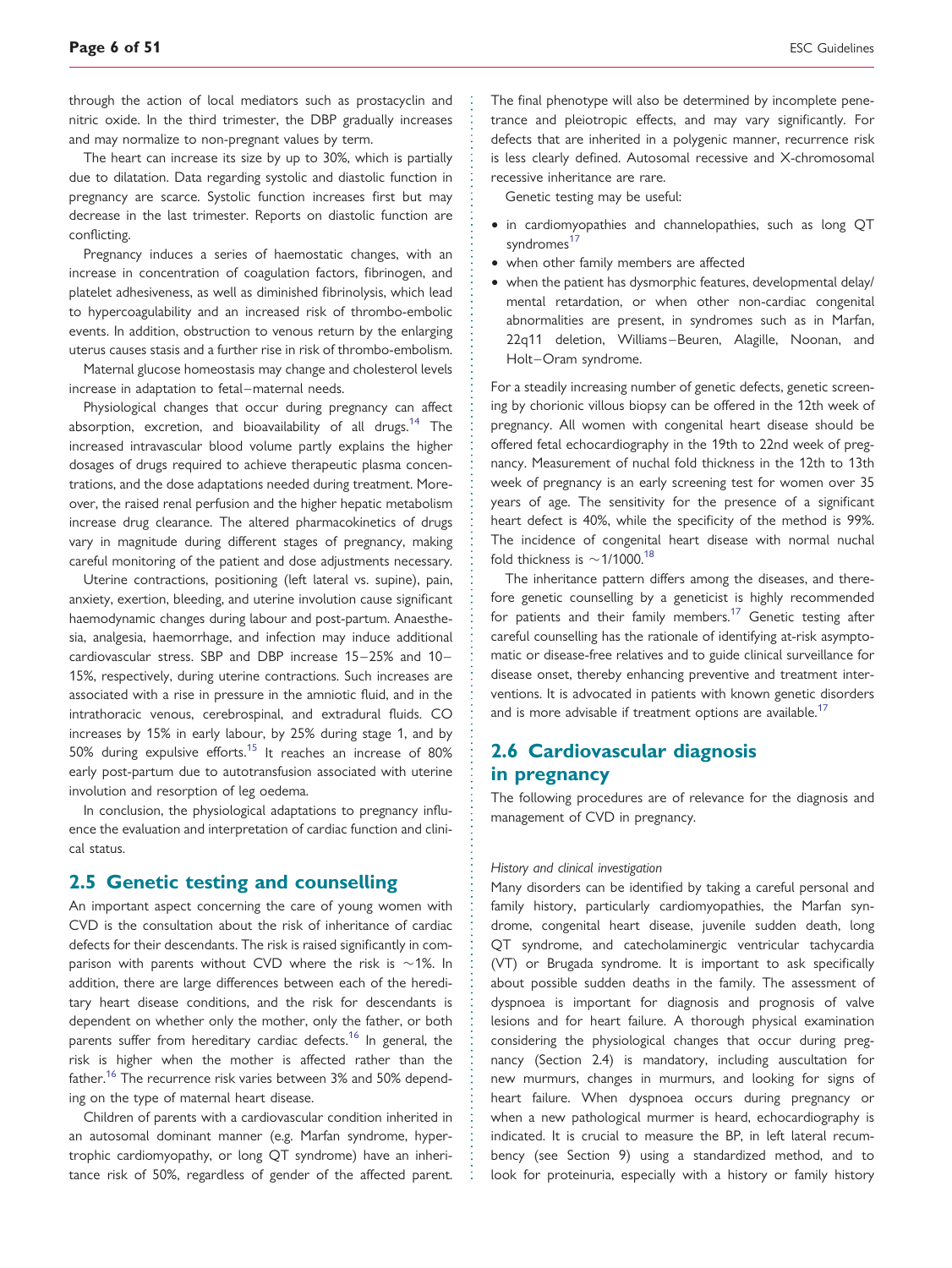of hypertension or pre-eclampsia. Oximetry should be performed in patients with congenital heart disease.

### Electrocardiography

The great majority of pregnant patients have a normal electrocardiogram (ECG). The heart is rotated towards the left and on the surface ECG there is a 15–20 left axis deviation. Common findings include transient ST segment and T wave changes, the presence of a Q wave and inverted T waves in lead III, an attenuated Q wave in lead AVF, and inverted T waves in leads V1, V2, and, occasionally, V3. ECG changes can be related to a gradual change in the position of the heart and may mimic left ventricular (LV) hypertrophy and other structural heart diseases.

Holter monitoring should be performed in patients with known previous paroxysmal or persistent documented arrhythmia [VT, atrial fibrillation (AF), or atrial flutter] or those reporting symptoms of palpitations.

### Echocardiography

Because echocardiography does not involve exposure to radiation, is easy to perform, and can be repeated as often as needed, it has become an important tool during pregnancy and is the preferred screening method to assess cardiac function.

### Transoesophageal echocardiography

Multiplane transducers have made transoesophageal echocardiography a very useful echocardiographic method in the assessment of adults with, for example, complex congenital heart disease. Transoesophageal echocardiography, although rarely required, is relatively safe during pregnancy. The presence of stomach contents, risk of vomiting and aspiration, and sudden increases in intra-abdominal pressure should be taken into account, and fetal monitoring performed if sedation is used.

#### Exercise testing

Exercise testing is useful to assess objectively the functional capacity, chronotropic and BP response, as well as exercise-induced arrhythmias. It has become an integral part of the follow-up of grown up congenital heart disease patients as well as patients with asymptomatic valvular heart disease.<sup>19,20</sup> lt should be performed in patients with known heart disease, preferably prior to pregnancy to assist in risk assessment.

This Committee recommends performing submaximal exercise tests to reach 80% of predicted maximal heart rate in asymptomatic pregnant patients with suspected CVD. There is no evidence that it increases the risk of spontaneous abortion.<sup>21</sup> Semirecumbent cycle ergometry appears to be the most comfortable modality, but treadmill walking or upright cycle ergometry may also be used. Dobutamine stress should be avoided. If respiratory gas analysis is used, the limit is a respiratory exchange ratio of 1.0. Stress echocardiography using bicycle ergometry may add to the diagnostic specificity in detecting the presence and extent of ischaemia in high risk patients with possible coronary artery disease. This can also be useful prior to conception to assess myocardial reserve in patients with prior PPCM and recovered LV function [left ventricular ejection fraction (LVEF)], and also in patients with other cardiomyopathies, with valvular or congenital heart disease with borderline or mildly reduced LVEF. Nuclear scintigraphy should be avoided during pregnancy because of radiation exposure.

### Radiation exposure

The effects of radiation on the fetus depend on the radiation dose and the gestational age at which exposure occurs. If possible, procedures should be delayed until at least the completion of the period of major organogenesis  $(>12$  weeks after menses). There is no evidence of an increased fetal risk of congenital malformations, intellectual disability, growth restriction, or pregnancy loss at doses of radiation to the pregnant woman of  $\leq$  50 mGy<sup>22,23</sup> [\(www.bt.cdc.](www.bt.cdc.gov/radiation/prenatalphysician.asp) [gov/radiation/prenatalphysician.asp](www.bt.cdc.gov/radiation/prenatalphysician.asp); accessed 31 October 2007). There may be a small increase in risk (1:2000 vs. 1:3000) of childhood cancer. The threshold at which an increased risk of congenital malformations occurs has not been definitely determined. Some evidence suggests that risk of malformations is increased at doses  $>$  100 mGy, whereas the risk between 50 and 100 mGy is less clear. During the first 14 days after fertilization, intact survival without fetal abnormality or death are the most likely outcomes of radiation exposure  $>50$  mGy. After the first 14 days, radiation exposure  $>$  50 mGy may be associated with an increased risk of congenital malformations, growth restriction, and intellectual disability.

Most medical procedures do not expose the fetus to such high levels of radiation (Table 3). For the majority of diagnostic medical procedures, involving doses to the fetus of up to  $\sim$ 1 mGy, the associated risks of childhood cancer are very low. (Documents of the Health Protection Agency. Radiation, Chemical and Environmental Hazards March 2009. RSE-9 Protection of pregnant patients during diagnostic medical exposures to ionising radiation. Advice from the Health Protection Agency, The Royal College of Radiologists, and the College of Radiographers.)

### **Procedure Fetal exposure Maternal exposure** Chest radiograph Criest radiograph  $\left| 0.01 \text{ mGy} \right| 0.01 \text{ mSv}$  0.1 mGy 0.1 mSv  $CT \text{ chest}$  0.3 mGy 0.3 mSv 7 mGy 7 mSv **Coronary** angiographya 1.5 mGy 1.5 mSv 7 mGy 7 mSv PCI or radiofrequency catheter ablation<sup>a</sup> 3 mGy 3 mSv 15 mGy 15 mSv

<sup>a</sup> Exposure depends on the number of projections or views.

 $CT = computed tomography; PA = posterior; PCI = percutaneous$ coronary intervention.

### Table 3 Estimated fetal and maternal effective doses for various diagnostic and interventional radiology procedures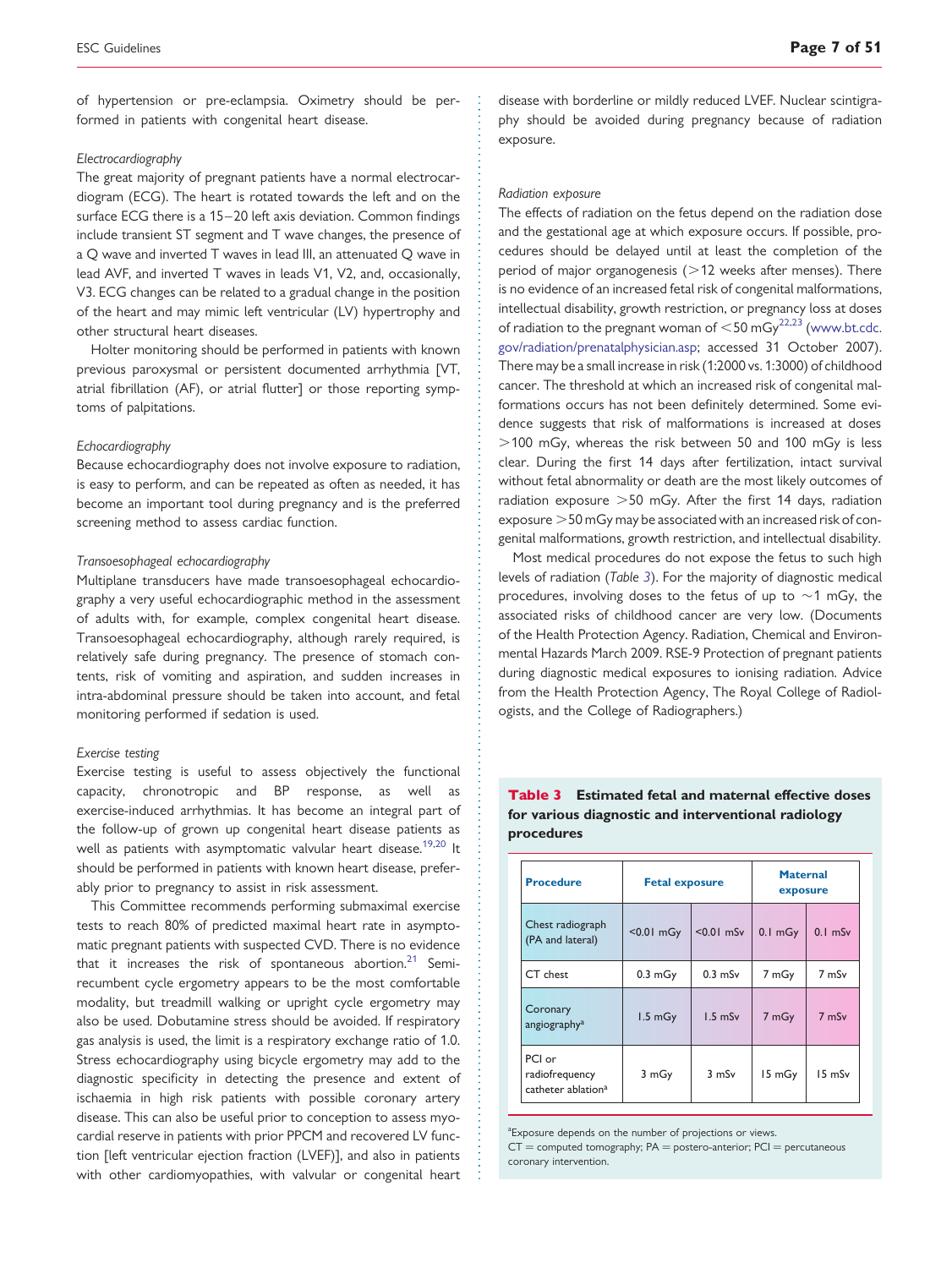As a general rule, according to the principle 'as low as reasonably achievable' (ALARA), all radiation doses due to medical exposures must be kept as low as reasonably achievable.<sup>24</sup>

### Chest radiograph

The fetal dose from a chest radiograph is  $<$  0.01 mGy.<sup>25</sup> Nevertheless, a chest radiograph should only be obtained if other methods fail to clarify the cause of dyspnoea, cough, or other symptoms. $^{23}$ 

If the required diagnostic information can be obtained with an imaging modality that does not use ionizing radiation, it should be used as a first-line test. If a study that uses ionizing radiation has to be performed, the radiation dose to the fetus should be kept as low as possible (preferably  $<$  50 mGy). The risks and benefits of performing or not performing the examination should be communicated. Documentation of the radiation dose to the mother in the medical records, particularly if the fetus is in the field of view, is highly recommended.<sup>26,27</sup>

#### Magnetic resonance imaging and computed tomography

Magnetic resonance imaging (MRI) may be useful in diagnosing complex heart disease or pathology of the aorta.<sup>28</sup> It should only be performed if other diagnostic measures, including transthoracic and transoesophageal echocardiography, are not sufficient for complete diagnosis. Limited data during organogenesis are available, but MRI is probably safe, especially after the first trimester.<sup>29</sup>

Gadolinium can be assumed to cross the fetal blood–placental barrier, but data are limited. The long-term risks of exposure of the developing fetus to free gadolinium ions $30$  are not known, and therefore gadolinium should be avoided.

Computed tomography  $(CT)^{31}$  is usually not necessary to diagnose CVD during pregnancy and, because of the radiation dose involved, is therefore not recommended. One exception is that it may be required for the accurate diagnosis or definite exclusion of pulmonary embolism. For this indication it is recommended if other diagnostic tools are not sufficient (see Section 10). Low radiation CT 1–3 mSv can be used in these situations.

### Cardiac catheterization

During coronary angiography the mean radiation exposure to the unshielded abdomen is 1.5 mGy, and  $\leq$  20% of this reaches the fetus because of tissue attenuation. Shielding the gravid uterus from direct radiation and especially shortening fluoroscopic time will minimize radiation exposure. The radial approach is preferable and should be undertaken by an experienced operator. Most electrophysiological studies aiming for ablation should only be performed if arrhythmias are intractable to medical treatment and cause haemodynamic compromise. If undertaken, electroanatomical mapping systems should be used to reduce the radiation dose.<sup>32</sup>

General recommendations for diagnostic and therapeutic management during pregnancy are listed in Table 9.

### 2.7 Fetal assessment

First trimester ultrasound allows accurate measurement of gestational age and early detection of multiple pregnancy and of malformations. Diagnosis of congenital cardiac malformations can be made as early as 13 weeks, and, in families with heart disease,

this timing is appropriate to start screening for congential heart disease. A review of the accuracy of first-trimester ultrasounds for detecting major congenital heart disease showed a sensitivity and specificity of 85% [95% confidence interval (CI) 78–90%] and 99% (95% CI 98–100%), respectively. Early examination in pregnancy allows parents to consider all options, including termination of pregnancy, if there are major malformations. $33$ 

The optimum time for screening of normal pregnancies for congenital heart diseases<sup>34</sup> is 18–22 weeks of gestation when visualization of the heart and outflow tracts is optimal. It becomes more difficult after 30 weeks since the fetus is more crowded within the amniotic cavity. Second-trimester screening (18–22 weeks) for detection of fetal anomalies should be performed by experienced specialists, particularly in pregnancies with risk factors for congenital heart anomalies.<sup>35</sup>

Cardiac anatomy and function, arterial and venous flow, and rhythm should be evaluated. When a fetal cardiac anomaly is suspected, it is mandatory to obtain the following.

- (1) A full fetal echocardiography to evaluate cardiac structure and function, arterial and venous flow, and rhythm.
- (2) Detailed scanning of the fetal anatomy to look for associated anomalies (particularly the digits and bones).
- (3) Family history to search for familial syndromes.
- (4) Maternal medical history to identify chronic medical disorders, viral illnesses, or teratogenic medications.
- (5) Fetal karyotype (with screening for deletion in 22q11.2 when conotruncal anomalies are present).
- (6) Referral to a maternal–fetal medicine specialist, paediatric cardiologist, geneticist, and/or neonatologist to discuss prognosis, obstetric, and neonatal management, and options.
- (7) Delivery at an institution that can provide neonatal cardiac care, if needed.

Doppler velocimetry (uterine, umbilical, fetal renal, and cerebral arteries, and descending aorta) provides a non-invasive measure of the fetoplacental haemodynamic state. Abnormality of the Doppler index in the umbilical artery correlates to fetoplacental vascular maldevelopment, fetal hypoxia, acidosis, and adverse perinatal outcome. The most ominous pre-terminal findings of the umbilical artery Doppler waveform are absent end-diastolic velocity and reversed end-diastolic velocity. Reversed end-diastolic velocity beyond 28 weeks should prompt immediate delivery by caesarean delivery. Absent end-diastolic velocity should prompt immediate consideration of delivery beyond 32 completed weeks.<sup>36</sup>

Fetal biophysical profile testing is indicated in pregnancies at risk of fetal compromise. Testing should be performed one or more times per week, depending upon the clinical situation. Four echographic biophysical variables (fetal movement, tone, breathing, and amniotic fluid volume) and results of non-stress testing are used for scoring. Their presence implies absence of significant central nervous system hypoxaemia/acidaemia. A compromised fetus exhibits loss of accelerations of the fetal heart rate, decreased body movement and breathing, hypotonia, and, less acutely, decreased amniotic fluid volume. From 70% to 90% of late fetal deaths display evidence of chronic and/or acute compromise. Sonographic detection of signs of fetal compromise can allow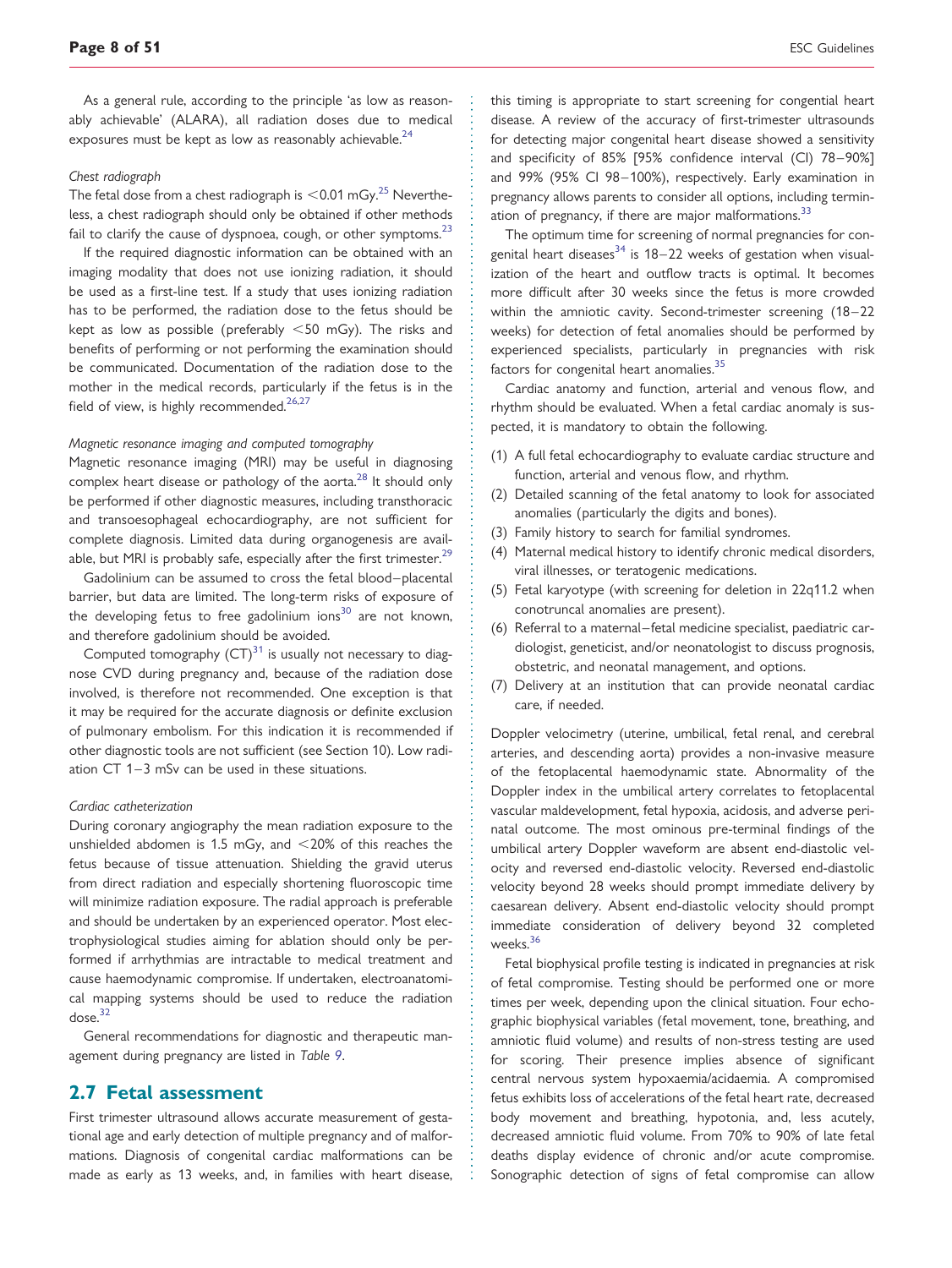appropriate intervention that ideally will prevent adverse fetal sequelae.<sup>37,38</sup>

### 2.8 Interventions in the mother during pregnancy

### 2.8.1 Percutaneous therapy

The same restrictions which apply for diagnostic coronary angiography (see Section 2.6) are relevant. If an intervention is absolutely necessary, the best time to intervene is considered to be after the fourth month in the second trimester. By this time organogenesis is complete, the fetal thyroid is still inactive, and the volume of the uterus is still small, so there is a greater distance between the fetus and the chest than in later months. Fluoroscopy and cineangiography times should be as brief as possible and the gravid uterus should be shielded from direct radiation. Heparin has to be given at 40–70 U/kg, targeting an activated clotting time of at least 200 s, but not exceeding 300 s.

### 2.8.2 Cardiac surgery with cardiopulmonary bypass

Maternal mortality during cardiopulmonary bypass is now similar to that in non-pregnant women who undergo comparable cardiac procedures.<sup>1</sup> However, there is significant morbidity including late neurological impairment in 3–6% of children, and fetal mortality remains high. $^{39}$  For this reason cardiac surgery is recommended only when medical therapy or interventional procedures fail and the mother's life is threatened. The best period for surgery is between the 13th and 28th week. $40,41$  Surgery during the first trimester carries a higher risk of fetal malformations, and during the third trimester there is a higher incidence of pre-term delivery and maternal complications. We know from previous studies that gestational age has a large impact on neonatal outcome.<sup>42</sup> Recent improvement in neonatal care has further improved survival of premature infants. At 26 weeks, survival is generally  $\sim$ 80%, with 20% having serious neurological impairment. For this reason, caesarean delivery may be considered before cardiopulmonary bypass if gestational age is  $>$ 26 weeks.<sup>43</sup> Whether or not delivery is advantageous for the baby at this gestational age depends on several factors: gender, estimated weight, prior administration of corticosteroids before delivery, and the outcome statistics of the neonatal unit concerned. When gestational age is 28 weeks or more, delivery before surgery should be considered. Before surgery a full course (at least 24 h) of corticosteroids should be administered to the mother, whenever possible. During cardiopulmonary bypass, fetal heart rate and uterine tone should be monitored in addition to standard patient monitoring. Pump flow  $>$  2.5 L/  $min/m<sup>2</sup>$  and perfusion pressure  $>70$  mmHg are mandatory to maintain adequate utero-placental blood flow; pulsatile flow, although controversial, seems more effective for preserving uteroplacental blood flow. Maternal haematocrit  $>$ 28% is recommended to optimize the oxygen delivery. Normothermic perfusion, when feasible, is advocated, and state of the art pH management is preferred to avoid hypocapnia responsible for uteroplacental vasoconstriction and fetal hypoxia. Cardiopulmonary bypass time should be minimized.<sup>44</sup>

### 2.9 Timing and mode of delivery: risk for mother and child

### High risk delivery

Induction, management of labour, delivery, and post-partum surveillance require specific expertise and collaborative management by skilled cardiologists, obstetricians, and anaesthesiologists, in experienced maternal–fetal medicine units.<sup>45,46</sup>

#### Timing of delivery

Spontaneous onset of labour is appropriate for women with normal cardiac function and is preferable to induced labour for the majority of women with heart disease. Timing is individualized, according to the gravida's cardiac status, Bishop score (a score based upon the station of the presenting part and four characteristics of the cervix: dilatation, effacement, consistency, and position), fetal well-being, and lung maturity. Due to a lack of prospective data and the influence of individual patient characteristics, standard guidelines do not exist, and management should therefore be individualized. In women with mild unrepaired congenital heart disease and in those who have undergone successful cardiac surgical repair with minimal residua, the management of labour and delivery is the same as for normal pregnant women.

### Labour induction

Oxytocin and artificial rupture of the membranes are indicated when the Bishop score is favourable. A long induction time should be avoided if the cervix is unfavourable. While there is no absolute contraindication to misoprostol or dinoprostone, there is a theoretical risk of coronary vasospasm and a low risk of arrhythmias. Dinoprostone also has more profound effects on BP than prostaglandin  $E_1$  and is therefore contraindicated in active CVD. Mechanical methods such as a Foley catheter would be preferable to pharmacological agents, particularly in the patient with cyanosis where a drop in systemic vascular resistance and/or BP would be detrimental. $47$ 

#### Vaginal or caesarean delivery

The preferred mode of delivery is vaginal, with an individualized delivery plan which informs the team of timing of delivery (spontaneous/induced), method of induction, analgesia/regional anaesthesia, and level of monitoring required. In high risk lesions, delivery should take place in a tertiary centre with specialist multidisciplinary team care. Vaginal delivery is associated with less blood loss and infection risk compared with caesarean delivery, which also increases the risk of venous thrombosis and thrombo-embolism.<sup>48</sup> In general, caesarean delivery is reserved for obstetric indications. There is no consensus regarding absolute contraindications to vaginal delivery as this is very much dependent on maternal status at the time of delivery and the anticipated cardiopulmonary tolerance of the patient. Caesarean delivery should be considered for the patient on oral anticoagulants (OACs) in pre-term labour, patients with Marfan syndrome and an aortic diameter  $>45$  mm, patients with acute or chronic aortic dissection, and those in acute intractable heart failure. Cesarean delivery may be considered in Marfan patients with an aortic diameter 40–45 mm. $^{7,49,50}$  (see also Section 4.3).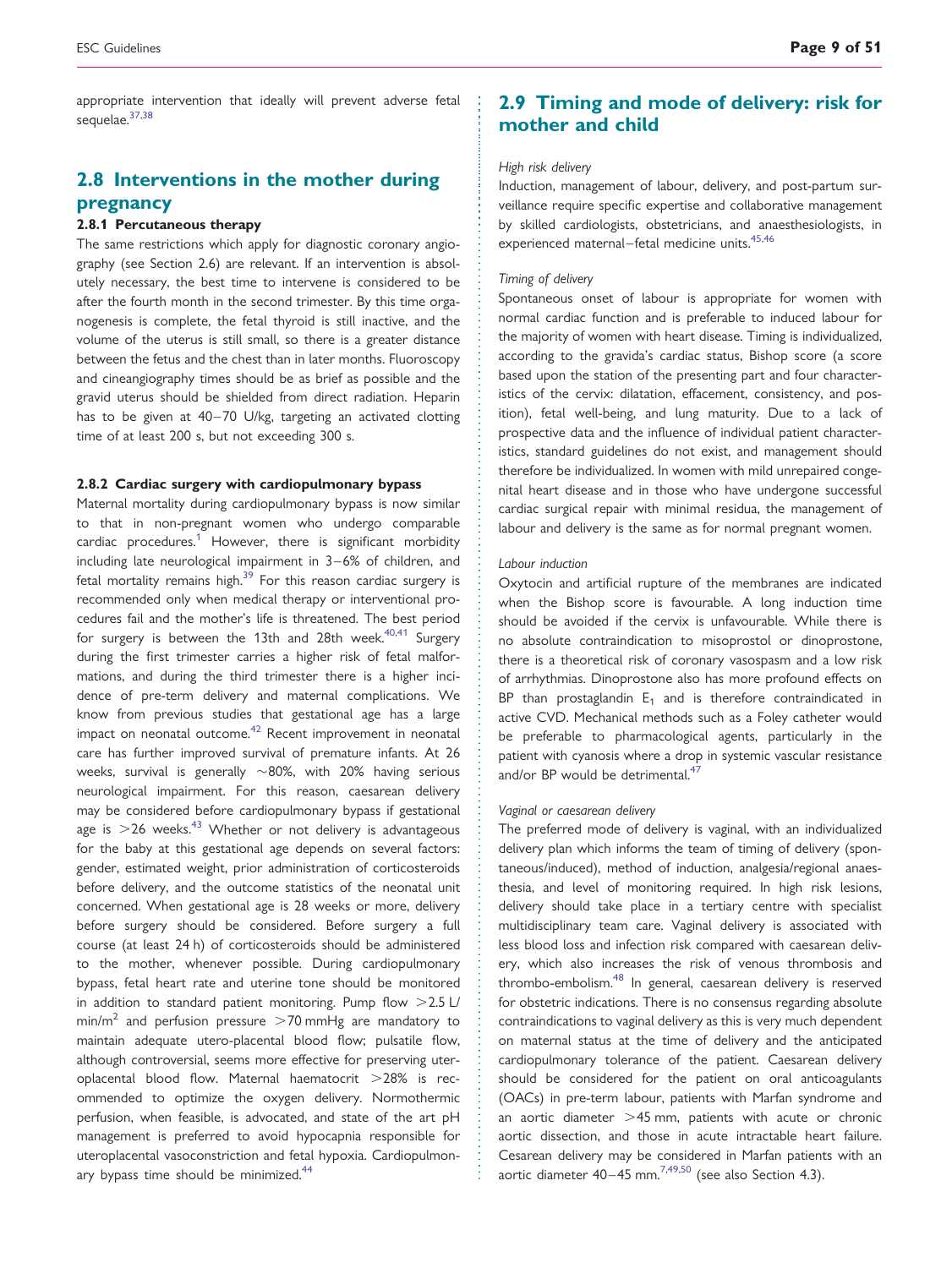In some centres, caesarean delivery is advocated for women with severe aortic stenosis (AS) and in patients with severe forms of pulmonary hypertension (including Eisenmenger syndrome), or acute heart failure.<sup>7,46</sup> (see specific sections). Caesarean delivery may be considered in patients with mechanical heart valve prostheses to prevent problems with planned vaginal delivery. In such patients, a prolonged switch to heparin/low molecular weight heparin (LMWH) may indeed be required for a long time before vaginal birth, particularly, when the obstetrical situation is unfavourable. This would increase the maternal risk (see also Sections 5.5 and 5.6).

#### Haemodynamic monitoring

Systemic arterial pressure and maternal heart rate are monitored, because lumbar epidural anaesthesia may cause hypotension. Pulse oximetry and continuous ECG monitoring are utilized as required. A Swan–Ganz catheter for haemodynamic monitoring is rarely if ever indicated due to the risk of arrhythmia provocation, bleeding, and thrombo-embolic complications on removal.<sup>51</sup>

### Anaesthesia/analgesia

Lumbar epidural analgesia is often recommendable because it reduces pain-related elevations of sympathetic activity, reduces the urge to push, and provides anaesthesia for surgery. Continuous lumbar epidural analgesia with local anaesthetics or opiates, or continuous opioid spinal anaesthesia can be safely administered. Regional anaesthesia can, however, cause systemic hypotension and must be used with caution in patients with obstructive valve lesions. Intravenous (i.v.) perfusion must be monitored carefully.<sup>52</sup>

### Labour

Once in labour, the woman should be placed in a lateral decubitus position to attenuate the haemodynamic impact of uterine contractions.<sup>53</sup> The uterine contractions should descend the fetal head to the perineum, without maternal pushing, to avoid the unwanted effects of the Valsalva manoeuvre.<sup>54,55</sup>

Delivery may be assisted by low forceps or vacuum extraction. Routine antibiotic prophylaxis is not recommended. Continuous electronic fetal heart rate monitoring is recommended.

#### Delivery in anticoagulated women with prosthetic valves

OACs should be switched to LMWH or unfractionated heparin (UFH) from the 36th week. Women treated with LMWH should be switched to i.v. UFH, at least 36 h before the induction of labour or caesarean delivery. UFH should be discontinued 4–6 h before planned delivery, and restarted 4–6 h after delivery if there are no bleeding complications (see also Section 5.5). Urgent delivery in a patient with a mechanical valve taking therapeutic anticoagulation may be necessary, and there is a high risk of severe maternal haemorrhage. If emergent delivery is necessary while the patient is still on UFH or LMWH, protamine should be considered. Protamine will only partially reverse the anticoagulant effect of LMWH. In the event of urgent delivery in a patient on therapeutic OACs, caesarean delivery is preferred to reduce the risk of intracranial haemorrhage in the fully anticoagulated fetus. If emergent delivery is necessary, fresh frozen plasma should be given prior to caesarean delivery to achieve a target international normalized ratio (INR) of  $\leq 2$ .<sup>4</sup> Oral vitamin K (0.5–1 mg) may

also be given, but it takes 4–6 h to influence the INR. If the mother was on OACs at the time of delivery, the anticoagulated newborn may be given fresh frozen plasma and should receive vitamin K. The fetus may remain anticoagulated for 8–10 days after discontinuation of maternal OACs.

### Ventricular arrhythmias during pregnancy and labour

Arrhythmias are the most common cardiac complication during pregnancy in women with and without structural heart disease.<sup>12,56,57</sup> They may manifest for the first time during pregnancy, or pregnancy may exacerbate pre-existing arrhythmias.<sup>58-60</sup> The 2006 ACC/AHA/ ESC guidelines for management of patients with ventricular arrhythmias and the prevention of sudden cardiac death recommend that pregnant women with prolonged QT syndrome who have had symptoms benefit from continued  $\beta$ -blocker therapy throughout pregnancy, during delivery, and post-partum unless there are definite contraindications. Use of  $\beta$ -blockers during labour does not prevent uterine contractions and vaginal delivery.<sup>61</sup>

#### Post-partum care

A slow i.v. infusion of oxytocin  $(<$  2 U/min), which avoids systemic hypotension, is administered after placental delivery to prevent maternal haemorrhage. Prostaglandin F analogues are useful to treat post-partum haemorrhage, unless an increase in pulmonary artery pressure (PAP) is undesirable. Methylergonovine is contraindicated because of the risk  $(>10%)$  of vasoconstriction and hypertension.<sup>62,63</sup> Meticulous leg care, elastic support stockings, and early ambulation are important to reduce the risk of thrombo-embolism. Delivery is associated with important haemodynamic changes and fluid shifts, particularly in the first 12–24 h, which may precipitate heart failure in women with structural heart disease. Haemodynamic monitoring should therefore be continued for at least 24 h after delivery.<sup>64</sup>

#### Breastfeeding

Lactation is associated with a low risk of bacteraemia secondary to mastitis. In highly symptomatic/unwell patients, bottle-feeding should be considered.

### 2.10 Infective endocarditis

Infective endocarditis during pregnancy is rare, with an estimated overall incidence of 0.006% (1 per 100 000 pregnancies)<sup>65</sup> and an incidence of 0.5% in patients with known valvular or congenital heart disease.<sup>66</sup> The incidence is higher in drug addicts. Patients with the highest risk for infective endocarditis are those with a prosthetic valve or prosthetic material used for cardiac valve repair, a history of previous infective endocarditis, and some special patients with congenital heart disease.

### 2.10.1 Prophylaxis

The same measures as in non-pregnant patients with recent modifications of guidelines apply.<sup>67</sup> Endocarditis prophylaxis is now only recommended for patients at highest risk of aquiring endocarditis during high risk procedures, e.g. dental procedures. During delivery the indication for prophylaxis has been controversial and, given the lack of convincing evidence that infective endocarditis is related to either vaginal or caesarean delivery, antibiotic prophylaxis is not recommended during vaginal or caesarean delivery.<sup>67,68</sup>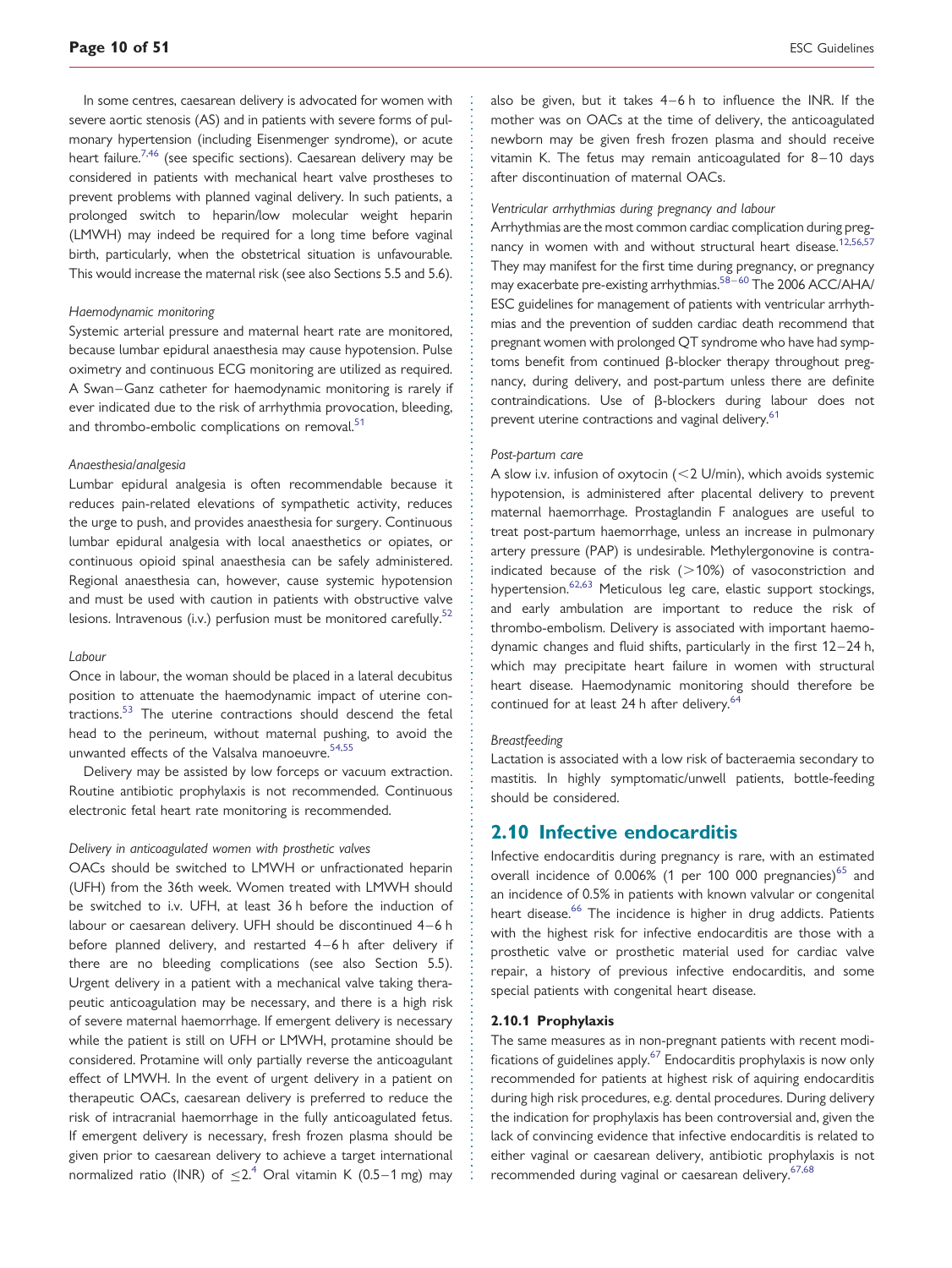#### 2.10.2 Diagnosis and risk assessment

The diagnosis of infective endocarditis during pregnancy involves the same criteria as in the non-pregnant patient.<sup>67</sup> In spite of progress in the diagnosis and treatment of infective endocarditis, maternal morbidity and mortality remain high, reportedly 33% in one study (mainly due to heart failure and thrombo-embolic complications).<sup>69</sup> Fetal mortality is also high at 29%. Heart failure due to acute valve regurgitation is the most common complication, requiring urgent surgery when medical treatment cannot stabilize the patient.<sup>67</sup> Cerebral and peripheral embolizations are also frequent complications.

### 2.10.3 Treatment

Infective endocarditis should be treated the same way as in the non-pregnant patient, bearing in mind the fetotoxic effects of antibiotics (see Section 11). If infective endocarditis is diagnosed, antibiotics should be given guided by culture and antibiotic sensitivity results and local treatment protocols. Antibiotics that can be given during all trimesters of pregnancy are penicillin, ampicillin, amoxicillin, erythromycin, mezlocillin, and cephalosporins.<sup>70</sup> All of them are included in group B of the Food and Drug Administration (FDA) classification. Vancomycin, imipenem, rifampicin, and teicoplanin are all group C, which means risk cannot be excluded and their risk–benefit ratio must be carefully considered. There is a definite risk to the fetus in all trimesters of pregnancy with group D drugs (aminoglycosides, quinolones, and tetracyclines) and they should therefore only be used for vital indications. $71$ Valve surgery during pregnancy should be reserved for cases where medical therapy has failed as per guidelines in non-pregnant patients.<sup>67</sup> A viable fetus should be delivered prior to surgery where possible (see Section 2.8.2).

### 2.11 Risk estimation: contraindications for pregnancy

### 2.11.1 Pre-pregnancy counselling

The risk of pregnancy depends on the specific heart disease and clinical status of the patient. Individual counselling by experts is recommended. Adolescents should be given advice on contraception, and pregnancy issues should be discussed as soon as they become sexually active. A risk assessment should be performed prior to pregnancy and drugs reviewed so that those which are contraindicated in pregnancy can be stopped or changed to alternatives where possible (see Section 11.2, Table 21). The follow-up plan should be discussed with the patient and, if possible, her partner. Women with significant heart disease should be managed jointly by an obstetrician and a cardiologist with experience in treating pregnant patients with heart disease from an early stage. High risk patients should be managed by an expert multidisciplinary team in a specialist centre. All women with heart disease should be assessed at least once before pregnancy and during pregnancy, and hospital delivery should be advised.

### 2.11.2 Risk assessment: estimation of maternal and offspring risk

To estimate the risk of maternal cardiovascular complications, several approaches are available. Disease-specific risk can be assessed, and is described in these guidelines in the respective

### Table 4 Predictors of maternal cardiovascular events and risk score from the CARPREG study<sup>12</sup>

Prior cardiac event (heart failure, transient ischaemic attack, stroke before pregnancy or arrhythmia).

Baseline NYHA functional class >II or cyanosis.

Left heart obstruction (mitral valve area  $\leq 2$  cm<sup>2</sup>, aortic valve area  $\le$ 1.5 cm<sup>2</sup>, peak LV out ow tract gradient  $\ge$ 30 mmHg by echocardiography).

Reduced systemic ventricular systolic function (ejection fraction  $<$ 40%).

CARPREG risk score: for each CARPREG predictor that is present a point is assigned. Risk estimation of cardiovascular maternal complications 0 point 5%

1 point 27%

 $>1$  point 75%

 $LV = left$  ventricular; NYHA  $=$  New York Heart Association.

Table 5 Predictors of maternal cardiovascular events identified in congential heart diseases in the ZAHARA and Khairy study

**ZAHARA predictors57**

History of arrhythmia event.

Baseline NYHA functional class >II.

Left heart obstruction (aortic valve peak gradient >50 mm Hg).

Mechanical valve prosthesis.

Moderate/severe systemic atrioventricular valve regurgitation (possibly related to ventricular dysfunction).

Moderate/severe sub-pulmonary atrioventricular valve regurgitation (possibly related to ventricular dysfunction).

Use of cardiac medication pre-pregnancy.

Repaired or unrepaired cyanotic heart disease.

**Predictors from Khairy<sup>76</sup>** 

Smoking history.

Reduced subpulmonary ventricular function and/or severe pulmonary regurgitation.

 $NYHA = New York Heart Association.$ 

sections dealing with specific diseases. In general, the risk of complications increases with increasing disease complexity.<sup>56,72</sup>

Disease-specific series are usually retrospective and too small to identify predictors of poor outcome. Therefore, risk estimation can be further refined by taking into account predictors that have been identified in studies that included larger populations with various diseases.Several risk scores have been developed based on these predictors, of which the CARPREG risk score is most widely known and used. This risk score has been validated in several studies and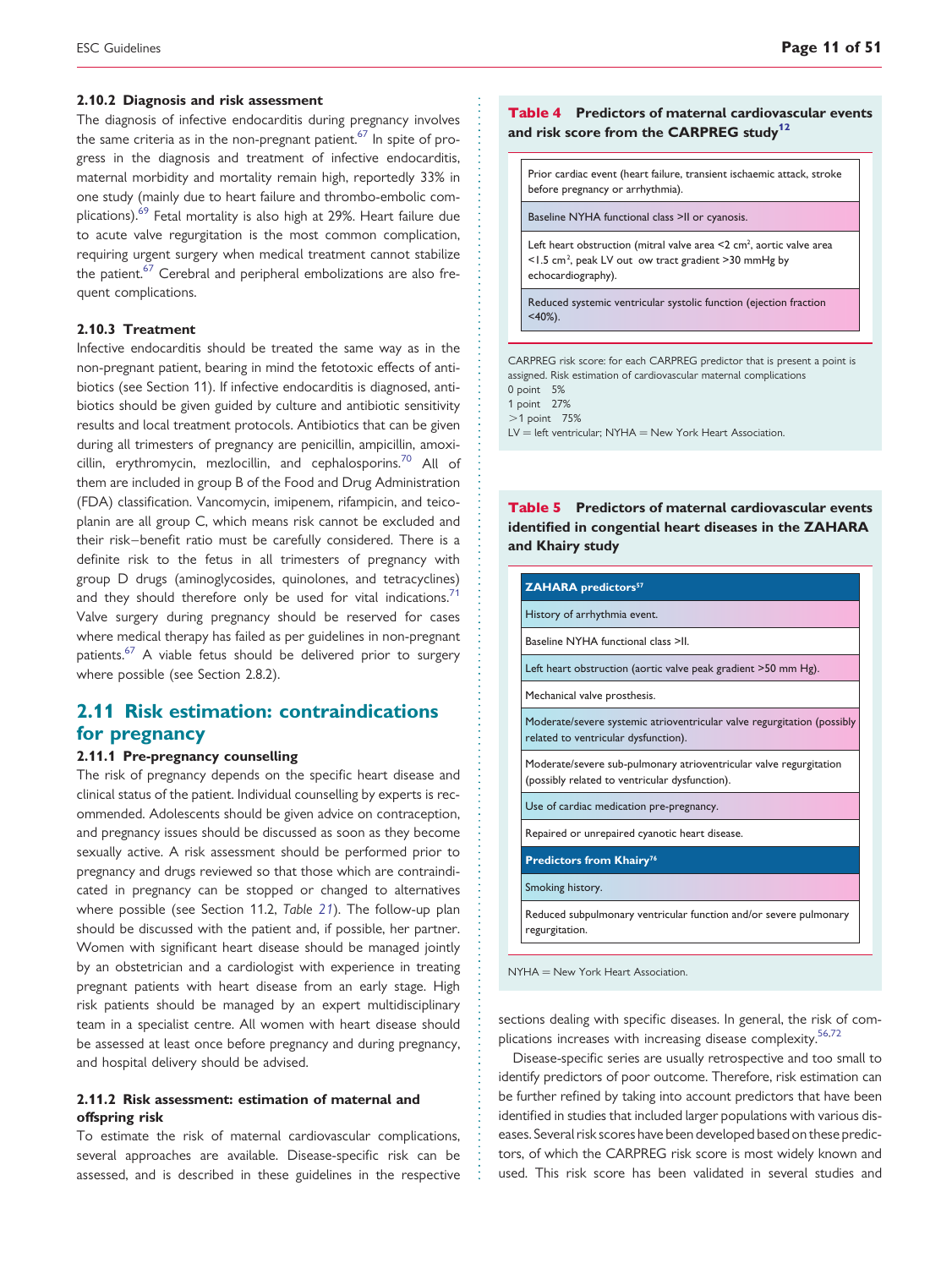### Table 6 Modified WHO classification of maternal cardiovascular risk: principles

| <b>Risk class</b> | Risk of pregnancy by medical condition                                                                                                                                                                                                                           |
|-------------------|------------------------------------------------------------------------------------------------------------------------------------------------------------------------------------------------------------------------------------------------------------------|
|                   | No detectable increased risk of maternal mortality and<br>no/mild increase in morbidity.                                                                                                                                                                         |
| н                 | Small increased risk of maternal mortality or moderate<br>increase in morbidity.                                                                                                                                                                                 |
| ш                 | Signi cantly increased risk of maternal mortality<br>or severe morbidity. Expert counselling required.<br>If pregnancy is decided upon, intensive specialist<br>cardiac and obstetric monitoring needed throughout<br>pregnancy, childbirth, and the puerperium. |
| IV                | Extremely high risk of maternal mortality or severe<br>morbidity; pregnancy contraindicated. If pregnancy<br>occurs termination should be discussed. If pregnancy<br>continues, care as for class III.                                                           |

Modified from Thorne et al.<sup>72</sup>

 $WHO = World Health Organization$ 

appears valuable to predict maternal risk, although overestimation can occur.57,73 The CARPREG risk score is described in Table 4. In women with congenital heart disease, the CARPREG score<sup>12</sup> may also be associated with a higher risk of late cardiovascular events postpregnancy.<sup>74</sup> The predictors from the ZAHARA study<sup>57</sup> (Table 5) have not yet been validated in other studies. It should be noted that predictors and risk scores from the CARPREG and ZAHARA studies are highly population dependent. Important risk factors including pulmonary arterial hypertension (PAH) and dilated aorta were not identified because they were under-represented in these studies. The CARPREG study included acquired and congenital heart disease, while the ZAHARA study investigated a population with congenital heart disease only.

The Task Force recommends that maternal risk assessment is carried out according to the modified World Health Organization (WHO) risk classification.<sup>72</sup> This risk classification integrates all known maternal cardiovascular risk factors including the underlying heart disease and any other co-morbidity. It includes contraindications for pregnancy that are not incorporated in the CARPREG and ZAHARA risk scores/predictors. The general principles of this classification are depicted in Table 6. A practical application is given in Table 7. In women in WHO class I, risk is very low, and cardiology follow-up during pregnancy may be limited to one or two visits. Those in WHO II are at low or moderate risk, and follow-up every trimester is recommended. For women in WHO class III, there is a high risk of complications, and frequent (monthly or bimonthly) cardiology and obstetric review during pregnancy is recommended. Women in WHO class IV should be advised against pregnancy but, if they become pregnant and will not consider termination, monthly or bimonthly review is needed.

Neonatal complications occur in 20–28% of patients with heart disease<sup>12,56,57,75,76</sup> with a neonatal mortality between 1% and 4%.<sup>12,56,57</sup> Maternal and neonatal events are highly correlated.<sup>57</sup> Predictors of neonatal complications are listed in Table 8.

### Table 7 Modified WHO classification of maternal cardiovascular risk: application

| Conditions in which pregnancy risk is WHO I                                                                                                      |
|--------------------------------------------------------------------------------------------------------------------------------------------------|
| Uncomplicated, small or mild<br>- pulmonary stenosis<br>- patent ductus arteriosus<br>- mitral valve prolapse                                    |
| Successfully repaired simple lesions (atrial or ventricular septal<br>defect, patent ductus arteriosus, anomalous pulmonary venous<br>drainage). |
| Atrial or ventricular ectopic beats, isolated                                                                                                    |
| Conditions in which pregnancy risk is WHO II or III                                                                                              |
| <b>WHO II</b> (if otherwise well and uncomplicated)                                                                                              |
| Unoperated atrial or ventricular septal defect                                                                                                   |
| Repaired tetralogy of Fallot                                                                                                                     |
| Most arrhythmias                                                                                                                                 |
| <b>WHO II-III</b> (depending on individual)                                                                                                      |
| Mild left ventricular impairment                                                                                                                 |
| Hypertrophic cardiomyopathy                                                                                                                      |
| Native or tissue valvular heart disease not considered WHO I or IV                                                                               |
| Marfan syndrome without aortic dilatation<br>Aorta <45 mm in aortic disease associated with bicuspid aortic valve                                |
| Repaired coarctation                                                                                                                             |
| WHO III                                                                                                                                          |
| Mechanical valve                                                                                                                                 |
| Systemic right ventricle                                                                                                                         |
| Fontan circulation                                                                                                                               |
| Cyanotic heart disease (unrepaired)                                                                                                              |
| Other complex congenital heart disease                                                                                                           |
| Aortic dilatation 40 45 mm in Marfan syndrome<br>Aortic dilatation 45 50 mm in aortic disease associated with bicuspid<br>aortic valve           |
| Conditions in which pregnancy risk is WHO IV<br>(pregnancy contraindicated)                                                                      |
| Pulmonary arterial hypertension of any cause                                                                                                     |
| Severe systemic ventricular dysfunction (LVEF <30%, NYHA III IV)                                                                                 |
| Previous peripartum cardiomyopathy with any residual impairment of<br>left ventricular function                                                  |
| Severe mitral stenosis, severe symptomatic aortic stenosis                                                                                       |
| Marfan syndrome with aorta dilated >45 mm<br>Aortic dilatation >50 mm in aortic disease associated with bicuspid<br>aortic valve                 |
| Native severe coarctation                                                                                                                        |

Adapted from Thorne et al.<sup>73</sup>

 $LVEF = left$  ventricular ejection fraction; NYHA = New York Heart Association;  $WHO = World Health Organization.$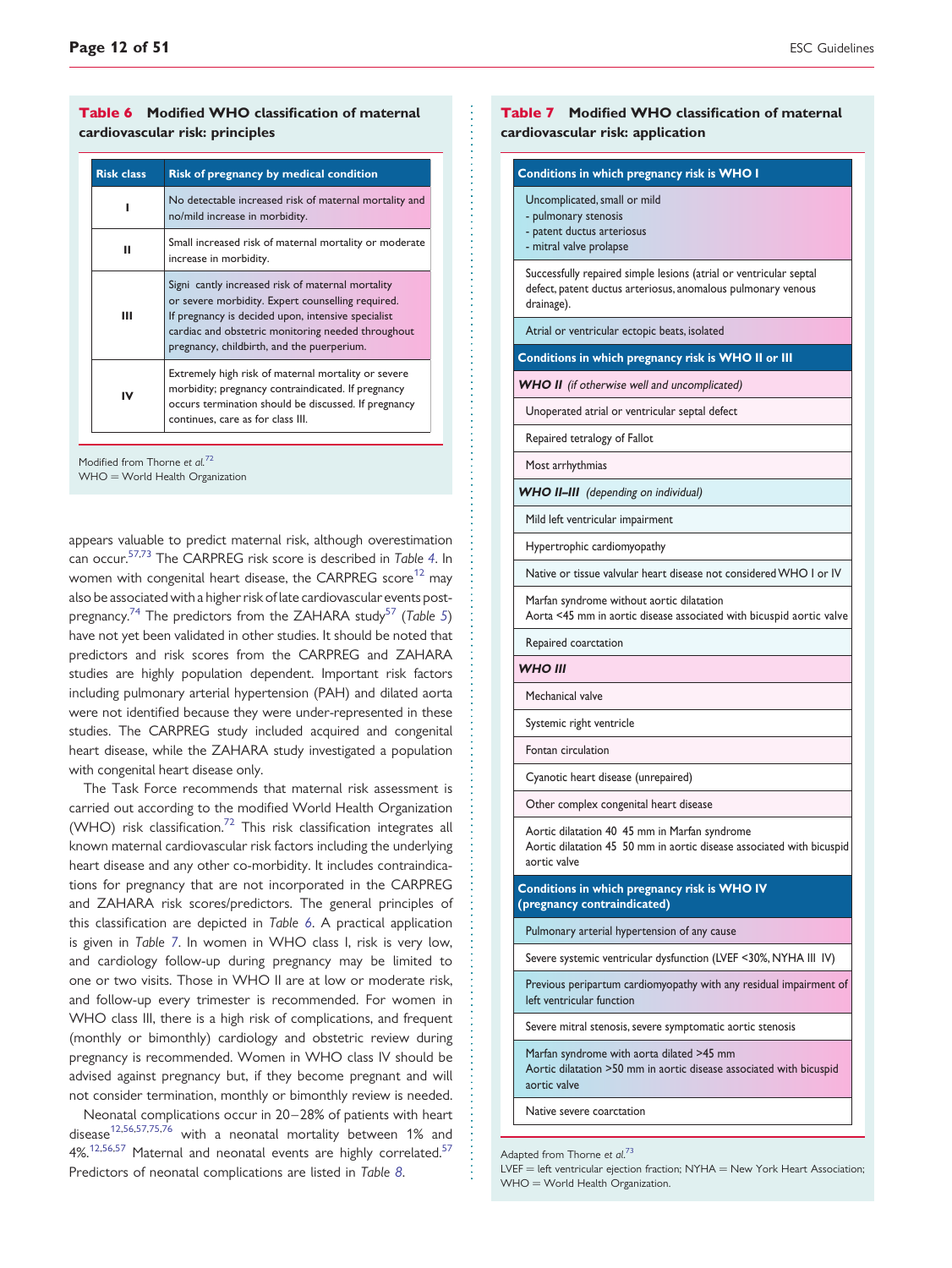### Table 8 Maternal predictors of neonatal events in women with heart disease

| 2. Maternal left heart obstruction <sup>12,76</sup>          |  |
|--------------------------------------------------------------|--|
| 3. Smoking during pregnancy <sup>12,57</sup>                 |  |
| 4. Multiple gestation <sup>12,57</sup>                       |  |
| 5. Use of oral anticoagulants during pregnancy <sup>12</sup> |  |
| 6. Mechanical valve prosthesis <sup>57</sup>                 |  |

Modified from Siu et al.<sup>12</sup> (CARPREG investigators); Khairy et al.<sup>76</sup>; Drenthen/ Piener et al.<sup>57</sup> (ZAHARA investigators).  $NYHA = New York Heart Association.$ 

### 2.12 Methods of contraception and termination of pregnancy, and in vitro fertilization

### 2.12.1 Methods of contraception

Contraceptive methods include combined hormonal contraceptives (oestrogen/progestin), progestogen-only methods, intrauterine devices, and emergency contraception. Their use needs to be balanced against the risk of pregnancy.

In 2010, the Centers for Disease Control (CDC) modified the WHO suggestions for medical eligibility criteria for contraceptive use in women with CVD. [\[http://www.cdc.gov/Mmwr/preview/](http://www.cdc.gov/Mmwr/preview/mmwrhtml/rr59e0528a13.htm) [mmwrhtml/rr59e0528a13.htm](http://www.cdc.gov/Mmwr/preview/mmwrhtml/rr59e0528a13.htm)]. Monthly injectables that contain medroxyprogesterone acetate are inappropriate for patients with heart failure because of the tendency for fluid retention. Low dose oral contraceptives containing  $20 \mu$ g of ethinyl estradiol are safe in women with a low thrombogenic potential, but not in women with complex valvular disease.<sup>77,78</sup>

Apart from barrier methods (condom), the levonorgestrelreleasing intrauterine device is the safest and most effective contraceptive that can be used in women with cyanotic congenital heart disease and pulmonary vascular disease. It reduces menstrual blood loss by 40–50% and induces amenorrhoea in a significant proportion of users.<sup>79</sup> It should be borne in mind that  $\sim$  5% of patients experience vasovagal reactions at the time of implant; therefore, for those with highly complex heart disease (e.g. Fontan, Eisenmenger) intrauterine implants are indicated only when progesterone-only pills or dermal implants have proved unacceptable and, if used, they should only be implanted in a hospital environment. A copper intrauterine device is acceptable in non-cyanotic or mildly cyanotic women. Antibiotic prophylaxis is not recommended at the time of insertion or removal since the risk of pelvic infection is not increased. If excessive bleeding occurs at the time of menses, the device should be removed. It is contraindicated in cyanotic women with haematocrit levels  $>$  55% because intrinsic haemostatic defects increase the risk of excessive menstrual bleeding.

#### 2.12.2 Sterilization

Tubal ligation is usually accomplished safely, even in relatively high risk women. Because of the associated anaesthesia and abdominal inflation, it is, however, not without risk in patients with PAH, cyanosis, and Fontan circulation. The risk may be lower with the minimally invasive hysteroscopic techniques such as the Essure device. Hysteroscopic sterilization is performed by inserting a metal micro-insert or polymer matrix into the interstitial portion of each fallopian tube. Three months after placement, correct device placement and bilateral tubal occlusion are confirmed with pelvic imaging. Advantages of hysteroscopic sterilization include the ability to perform the procedure in an outpatient setting and without an incision. A disadvantage is the 3 month waiting period until tubal occlusion is confirmed.<sup>80</sup> Vasectomy for the male partner is another efficacious option, but the longterm prognosis of the female partner must be taken into account as the male partner may outlive her for many years. Given the lack of published data about contraception in heart disease, advice should be provided by physicians or gynaecologists with appropriate training.

### 2.12.3 Methods of termination of pregnancy

Pregnancy termination should be discussed with women in whom gestation represents a major maternal or fetal risk. The first trimester is the safest time for elective pregnancy termination, which should be performed in hospital, rather than in an outpatient facility, so that all emergency support services are available. The method, including the need for anaesthesia, should be considered on an individual basis. High risk patients should be managed in an experienced centre with on-site cardiac surgery. Endocarditis prophylaxis is not consistently recommended by cardiologists, $81$  but treatment should be individualized. Gynaecologists routinely advise antibiotic prophylaxis to prevent post-abortal endometritis, which occurs in  $5-20\%$  of women not given antibiotics.<sup>82,83</sup>

Dilatation and evacuation is the safest procedure in both the first and second trimesters. If surgical evacuation is not feasible in the second trimester, prostaglandins  $E_1$  or  $E_2$ , or misoprostol, a synthetic prostaglandin structurally related to prostaglandin  $E_1$ , can be administered to evacuate the uterus.<sup>84</sup> These drugs are absorbed into the systemic circulation and can lower systemic vascular resistance and BP, and increase heart rate, effects that are greater with  $E_2$  than with  $E_1$ .<sup>85</sup>

Up to 7 weeks gestation, mifepristone is an alternative to surgery. When prostaglandin E compounds are given, systemic arterial oxygen saturation should be monitored with a transcutaneous pulse oximeter and norepinephrine infused at a rate that supports the DBP, which reflects systemic vascular resistance. Prostaglandin F compounds should be avoided because they can significantly increase PAP and may decrease coronary perfusion.<sup>85</sup>

Saline abortion should be avoided because saline absorption can cause expansion of the intravascular volume, heart failure, and clotting abnormalities.

### 2.12.4 In vitro fertilization

In vitro fertilization may be considered where the risk of the procedure itself, including hormonal stimulation and pregnancy, is low. Thrombo-embolism may complicate in vitro fertilization when high oestradiol levels may precipitate a prothrombotic state.<sup>86</sup>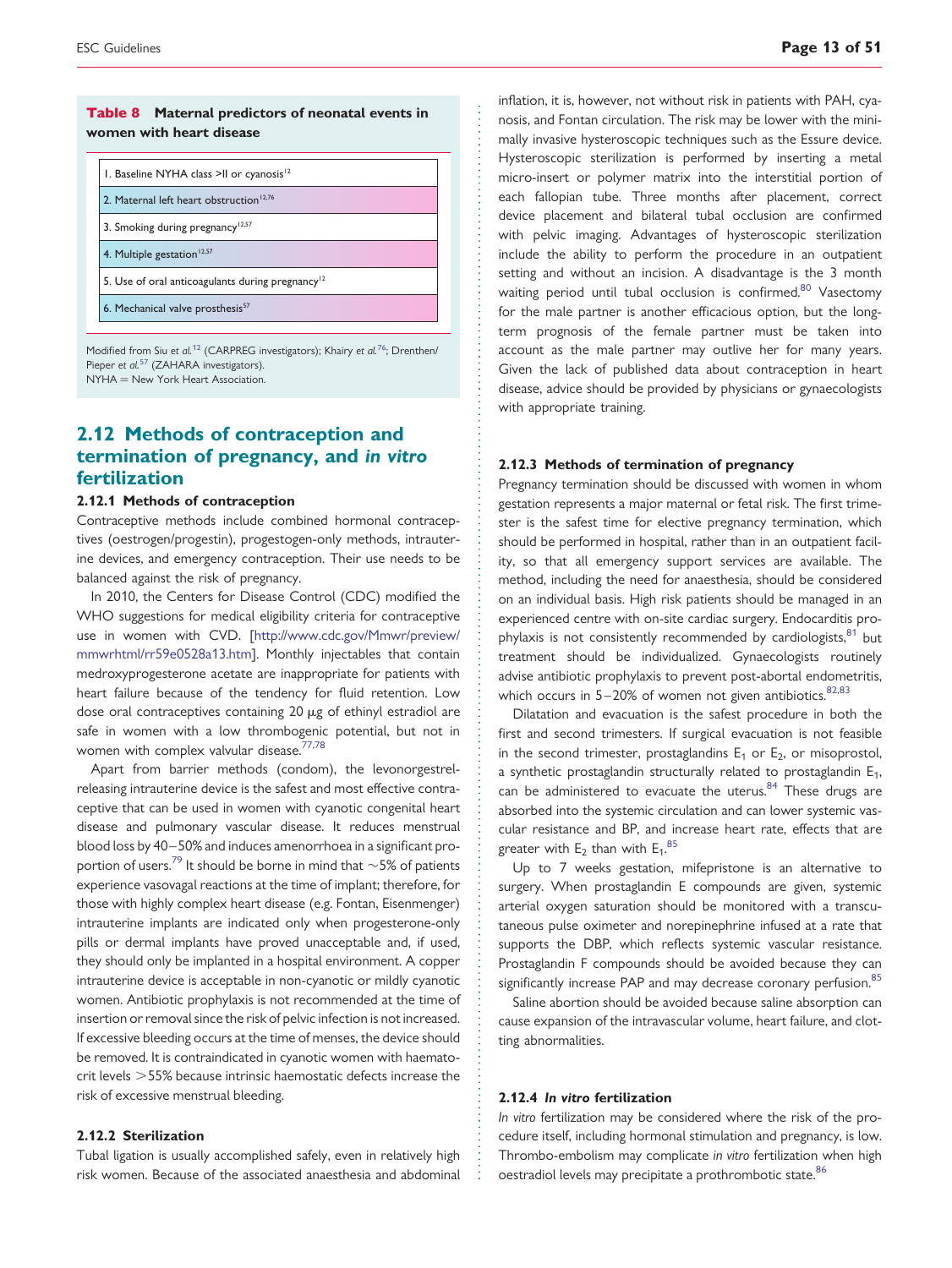### Table 9 General recommendations

| <b>Recommendations</b>                                                                                                                                                                                                                                               | Class <sup>a</sup> | Level <sup>b</sup> |
|----------------------------------------------------------------------------------------------------------------------------------------------------------------------------------------------------------------------------------------------------------------------|--------------------|--------------------|
| Pre-pregnancy risk assessment and counselling<br>is indicated in all women with known or<br>suspected congenital or acquired cardiovascular<br>and aortic disease.                                                                                                   | I                  | c                  |
| Risk assessment should be performed in all<br>women with cardiac diseases of childbearing<br>age and after conception.                                                                                                                                               | Π                  | c                  |
| High risk patients should be treated in<br>specialized centres by a multidisciplinary team.                                                                                                                                                                          | Π                  | с                  |
| Genetic counselling should be offered to women<br>with congenital heart disease or congenital<br>arrhythmia, cardiomyopathies, aortic disease or<br>genetic malformations associated with CVD.                                                                       | П                  | с                  |
| Echocardiography should be performed in<br>any pregnant patient with unexplained or new<br>cardiovascular signs or symptoms.                                                                                                                                         | П                  | с                  |
| Before cardiac surgery a full course of<br>corticosteroids should be administered to the<br>mother whenever possible.                                                                                                                                                | П                  | c                  |
| For the prevention of infective endocarditis<br>in pregnancy the same measures as in non-<br>pregnant patients should be used.                                                                                                                                       | ī                  | с                  |
| Vaginal delivery is recommended as rst choice<br>in most patients.                                                                                                                                                                                                   | П                  | c                  |
| MRI (without gadolinium) should be considered<br>if echocardiography is insuf cient for diagnosis.                                                                                                                                                                   | <b>Ila</b>         | с                  |
| In patients with severe hypertension, vaginal<br>delivery with epidural analgesia and elective<br>instrumental delivery should be considered.                                                                                                                        | <b>Ila</b>         | c                  |
| When gestational age is at least 28 weeks,<br>delivery before necessary surgery should be<br>considered.                                                                                                                                                             | <b>Ila</b>         | c                  |
| Caesarean delivery should be considered for<br>obstetric indications or for patients with<br>dilatation of the ascending aorta >45 mm,<br>severe aortic stenosis, pre-term labour while on<br>oral anticoagulants, Eisenmenger syndrome, or<br>severe heart failure. | <b>Ila</b>         | с                  |
| Caesarean delivery may be considered in Marfan<br>patients with an aortic diameter 40 45mm.                                                                                                                                                                          | <b>IIb</b>         | c                  |
| A chest radiograph, with shielding of the fetus,<br>may be considered if other methods are not<br>successful in clarifying the cause of dyspnoea.                                                                                                                    | <b>IIb</b>         | c                  |
| Cardiac catheterization may be considered with<br>very strict indications, timing, and shielding of<br>the fetus.                                                                                                                                                    | <b>IIb</b>         | с                  |
| CT and electrophysiological studies, with<br>shielding of the fetus, may be considered in<br>selected patients for vital indications.                                                                                                                                | <b>IIb</b>         | с                  |
| Coronary bypass surgery or valvular surgery<br>may be considered when conservative and<br>medical therapy has failed, in situations that<br>threaten the mothers life and that are not<br>amenable to percutaneous treatment.                                        | <b>IIb</b>         | c                  |
| Prophylactic antibiotic therapy during delivery is<br>not recommended.                                                                                                                                                                                               | Ш                  | с                  |

<sup>a</sup>Class of recommendation.

**b**Level of evidence.

 $CT = computed tomography$ ;  $CVD = cardiovascular disease$ ;  $MRI = magnetic$ resonance imaging

### 2.13 General recommendations 12.13 General recommendations pulmonary hypertension

In many women with congenital heart disease, pregnancy is well tolerated. The risk of pregnancy depends on the underlying heart disease as well as on additional factors such as ventricular and valvular function, functional class, and cyanosis. The miscarriage rate is higher in more complex disease (Figure 1).<sup>56</sup> Maternal cardiac complications are present in 12% of completed pregnancies and are again more frequent as the disease becomes more complex. Patients who experience complications during pregnancy may also be at higher risk of late cardiac events after pregnancy.<sup>74</sup> Offspring complications, including offspring mortality (4%), are more frequent than in the general population.

#### Diagnosis

Usually, congenital heart diseases will be known and diagnosed before pregnancy. Pre-pregnancy assessment including medical history, echocardiography, and exercise testing is indicated in all patients, with other diagnostic tests indicated on an individual patient basis. Functional status before pregnancy and history of previous cardiac events are of particular prognostic value (see Tables 4 and 5). Also B-type natriuretic peptide (BNP)/N-terminal pro B-type natriuretic peptide (NT-pro-BNP) assessment may be helpful in risk stratification. An exercise test before pregnancy achieving <70% of expected workload, showing a drop in arterial pressure or a drop in oxygen saturation may identify women at risk of developing symptoms or complications during pregnancy. Diagnostic procedures that can be used during pregnancy are outlined in Section  $2.6<sup>21</sup>$  For further risk assessment see Section 2.11.

### 3.1 Maternal high risk conditions [World Health Organization (III)–IV; see also Section 2.11]

Patients in NYHA class III/IV or with severely reduced function of the systemic ventricle are at high risk during pregnancy, along with other specific conditions discussed below. In addition, some specific conditions are at particular high risk during pregnancy.

### 3.1.1 Pulmonary hypertension

### Maternal risk

Pulmonary hypertension encompasses a group of diseases with different pathophysiologies which include PAH, pulmonary hypertension related to left heart disease, pulmonary hypertension related to lung disease and/or hypoxia, chronic thrombo-embolic pulmonary hypertension, and pulmonary hypertension with unclear and or multifactorial mechanisms. PAH includes the idiopathic and heritable forms of the disease as well as pulmonary hypertension associated with congenital heart disease, with or without previous corrective surgery. A mean PAP ≥25 mmHg at rest is indicative of pulmonary hypertension. $87$  A high maternal mortality risk is reported (30–50% in older series and 17–33%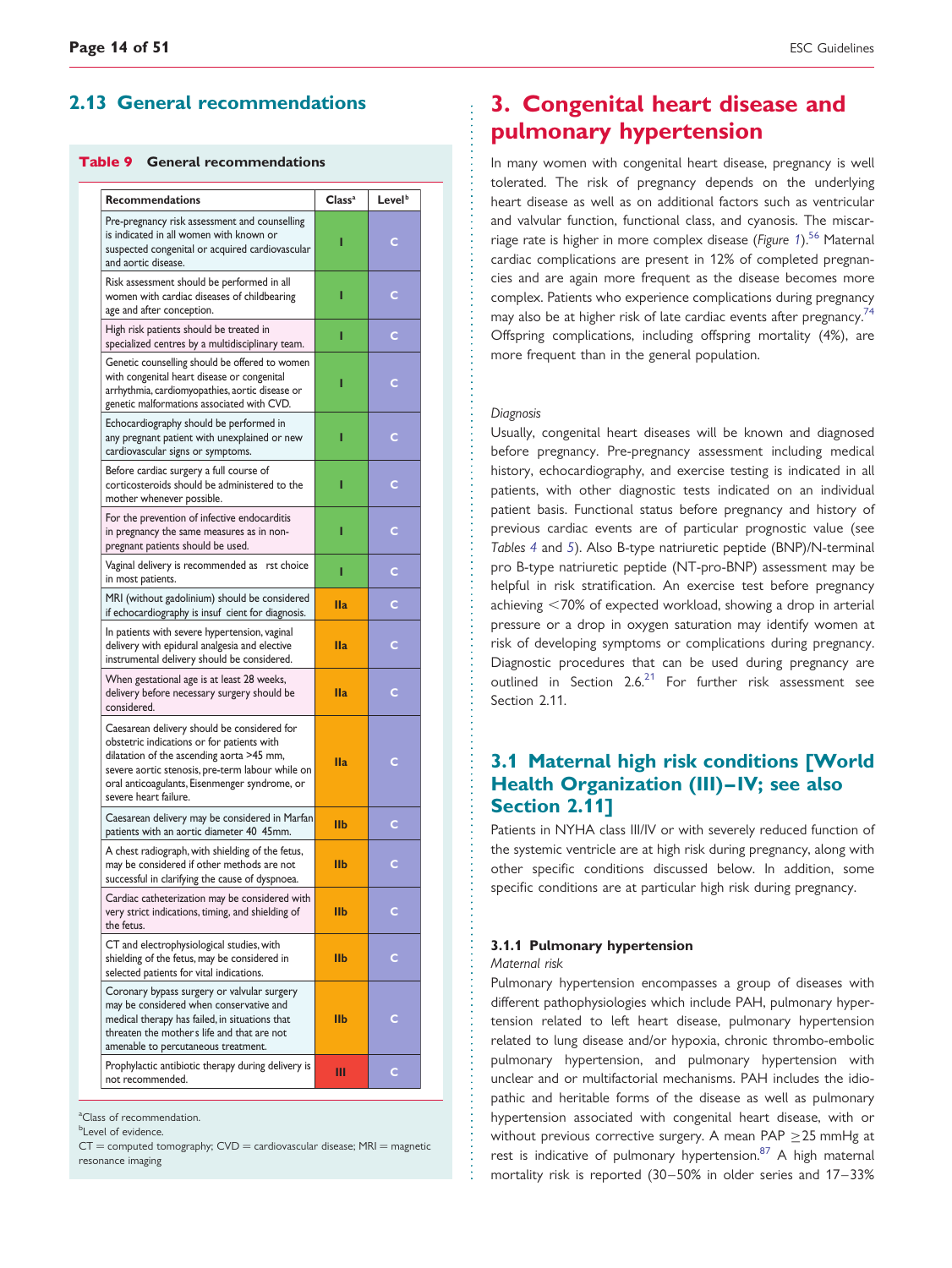

Figure I Distribution of miscarriages, completed pregnancies (>20 weeks pregnancy duration), and elective abortions for each congenital heart disease separately and the overall rates.  $ASD =$  atrial septal defect;  $AVSD =$  atrioventricular septal defect;  $AOS =$  aortic stenosis;  $CC-TGA =$  congenital corrected transposition of the great arteries;  $CHD =$  congenital heart disease;  $Coarctation =$  aortic coarctation; Ebstein = Ebstein's anomaly; Eisenmenger = Eisenmenger syndrome; Fontan = patients after Fontan repair; PAVSD = pulmonary atresia with ventricular septal defects;  $PS =$  pulmonary valve stenosis;  $TGA =$  complete transposition of the great arteries;  $TOF =$  tetralogy of Fallot;  $VSD =$  ventricular septal defect.

in more recent papers) in patients with severe PAH and Eisenmenger syndrome.<sup>87,88</sup> Maternal death occurs in the last trimester of pregnancy and in the first months after delivery because of pulmonary hypertensive crises, pulmonary thrombosis, or refractory right heart failure. This occurs even in patients with little or no disability before or during pregnancy. Risk factors for maternal death are: late hospitalization, severity of pulmonary hypertension, and general anaesthesia.<sup>87</sup> The risk probably increases with more elevated pulmonary pressures. However, even moderate forms of pulmonary vascular disease can worsen during pregnancy as a result of the decrease in systemic vascular resistance and overload of the right ventricle, and no safe cut-off value is known. Whether the risk is also high for congenital patients after successful shunt closure with mildly elevated pulmonary pressures [e.g. after atrial septal defect (ASD) closure with a mean pressure of 30 mmHg] is not well known, but these risks are probably lower and pregnancy can be considered after a careful risk assessment on the basis of all available diagnostic modalities in a specialized centre.<sup>89</sup>

#### Obstetric and offspring risk

Neonatal survival rates are reported to be 87-89%.<sup>87</sup>

#### Management

Follow-up. If pregnancy occurs, termination should be offered. In view of the risks of anaesthesia this should be performed in a

tertiary centre experienced in the management of PAH patients. If patients choose to continue pregnancy despite the risk, they should be managed in a centre with expertise in PAH with all therapeutic options available.<sup>68</sup> Every effort should be made to maintain circulating volume, and to avoid systemic hypotension, hypoxia, and acidosis which may precipitate refractory heart failure. Supplemental oxygen therapy should be given if there is hypoxaemia. I.v. prostacyclin or aerosolized iloprost have been occasionally used antenatally and peripartum to improve haemodynamics during delivery.<sup>90</sup> In patients who are already taking drug therapy for PAH before becoming pregnant, continuation of this therapy should be considered, but patients should be informed about the teratogenic effects of some therapies, such as bosentan. Haemodynamic monitoring by Swan–Ganz catheter may be associated with serious complications such as pulmonary artery rupture, while its utility has not been demonstrated; therefore, it is rarely if ever indicated.

Medical therapy. In patients where the indication for anticoagulation outside pregnancy is established, anticoagulation should also be maintained during pregnancy.<sup>89</sup> In PAH associated with congenital cardiac shunts in the absence of significant haemoptysis, anticoagulant treatment should be considered in patients with pulmonary artery thrombosis or signs of heart failure. In PAH associated with connective tissue disorders, anticoagulant treatment should be considered on an individual basis. In PAH associated with portal hypertension, anticoagulation is not recommended in patients with increased risk of bleeding.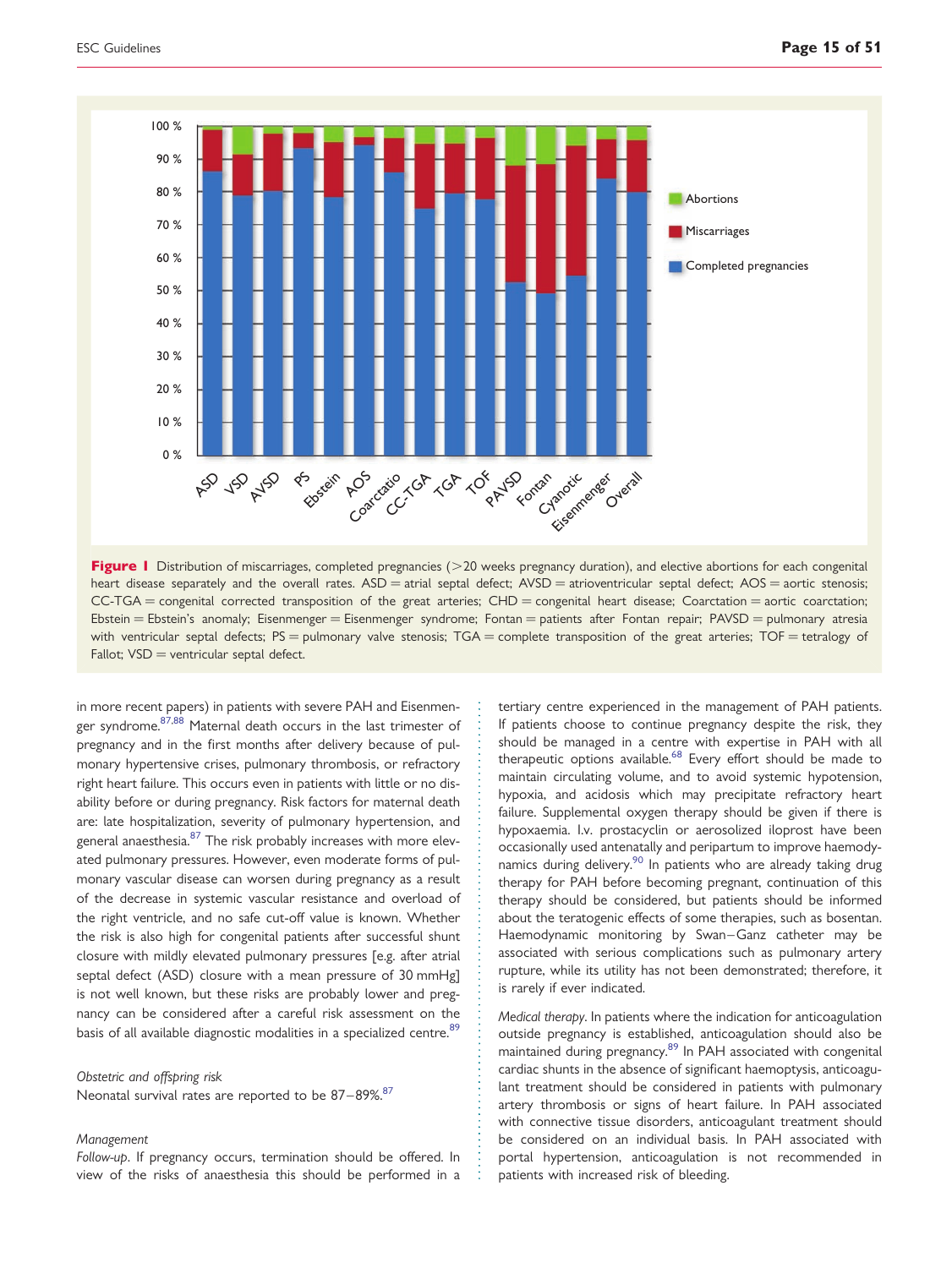The type of anticoagulation during pregnancy (UFH vs. LMWH) needs to be decided on an individual basis. Randomized studies comparing the effectiveness of different heparins are not available; neither are studies available concerning the risks associated with replacement of OACs during the pregnancy by either UFH or LMWH. A risk assessment concerning the type of anticoagulation chosen should be performed. Because of the increased risk of bleeding in these patients, subcutaneous application of LMWH or UFH is favoured over oral anticoagulation during pregnancy. It should be recognized that potentially significant drug interactions with PAH-targeted therapies may occur, and careful monitoring of anticoagulation is necessary [INR monitoring with OACs; activated partial thromboplastin time (aPTT) monitoring in the case of UFH; anti-Xa levels in the case of LMWH].

Delivery. The mode of delivery should be individualized. Planned caesarean delivery and vaginal delivery are favoured over emergency caesarean delivery.

### 3.1.2 Patients with the 'Eisenmenger syndrome'

Maternal risk

Eisenmenger patients need special consideration because of the association of pulmonary hypertension with cyanosis due to the right-to-left shunt. Systemic vasodilatation increases the right-to-left shunt and decreases pulmonary flow, leading to increased cyanosis and eventually to a low output state. The literature reports a high maternal mortality of 20–50%, occurring most often in the peri- or post-partum period.<sup>91</sup>

### Obstetric and offspring risk

Cyanosis poses a significant risk to the fetus, with a live birth unlikely ( $<$ 12%) if oxygen saturation is  $<$ 85%.

#### Management

Follow-up. When pregnancy occurs, the risks should be discussed and a termination of pregnancy offered; however, termination also carries a risk.<sup>68</sup> If the patient wishes to continue with pregnancy, care should be based in a specialist unit. Bed rest may be beneficial. Thrombo-embolism is a major risk for cyanotic patients, therefore patients should be considered for prophylaxis after haematology review and investigations for blood haemostasis. Anticoagulation must be used with caution, as patients with Eisenmenger syndrome are also prone to haemoptysis and thrombocytopenia. The risks and benefits of anticoagulation must therefore be carefully considered on an individual patient basis. In patients with heart failure, diuretics must be used judiciously and at the lowest effective dose to avoid haemoconcentration and intravascular volume depletion. Microcytosis and iron deficiency are frequent and should be treated with supplemental oral or i.v. iron, avoiding a rebound effect. Frequent clinical review with oxygen saturation measurement and full blood count are indicated.

Delivery. If the maternal or fetal condition deteriorates, an early caesarean delivery should be planned. In view of the risks of anaesthesia this should be performed in a tertiary centre experienced in the management of these patients. In others, timely hospital admission, planned elective delivery, and incremental regional anaesthesia may improve maternal outcome.<sup>68</sup>

### 3.1.3 Cyanotic heart disease without pulmonary hypertension

### Maternal risk

Cyanotic congenital heart disease is usually corrected before pregnancy, but some inoperable or palliated cases do reach childbearing age. Maternal complications (heart failure, pulmonary or systemic thrombosis, supraventricular arrhythmias, infective endocarditis) occur in 30% of cyanotic pregnant patients. If resting oxygen saturation is  $<$ 85%, a substantial maternal and fetal mortality risk is expected and pregnancy is contraindicated. If resting oxygen saturation is 85–90% it is advisable to measure it during exercise. If the saturation decreases significantly and early, patients should be advised that pregnancy has a poor prognosis.

### Obstetric and offspring risk

The degree of maternal hypoxaemia is the most important predictor of fetal outcome. With resting maternal blood saturation  $>$ 90%, fetal outcome is good (<10% fetal loss). If, however, maternal oxygen saturation is  $<$ 85%, the chance of a live birth is  $\sim$ 12% and pregnancy should therefore be discouraged.<sup>91</sup>

### Management

Follow-up. During pregnancy, restriction of physical activity and supplemental oxygen (monitoring oxygen saturation) are recommended. Because of the increased risk of paradoxical embolism, prevention of venous stasis (use of compression stockings and avoiding the supine position) is important. For prolonged bed rest, prophylactic heparin administration should be considered. Haematocrit and haemoglobin levels are not reliable indicators of hypoxaemia. Thrombo-embolism is a major risk for cyanotic patients, therefore patients should be considered for prophylaxis after haematology review and investigations for blood haemostasis.

Medical therapy. LMWH thromboprophylaxis should be considered if blood haemostasis is normal. Diuretics and iron therapy are indicated and managed in the same way as in patients with Eisenmenger syndrome.

Delivery. Vaginal delivery is advised in most cases. If the maternal or fetal condition deteriorates, an early caesarean delivery should be planned. In view of the risks of anaesthesia this should be performed in a tertiary centre experienced in the management of these patients. In others, timely hospital admission, planned elective delivery, and incremental regional anaesthesia may improve maternal outcome.<sup>68</sup>

### 3.1.4 Severe left ventricular outflow tract obstruction

Severe symptomatic left ventricular outflow tract obstruction (LVOTO) is a contraindication for pregnancy and should be treated before pregnancy, or women should be counselled against pregnancy. It may be valvular, supravalvular, or caused by discrete membranous or tunnel-type subvalvular AS. The management of supravalvular and subvalvular stenosis is only described in case reports during pregnancy and is probably similar to the management of patients with valvular stenosis, although balloon valvulotomy is not a therapeutic option.<sup>92</sup> The management of pregnancy in (severe) AS is described in the section on valvular heart disease (Section 5).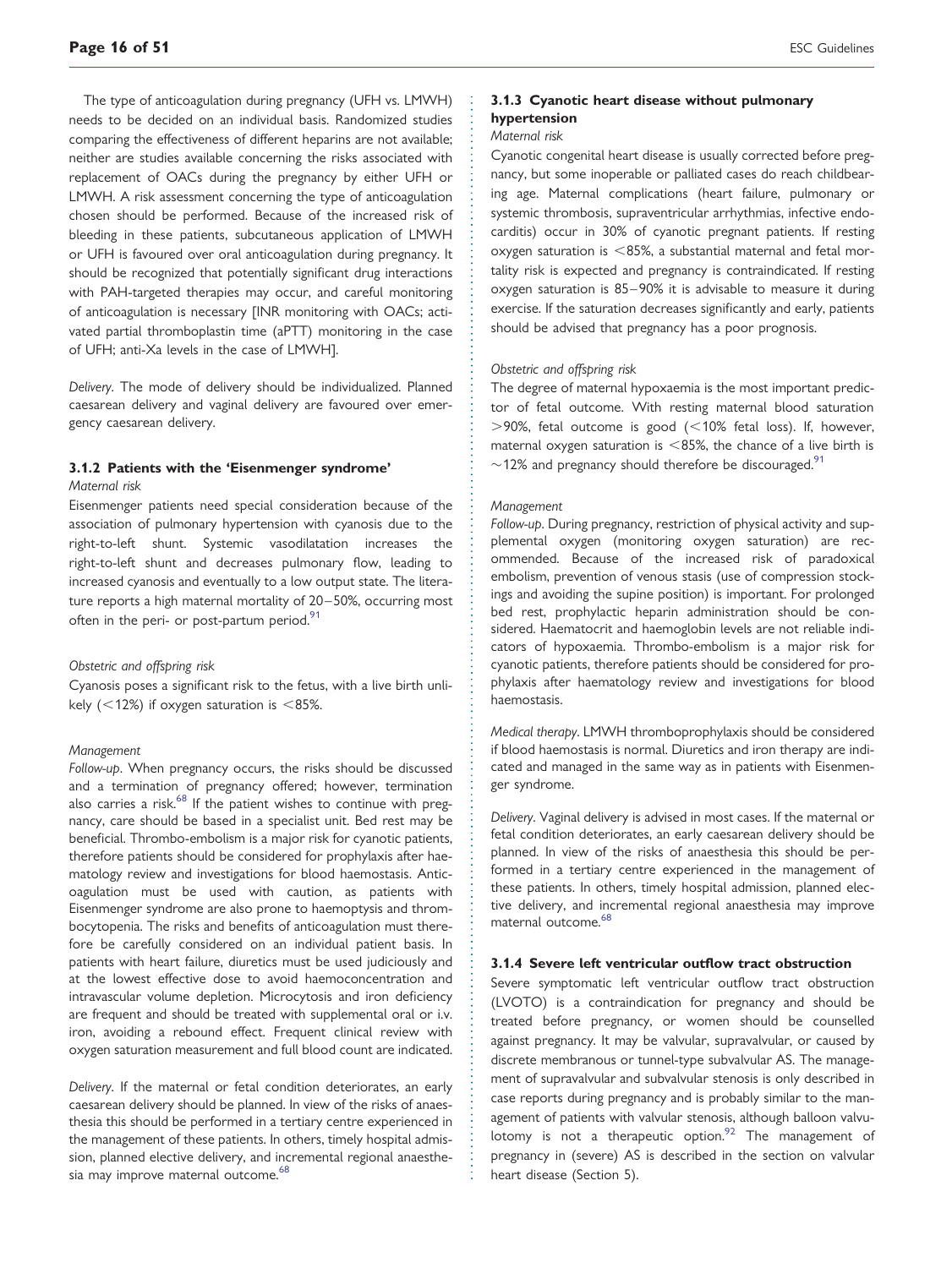### 3.2 Maternal low and moderate risk conditions (World Health Organization I, II, and III; see also Tables 6 and 7)

In patients who have undergone previous successful surgical repair without mechanical heart valve implantation, pregnancy is often well tolerated if exercise tolerance is good, ventricular function is normal, and functional status is good. Although patients need to be informed about the (often small) additional risk, pregnancy should not be discouraged. Patients should be seen by the end of the first trimester and a follow-up plan with time intervals for review and investigations such as echocardiograms defined. The follow-up plan should be individualized taking into account the complexity of the heart disease and clinical status of the patient. Some congenital conditions may deteriorate during pregnancy, therefore follow-up timelines need to be flexible. Vaginal delivery can be planned in most cases.<sup>3,93,94</sup>

### 3.3 Specific congenital heart defects

#### 3.3.1 Atrial septal defect

### Maternal risk

Pregnancy is well tolerated by most women with an ASD. The only contraindication is the presence of PAH or Eisenmenger syndrome (see Sections 3.2.1 and 3.2.2).<sup>95</sup> Closure of a haemodynamically significant ASD should be performed before pregnancy. Thrombo-embolic complications have been described in up to 5%.56 Arrhythmias occur more often than in healthy women, especially when the ASD is unrepaired or closed at older age and the pregnant woman is  $>$ 30 years old.<sup>95,96</sup>

### Obstetric and offspring risk

In women with unrepaired ASD, pre-eclampsia and small for gestational age births may occur more frequently. In repaired ASD, no extra risk is encountered.

### Management

Usually follow-up twice during pregnancy is sufficient. For a secundum defect, catheter device closure can be performed during pregnancy, but is only indicated when the condition of the mother is deteriorating (with transoesophageal or intracardiac echocardiographic guidance). Closure of a small ASD or persistent foramen ovale for the prevention of paradoxical emboli is not indicated. Because of the increased risk of paradoxical embolism, in women with a residual shunt, prevention of venous stasis (use of compression stockings and avoiding the supine position) is important, as is early ambulation after delivery. For prolonged bed rest, prophylactic heparin administration should be considered.<sup>97</sup> Diligent care is important to eliminate air in i.v. lines which could lead to systemic embolization due to right-to-left shunting during labour.

Spontaneous vaginal delivery is in most cases appropriate.

### 3.3.2 Ventricular septal defect

### Maternal risk

For large ventricular septal defects (VSDs) with pulmonary hypertension, see maternal high risk conditions (Section 3.1). Small perimembranous VSDs (without left heart dilatation) have a low risk of complications during pregnancy.<sup>98</sup> Corrected VSDs have a good prognosis during pregnancy, when LV function is preserved. Prepregnancy evaluation of the presence of a (residual) defect, cardiac dimensions, and an estimation of pulmonary pressures is recommended.

#### Obstetric and offspring risk

Pre-eclampsia may occur more often than in the normal population.98

#### Management

Usually follow-up twice during pregnancy is sufficient and spontaneous vaginal delivery is appropriate.

### 3.3.3 Atrioventricular septal defect

### Maternal risk

After correction, pregnancy is usually well tolerated when residual valve regurgitation is not severe and ventricular function is normal (WHO risk class II). Patients with severe (residual) left atrioventricular (AV) valve regurgitation with symptoms and/or impaired ventricular function should be treated surgically pre-pregnancy, favouring valve repair.<sup>7</sup> For atrioventricular septal defect (AVSD) with pulmonary hypertension, see maternal high risk conditions (Section 3.1.1). Correction of a haemodynamically significant AVSD before pregnancy should be considered.<sup>19</sup> Arrhythmias and worsening of NYHA class as well as worsening of AV valve regurgitation have been described during pregnancy.<sup>99</sup> The risk of heart failure is low and only exists in women with severe regurgitation or impaired ventricular function.

### Obstetric and offspring risk

Obstetric complications are mainly related to the risk of acute heart failure during or just after delivery and they depend on symptoms and PAP during pregnancy. Offspring mortality has been reported in 6%, primarily due to the occurrence of complex congenital heart disease.<sup>99</sup>

#### Management

Follow-up. Follow-up during pregnancy is advisable at least once each trimester. Clinical and echocardiographic follow-up is indicated monthly or bimonthly in patients with moderate or severe valve regurgitation or impaired ventricular function. In uncorrected AVSD, the risk of paradoxical embolization exists. For recommended preventive measures for thrombo-embolism, see Section 3.3.1.

Delivery. Spontaneous vaginal delivery is appropriate in most cases.

### 3.3.4 Coarctation of the aorta

Maternal risk

Pregnancy is often well tolerated in women after repair of coarctation of the aorta (CoA) (WHO risk class II). Significant (re)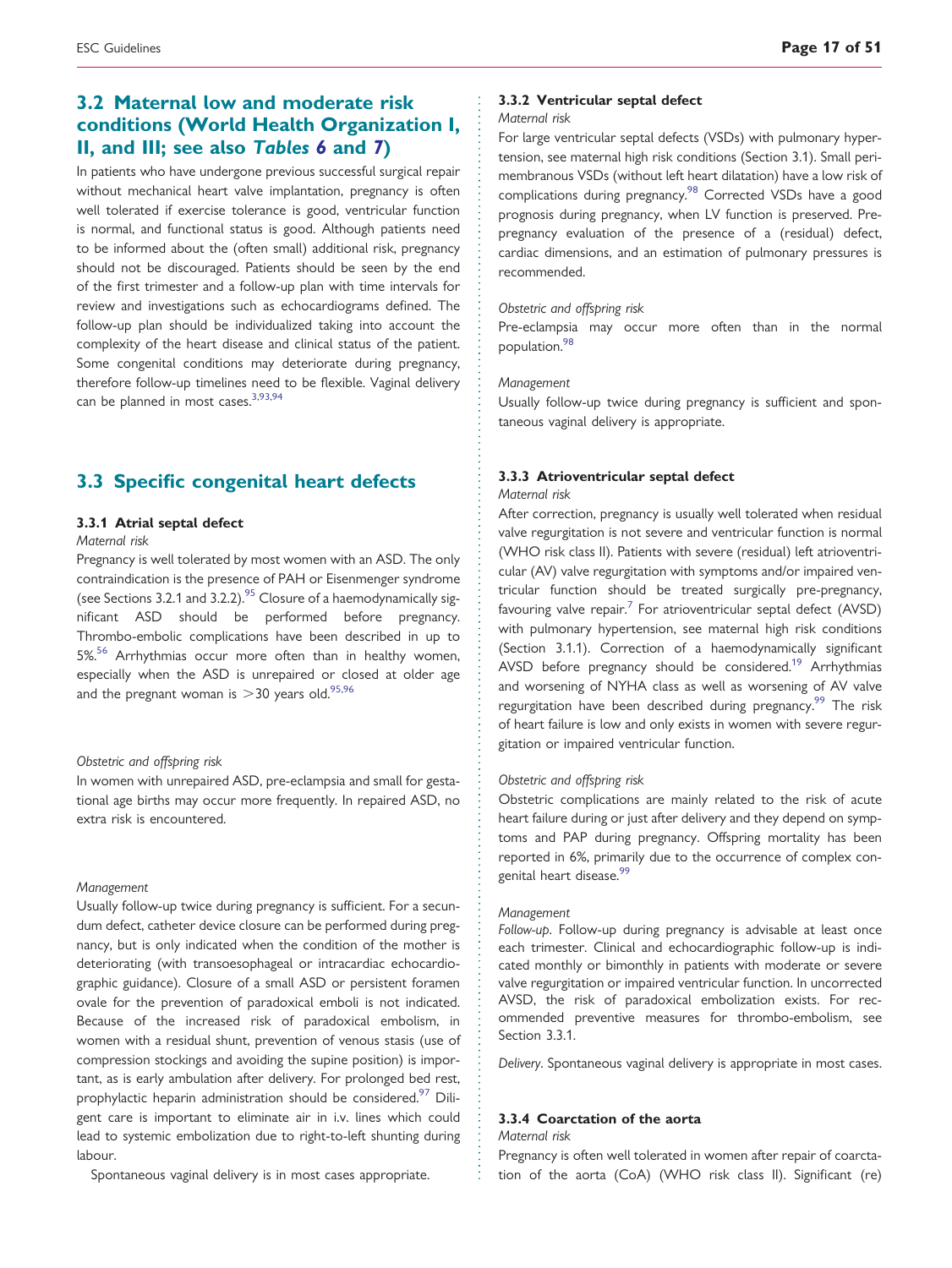coarctation should be corrected before pregnancy. Women with unrepaired native CoA and those repaired who have residual hypertension, residual CoA, or aortic aneurysms have an increased risk of aortic rupture and rupture of a cerebral aneurysm during pregnancy and delivery. Other risk factors for this complication include aortic dilatation and bicuspid aortic valve, and they should be looked for pre-pregnancy.

#### Obstetric and offspring risk

An excess of hypertensive disorders and miscarriages has been reported.100,101

#### Management

Close surveillance of BP is warranted, and regular follow-up at least every trimester is indicated. Hypertension should be treated, although aggressive treatment in women with residual coarctation must be avoided to prevent placental hypoperfusion. Percutaneous intervention for re-CoA is possible during pregnancy, but it is associated with a higher risk of aortic dissection than outside pregnancy and should only be performed if severe hypertension persists despite maximal medical therapy and there is maternal or fetal compromise. The use of covered stents may lower the risk of dissection.

Delivery. Spontaneous vaginal delivery is preferred with use of epidural anaesthesia particularly in hypertensive patients.

### 3.3.5 Pulmonary valve stenosis and regurgitation

### Maternal risk

Pulmonary valve stenosis (PS) is generally well tolerated during pregnancy.<sup>102-104</sup> However, severe stenosis may result in complications including right ventricular (RV) failure and arrhythmias. Prepregnancy relief of stenosis (usually by balloon valvuloplasty) should be performed in severe stenosis (peak Doppler gradient  $>64$  mmHg).<sup>19,68,105</sup>

Severe pulmonary regurgitation has been identified as an independent predictor of maternal complications, especially in patients with impaired ventricular function.<sup>76,106</sup> In symptomatic women or when RV function is abnormal due to severe pulmonary regurgitation, pre-pregnancy pulmonary valve replacement (preferably bioprosthesis) should be considered.

### Obstetric and offspring risk

The incidence of maternal obstetric complications, particularly hypertension-related disorders including (pre-)eclampsia, may be increased in women with  $PS<sup>103</sup>$  The incidence of offspring complications also appears to be higher than in the general population.<sup>103</sup> Pulmonary regurgitation generally carries no additional offspring risk.

#### Management

Follow-up. Mild and moderate PS are regarded low-risk lesions (WHO risk classes I and II) (Tables 6 and 7), and follow-up once every trimester is sufficient. In patients with severe PS, monthly or bimonthly cardiac evaluations including echocardiography are advised to determine clinical status and for surveillance of RV function. During pregnancy in severely symptomatic PS not responding to medical therapy and bed rest, percutaneous valvuloplasty can be undertaken.

Delivery. Vaginal delivery is favoured in patients with non-severe PS, or severe PS in NYHA class I/II. Caesarean section is considered in patients with severe PS and in NYHA class III/IV despite medical therapy and bed rest, in whom percutaneous pulmonary valvotomy cannot be performed or has failed.

### 3.3.6 Aortic stenosis

Congenital AS is most often caused by a bicuspid aortic valve. The rate of progression of stenosis in these young patients is lower than in older patients.<sup>107</sup> Because bicuspid aortic valve is associated with aortic dilatation and aortic dissection, aortic dimensions should be measured pre-pregnancy and during pregnancy. The risk of dissection is increased during pregnancy (see also Section 4.3).<sup>108,109</sup> All women with a bicuspid aortic valve should undergo imaging of the ascending aorta before pregnancy, and surgery should be considered when the aortic diameter is .50 mm. For recommendations on the management of pregnant women with AS, see Section 5 on valvular heart disease.

### 3.3.7 Tetralogy of Fallot

### Maternal risk

In unrepaired patients, surgical repair is indicated before pregnancy. Women with repaired tetralogy of Fallot usually tolerate pregnancy well (WHO risk class II). Cardiac complications during pregnancy have been reported in up to 12% of patients. Arrhythmias and heart failure in particular may occur.<sup>110</sup> Other complications include thrombo-embolism, progressive aortic root dilatation, and endocarditis. Dysfunction of the right ventricle and/or moderate to severe pulmonary regurgitation are risk factors for cardiovascular complications, and pregnancy may be associated with a persisting increase in RV size. In symptomatic women with marked dilatation of the right ventricle due to severe pulmonary regurgitation, pre-pregnancy pulmonary valve replacement (homograft) should be considered.<sup>19</sup>

#### Obstetric and offspring risk

The risk of offspring complications is increased.

### Management

Follow-up. Follow-up every trimester is sufficient in the majority of women. In women with severe pulmonary regurgitation, monthly or bimonthly cardiac evaluation with echocardiography is indicated. If RV failure occurs during pregnancy, treatment with diuretics should be started and bed rest advised. Transcatheter valve implantation or early delivery should be considered in those who do not respond to conservative treatment.

Delivery. The preferred mode of delivery is vaginal in almost all cases.

### 3.3.8 Ebstein's anomaly

### Maternal risk

In women with Ebstein's anomaly without cyanosis and heart failure, pregnancy is often tolerated well (WHO risk classII). Symptomatic patients with cyanosis and/or heart failure should be treated before pregnancy or counselled against pregnancy. In severe symptomatic tricuspid regurgitation (TR), repair should be considered pre-pregnancy. The haemodynamic problems seen during pregnancy depend largely on the severity of the TR and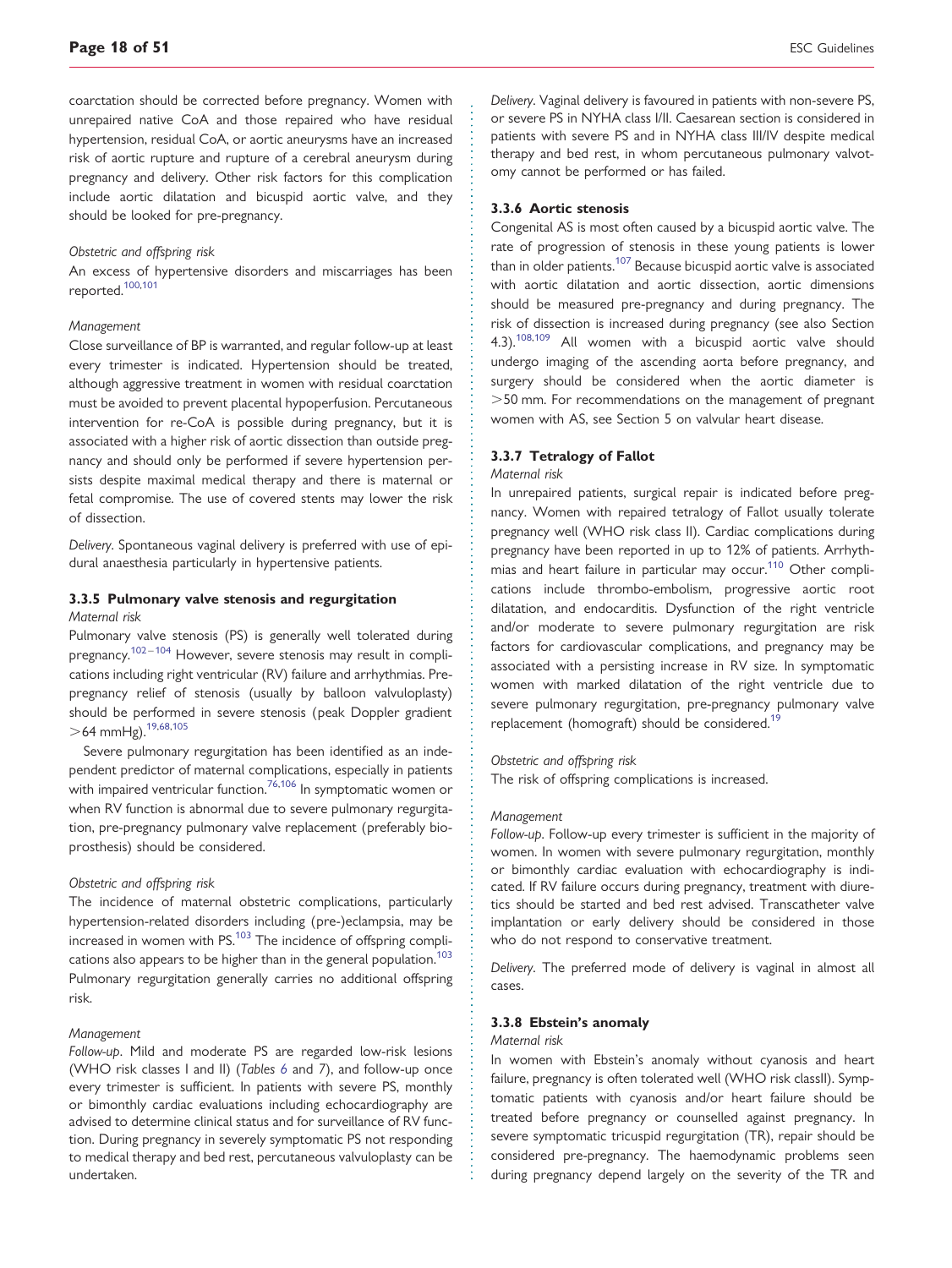the functional capacity of the right ventricle.<sup>111,112</sup> An ASD and also the Wolff–Parkinson–White syndrome are common associated findings. The incidence of arrhythmias may rise during pregnancy and is associated with a worse prognosis.<sup>111</sup>

### Obstetric and offspring risk

The risk of premature delivery and fetal mortality is elevated.<sup>112</sup>

### Management

Follow-up. Even severe TR with heart failure can usually be managed medically during pregnancy. Women with Ebstein's anomaly and interatrial shunting can develop shunt reversal and cyanosis in pregnancy. There is also a risk of paradoxical emboli (see Section 3.4.2).

Delivery. The preferred mode of delivery is vaginal in almost all cases.

### 3.3.9 Transposition of the great arteries

Maternal risk

Though many women tolerate pregnancy relatively well, after an atrial switch operation (Senning or Mustard repair) patients have an increased risk of developing complications such as arrhythmias (sometimes life-threatening), and heart failure (WHO risk class  $III$ ).<sup>93</sup> Some of these women will have underlying bradycardia or junctional rhythm. In these scenarios,  $\beta$ -blockers need to be used cautiously, if at all. An irreversible decline in RV function has been described in 10% of cases. Patients with more than moderate impairment of RV function or severe TR should be advised against pregnancy.

#### Obstetric and offspring risk

Pre-eclampsia and pregnancy-induced hypertension as well as offspring complications are more often encountered than in normal pregnancy.

#### Management

Follow-up. It is recommended that patients with a Mustard or Senning repair have monthly or bimonthly cardiac and echocardiographic surveillance of symptoms, systemic RV function, and heart rhythm.

Delivery. In asymptomatic patients with moderate or good ventricular function, vaginal delivery is advised. If ventricular function deteriorates, an early caesarean delivery should be planned to avoid the development or worsening of heart failure.<sup>113</sup>

### Arterial switch operation

Only small series of patients with an arterial switch operation and pregnancy have been described so  $far<sup>114</sup>$  The risk of pregnancy seems low in these patients when there is a good clinical condition pre-pregnancy. Vaginal delivery is advised.

### 3.3.10 Congenitally corrected transposition of the great arteries

### Maternal risk

In patients with congenitally corrected transposition of the great arteries (also called atrioventricular and ventriculo-arterial

discordance), risk depends on functional status, ventricular function, presence of arrhythmias, and associated lesions. Patients have an increased risk of developing complications such as arrhythmias (sometimes life-threatening), and heart failure (WHO risk class III). These patients are pre-disposed to developing AV block; therefore,  $\beta$ -blockers must be used with extreme caution. An irreversible decline in RV function has been described in 10% of cases.<sup>115,116</sup> Patients with NYHA functional class III or IV, important ventricular dysfunction [ejection fraction (EF)  $<$  40%], or severe TR should be counselled against pregnancy.

#### Obstetric and offspring risk

The rate of fetal loss is increased.

#### Management

Follow-up. It is recommended that patients have frequent echo surveillance of systemic RV function (every 4–8 weeks) and assessment of symptoms and heart rhythm.

Delivery. In asymptomatic patients with moderate or good ventricular function, vaginal delivery is advised. If ventricular function deteriorates, an early caesarean delivery should be planned to avoid the development or worsening of heart failure.

### 3.3.11 Fontan circulation

#### Maternal risk

Although successful pregnancy is possible in selected patients with intensive monitoring, these are moderate to high risk pregnancies and patients should be counselled carefully (WHO risk class III or IV). There is probably a higher maternal risk if the Fontan circuit is not optimal, and careful assessment pre-pregnancy is indicated. Atrial arrhythmias and NYHA class deterioration have been described.<sup>117,118</sup> Patients with oxygen saturation  $\langle 85\%$  at rest, depressed ventricular function, and/or moderate to severe AV regurgitation or with protein-losing enteropathy should be counselled against pregnancy.

#### Obstetric and offspring risk

The offspring risk includes premature birth, small for gestational age, and fetal death in up to 50%.

#### Management

Follow-up. It is recommended that Fontan patients have frequent surveillance during pregnancy and the first weeks after delivery (every 4 weeks), and care in a specialist unit is recommended. Angiotensin-converting enzyme (ACE) inhibitors must be withdrawn, and anticoagulant management is an issue. Even though thrombo-embolic complications were not described in a literature review on pregnancy in Fontan patients, the risk must be considered high and therapeutic anticoagulation should be considered.<sup>119</sup> The thrombo-embolic risk may be lower in patients treated with a total cavopulmonary Fontan correction.

Delivery. In principal, vaginal delivery is first choice. If ventricular function deteriorates, an early caesarean delivery should be planned in an experienced centre to avoid the development or worsening of heart failure.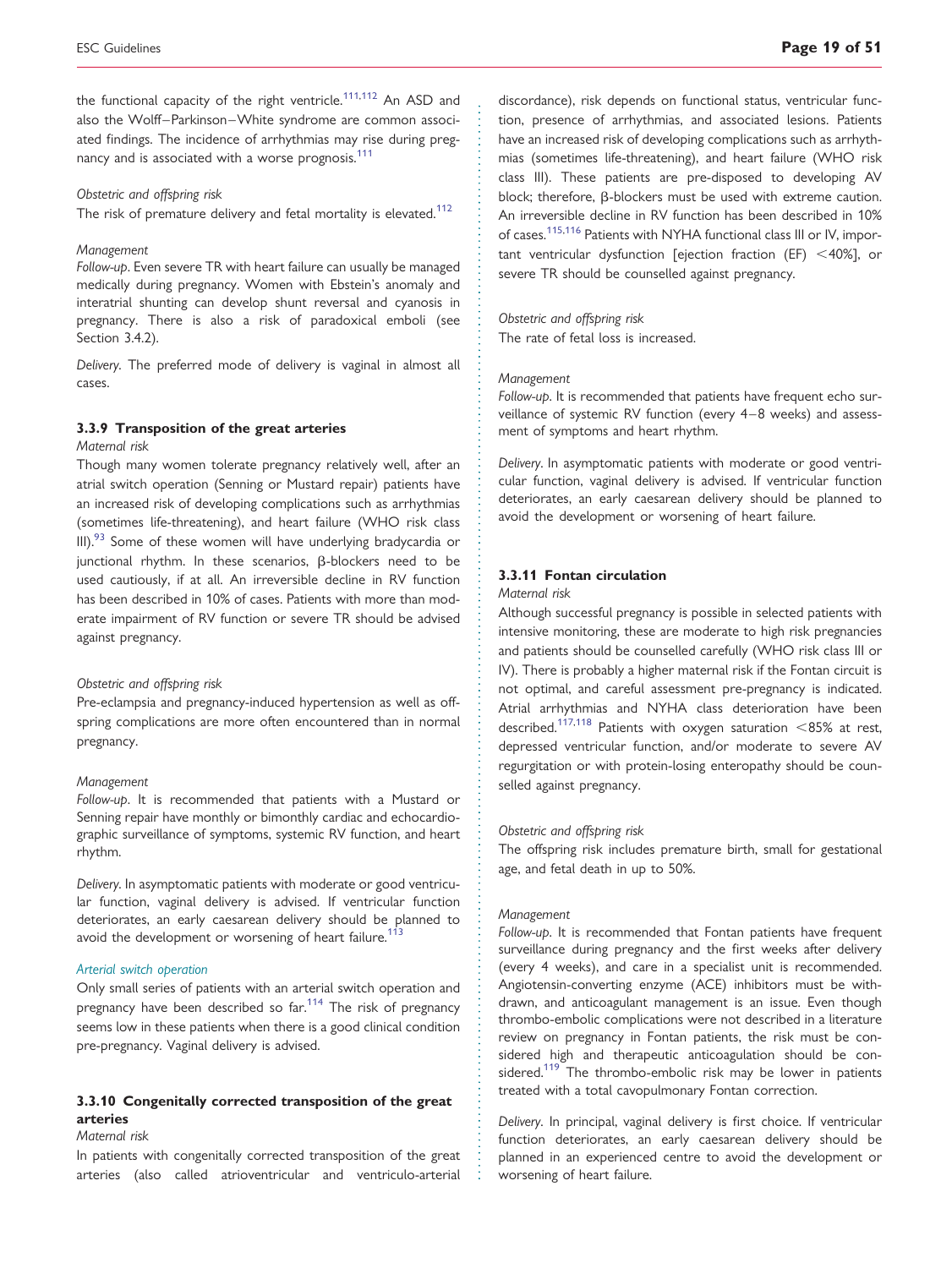### 3.4 Recommendations for the management of congenital heart disease

### Table 10 Recommendations for the management of congenital heart disease

| <b>Recommendations</b>                                                                                                                                                                               | Class <sup>a</sup> | Level <sup>b</sup> |
|------------------------------------------------------------------------------------------------------------------------------------------------------------------------------------------------------|--------------------|--------------------|
| Pre-pregnancy relief of stenosis (usually by<br>balloon valvulotomy) should be performed<br>in severe pulmonary valve stenosis (peak<br>Doppler gradient >64 mmHg).                                  |                    | <b>R</b> 68, 105   |
| Individual follow-up schedules should be<br>arranged; ranging from twice during pregnancy<br>to monthly.                                                                                             |                    |                    |
| Symptomatic patients with Ebstein s anomaly<br>with cyanosis and/or heart failure should be<br>treated before pregnancy or advised against<br>pregnancy.                                             |                    | c                  |
| In symptomatic women with marked dilatation<br>of the right ventricle due to severe pulmonary<br>regurgitation, pre-pregnancy pulmonary<br>valve replacement (bioprosthesis) should be<br>performed. |                    | c                  |
| In asymptomatic women with a severely dilated<br>right ventricle due to severe pulmonary<br>regurgitation, pre-pregnancy pulmonary<br>valve replacement (bioprosthesis) should be<br>considered.     | <b>Ila</b>         | c                  |
| All women with a bicuspid aortic valve should<br>undergo imaging of the ascending aorta before<br>pregnancy, and surgery should be considered<br>when the aortic diameter is >50 mm.                 | <b>Ila</b>         | С                  |

**Continued** 

### 4. Aortic diseases

Several heritable disorders affect the thoracic aorta, pre-disposing patients to both aneurysm formation and aortic dissection. These include the Marfan syndrome, bicuspid aortic valve, Ehlers–Danlos syndrome, Turner syndrome, and familial forms of aortic dissection, aneurysm, or annuloaortic ectasia. Also other forms of congenital heart disease (e.g. tetralogy of Fallot, aortic coarctation) may be accompanied by aortic dilatation or aneurysm formation, and finally non-heritable aortic pathology may occur. Risk factors for aortic pathology in the general population are hypertension and advanced maternal age. Pregnancy is a high risk period for all patients with aortic pathology, and aortic pathology is reported as one of the leading causes of maternal mortality in the 2003– 2005 report of the UK Confidential Enquiry into Maternal And Child Health.<sup>9</sup> Recently, guidelines for the diagnosis and management of patients with thoracic aortic disease have been published.<sup>50</sup>

Diagnosis. A number of imaging procedures and genetic tests are available, and are discussed in Sections 2.5 and 2.6.

### Table 10 Continued

| <b>Recommendations</b>                                                                                                                                                                                                     | Class <sup>a</sup> | Level <sup>b</sup> |
|----------------------------------------------------------------------------------------------------------------------------------------------------------------------------------------------------------------------------|--------------------|--------------------|
| Anticoagulation treatment should be<br>considered during pregnancy in Fontan<br>patients.                                                                                                                                  | <b>Ila</b>         | c                  |
| In PAH, associated anticoagulant treatment<br>should be considered in patients with suspicion<br>of pulmonary embolism as the cause (or partly<br>the cause) of the pulmonary hypertension.                                | <b>Ila</b>         | c                  |
| In patients who are already taking drug<br>therapy for PAH before becoming pregnant,<br>continuation should be considered after<br>information about the teratogenic effects.                                              | <b>Ila</b>         | c                  |
| Women with pulmonary hypertension should<br>be advised against pregnancy. <sup>c</sup>                                                                                                                                     | Ш                  | Ċ                  |
| Women with an oxygen saturation below 85%<br>at rest should be advised against pregnancy.                                                                                                                                  | Ш                  | c                  |
| Patients with TGA and a systemic right<br>ventricle with more than moderate impairment<br>of RV function and/or severe TR should be<br>advised against pregnancy.                                                          | Ш                  | C                  |
| Fontan patients with depressed ventricular<br>function and/or moderate to severe<br>atrioventricular valvular regurgitation or with<br>cyanosis or with protein-losing enteropathy<br>should be advised against pregnancy. | Ш                  | C                  |

<sup>a</sup>Class of recommendation.

**b**Level of evidence.

<sup>c</sup>See the text for detailed description and exceptions.

 $PAH =$  pulmonary arterial hypertension;  $RV =$  right ventricular;  $TGA =$ complete transposition of the great arteries;  $TR =$  tricuspid regurgitation.

### 4.1 Maternal and offspring risk

In addition to haemodynamic changes, hormonal changes occur during pregnancy which lead to histological changes in the aorta, increasing the susceptibility to dissection.<sup>120</sup> Dissection occurs most often in the last trimester of pregnancy (50%) or the early postpartum period (33%). In all women with known aortic disease and/or an enlarged aortic root diameter, the risks of pregnancy should be discussed before conception. Women with previous aortic dissection are at high risk of aortic complications during pregnancy. Unfortunately, not all patients with aortic pathology are aware that they are at risk. Therefore, all women with genetically proven Marfan syndrome or other familial aortic pathology should have counselling on the risk of dissection and the recurrence risk, and have a complete evaluation including imaging of the entire aorta before pregnancy (see Section 2.7). No irreversible effect of pregnancy on aortic dilatation has been proven.<sup>121</sup> The diagnosis of aortic dissection should be considered in all patients with chest pain during pregnancy as this diagnosis is often missed.

### 4.2 Specific syndromes

### 4.2.1 Marfan syndrome

Patients with Marfan syndrome<sup>122,123</sup> and a normal aortic root diameter have a 1% risk of aortic dissection or other serious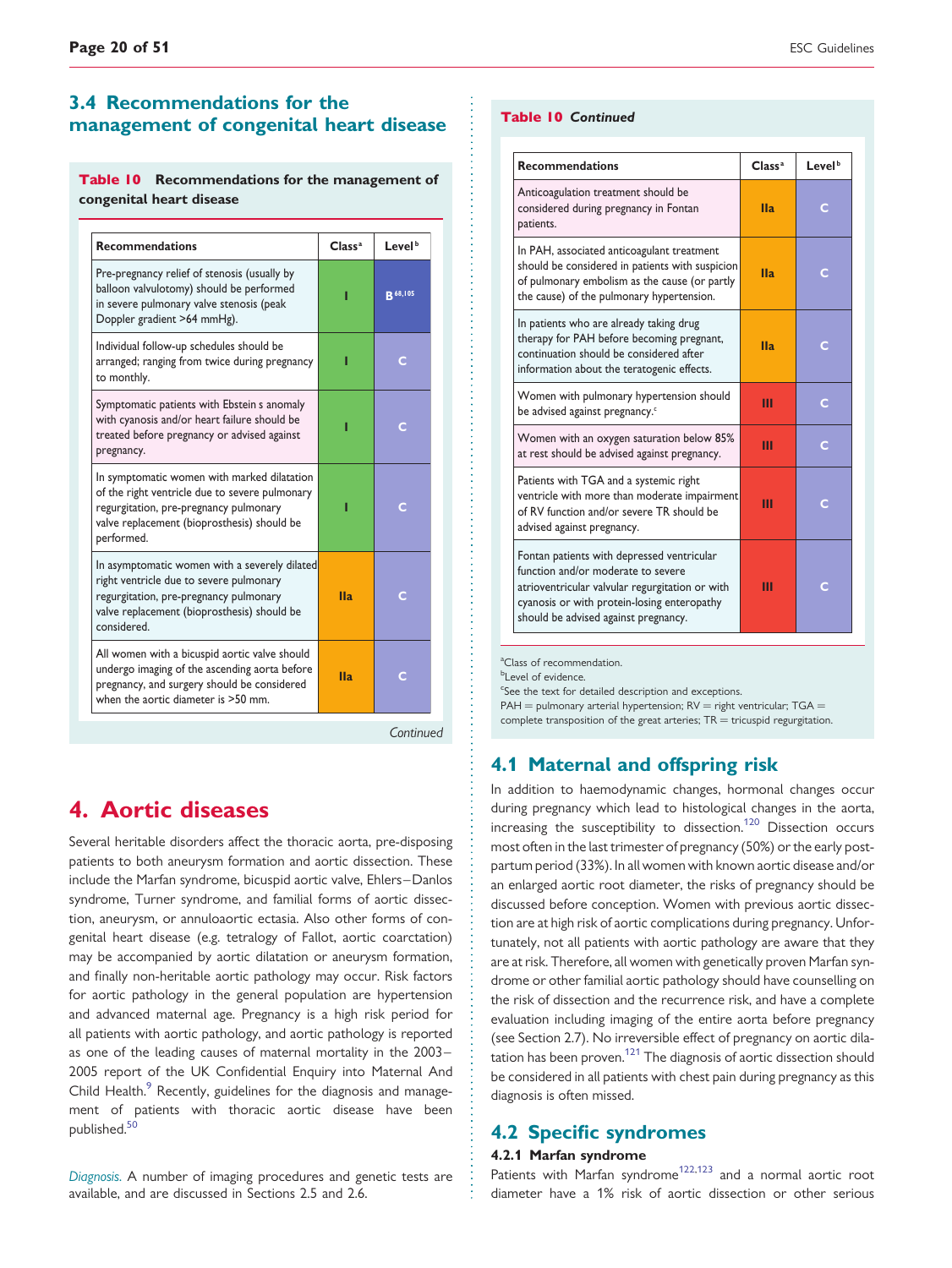cardiac complication during pregnancy.<sup>124</sup> In pregnant women with Marfan syndrome, an aortic root diameter  $>4$  cm and an increase in aortic root diameter during pregnancy are risk factors for dissection.<sup>109,125</sup> Although data about pregnancy in women with Marfan syndrome and aortic root diameters  $>45$  mm are scarce, pregnancy should be discouraged in these patients. Dissection is rare with an aortic diameter  $<$  40 mm, although a completely safe diameter does not exist.126 With an aortic diameter of 40–45 mm, risk factors for dissection (family history of dissection, rapid growth) should be taken into account.<sup>121</sup> Consideration of body surface area is important, especially in women of small stature. Following elective aortic root replacement, patients remain at risk for dissection in the residual aorta.<sup>127</sup>

In addition to life-threatening aortic dissection in these patients, an increase in mitral regurgitation may occur and may lead to complications such as supraventricular arrhythmias or heart failure, especially in those patients who already had moderate to severe regurgitation before pregnancy (see also Section 5 on valvular disease).

### 4.2.2 Bicuspid aortic valve

Approximately 50% of the patients with a bicuspid aortic valve and AS have dilatation of the ascending aorta.<sup>128</sup> Dilatation is often maximal in the distal part of the ascending aorta, which cannot be adequately visualized echocardiographically; therefore, MRI or CT should be performed pre-pregnancy. Dissection does occur, although less frequently than in Marfan patients.<sup>109</sup> The risk of pregnancy in women with bicuspid aortic valve and dilated aorta has not been systematically investigated. In patients with an aortic root  $>50$  mm, pre-pregnancy surgery should be considered.<sup>19</sup>

### 4.2.3 Ehlers–Danlos syndrome

Aortic involvement occurs almost exclusively in Ehlers–Danlos syndrome type IV which is transmitted as an autosomal dominant trait. During pregnancy women may show increased bruising, hernias, and varicosities, and suffer rupture of large vessels or rupture of the uterus. Because of the risk of uterine rupture, Ehlers–Danlos syndrome type IV is a contraindication for pregnancy. Aortic dissection may occur without dilatation. The role of prophylactic surgery is less well established in this patient group because the risk–benefit ratio is influenced by the fact that surgical repair may be complicated by tissue fragility, tendency to haemorrhage extensively, and poor wound healing.<sup>129,130</sup>

### 4.2.4 Turner syndrome

The prevalence of cardiovascular malformations in Turner syndrome is 25–50% and hypertension is also often present. Although no quantitative evidence exists on the risk of dissection attributable to pregnancy in women with Turner syndrome, the risk probably is increased and is higher if the woman has additional risk factors such as bicuspid aortic valve, CoA, and/or hypertension.<sup>131</sup> Women at highest risk are those with aortic dilatation, but dissection may also occur in the absence of any dilatation. Thoracic aortic diameters must be evaluated in relation to body surface area as these patients often have short stature. An aortic diameter index  $>$  27 mm/m<sup>2</sup> is associated with a high risk of dissection, and prophylactic surgery should be considered. Aortic complications during pregnancy are associated with maternal mortality of up to 11%, mainly attributable to type A dissection. The risk of (pre)eclampsia is increased, and treatment of hypertension is important, especially during pregnancy.

### 4.3 Management

Follow-up and medical therapy. Depending on the aortic diameter, patients with aortic pathology should be monitored by echocardiography at 4–12 week intervals throughout the pregnancy and 6 months post-partum. Pregnancy should be supervised by a cardiologist and obstetrician who are alert to the possible complications. Treatment with  $\beta$ -blocking agents may reduce the rate of aortic dilatation and might improve survival. However, in a recent meta-analysis,<sup>132</sup> including mostly studies with non-pregnant patients, a beneficial effect was not confirmed. In spite of these uncertainties, the Task Force recommends the use of  $\beta$ -blockers in patients with Marfan syndrome during pregnancy to prevent dissection. In patients with Ehlers–Danlos syndrome type IV, celiprolol is recommended because of the very high risk of dissections and the benefit demonstrated in non-pregnant patients.<sup>130</sup> Fetal growth should be monitored when the mother is taking  $\beta$ -blockers.

Interventions. In patients with Marfan syndrome or other syndromes with high risk of dissection, such as Loeys–Dietz syndrome, Ehlers–Danlos, or Smad-3 gen mutation,<sup>133</sup> pre-pregnancy surgery is recommended when the ascending aorta is  $\geq$ 45 mm, depending on individual characteristics. In other patients with dilatation of the aorta, pre-pregnancy surgery should be considered when the ascending aorta is  $\geq$  50 mm. Body surface area should probably be taken into account in small women. An aortic diameter index  $>$  27 mm/m<sup>2</sup> is associated with a high risk of dissection, and prophylactic surgery should be considered. When progressive dilatation occurs during pregnancy, before the fetus is viable, aortic repair with the fetus in utero should be considered. When the fetus is viable, caesarean delivery followed directly by aortic surgery is recommended (see Section 2.8.2). Caesarean section should be performed in a hospital in which cardiothoracic surgery and neonatal intensive care facilities are available. Ascending aortic dissection occurring during pregnancy is a surgical emergency; senior cardiothoracic, cardiology, obstetric, and anaesthetic physicians must act rapidly to deliver the fetus (if viable) by caesarean delivery in cardiac theatres and proceed directly to repair of the dissection.

Delivery (see also Section 2.9). The primary aim of intrapartum management in patients with ascending aorta enlargement is to reduce the cardiovascular stress of labour and delivery. If the woman is  $taking \beta-blockers during pregnancy they should be continued in$ the peripartum period. If the ascending aorta diameter is 40– 45 mm, vaginal delivery with expedited second stage and regional anaesthesia is advised to prevent BP peaks, which may induce dissection. Caesarean delivery may also be considered in these patients, based on the individual situation. Regional anaesthesia techniques can be difficult in Marfan patients, depending on the presence and severity of scoliosis and presence of dural ectasia.<sup>134</sup> Caesarean delivery should be considered when the aortic diameter exceeds 45 mm. It is advised to perform early caesarean delivery for women with Ehlers–Danlos syndrome type IV.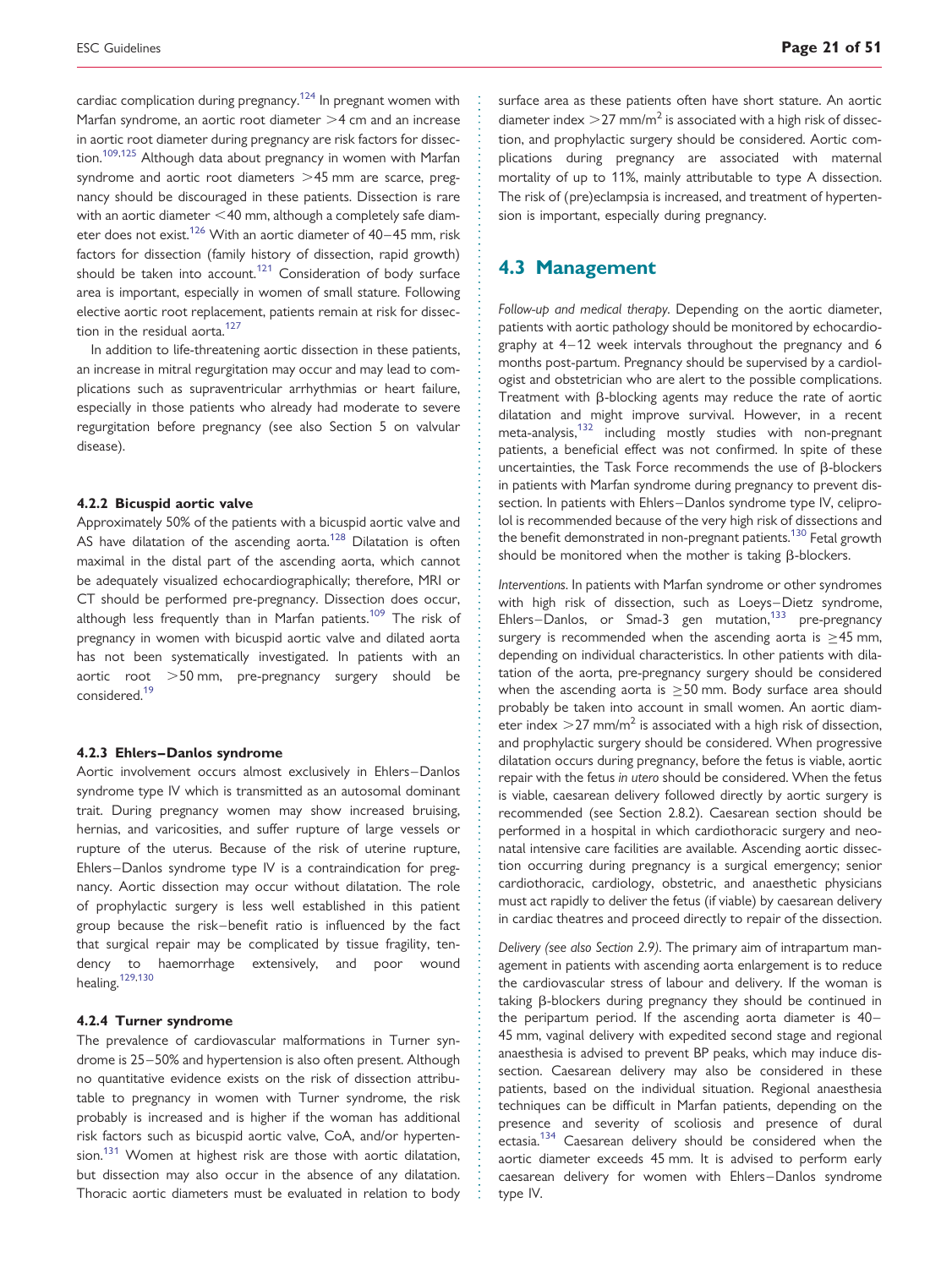### 4.4 Recommendations for the management of aortic disease

### Table 11 Recommendations for the management of aortic disease

| <b>Recommendations</b>                                                                                                                                                                                     | Class <sup>a</sup> | Level <sup>b</sup> |
|------------------------------------------------------------------------------------------------------------------------------------------------------------------------------------------------------------|--------------------|--------------------|
| Women with Marfan syndrome or other known<br>aortic disease should be counselled about the<br>risk of aortic dissection during pregnancy and<br>the recurrence risk for the offspring.                     |                    | c                  |
| Imaging of the entire aorta (CT/MRI) should<br>be performed before pregnancy in patients<br>with Marfan syndrome or other known aortic<br>disease.                                                         | П                  | С                  |
| Women with Marfan syndrome and an<br>ascending aorta >45 mm should be treated<br>surgically pre-pregnancy.                                                                                                 |                    | С                  |
| In pregnant women with known aortic<br>dilatation, (history of) type B dissection or<br>genetic predisposition for dissection strict blood<br>pressure control is recommended.                             |                    | c                  |
| Repeated echocardiographic imaging every 4 8<br>weeks should be performed during pregnancy in<br>patients with ascending aorta dilatation.                                                                 |                    | С                  |
| For imaging of pregnant women with dilatation<br>of the distal ascending aorta, aortic arch or<br>descending aorta, MRI (without gadolinium) is<br>recommended.                                            |                    | c                  |
| In women with a bicuspid aortic valve imaging of<br>the ascending aorta is recommended.                                                                                                                    |                    | c                  |
| In patients with an ascending aorta <40 mm,<br>vaginal delivery is favoured.                                                                                                                               | П                  | С                  |
| Women with aortic dilatation or (history of)<br>aortic dissection should deliver in a centre<br>where cardiothoracic surgery is available.                                                                 |                    | c                  |
| In patients with an ascending aorta >45 mm,<br>caesarean delivery should be considered.                                                                                                                    | П                  | С                  |
| Surgical treatment pre-pregnancy should be<br>considered in women with aortic disease<br>associated with a bicuspid aortic valve<br>when the aortic diameter is >50mm<br>(or $>27$ mm/m <sup>2</sup> BSA). | <b>Ila</b>         | c                  |
| Prophylactic surgery should be considered<br>during pregnancy if the aortic diameter<br>is $\geq$ 50 mm and increasing rapidly.                                                                            | lla                | С                  |
| In Marfan, and other patients with an aorta<br>40 45 mm, vaginal delivery with epidural<br>anaesthesia and expedited second stage should<br>be considered.                                                 | lla                | c                  |
| In Marfan, and other patients with an aorta<br>40 45 mm, caesarean section may be considered.                                                                                                              | llb                | С                  |
| Patients with (or history of) type B dissection<br>should be advised against pregnancy.                                                                                                                    | Ш                  | c                  |

<sup>a</sup>Class of recommendation.

**b**Level of evidence.

 $CT =$  computed tomography;  $MRI =$  magnetic resonance imaging.

### 5. Valvular heart disease

Both acquired and congenital valvular heart diseases are important causes of maternal and fetal morbidity and mortality. Rheumatic heart disease remains a major problem in developing countries and is still seen in western countries, especially in immigrants. Stenotic valve diseases carry a higher pregnancy risk than regurgitant lesions, and left-sided valve diseases have a higher complication rate than right-sided valve lesions.<sup>12,56,57,135</sup> Specific problems, mainly related to anticoagulant therapy, are present in women with mechanical valve prostheses.

### 5.1 Stenotic valve lesions

In stenotic valve diseases, increased CO causes an increase in transvalvular gradient and, thus, upstream pressures, and there is an increased risk of maternal and fetal complications.<sup>12,102</sup>

#### 5.1.1 Mitral stenosis

Moderate or severe mitral stenosis (MS) is poorly tolerated during pregnancy. MS is responsible for most of the morbidity and mortality of rheumatic heart disease during pregnancy. The diagnosis is based on echocardiography.<sup>7,136</sup> Pressure half-time is less reliable than direct planimetry but can be used during pregnancy.<sup>136</sup> Gradient and PAP do not directly reflect the severity of MS during pregnancy but have an important prognostic value.<sup>136</sup> The assessment of mitral anatomy and the quantitation of associated regurgitation or other valvular diseases are particularly important when percutaneous mitral commissurotomy is considered.7,136 Exercise testing is useful to reveal symptoms and assess exercise tolerance.

### Maternal risk

The risk of decompensation depends on the severity of MS.<sup>102,137</sup> Heart failure occurs frequently in pregnant women with moderate or severe MS (valve area  $<$  1.5 cm<sup>2</sup>), particularly during the second and third trimesters, even in previously asymptomatic women.<sup>102,135,137</sup> Heart failure is often progressive. Pulmonary oedema may occur, particularly when MS is unknown or if AF occurs. AF, although rare  $(<15%)$ , carries the additional risk of thrombo-embolic events.<sup>102,137</sup> Mortality is between 0 and 3%.102,135,137 Symptoms may be precipitated in women with mild MS, but they are generally not severe and are well tolerated.<sup>102,135</sup>

### Obstetric and offspring risk

Obstetric complications are mainly related to the risk of acute heart failure during or just after delivery, and they depend on symptoms and PAP during pregnancy.<sup>135</sup> Prematurity rates are 20–30%, intrauterine growth retardation 5–20%, and stillbirth 1–3%.102,137 Offspring risk is higher in women in NYHA class III/ IV during pregnancy.<sup>12,135</sup>

### Management

All patients with moderate or severe MS (even when asymptomatic) should be counselled against pregnancy and intervention should be performed pre-pregnancy, favouring percutaneous interventions.<sup>7</sup>

Follow-up. Clinical and echocardiographic follow-up is indicated monthly or bimonthly depending on haemodynamic tolerance. In mild MS, evaluation is recommended every trimester and prior to delivery.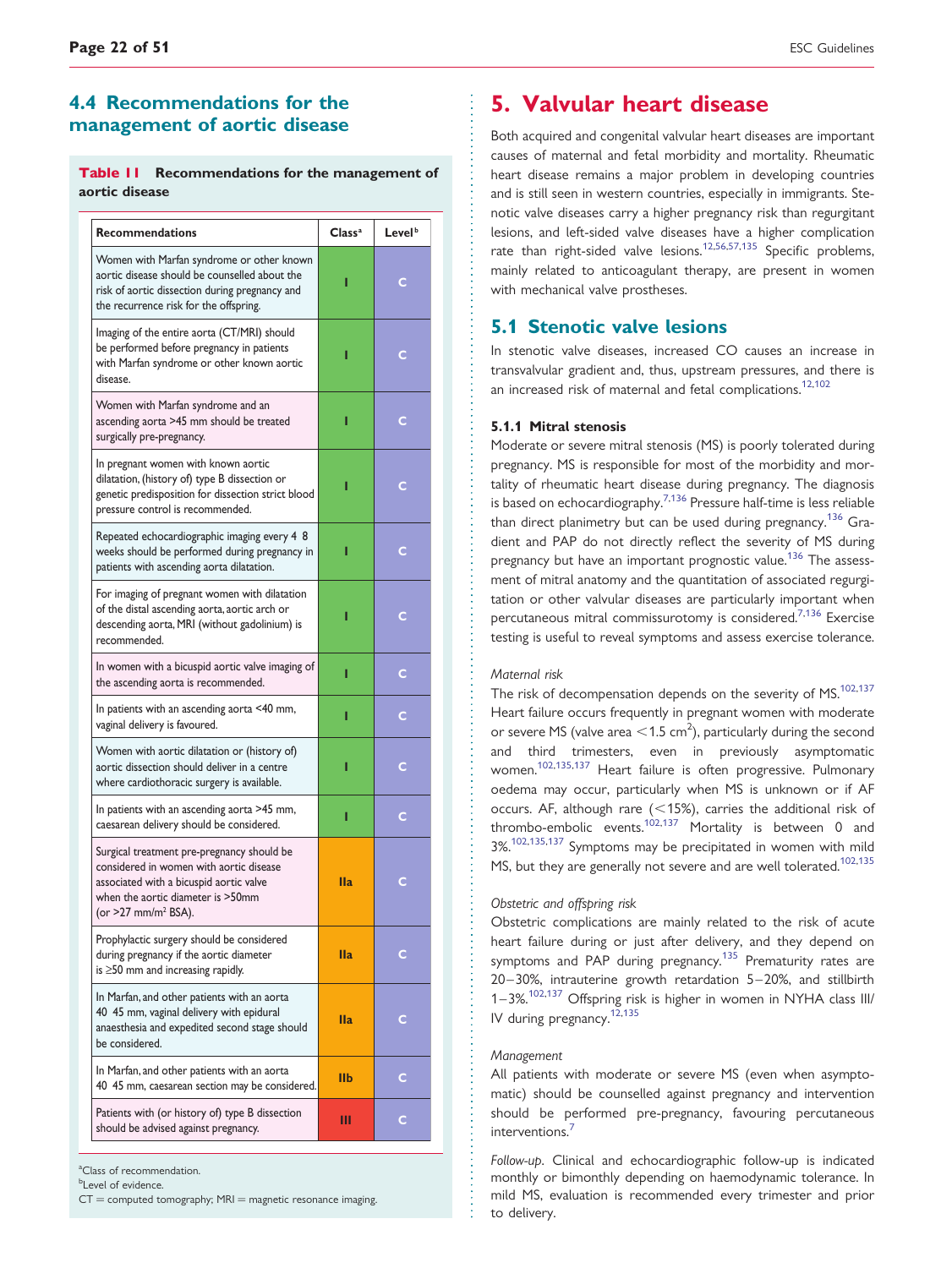Medical therapy. When symptoms or pulmonary hypertension (echocardiographically estimated systolic  $PAP > 50$  mmHg) develop, activity should be restricted and  $\beta$ 1-selective blockers commenced.7,64 Diuretics may be used if symptoms persist, avoiding high doses.<sup>64</sup> Therapeutic anticoagulation is recommended in the case of paroxysmal or permanent AF, left atrial thrombosis, or prior embolism.<sup>7,64</sup> It should also be considered in women with moderate or severe MS and spontaneous echocardiographic contrast in the left atrium, large left atrium ( $\geq$ 40 mL/m<sup>2</sup>), low CO, or congestive heart failure, because these women are at very high thrombo-embolic risk.

Interventions during pregnancy. Percutaneous mitral commissurotomy is preferably performed after 20 weeks gestation. It should only be considered in women with NYHA class III/IV and/or estimated systolic PAP  $>50$  mmHg at echocardiography despite optimal medical treatment, in the absence of contraindications and if patient characteristics are suitable.<sup>7,64</sup> It should be performed by an experienced operator, and in experienced hands has a low complication rate. Abdominal lead shielding is recommended.7,64 The radiation dose should be minimized by keeping screening time as short as possible.<sup>7,64</sup> Given the risk of complications, percutaneous mitral commissurotomy should not be performed in asymptomatic patients. Closed commissurotomy remains an alternative in developing countries when percutaneous commissurotomy is not available. Open-heart surgery should be reserved for cases in which all other measures fail and the mother's life is threatened.

Delivery. Vaginal delivery should be considered in patients with mild MS, and in patients with moderate or severe MS in NYHA class I/II without pulmonary hypertension. Caesarean section is considered in patients with moderate or severe MS who are in NYHA class III/ IV or have pulmonary hypertension despite medical therapy, in whom percutaneous mitral commissurotomy cannot be performed or has failed.

### 5.1.2 Valvular aortic stenosis

In women of childbearing age the main cause of AS is congenital bicuspid aortic valve. Patients can be asymptomatic, even with severe AS.<sup>7</sup> Symptoms may first occur during pregnancy. Echocardiography is mandatory for the diagnosis.<sup>7,136</sup> Exercise testing is recommended in asymptomatic patients before pregnancy to confirm asymptomatic status and evaluate exercise tolerance, BP response, arrhythmias, and/or the need for interventions. In women with bicuspid aortic valve, aortic diameters should be assessed before and during pregnancy.

### Maternal risk

Cardiac morbidity during pregnancy is related to severity of AS and symptoms. With asymptomatic mild or moderate AS, pregnancy is well tolerated. Also patients with severe AS may sustain pregnancy well, as long as they remain asymptomatic during exercise testing and have a normal BP response during exercise.<sup>19,139</sup>

The increase in CO can lead to a marked increase in gradient.<sup>135,139</sup> Heart failure occurs in  $\sim$ 10% of patients with severe AS and arrhythmias in  $3-25\%$ .<sup>140</sup> Mortality is now rare if careful management is provided. 8,56,74,102,135,139,140 Women with bicuspid aortic valve have a risk of aortic dilatation and dissection (see Section 4.3.2).

### Obstetric and offspring risk

Obstetric complications may be increased in patients with severe AS (hypertension-related disorders in 13%, premature labour).<sup>140</sup>

Pre-term birth, intrauterine growth retardation, and low birth weight occur in up to 25% of the offspring of mothers with moderate and severe AS.

#### Management

All symptomatic patients with severe AS or asymptomatic patients with impaired LV function or a pathological exercise test should be counselled against pregnancy, and valvuloplasty or surgery should be performed pre-pregnancy, according to guidelines.<sup>7,19</sup> Pregnancy needs not be discouraged in asymptomatic patients, even with severe AS, when LV size and function as well as the exercise test are normal and severe LV hypertrophy (posterior wall .15 mm) has been excluded. There should also be no evidence of recent progression of AS.74,139,140,141 Regardless of symptoms, pre-pregnancy surgery should be considered in patients with an ascending aorta  $>$  50 mm (27.5 mm/m<sup>2</sup>).

Follow-up. Regular follow-up during pregnancy is required by an experienced team. In severe AS, monthly or bimonthly cardiac evaluations including echocardiography are advised to determine symptom status, progression of AS, or other complications.

Medical therapy. Medical treatment and restricted activities are indicated for patients developing signs or symptoms of heart failure during pregnancy. Diuretics can be administered for congestive symptoms. A  $\beta$ -blocker or a non-dihydropyridine calcium channel antagonist should be considered for rate control in AF. If both are contraindicated, digoxin may be considered.<sup>142</sup>

Interventions during pregnancy. During pregnancy in severely symptomatic patients not responding to medical therapy, percutaneous valvuloplasty can be undertaken in non-calcified valves with minimal regurgitation.<sup>143</sup> If this is not possible and patients have life-threatening symptoms, valve replacement should be considered after early delivery by caesarean section if this is an option (see Section 2.7.2).

Delivery. In severe AS, particularly with symptoms during the second half of the pregnancy, caesarean delivery should be preferred with endotracheal intubation and general anaesthesia. In non-severe AS, vaginal delivery is favoured, avoiding a decrease in peripheral vascular resistance during regional anaesthesia and analgesia.

### 5.2 Regurgitant lesions

### 5.2.1 Mitral and aortic regurgitation

Mitral and aortic regurgitation at childbearing age can be of rheumatic, congenital, or degenerative origin. Previous valvulotomy and infective endocarditis can be associated factors. A rare cause of acute valvular regurgitation during pregnancy is antiphospholipid syndrome. Left-sided regurgitant valve lesions carry a lower pregnancy risk than stenotic valve lesions because the decreased systemic vascular resistance reduces regurgitant volume. Severe regurgitation with LV dysfunction is poorly tolerated, as is acute severe regurgitation. Evaluation is preferably performed preconception, and should include assessment of symptoms, echocardiographic evaluation of regurgitation severity (integrative approach according to ESC criteria), and LV dimensions and function.<sup>7</sup> In moderate/severe regurgitation, exercise testing is recommended prepregnancy. Ascending aortic diameters should be measured in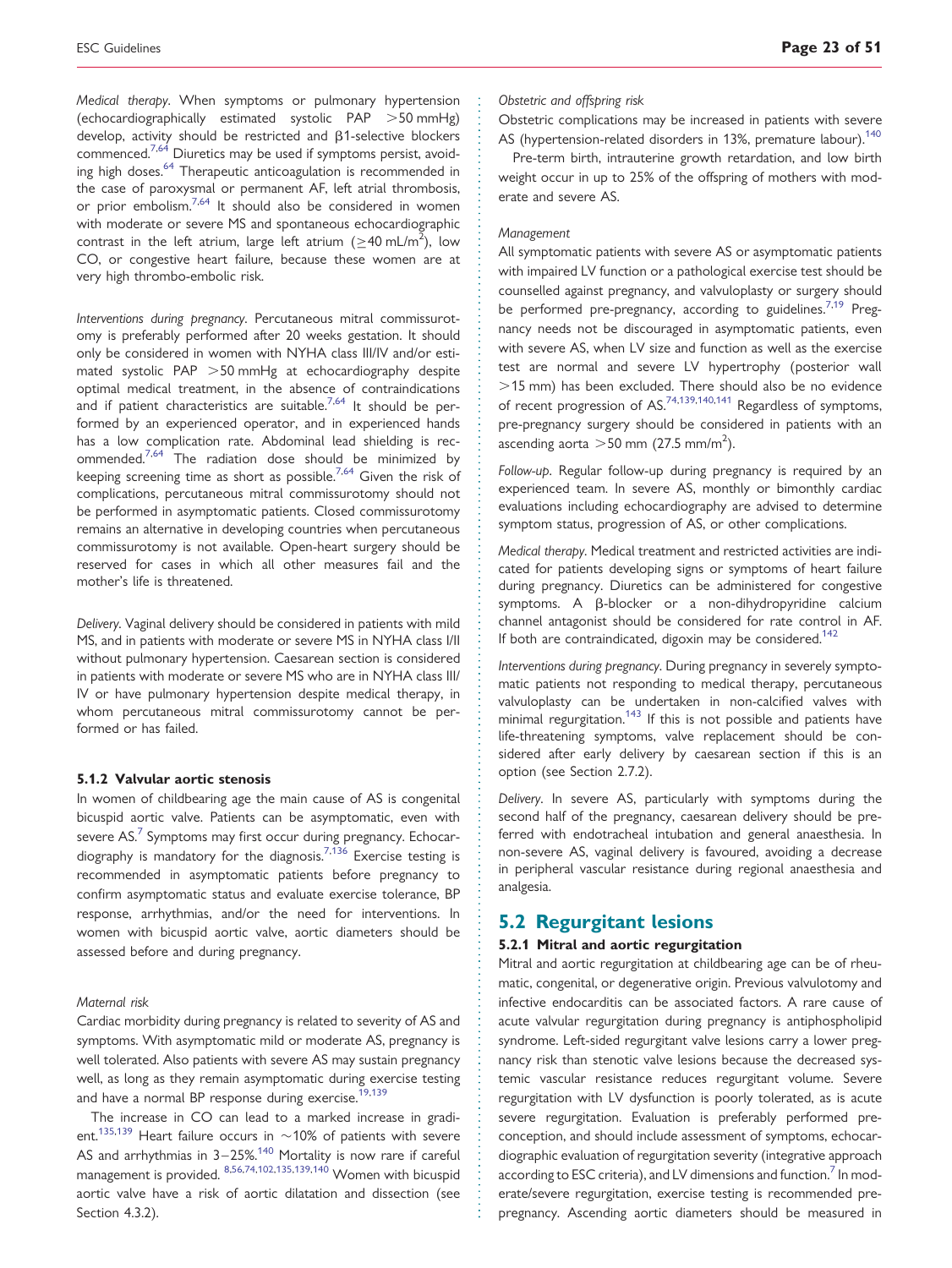women with aortic regurgitation, especially in those with bicuspid valves.

### Maternal risk

Maternal cardiovascular risk depends on regurgitation severity, symptoms, and LV function.<sup>135</sup> Women with severe regurgitation and symptoms or compromised LV function are at high risk of heart failure.<sup>135</sup> In asymptomatic women with preserved LV function the most frequent complications are arrhythmias. In women with congenital heart disease, significant left AV valve regurgitation has been reported to be associated with cardiac complications during pregnancy. This association may be partly attributable to ventricular dysfunction. A persistent worsening of regurgitation may occur.<sup>57,99</sup>

#### Obstetric and offspring risk

No increased risk of obstetric complications has been reported. In symptomatic regurgitation the risk of offspring complications is increased.<sup>12</sup>

### Management

Patients with severe regurgitation and symptoms or compromised LV function or LV dilatation (according to criteria of guidelines for valvular heart disease)<sup>7</sup> should be referred for pre-pregnancy surgery favouring valve repair.

Follow-up. Follow-up is required every trimester in mild/moderate regurgitation, and more often in severe regurgitation. Follow-up plans need to be individualized according to clinical status and symptoms.

Medical therapy and intervention during pregnancy. Symptoms of fluid overload can usually be managed medically. In acute severe regurgitation with therapy-refractory heart failure, surgery is sometimes unavoidable during pregnancy. If the fetus is sufficiently mature, delivery should be undertaken prior to cardiac surgery (see Section 2.8.2).

Delivery. Vaginal delivery is preferable; in symptomatic patients epidural anaesthesia and shortened second stage is advisable.

### 5.2.2 Tricuspid regurgitation

TR is usually functional (annular dilatation due to RV pressure or volume overload); alternatively, endocarditis or Ebstein's anomaly can be the cause. The diagnostic work-up consists of clinical and echocardiographic assessment.<sup>7</sup> Maternal cardiovascular risk is usually determined by primary left-sided valve disease or pulmonary hypertension. However, maternal risk can be increased in severe symptomatic TR or in women with RV dysfunction.<sup>76</sup> In women with congenital heart disease, moderate/severe tricuspid AV valve regurgitation may be associated with maternal cardiac complications (possibly dependent on ventricular function), mainly arrhythmias.<sup>57</sup>

Even severe TR with heart failure can usually be managed conservatively during pregnancy (Table 12). When surgery is necessary for left-sided valve lesions before or during pregnancy, additional tricuspid repair is indicated in severe TR and should be considered in moderate TR and moderate secondary TR with annular dilatation ( $>$ 40 mm).<sup>7</sup> In severe symptomatic TR, repair should be considered pre-pregnancy. The preferred mode of delivery is vaginal in almost all cases.

### 5.3 Valvular atrial fibrillation (native valves)

A high thrombo-embolic risk is associated with valvular AF. This is particularly pronounced in patients with severe MS. With the occurrence of AF, immediate anticoagulation with i.v. UFH is required, followed by LMWH in the first and last trimester and OACs or LMWH for the second trimester. LMWH should be given in weight-adjusted therapeutic doses (twice daily) until 36 h prior to delivery. If OACs are used, the INR can be kept between 2.0 and 2.5, thus minimizing the risk for the fetus.

### 5.4 Prosthetic valves

### 5.4.1 Choice of valve prosthesis

When implantation of a prosthetic valve is unavoidable in a woman who desires to become pregnant in the future, the valve selection is problematic.

Mechanical valves offer excellent haemodynamic performance and long-term durability, but the need for anticoagulation increases fetal and maternal mortality and morbidity. Bioprosthetic valves also offer good haemodynamic performance and are much less thrombogenic. Their use in young women, however, is associated with a high risk of structural valve deterioration, occurring in  $\sim$  50% of women  $<$  30 years of age at 10 years post-implantation, and is greater in the mitral position than in the aortic and tricuspid position. In the pulmonary position, transcatheter valve implantation is an option in an increasing number of patients, particularly after previous bioprosthesis implantation. There is conflicting evidence as to whether or not pregnancy accelerates bioprosthetic degeneration.<sup>144</sup> However, young patients with a biological valve will almost certainly need a reoperation, with a mortality risk of 0–5%, depending on valve position and degree of emergency.

In patients with aortic valve disease, the Ross operation (pulmonary autograft transferred to the aortic position and pulmonary valve replacement with a homograft) can be an alternative. There is no risk of valve thrombosis, and valve haemodynamics are excellent. Yet this is a two-valve operation requiring specific surgical expertise, and with a significant reoperation rate after 10 years. Moreover, only few data are available about pregnancy in women after a Ross procedure.<sup>145</sup> A desire for pregnancy is considered a class IIb indication for a biological valve.<sup>7</sup> The choice for a specific prosthesis should be made after extensive patient information and discussion with the patient.

#### 5.4.2 Bioprosthesis

Pregnancy is generally well tolerated in women with a bioprosthetic valve. Maternal cardiovascular risk is mainly dependent on bioprosthesis function. The risk is low in women with no or minimal bioprosthesis dysfunction and uncompromised ventricular function.<sup>144</sup>

Pre-pregnancy assessment and counselling as well as follow-up, medical treatment, and indications for intervention are comparable with those for pregnancies with native valve dysfunction.

### 5.5 Mechanical prosthesis and anticoagulation

Haemodynamically, women with well-functioning mechanical valves tolerate pregnancy well. Yet the need for anticoagulation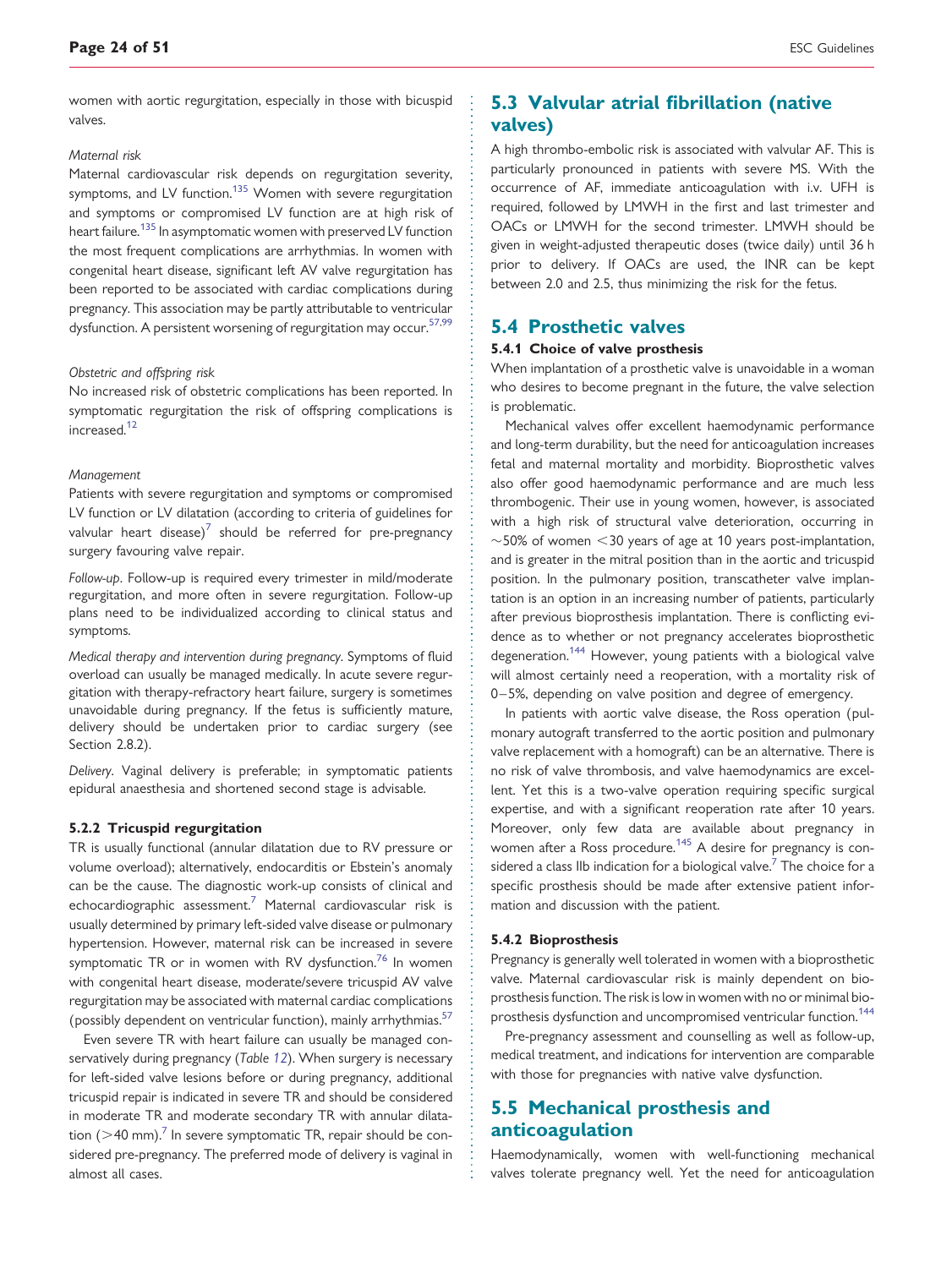raises specific concerns because of an increased risk of valve thrombosis, of haemorrhagic complications, and of offspring complications. Pregnancy is associated with increased maternal risk. The character and magnitude of the risk depend on the anticoagulation regimen used during pregnancy and the quality of anticoagulation control. Pre-pregnancy evaluation should include assessment of symptoms and echocardiographic evaluation of ventricular function, and prosthetic and native valve function.

#### Maternal risk

Mechanical valves carry the risk of valve thrombosis which is increased during pregnancy. In a large review, this risk was 3.9% with OACs throughout pregnancy, 9.2% when UFH was used in the first trimester and OACs in the second and third trimester, and 33% with UFH throughout pregnancy.<sup>146</sup> Maternal death occurred in these groups in 2, 4, and 15%, respectively, and was usually related to valve thrombosis.<sup>146</sup> A review of the recent literature confirmed the low risk of valve thrombosis with OACs throughout pregnancy (2.4%, 7/287 pregnancies) compared with UFH in the first trimester (10.3%, 16/156 pregnancies).<sup>147</sup> The risk is probably lower with adequate dosing and is also dependent on the type and position of the mechanical valve, as well as on additional patient-related risk factors.<sup>7</sup> UFH throughout pregnancy is additionally associated with thrombocytopenia and osteoporosis. LMWHs are also associated with the risk of valve thrombosis.<sup>148,149</sup> The risk is lower, but still present, with dose adjusting according to anti-Xa levels.<sup>147,148,150-152</sup> In 111 pregnancies in which LMWH with dose adjustment according to anti-Xa levels was used throughout pregnancy, valve thrombosis occurred in 9%.<sup>147,150-152</sup> Too low target anti-Xa levels or poor compliance probably contributed to valve thrombosis in all but one pregnancy. A review reported lower frequency of valve thrombosis with LMWH in the first trimester only, but in a small patient group (3.6%, 2/56 pregnancies).<sup>147</sup>

The use of LMWH during pregnancy in women with mechanical prostheses is still controversial because evidence is scarce. Unresolved questions concern optimal anti-Xa levels, the importance of peak vs. pre-dose levels, and the best time intervals for anti-Xa monitoring. Studies are urgently needed.

There is a marked increase in dose requirement during pregnancy to keep the anti-Xa levels in the therapeutic range,  $151,153$ because of increased volume of distribution and increased renal clearance. Therefore, regular monitoring of anti-Xa levels is necessary. It has been demonstrated that pre-dose anti-Xa levels are often subtherapeutic when peak levels are between 0.8 and 1.2 U/mL.<sup>153,154</sup> Even when pre-dose anti-Xa level monitoring and more frequent dosing lead to higher pre-dose levels combined with lower peak levels, there are no data available to show that this approach achieves a stable, consistent therapeutic intensity of anticoagulation and will prevent valve thrombosis and bleeding. $152 - 154$ 

Current evidence indicates that OACs throughout pregnancy, under strict INR control, is the safest regimen for the mother.146,147,155 However, adequate randomized studies that compare different regimens are not available. The superiority of either UFH or LMWH in the first trimester is unproven, though a recent review suggests higher efficacy of LMWH.<sup>147</sup> No

LMWH is officially approved (labelled) for pregnant women with mechanical valves.

Obstetric and offspring risk. All anticoagulation regimens carry an increased risk of miscarriage and of haemorrhagic complications, including retroplacental bleeding leading to premature birth and fetal death.<sup>144,146,148,150-152</sup> Comparison between studies is hampered, however, by reporting differences. OACs cross the placenta and their use in the first trimester can result in embryopathy in 0.6–10% of cases.<sup>146,156–158</sup> UFH and LMWH do not cross the placenta and embryopathy does not occur. Substitution of OACs with UFH in weeks 6–12 greatly decreases the risk. The incidence of embryopathy was low (2.6%) in a small series when the warfarin dose was  $<$ 5 mg and 8% when the warfarin dose was  $>$ 5 mg daily.159 The dose dependency was confirmed in a recent series.<sup>155</sup> Major central nervous system abnormalities occur in 1% of children when OACs are used in the first trimester.<sup>158</sup> A low risk of minor central nervous system abnormalities exists with OACs outside the first trimester only.<sup>158</sup> Vaginal delivery while the mother is on OACs is contraindicated because of the risk of fetal intracranial bleeding.

#### Management

Valve and ventricular dysfunction should be considered, and the type and position of valve(s) as well as the history of valve thrombosis should be taken into account. The advantages and disadvantages of different anticoagulation regimens should be discussed extensively. The mother and her partner must understand that according to current evidence use of OACs is the most effective regimen to prevent valve thrombosis, and therefore is the safest regimen for her, and risks for the mother also jeopardize the baby. On the other hand the risk of embryopathy and fetal haemorrhage needs to be discussed, considering OAC dose. Compliance with prior anticoagulant therapy should be considered. The management of the regimen that is chosen should be planned in detail.

Follow-up. The effectiveness of the anticoagulation regimen should be monitored weekly and clinical follow-up including echocardiography should be performed monthly.

Medical therapy. The main goal of anticoagulation therapy in these women is to prevent the occurrence of valve thrombosis and its lethal consequences for both mother and fetus. The following recommendations should be seen in this perspective. OACs should be continued until pregnancy is achieved. UFH or LMWH throughout pregnancy is not recommended because of the high risk of valve thrombosis with these regimens in combination with low fetal risk with OACs in the second and third trimester. Continuation of OACs throughout pregnancy should be considered when the warfarin dose is  $<$  5 mg daily (or phenprocoumon  $<$  3 mg or acenocoumarol  $<$ 2 mg daily) because the risk of embryopathy is low, while OACs are in large series the most effective regimen to prevent valve thrombosis.<sup>146,147</sup> After the mother has been given full information that OACs throughout pregnancy is by far the safest regimen for her and the risk for embryopathy is  $<3\%$ , discontinuation of OACs and a switch to UFH or LMWH between weeks 6 and 12 under strict dose control and supervision (as indicated below) may be considered after discussion on an individual basis in patients with a low dose requirement. When a higher dose of OACs is required, discontinuation of OACs between weeks 6 and 12 and replacement by adjusted-dose UFH (aPTT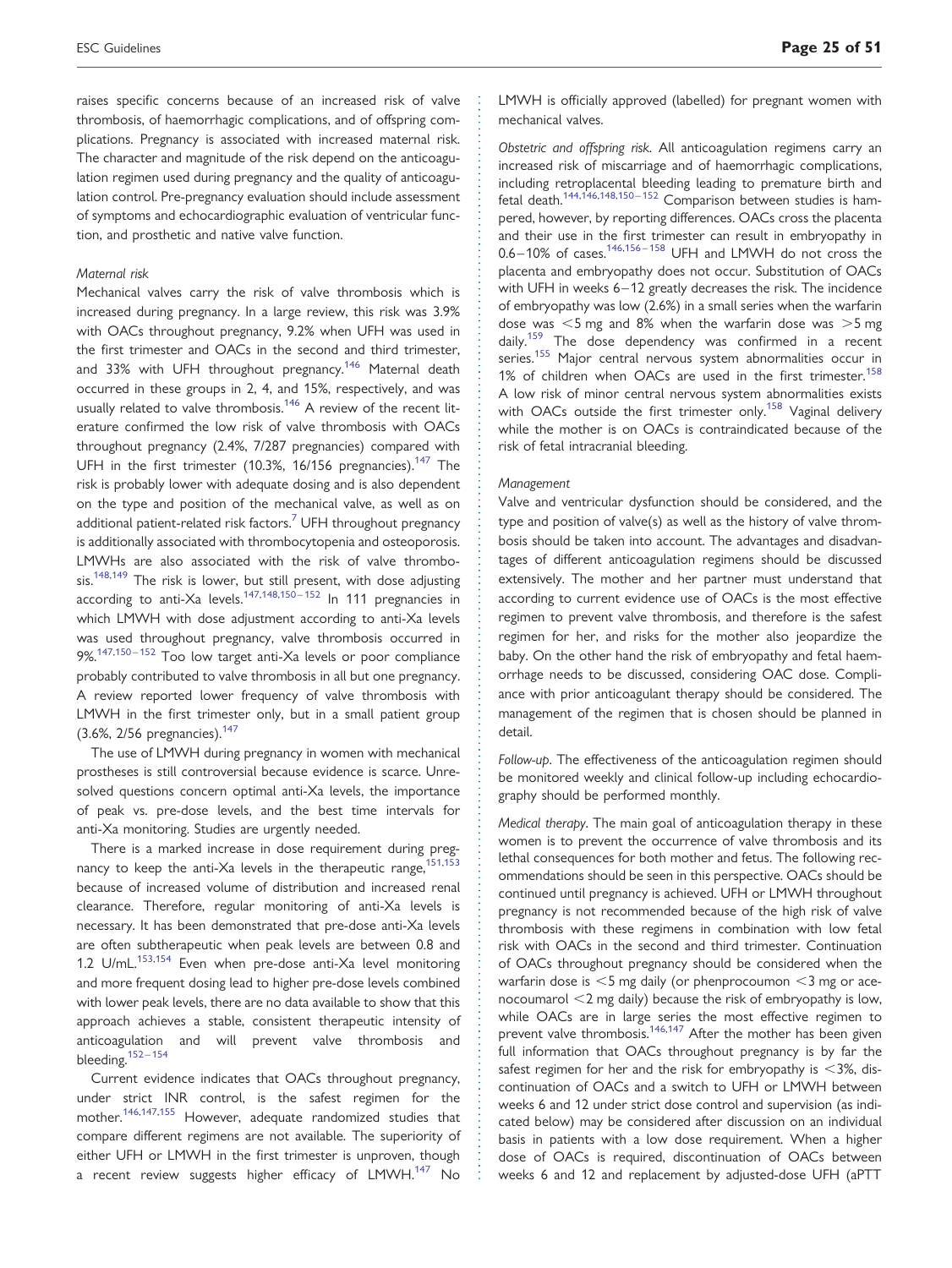$\geq$ 2 times the control, in high risk patients applied as an i.v. fusion) or LMWH twice daily with dose adjustment according to weight and according to anti-Xa levels (Table 12) should be considered. The anti-Xa level should be maintained between 0.8 and 1.2 U/ mL, determined  $4-6$  h after application (Table 12).<sup>4,7</sup> The Task Force advises weekly control of peak anti-Xa levels because of the need for increasing dosages of LMWH during pregnancy.2,4,7,147,151,153 As an alternative, continuation of OACs may be considered in these patients after fully informed consent.

The importance of also monitoring the pre-dose level of anti-Xa, and the need to maintain this level above 0.6 IU/mL, has not been studied sufficiently, particularly in relation to thrombo-embolic events and bleeding, to make firm recommendations. The starting dose for LMWH is 1 mg/kg body weight if enoxaparin is chosen and 100 IU/kg for dalteparin, given twice daily subcutaneously. The dose should be adjusted according to increasing weight during pregnancy<sup>160</sup> and anti-Xa levels. The Task Force does not recommend the addition of acetylsalicylic acid to this regimen because there are no data to prove its efficacy and safety in pregnant women. The use of LMWH in the first trimester is limited by the scarceness of data about its efficacy<sup>147</sup> and safety, uncertainties concerning optimal dosing to prevent both valve thrombosis and bleeding, and variable availability of anti-Xa level testing.

Irrespective of the regimen used, the effect of the anticoagulants should be monitored very carefully, and in the case of OACs the INR should be determined at weekly intervals. The intensity of the INR should be chosen according to the type and location of the prosthetic valve, according to present guidelines.<sup>4,7</sup> Intense education about anticoagulation and self-monitoring of anticoagulation in suitable patients is recommended. In case UFH is used it should, when a stable aPTT has been achieved, be monitored weekly by the aPTT, 4–6 h after starting the first dose, with a prolongation of ≥2 times the control.

Diagnosis and management of valve thrombosis. When a woman with a mechanical valve presents with dyspnoea and/or an embolic event, immediate transthoracic echocardiography is indicated to search for valve thrombosis, usually followed by transoesophageal echocardiography. If necessary, fluoroscopy can be performed with limited fetal risk. Management of valve thrombosis is comparable with management in non-pregnant patients. This includes optimizing anticoagulation with i.v. heparin and resumption of oral anticoagulation in non-critically ill patients with recent subtherapeutic anticoagulation, and surgery when anticoagulation fails and for critically ill patients with obstructive thrombosis.<sup>7</sup> Most fibrinolytic agents do not cross the placenta, but the risk of embolization (10%) and of subplacental bleeding is a concern, and experience in pregnancy is limited. Fibrinolysis should be applied in critically ill patients when surgery is not immediately available. Because fetal loss is high with surgery, fibrinolysis may be considered instead of surgery in non-critically ill patients when anticoagulation fails. Fibrinolysis is the therapy of choice in right-sided prosthetic valve thrombosis.<sup>7</sup> The mother should be informed about the risks.

Delivery (see also Section 2.9). Planned vaginal delivery is usually preferred, with prior switch to heparin. A planned caesarean section may be considered as an alternative, especially in patients with a high risk of valve thrombosis, in order to keep the time without OACs as short as possible. Caesarean delivery should be performed if labour onset occurs while the patient is still on OACs.

### 5.6 Recommendations for the management of valvular heart disease

Table 12 Recommendations for the management of valvular heart disease

| <b>Recommendations</b>                                                                                                                                                       | Class <sup>a</sup> | Level <sup>b</sup> |
|------------------------------------------------------------------------------------------------------------------------------------------------------------------------------|--------------------|--------------------|
| <b>Mitral stenosis</b>                                                                                                                                                       |                    |                    |
| In patients with symptoms or pulmonary hypertension, restricted activities and $\beta$ I-selective blockers are recommended.                                                 |                    | R 7,64             |
| Diuretics are recommended when congestive symptoms persist despite $\beta$ -blockers.                                                                                        |                    | <b>B</b> 64        |
| Patients with severe MS should undergo intervention before pregnancy.                                                                                                        |                    | C.                 |
| Therapeutic anticoagulation is recommended in the case of atrial brillation, left atrial thrombosis, or prior embolism.                                                      |                    | c.                 |
| Percutaneous mitral commissurotomy should be considered in pregnant patients with severe symptoms or systolic pulmonary<br>artery pressure >50 mmHg despite medical therapy. | <b>Ila</b>         | C.                 |
| <b>Aortic stenosis</b>                                                                                                                                                       |                    |                    |
| Patients with severe AS should undergo intervention pre-pregnancy if:                                                                                                        |                    |                    |
| they are symptomatic                                                                                                                                                         |                    | $B^7$              |
| or LV dysfunction (LVEF <50%) is present                                                                                                                                     |                    | c                  |
| Asymptomatic patients with severe AS should undergo intervention pre-pregnancy when they develop symptoms during exercise<br>testing.                                        |                    | c                  |
| Asymptomatic patients with severe AS should be considered for intervention pre-pregnancy when a fall in blood pressure below<br>baseline during exercise testing occurs.     | <b>Ila</b>         | c                  |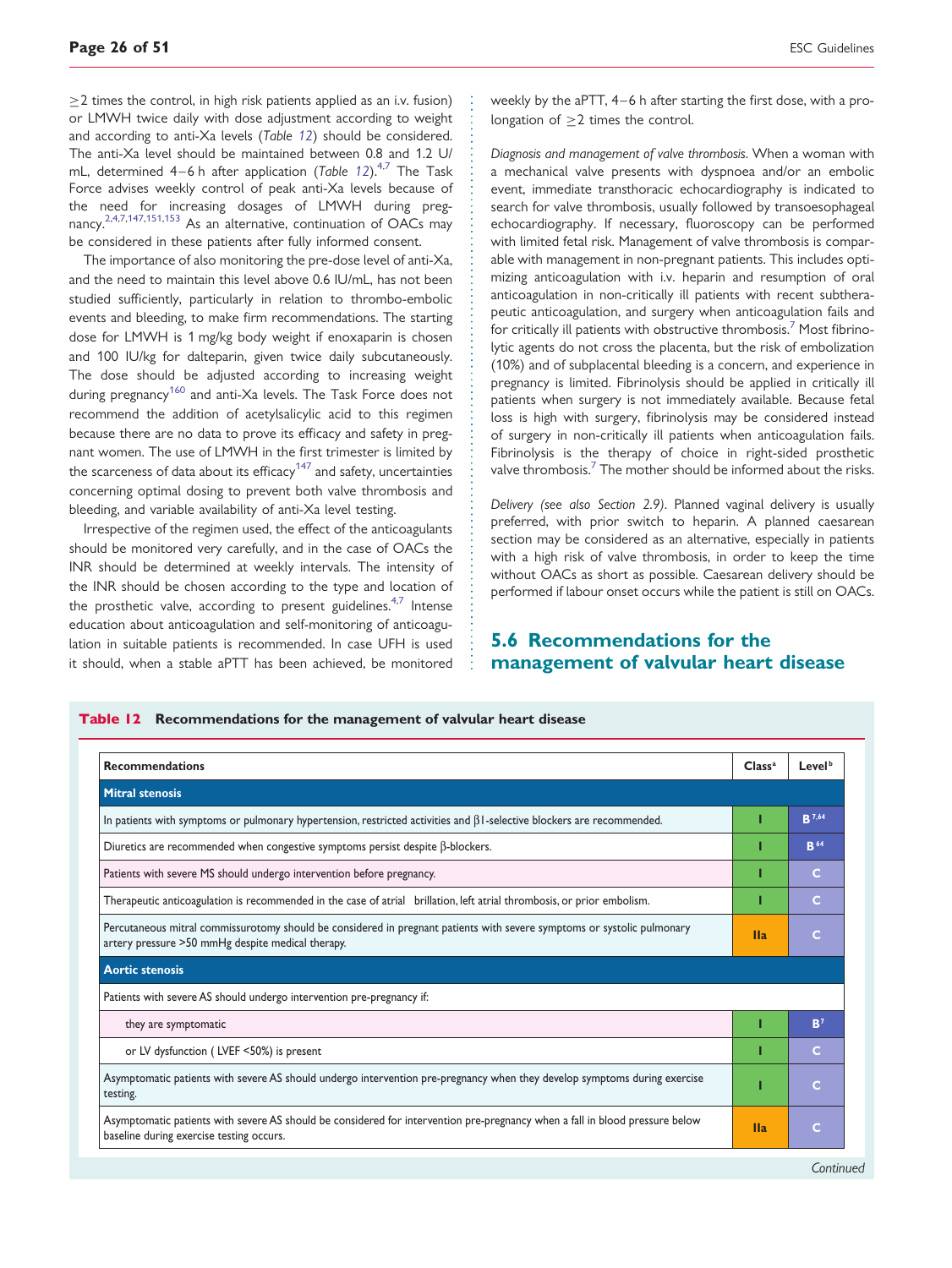### Table 12 Continued

| <b>Recommendations</b>                                                                                                                                                                                                                                                                                                                                                                                                                          | Class <sup>a</sup> | Level <sup>b</sup> |
|-------------------------------------------------------------------------------------------------------------------------------------------------------------------------------------------------------------------------------------------------------------------------------------------------------------------------------------------------------------------------------------------------------------------------------------------------|--------------------|--------------------|
| <b>Regurgitant lesions</b>                                                                                                                                                                                                                                                                                                                                                                                                                      |                    |                    |
| Patients with severe aortic or mitral regurgitation and symptoms or impaired ventricular function or ventricular dilatation should be<br>treated surgically pre-pregnancy.                                                                                                                                                                                                                                                                      |                    | c                  |
| Medical therapy is recommended in pregnant women with regurgitant lesions when symptoms occur.                                                                                                                                                                                                                                                                                                                                                  | П                  | C.                 |
| <b>Mechanical valves</b>                                                                                                                                                                                                                                                                                                                                                                                                                        |                    |                    |
| OACs are recommended during the second and third trimesters until the 36th week.                                                                                                                                                                                                                                                                                                                                                                | п                  | C                  |
| Change of anticoagulation regimen during pregnancy should be implemented in hospital.                                                                                                                                                                                                                                                                                                                                                           | П                  | C.                 |
| If delivery starts while on OACs, caesarean delivery is indicated.                                                                                                                                                                                                                                                                                                                                                                              |                    | c                  |
| OAC should be discontinued and dose-adjusted UFH (a PTT $\geq$ 2× control) or adjusted-dose LMWH (target anti-Xa level 4 6 hours<br>post-dose 0.8-1.2 U/mL) started at the 36th week of gestation.                                                                                                                                                                                                                                              |                    | C                  |
| In pregnant women managed with LMWH, the post-dose anti-Xa level should be assessed weekly.                                                                                                                                                                                                                                                                                                                                                     |                    | C.                 |
| LMWH should be replaced by intravenous UFH at least 36 hours before planned delivery. UFH should be continued until 4 6 hours<br>before planned delivery and restarted 4 6 hours after delivery if there are no bleeding complications.                                                                                                                                                                                                         |                    | c                  |
| Immediate echocardiography is indicated in women with mechanical valves presenting with dyspnoea and/or an embolic event.                                                                                                                                                                                                                                                                                                                       | п                  | C.                 |
| Continuation of OACs should be considered during the rst trimester if the warfarin dose required for therapeutic anticoagulation is<br>$5$ mg/day (or phenprocoumon $5$ mg/day or acenocoumarol $5$ mg/day), after patient information and consent.                                                                                                                                                                                             | <b>Ila</b>         | C                  |
| Discontinuation of OAC between weeks 6 and 12 and replacement by adjusted-dose UFH (a PTT $\geq 2 \times$ control; in high risk patients<br>applied as intravenous infusion) or LMWH twice daily (with dose adjustment according to weight and target anti-Xa level 4 6 hours<br>post-dose 0.8 1.2 U/mL) should be considered in patients with a warfarin dose required of >5 mg/day (or phenprocoumon<br>>3 mg/day or acenocoumarol >2mg/day). | <b>Ila</b>         | C                  |
| Discontinuation of OACs between weeks 6 and 12 and replacement by UFH or LMWH under strict dose control (as described<br>above) may be considered on an individual basis in patients with warfarin dose required for therapeutic anticoagulation <5 mg/day (or<br>phenprocoumon <3 mg/day or acenocoumarol <2 mg/day).                                                                                                                          | <b>IIb</b>         | $\mathbf C$        |
| Continuation of OACs may be considered between weeks 6 and 12 in patients with a warfarin dose required for therapeutic<br>anticoagulation >5 mg/day (or phenprocoumon >3 mg/day or acenocoumarol >2 mg/day).                                                                                                                                                                                                                                   | <b>IIb</b>         | c                  |
| LMWH should be avoided, unless anti-Xa levels are monitored.                                                                                                                                                                                                                                                                                                                                                                                    | Ш                  | c                  |

<sup>a</sup>Class of recommendation.

**b**Level of evidence.

 $aPTT =$  activated partial thromboplastin time; AS = aortic stenosis; LMWH = low molecular weight heparin; LVEF = left ventricular ejection fraction; MS = mitral stenosis;  $OACs =$  oral anticoagulants;  $UFH =$  unfractionated heparin.

## 6. Coronary artery disease and acute coronary syndromes

The diagnostic criteria of acute coronary syndrome (ACS) during pregnancy or in the puerperium are similar to those for nonpregnant patients and consist of chest pain, ECG changes, and cardiac biomarkers. However, negative T waves may appear at an increased rate in pregnancy in non-ischaemic conditions. An increase in the level of troponin I should lead the investigating physician to consider the diagnosis of underlying ischaemic heart disease, even if pre-eclampsia is present.<sup>161</sup> Timely diagnosis is often delayed, as presenting symptoms may be attributed to pregnancy. The main differential diagnoses of acute ischaemic chest pain are pre-eclampsia, acute pulmonary embolism, and aortic dissection. Echocardiography can be safely used to evaluate the presence of wall motion abnormalities. Exercise ECG or exercise

echocardiography can be performed in stable patients, whereas radionuclide stress tests should be avoided because of radiation. Severe post-partum haemorrhage with haemorrhagic shock may also lead to elevated troponin levels with ischaemic ECG changes and LV wall motion abnormalities.

### 6.1 Maternal and offspring risk

With the rise in maternal age and the increasing number of high risk women who become pregnant, pregnancy-related ACS are expected to increase. Pregnancy may be considered in women with known coronary artery disease in the absence of residual ischaemia and clinical signs of LV dysfunction. Cardiac risk assessment before conception is highly recommended (see Section 2.11). During pregnancy an ACS is rare and estimated at 3–6 per 100 000 deliveries.<sup>162-164</sup> It is strongly related to the major coronary heart disease risk factors, such as smoking, hypertension,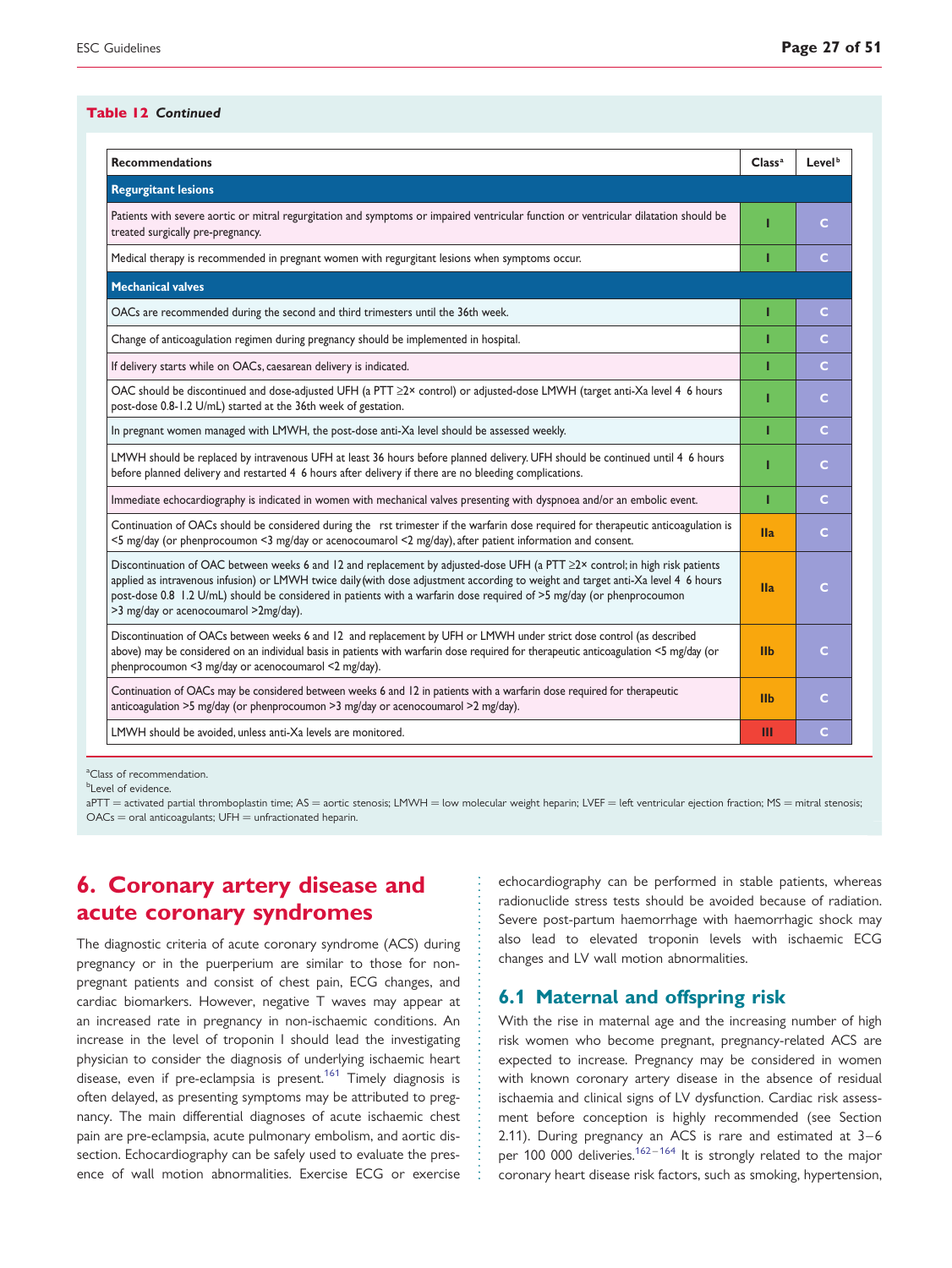hyperlipidaemia, older age, diabetes mellitus, and a positive family history. Other conditions that contribute to ACS risk are (pre)eclampsia, thrombophilia, post-partum infections, and severe postpartum haemorrhage.<sup>161,163-165</sup> Pregnancy-related ACS can occur during all stages of gestation. Spontaneous coronary artery dissections are more prevalent among pregnant than non-pregnant women, and are mostly reported around delivery or in the early post-partum period.<sup>163</sup> They may be related to high progesterone levels with subsequent structural changes in the collagen of the vessel wall. Ergometrine given for bleeding post-partum may lead to coronary vasospasm and ischaemia. Thrombi and dissections occur more frequently in the peripartum period than before delivery.163

Maternal mortality after ACS is estimated at 5–10% and is highest during the peripartum period. Survival has improved with primary percutaneous coronary intervention (PCI).<sup>162-164</sup> Longterm maternal prognosis mainly depends on infarct size and the cardiovascular risk profile. Before delivery, ACS may result in fetal mortality and prematurity, the risk of which is mainly related to the severity of maternal heart disease.

### 6.2 Management

The first step in ST-elevation ACS is to refer the patient immediately to a skilled intervention centre for a diagnostic angiogram and a primary PCI.

Interventions during pregnancy. Coronary angiography with the possibility of coronary intervention (PCI) is preferred to thrombolysis as it will also diagnose coronary artery dissection. The risk of potential damage to the fetus should be kept in mind, especially in the first trimester. All reported stenting during the acute phase of ST-elevation myocardial infarction during pregnancy utilized bare metal stents; the safety of drug-eluting stents in pregnant woman is therefore still unknown. As drug-eluting stents also require prolonged dual antiplatelet therapy they should be avoided. Although recombinant tissue plasminogen activator does not cross the placenta it may induce bleeding complications (subplacental bleeding); therefore, thrombolytic therapy should be reserved for life-threatening ACS when there is no access to PCI.<sup>166</sup> In women with non-ST elevation ACS with intermediate or high risk criteria, an invasive approach to assess coronary anatomy is indicated, while in stable conditions with exertional symptoms, watchful waiting and medical therapy is the treatment of choice.<sup>167</sup> In all patients, if there is a deterioration in clinical status, an invasive strategy is indicated. In the case of recurrent coronary dissections, pre-term delivery can be considered according to fetal viability. Data on emergency coronary artery bypass graft surgery during pregnancy are rare, with a potentially high mortality rate.163,164

Medical therapy. The use of ACE inhibitors, angiotensin receptor blockers (ARBs), and renin inhibitors is contraindicated during pregnancy (see Section 11).  $\beta$ -Blockers and low dose acetylsalicylic acid are considered to be relatively safe, while this is unknown for thienopyridines. Clopidogrel should therefore only be used during pregnancy when strictly needed (e.g. after stenting) and for the shortest duration possible. In the absence of safety data regarding glycoprotein IIb/IIIa inhibitors, bivalirudin, prasugrel, and ticagrelor, the use of these dugs is not recommended during pregnancy.

Delivery. In most cases, vaginal delivery will be appropriate. Delivery is discussed in Section 2.9.

### 6.3 Recommendations for the management of coronary artery disease

Table 13 Recommendations for the management of coronary artery disease

| <b>Recommendations</b>                                                                                            | Class <sup>a</sup> | Level <sup>b</sup> |
|-------------------------------------------------------------------------------------------------------------------|--------------------|--------------------|
| ECG and troponin levels should be performed<br>in the case of chest pain in a pregnant woman.                     |                    |                    |
| Coronary angioplasty is the preferred<br>reperfusion therapy for STEMI during<br>pregnancy.                       |                    | с                  |
| A conservative management should be<br>considered for non ST-elevation ACS without<br>risk criteria.              | lla.               | с                  |
| An invasive management should be considered<br>for non ST-elevation ACS with risk criteria<br>(including NSTEMI). | IIa                |                    |

<sup>a</sup>Class of recommendation.

**b**Level of evidence.

 $ACS =$  acute coronary syndrome;  $ECG =$  electrocardiogram; NSTEMI = non  $ST$ -elevation myocardial infarction;  $STEMI = ST$ -elevation myocardial infarction.

### 7. Cardiomyopathies and heart failure

The current incidence rate of cardiomyopathies associated with pregnancy in Europe is not known. The aetiology of cardiomyopathies occurring in association with pregnancy is diverse, with acquired and inherited [peripartum cardiomyopathy (PPCM), toxic cardiomyopathy, hypertrophic cardiomyopathy (HCM), dilated cardiomyopathy (DCM), storage disease, etc.] forms of cardiomyopathy. Cardiomyopathies are rare diseases but may cause severe complications in pregnancy.<sup>168</sup>

### 7.1 Peripartum cardiomyopathy

PPCM has recently been reviewed.<sup>168</sup> The most important aspects are briefly described here. The incidence varies from 1:300 to 1:4000 pregnancies, emphasizing the involvement of genetic and/or cultural factors.<sup>168,169</sup> Predisposing factors seem to be multiparity and multiple childbirths, family history, ethnicity, smoking, diabetes, hypertension, pre-eclampsia,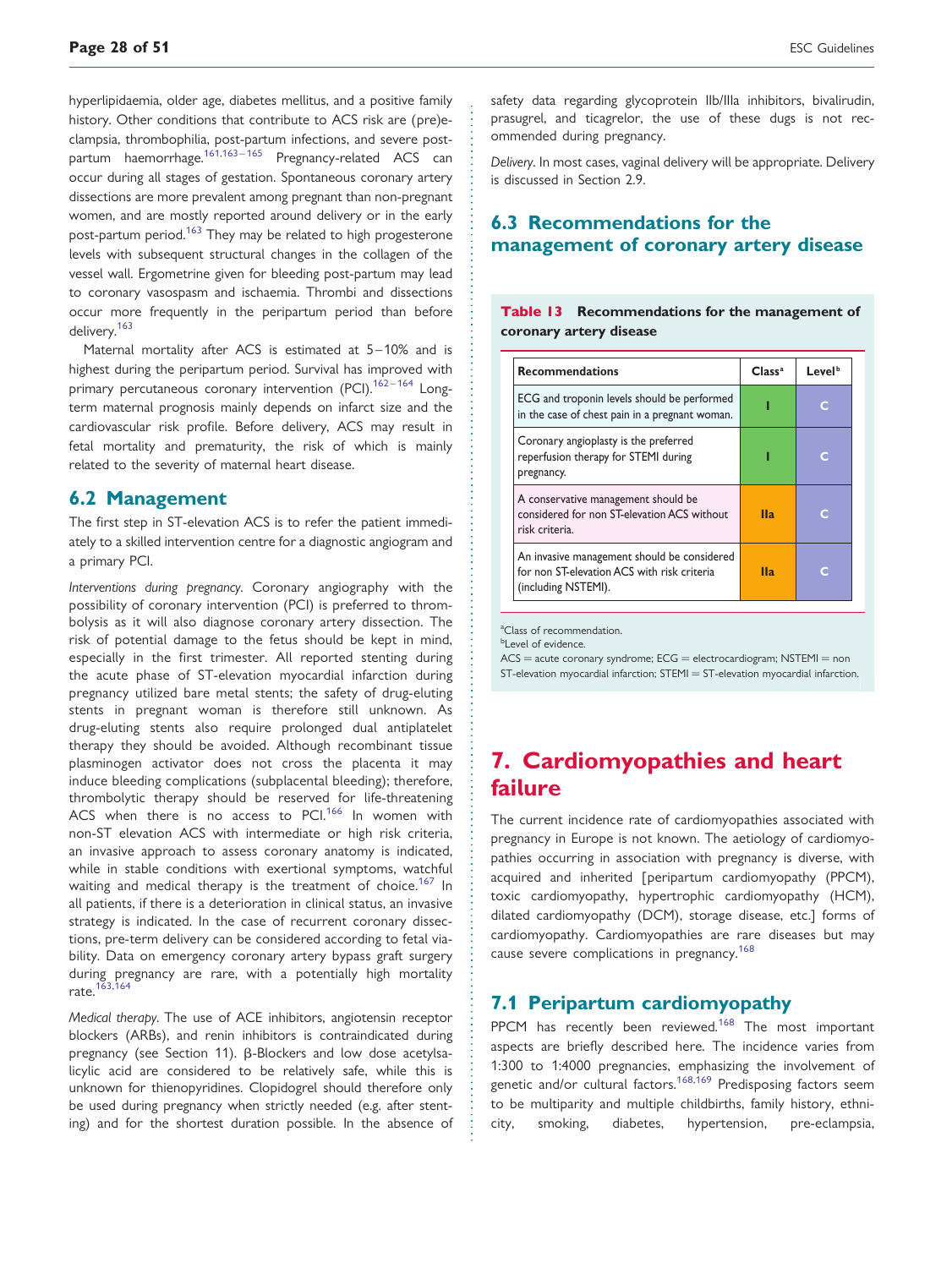malnutrition, advanced age of mothers or teenage pregnancy, and prolonged use of  $\beta$ -agonists.<sup>168,169</sup> The aetiology of PPCM is uncertain; infections, inflammation, and autoimmune processes may play a role.<sup>170</sup> PPCM is suspected to be the consequence of an unbalanced oxidative stress leading to proteolytic cleavage of the lactating hormone prolactin into a potent angiostatic factor and into pro-apoptotic fragments.<sup>171</sup>

According to current definitions, PPCM is an idiopathic cardiomyopathy presenting with heart failure secondary to LV systolic dysfunction towards the end of pregnancy or in the months following delivery. It is a diagnosis of exclusion when no other cause of heart failure is found. The LV may not be dilated, but the EF is nearly always reduced below 45%.<sup>168</sup>

Symptoms and signs are often typical for heart failure but, due to the special physiological situation of pregnancy and post-partum, a broad spectrum of symptoms is reported in PPCM patients. PPCM should be suspected in all women with a delayed return to the prepregnancy state. Frequently the patients present with acute heart failure. Complex ventricular arrhythmias and sudden cardiac arrest are also described.

In some cases, not all diagnostic criteria may be strictly fulfilled. Echocardiography is the preferred method to assess LV function. Genetically transmitted DCM may manifest in the same time interval and is not distinguishable from PPCM.<sup>172,173</sup>

#### Management

Heart failure in PPCM can develop very rapidly, and the guidelines for the management of acute heart failure apply.<sup>174</sup>

#### Interventions

If a patient is dependent on inotropes despite optimal medical therapy, she should be transferred to a facility where intra-aortic balloon pump counterpulsation, ventricular assist devices, and transplant consult teams are available. Use of aortic counterpulsation and implantation of an assist device should be discussed with specialists. It is important to note that the prognosis of PPCM is different from that of DCM, with a significant proportion improving or normalizing their LV function over the first 6 months after diagnosis. The relatively high rate  $(\sim]50\%)$ of spontaneous recovery must be considered when decisions are made.<sup>175</sup>

#### Devices and cardiac transplantation

For women presenting with symptoms and severe LV dysfunction 6 months following first presentation, despite optimal medical therapy and QRS duration  $>120$  ms, most clinicians would advise cardiac resynchronization therapy or implantable cardioverter-defibrillator (ICD) treatment. Cardiac transplantation should be reserved for patients where mechanical circulatory support is not possible or not desirable for individual reasons or for patients who do not recover after 6–12 months on mechanical circulatory support. Patients with PPCM have a similar prognosis after transplantation to patients with DCM.<sup>176</sup>

#### Medical therapy

For treatment of chronic heart failure, the pregnancy status of the patient is important. Most patients with PPCM present peri- or post-partum. Women who present with PPCM during pregnancy require joint cardiac and obstetric care. Possible adverse effects on the fetus must be considered when prescribing drugs. Urgent delivery, irrespective of gestation, may need to be considered in women presenting or remaining in advanced heart failure with haemodynamic instability. As soon as the baby is delivered, and the patient is haemodynamically stable, standard therapy for heart failure can be applied (Section 7.4).

Care should be taken with anticoagulation therapy in the immediate phase after delivery but, once the bleeding is stopped, it should be considered in patients with very low EF because peripheral embolism including cerebral embolism and ventricular thrombi are frequent in PPCM patients.<sup>168</sup> This is in part due to increased procoagulant activity in the peripartum phase.<sup>177</sup>

Heart failure should be treated according to guidelines on acute and chronic heart failure.<sup>174</sup> During pregnancy, ACE inhibitors, ARBs, and renin inhibitors are contraindicated because of fetotoxicity.178,179 When ACE inhibitors are needed during breastfeeding, benazepril, captopril, or enalapril should be preferred. Hydralazine and nitrates can be used instead of ACE inhibitors/ARBs for afterload reduction. Dopamine and levosimendan can be used if inotropic drugs are needed.  $\beta$ -Blocker treatment is indicated for all patients with heart failure, if tolerated.<sup>3</sup>  $\beta$ 1-Selective drugs (i.e. metoprolol) should be preferred. Atenolol should not be used.<sup>180</sup> Newborns should be supervised for 24–48 h after delivery to exclude hypoglycaemia, bradycardia, and respiratory depression. Diuretics should only be used if pulmonary congestion is present since they may decrease blood flow over the placenta.<sup>169</sup> Furosemide and hydrochlorothiazide are most frequently used. Aldosterone antagonists should be avoided.<sup>181</sup> Spironolactone can be associated with antiandrogenic effects in the first trimester. Data for eplerenone are lacking.

Coagulation activity is increased during pregnancy (see Section 2.4). $177$  In the context of reduced EF in PPCM, treatment with LMWH or oral anticoagulation should be considered. Anticoagulation is recommended in patients with intracardiac thrombus detected by imaging or evidence of systemic embolism,  $174$  as well as in patients with heart failure and paroxysmal or persistent AF. LMWH or vitamin K antagonists are recommended according to the stage of pregnancy to prevent stroke.<sup>142,174,182</sup>. When LMWH is used, anti-Xa levels should be monitored.

### **Delivery**

Vaginal delivery is always preferable if the patient is haemodynamically stable and there are no obstetric indications for caesarean delivery. Close haemodynamic monitoring is required. Epidural analgesia is preferred. Pre-term delivery has been reported in 17% of patients with no marked negative effects on the child.<sup>183</sup> Urgent delivery irrespective of gestation duration should be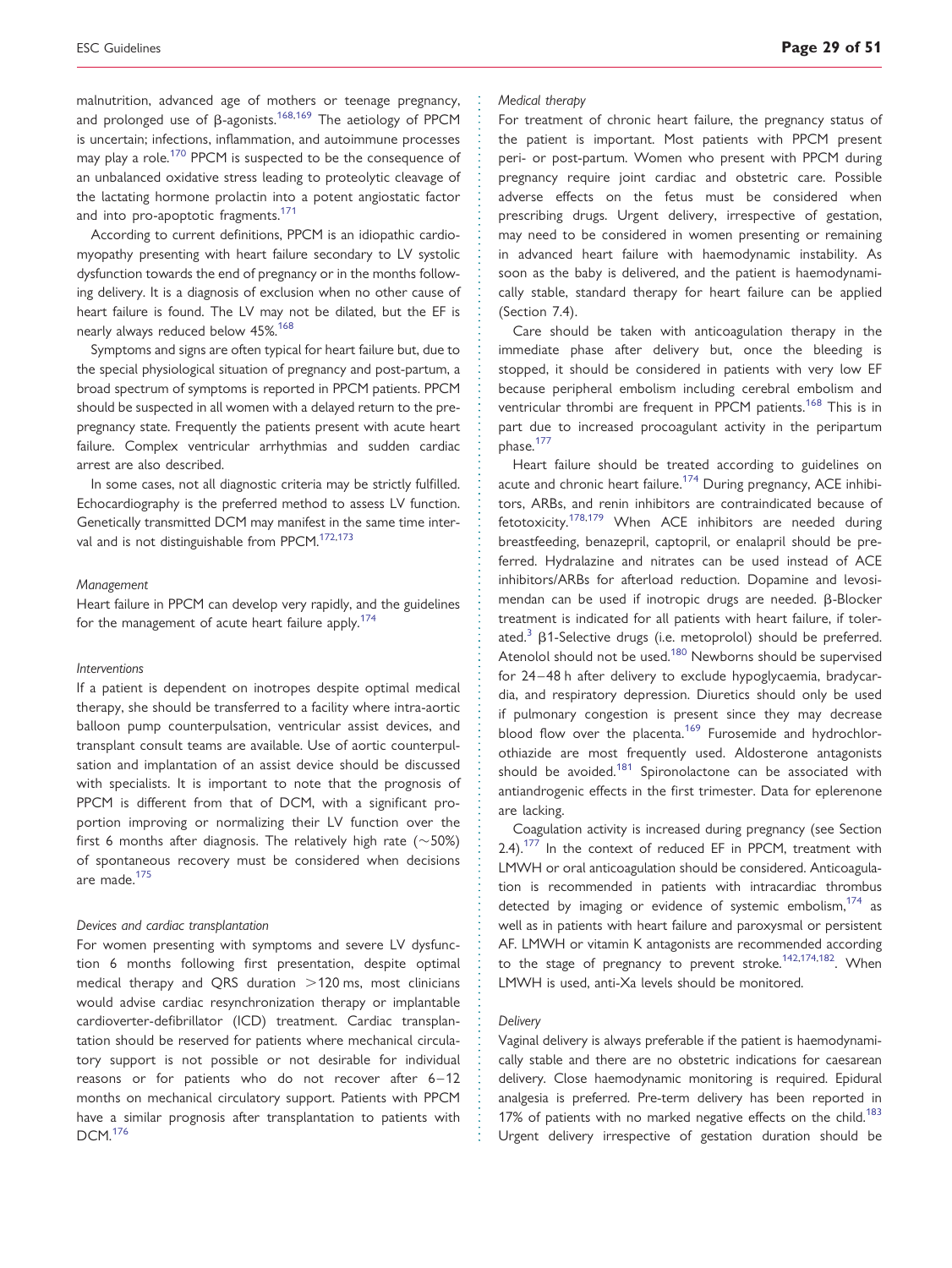considered in women with advanced heart failure and haemodynamic instability despite treatment. Caesarean section is recommended with combined spinal and epidural anaesthesia.<sup>184</sup> An experienced interdisciplinary team is required.

### Breastfeeding

Some ACE inhibitors (benazepril, captopril, enalapril) have been sufficiently tested in breastfeeding women and use by the mother is safe for the babies.<sup>185</sup> Children's weight monitoring during the first 4 weeks is essential as an indicator of kidney dysfunction. A recent small prospective randomized pilot study supports the hypothesis that the addition of bromocriptine to standard heart failure therapy has beneficial effects on ventricular EF and clinical outcome in women with acute severe PPCM.<sup>186</sup> In addition, due to high metabolic demands of lactation and breastfeeding, preventing lactation may be considered.

#### Prognosis and counselling for repeated pregnancy

Worldwide data about mortality rates vary from 0% to 9% in the white population of the USA to up to 15% in African Americans as well as in populations in South Africa and Haiti. Systematic studies from European countries are not available so far. Deterioration in LV function is reported in up to 50% of cases despite optimal medical treatment.<sup>187</sup>

A subsequent pregnancy carries a recurrence risk for PPCM of 30–50%.169,175 When the EF has not normalized, a subsequent pregnancy should be discouraged. Even if the EF is normalized, there is still a need for counselling because of the risk of recurrence with a new pregnancy.

### 7.2 Dilated cardiomyopathy

DCM is defined by the presence of typical symptoms of heart failure, LV dilation, and LV systolic dysfunction of unknown origin. Differentiation from PPCM is supported by the time of manifestation. If not known before conception, the condition is most often unmasked during the first or second trimester when the haemodynamic load is increasing. A family history of DCM speaks in favour of the DCM diagnosis and against PPCM. The few cases of classical DCM in pregnancy describe marked deterioration during pregnancy.<sup>188</sup>

Secondary cardiomyopathies, such as infiltrative or toxic cardiomyopathies, or storage diseases and other rare forms, can also manifest themselves in pregnancy. Hypertensive or ischaemic heart diseases can also cause similar clinical pictures.

### Maternal and offspring risk

Women with DCM should be informed about the risk of deterioration of the condition during gestation and peripartum (see Section 2). They should be counselled based on individual risk stratification. If pregnancy occurs, LVEF  $<$  40% is a predictor of high risk, and close monitoring in a tertiary centre should be advised. If LVEF is  $<$  20%, maternal mortality is very high and termination of the pregnancy should be considered.

#### Management

Anticoagulation with LMWH or Vitamin K antagonists according to stage of pregnancy should be considered for those with atrial arrhythmias.

DCM is treated in accordance with the current ESC/European Society of Intensive Care Medicine (ESICM) guidelines for heart failure, $174$  with the adaptations during pregnancy described above for PPCM.

### 7.3 Hypertrophic cardiomyopathy

HCM is the most common genetic cardiac disease.<sup>189</sup> The disease is frequently diagnosed for the first time in pregnancy by echocardiography. The most common substrates for complications are diastolic dysfunction due to the hypertrophied non-compliant myocardium, severe LVOTO, and arrhythmias.

The symptoms are typical for heart failure, with pulmonary congestion due to the increased end-diastolic pressure or syncope during physical activity as a response to outflow tract obstruction. Echocardiography is the diagnostic tool of choice. Supraventricular and ventricular arrhythmias are common.

#### Maternal and offspring risk

Women with HCM usually tolerate pregnancy well. Risk is increased in women who are symptomatic before pregnancy and in those with a high outflow tract gradient. Patients with a high risk clinical profile before pregnancy are at higher risk and need specialized obstetric care. $34,190$  Low risk cases may have a spontaneous labour and vaginal delivery.

#### Management

b-Blockers should be considered in those patients with more than mild LVOTO and/or maximal wall thickness  $>15$  mm to prevent sudden pulmonary congestion during exertion or emotional stress.<sup>189</sup>  $\beta$ -Blockers can be used for rate control in AF and to suppress ventricular arrhythmias. Verapamil can be used as a second choice when  $\beta$ -blockers are not tolerated (be aware of causing AV block in the fetus). Cardioversion should be considered for persistent arrhythmia because AF is poorly tolerated. Therapeutic anticoagulation with LMWH or vitamin K antagonists according to stage of pregnancy is recommended for those with paroxysmal or persistent AF. Patients with a past history or family history of sudden death need close surveillance with prompt investigation if symptoms of palpitations or pre-syncope are reported.

### **Delivery**

Low risk cases may have a spontaneous labour and vaginal delivery. Nevertheless, complications may occur; therefore, a planned delivery is recommended in all others. The severity of LVOTO will determine if regional anaesthesia is acceptable. Epidural anaesthesia causes systemic vasodilation and hypotension, and therefore must be used with caution in patients with severe LVOTO. I.v. fluids must be given judiciously and volume overload must be avoided as it is poorly tolerated in the presence of diastolic dysfunction. Syntocinon may cause hypotension, arrhythmias, and tachycardia, and should only be given as a slow infusion.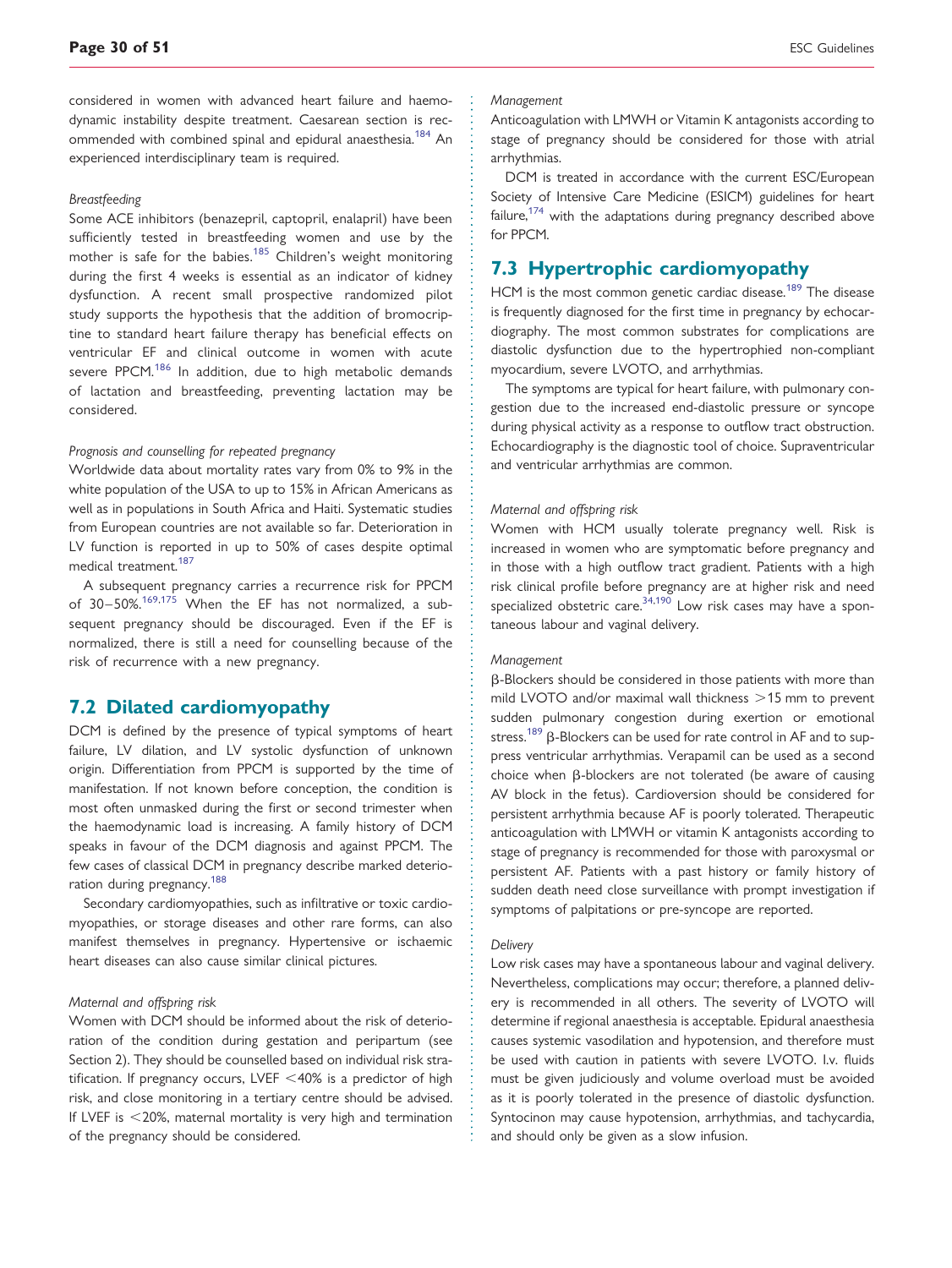### 7.4 Recommendations for the management of heart failure

### Table 14 Recommendations for the management of cardiomyopathies and heart failure

| <b>Recommendations</b>                                                                                                                                                                                    | Class <sup>a</sup> | Level <sup>b</sup>      |
|-----------------------------------------------------------------------------------------------------------------------------------------------------------------------------------------------------------|--------------------|-------------------------|
| Anticoagulation is recommended in patients<br>with intracardiac thrombus detected by<br>imaging or with evidence of systemic<br>embolism.                                                                 |                    | A 174                   |
| Women with HF during pregnancy should<br>be treated according to current guidelines<br>for non-pregnant patients, respecting<br>contraindications for some drugs in<br>pregnancy see Section 11 Table 21. |                    | <b>B</b> <sup>168</sup> |
| Women with DCM should be informed about<br>the risk of deterioration of the condition<br>during gestation and peripartum.                                                                                 | П                  | c                       |
| In patients with a past history or family<br>history of sudden death close surveillance<br>with prompt investigation is recommended if<br>symptoms of palpitations or presyncope are<br>reported.         |                    | c                       |
| Therapeutic anticoagulation with LMWH<br>or vitamin K antagonists according to<br>stage of pregnancy is recommended for<br>patients with atrial brillation.                                               | П                  | c                       |
| Delivery should be performed with $\beta$ -blocker<br>protection in women with HCM.                                                                                                                       | <b>Ila</b>         | Ċ                       |
| $\beta$ -blockers should be considered in all patients<br>with HCM and more than mild LVOTO or<br>maximal wall thickness >15mm to prevent<br>sudden pulmonary congestion.                                 | <b>Ila</b>         | c                       |
| In HCM, cardioversion should be considered<br>for persistent atrial brillation.                                                                                                                           | <b>Ila</b>         | c                       |
| Due to high metabolic demands of lactation<br>and breastfeeding, preventing lactation may<br>be considered in PPCM.                                                                                       | <b>IIb</b>         | c                       |
| Subsequent pregnancy is not recommended<br>if LVEF does not normalize in women with<br>PPCM.                                                                                                              | Ш                  | c                       |

<sup>a</sup>Class of recommendation.

**b**Level of evidence.

 $DCM =$  dilated cardiomyopathy; HCM  $=$  hypertrophic cardiomyopathy; HF  $=$ heart failure; LMWH  $=$  low molecular weight heparin; LVEF  $=$  left ventricular ejection fraction; LVOTO = left ventricular outflow tract obstruction; PPCM = peripartum cardiomyopathy.

8. Arrhythmias

Both premature extra beats and sustained tachyarrhythmias become more frequent and may even manifest for the first time during pregnancy. Symptomatic exacerbation of paroxysmal supraventricular tachycardia (SVT) occurs during pregnancy in  $\sim$ 20–44% of cases.<sup>60</sup> Even though most palpitations are benign, new onset of VT is of concern and the patients should be investigated for the presence of underlying structural heart disease.

The major concern regarding the use of antiarrhythmic drugs during pregnancy is their potential adverse effects on the fetus. All antiarrhythmic drugs should be regarded as potentially toxic to the fetus. While the first trimester is associated with the greatest teratogenic risk, drug exposure later in pregnancy may confer adverse effects on fetal growth and development as well as increase the risk of proarrhythmia. Major controlled studies of antiarrhythmic drugs during pregnancy are lacking. Antiarrhythmic drugs are listed in Section 11.

The risk and benefit of continuing vs. stopping medication must be given careful consideration because of the potential problem of recurring tachyarrhythmia during pregnancy. These decisions are individualized and based on the nature of the arrhythmia and the underlying heart disease. It is important that symptomatic tachyarrhythmia is treated by catheter ablation prior to pregnancy where possible.

### 8.1 Arrhythmias associated with structural and congenital heart disease

Supraventricular and ventricular arrhythmias requiring treatment develop in up to 15% (mean 5%) of patients with congenital heart diseases during pregnancy.<sup>56</sup> Episodes of sustained tachycardia, particularly atrial flutter, are not well tolerated and can cause fetal hypoperfusion in structural heart disease. Direct current conversion should be performed to restore sinus rhythm. Digoxin can be used to control ventricular rate, but has no prophylactic antiarrhythmic effect. B-Blocking agents, class I antiarrhythmic drugs, and sotalol should be used with caution if the LV or RV function is impaired (see Section 11). Amiodarone should be used only when other therapy has failed and then at the lowest effective dose (see Section 11).

### 8.2 Specific arrhythmias

### 8.2.1 Supraventricular tachycardia

Atrioventricular nodal re-entry tachycardia and atrioventricular re-entry tachycardia

AV nodal re-entry tachycardia or AV re-entry tachycardia involving an accessory pathway can be terminated by vagal manoeuvres or, if that fails, by i.v. adenosine.<sup>191</sup> I.v. adenosine is the first drug of choice if vagal manoeuvres fail to terminate an episode of paroxysmal SVT.<sup>191</sup> I.v. metoprolol is recommended if adenosine fails to terminate a tachycardia. Prophylactic antiarrhythmic drug therapy should be used only if symptoms are intolerable or if the tachycardia causes haemodynamic compromise (Table 15). Then digoxin or a selective  $\beta$ -blocking agent (metoprolol) are the first-line agents, followed by sotalol, flecainide, or propafenone.<sup>192</sup> AV nodal blocking agents should not be used in patients with manifest pre-excitation on resting ECG. Catheter ablation should be considered only in special cases if necessary during pregnancy.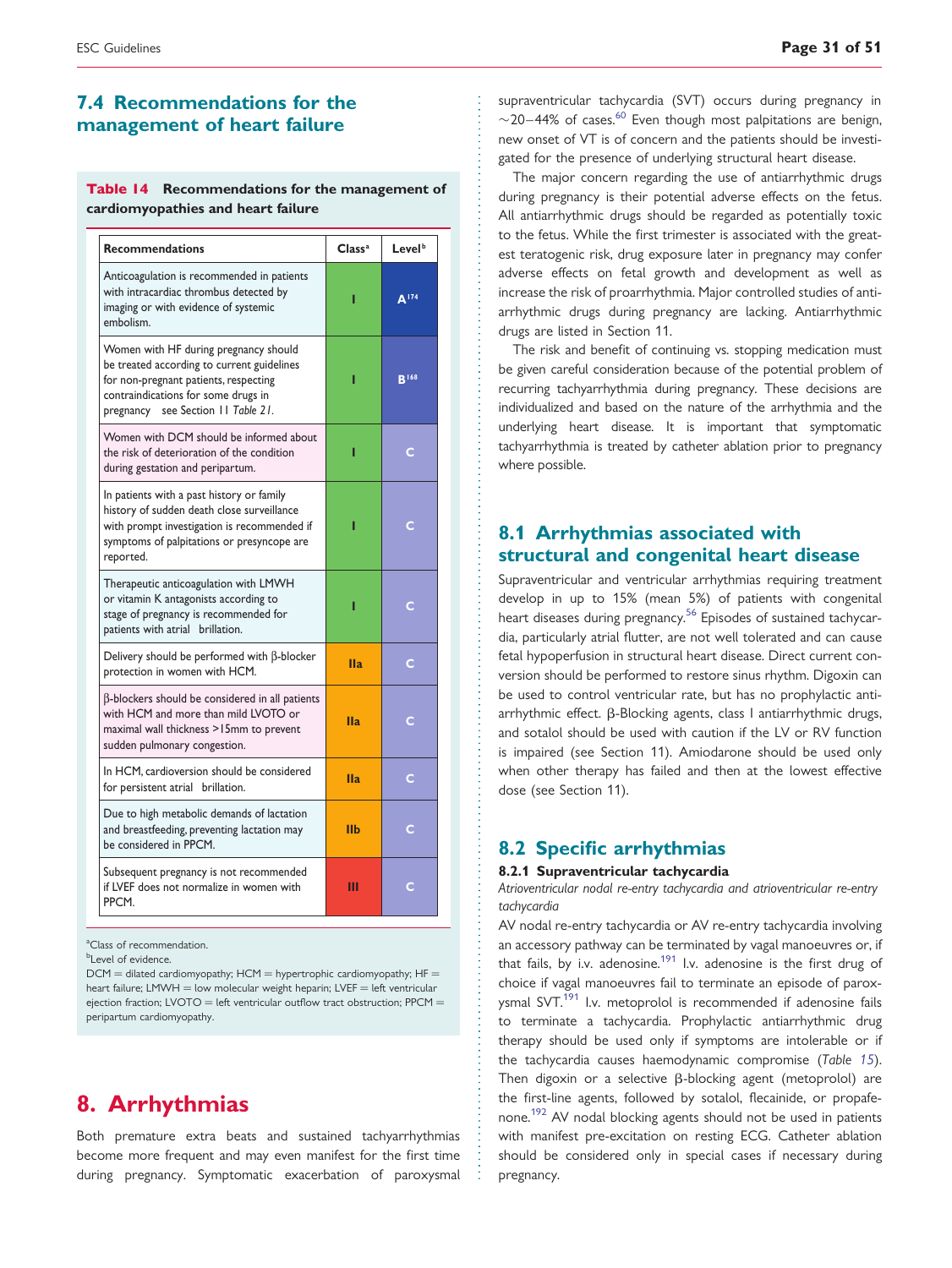### Focal atrial tachycardia

Treatment of cases of atrial tachycardia during pregnancy is generally more challenging with respect to their drug-resistant nature, tendency to be persistent, and their association with structural heart disease. Rate control, using  $\beta$ -blocking agents and/or digitalis, should be used to avoid tachycardia-induced cardiomyopathy. Prophylactic antiarrhythmic drug therapy includes flecainide, propafenone, or sotalol for patients with definite symptoms. Amiodarone should be used only if the arrhythmia cannot be controlled with other agents.

Electrical cardioversion is in general not recommended due to recurrence of tachycardia. Approximately 30% of atrial tachycardias may be terminated by adenosine. Catheter ablation should be considered in drug-resistant and poorly tolerated cases.

### 8.2.2 Atrial flutter and atrial fibrillation

Atrial flutter and AF are very rare during pregnancy unless structural heart disease or hyperthyroidism is present. A rapid ventricular response to these arrhythmias can lead to serious haemodynamic consequences for both the mother and the fetus. Diagnosis and treatment of the underlying condition are therefore the first priorities. Electrical cardioversion should be performed in the case of haemodynamic instability.

In haemodynamically stable patients with structurally normal hearts, pharmacological termination of atrial flutter and AF should be considered. I.v. ibutilide or flecainide is usually effective, and may be considered, but the experience during pregnancy is very limited.<sup>193</sup> Since there is even less or no experience of i.v. propafenone and the new class III antiarrhythmic drug, vernacalant, i.v. for pharmacological conversion of AF during pregnancy, these drugs may only be considered if all other attempts at cardioversion fail. Amiodarone is not recommended, unless other options fail, due to its fetotoxic effects.

Cardioversion of atrial flutter and AF, whether conducted electrically or by drugs, does require prior anticoagulation therapy and/or transoesophageal echocardiographic examination to exclude left atrial thrombus formation.<sup>182</sup> Anticoagulation (warfarin, substituted with UFH or LMWH in the first and last trimester) is considered mandatory for at least 3 weeks before elective cardioversion for AF or atrial flutter of 48 h duration or longer, or when the duration of AF is unknown,  $182$  and should be continued for at least 4 weeks after cardioversion because of the risk of thrombo-embolism related to so-called 'atrial stunning'.

For patients with AF duration  $<$  48 h and no thrombo-embolic risk factors, i.v. heparin or weight-adjusted therapeutic dose LMWH may be considered pericardioversion, without the need for post-cardioversion oral anticoagulation. Indications for prophylactic antiarrhythmic drugs and anticoagulation relate to the presence of symptoms and the presence of risk factors for thrombo-embolism, respectively.<sup>182</sup> In patients with risk factors for stroke or AF recurrence, antithrombotic treatment should continue lifelong irrespective of apparent maintenance of sinus rhythm following cardioversion.182

### Anticoagulation in atrial fibrillation

The thrombo-embolic risk in AF depends upon the presence of risk factors. Patients without structural heart disease or risk factors ('lone atrial fibrillation') have the lowest risk of thrombo-embolic events and do not require anticoagulation or antiplatelet therapy outside of or during pregnancy; however, studies during pregnancy are not available. An increase in thrombo-embolic risk in non-valvular AF is assessed with the CHADS2 criteria<sup>182</sup> and the CHA<sub>2</sub>DS<sub>2</sub>VASC score<sup>142</sup> in nonpregnant patients. In these, a benefit of oral anticoagulation is documented when the thrombo-embolic risk is ≥4.0 events per 100 patient years (correlates to  $\geq$  risk points with the CHADS2 score or 2 risk points with the  $CHA<sub>2</sub>DS<sub>2</sub> VASC score)$ . Therefore, also in pregnant patients, thromboprophylaxis is recommended in high risk patients. The choice of the anticoagulant is made according to the stage of pregnancy. Vitamin K antagonists are recommended in most cases from the second trimester until 1 month before expected delivery.<sup>142</sup> Subcutaneous administration of weight-adjusted therapeutic doses of LMWH is recommended during the first trimester and during the last month of pregnancy. The new oral thrombin antagonists such as dabigatran have shown fetotoxicity with high doses and should not be used. Either single or dual antiplatelet therapy (clopidogrel and acetylsalicylic acid) were not as effective as warfarin in high risk patients with atrial fibrillation.<sup>142,194</sup>

Studies in non-pregnant older patients show that LMWH is effective and can be used if appropriate monitoring is available. Subcutaneous administration of weight-adjusted therapeutic doses is recommended during the first trimester and during the last month of pregnancy.

#### Rate control

Controlling the ventricular rate with AV nodal blocking drugs  $including$  digoxin,  $\beta$ -blocking agents, and non-dihydropyridine calcium channel antagonists (verapamil, diltiazem) should be considered.<sup>182</sup> For heart rate control of AF,  $\beta$ -blockers are recommended as first choice. Digoxin can also be used but is less effective during strenuous exercise.<sup>195</sup> Digoxin blood concentrations are unreliable in pregnancy because of interference with immunoreactive serum components.<sup>196</sup> Verapamil should be the drug of second choice.

Prophylactic antiarrhythmic drugs (sotalol, flecainide, or propafenone) may be considered in the case of severe symptoms despite rate-controlling drugs.<sup>182</sup> Flecainide and propafenone should be combined with AV nodal blocking agents. Dronedarone, a new antiarrhythmic drug, should not be used during pregnancy.

### 8.2.3 Ventricular tachycardia

Life-threatening ventricular arrhythmias during pregnancy are rare. The presence of inherited arrhythmogenic disorders should always be considered by family history and appropriate diagnostic tests during or after pregnancy.<sup>61</sup>

In healthy patients idiopathic right ventricular outflow tract tachycardia is the most frequent type, and should be treated according to established guidelines using either verapamil or a b-blocking agent as prophylaxis if associated with severe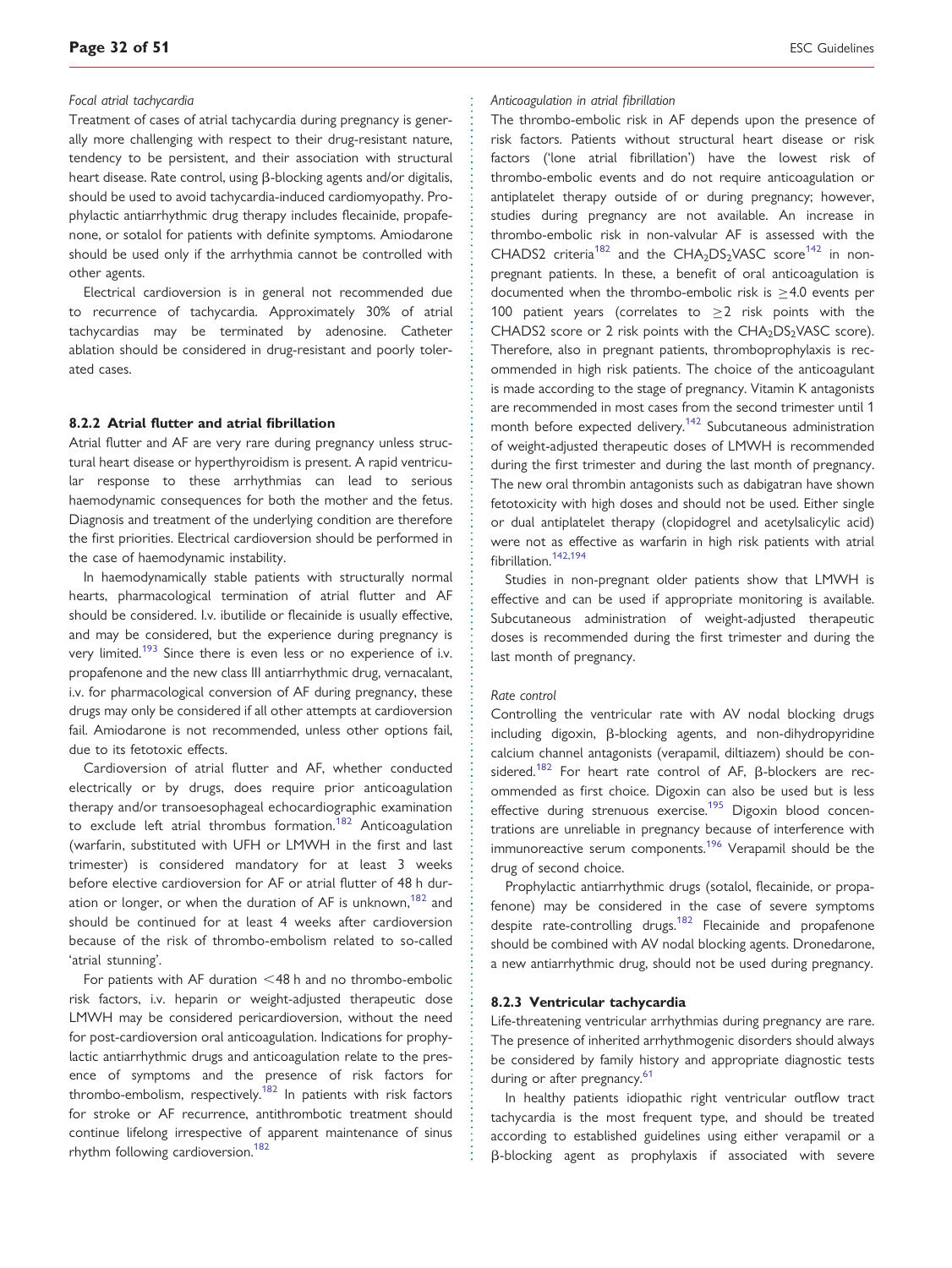symptoms or haemodynamic compromise.<sup>61,197</sup> Catheter ablation of idiopathic RV outflow tract tachycardia may be considered if associated with haemodynamic compromise and if drug treatment fails.

VT associated with structural heart disease is associated with an increased risk of sudden cardiac death for the mother.<sup>198</sup> PPCM should always be ruled out in women presenting with new-onset ventricular tachycardia during the last 6 weeks of pregnancy or in the early post-partum period.

For acute treatment of VT with haemodynamic instability, immediate cardioversion, which seems safe in all phases of pregnancy, is recommended. Timely restoration of sinus rhythm is desirable even if VT is well tolerated, and can be achieved with cardioversion, anti-arrhythmic medication, or, in selected cases, overdrive pacing. In women with non-long QT-related sustained VT and a stable haemodynamic situation, i.v. sotalol acutely can be considered to terminate the tachycardia. In patients with stable monomorphic VT, i.v. procainamide, although not available in many countries, may be considered. I.v. amiodarone should be considered for patients with sustained monomorphic VT that is haemodynamically unstable, refractory to conversion with countershock, or recurrent despite other agents. I.v. amiodarone is not ideal for early conversion of stable monomorphic VT. Close monitoring of BP is recommended in the presence of LV dysfunction.

Prophylactic therapy with a cardioselective B-blocking agent, such as metoprolol, may be effective. Sotalol or class IC antiarrhythmic drugs may be considered in the absence of structural heart disease if  $\beta$ -blocking agents are ineffective. Amiodarone and/or ICD implantation should be considered to treat therapy-resistant VT if necessary also during pregnancy for protection of maternal life.<sup>61,199</sup>

In women with the congenital long QT syndrome, the risk of cardiac arrest is greater during the post-partum period compared with before or during pregnancy.<sup>200</sup>  $\beta$ -Blocking agents have a major benefit post-partum but are also recommended during pregnancy in these women.

### 8.3 Interventional therapy: catheter ablation

Catheter ablation may be necessary in the case of drug-refractory and poorly tolerated tachycardias. Due to the high radiation exposure, ablation should be postponed to the second trimester if possible, and it should be performed at an experienced ablation centre with suitable lead shielding and maximal use of echo- and electro-anatomic mapping systems. Fetal radiation dose and risk from catheter ablation procedures during pregnancy have been calculated $^{25}$  (see Section 2.5).

### 8.4 Implantable cardioverter-defibrillator

The presence of an ICD does not itself contraindicate future pregnancy. Treatment with an ICD should also be considered during pregnancy to protect the mother's life.<sup>61,199</sup> In general, if pregnancy is planned, the implantation of an ICD should be considered in patients with high risk factors for sudden cardiac death.<sup>199</sup>

### 8.5 Bradyarrhythmias

Bradyarrhythmias and conduction disturbances are rare during pregnancy. Asymptomatic bradyarrhythmias may become symptomatic due to demands of higher heart rate and CO in patients with structural heart disease.<sup>201</sup> However, bradyarrhythmias usually have a favourable outcome in the absence of underlying heart disease.

### 8.5.1 Sinus node dysfunction

Sinus bradycardia may appear as a reflex cardiac slowing (Valsalva manoeuvre) during delivery. Rare cases of sinus bradycardia have been attributed to the supine hypotensive syndrome of pregnancy, caused by uterine compression of the inferior vena cava blood return with paradoxical sinus slowing. In the rare instance that symptomatic bradycardia occurs, it should be managed by changing the position of the mother to a left lateral decubitus position. For persistent symptoms, a temporary pacemaker may be necessary.

### 8.5.2 Atrioventricular blocks

First-degree AV block can be observed during pregnancy in the absence of underlying heart disease. The site of AV delay is usually located above the bundle of His and does not progress to complete heart block. Second-degree AV block occurs rarely, and is usually associated with structural heart disease or drug therapy. The majority of cases are second-degree type I Wenckebach block, unassociated with symptomatic bradycardias. In patients with congenital heart disease, second-degree block most commonly occurs in cases of repaired tetralogy of Fallot and less often after repair of VSDs.

Acquired complete heart block, most often seen in congenital heart disease after corrective surgery, is rare during pregnancy. Thirty per cent of congenital AV blocks remain undiscovered until adulthood, and may present during pregnancy.<sup>201</sup> Isolated congenital complete heart block has a favourable outcome during pregnancy, especially when the escape rhythm has a narrow QRS complex. Supportive pacing during pregnancy is usually not necessary. Vaginal delivery carries no extra risks in a mother with congenital complete heart block, unless contraindicated for obstetric reasons.

### 8.5.3 Pacing in pregnancy

Temporary pacing during delivery is recommended in selected women with complete heart block and symptoms due to the risk of bradycardia and syncope.

The risks of permanent pacemaker implantation (preferably one chamber) are generally low. Implantation can be performed safely, especially if the fetus is beyond 8 weeks gestation. Echo guidance may be helpful for implantation.<sup>202</sup>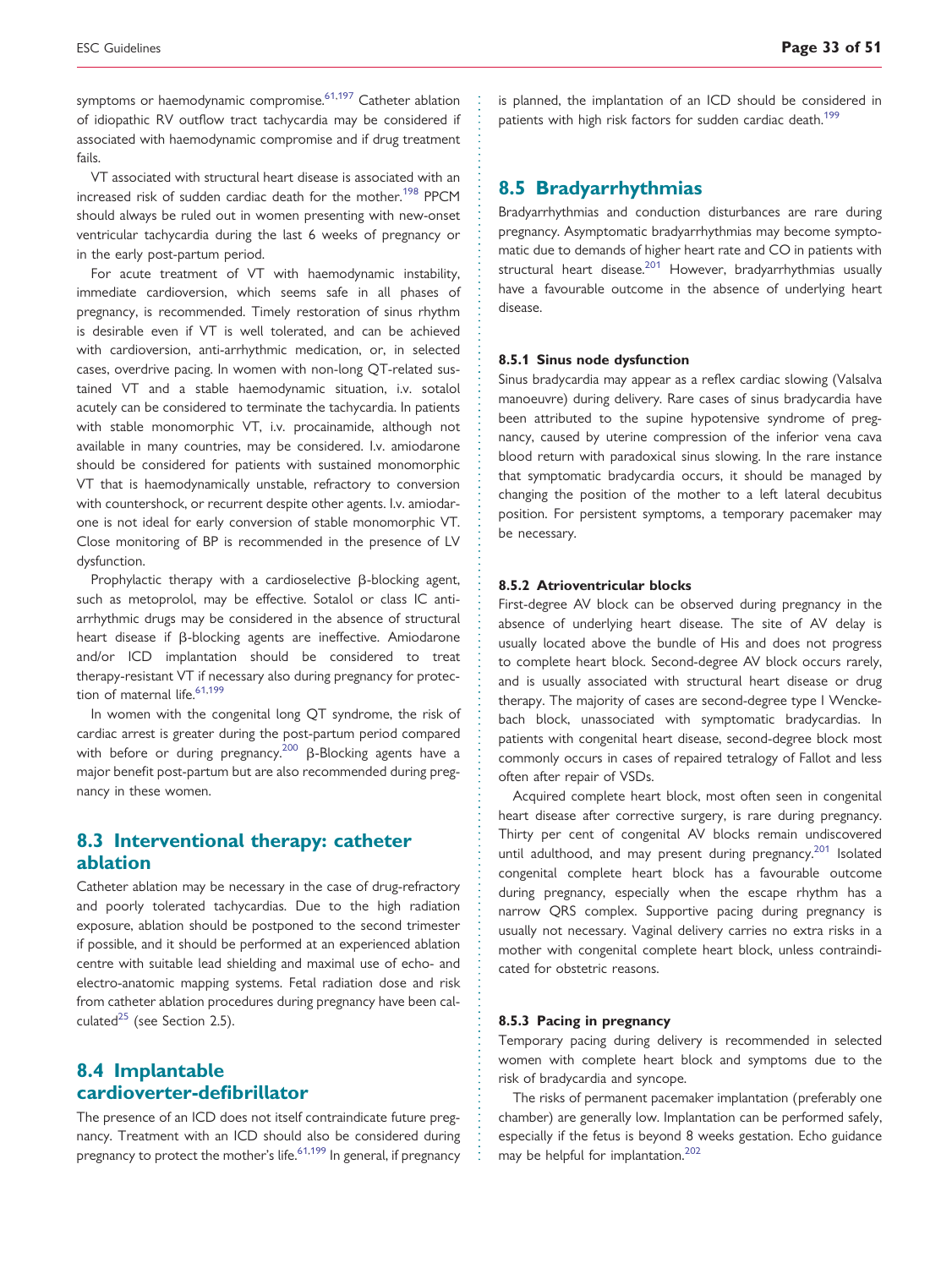### 8.6 Recommendations for the management of arrhythmias

#### Table 15 Recommendations for the management of arrhythmias

| <b>Recommendations</b>                                                                                                                                                                                               | Class <sup>a</sup> | Level <sup>b</sup> |
|----------------------------------------------------------------------------------------------------------------------------------------------------------------------------------------------------------------------|--------------------|--------------------|
| Management of supraventricular tachycardia (SVT)                                                                                                                                                                     |                    |                    |
| For acute conversion of paroxysmal SVT, vagal manoeuvre followed by i.v. adenosine is recommended.                                                                                                                   | П                  | $\mathsf{C}$       |
| Immediate electrical cardioversion is recommended for acute treatment of any tachycardia with haemodynamic instability.                                                                                              | П                  | c                  |
| For long-term management of SVT oral digoxin <sup>c</sup> or metoprolol/propranolol <sup>c,d</sup> , is recommended.                                                                                                 | П                  | c                  |
| For acute conversion of paroxysmal SVT, i.v. metoprolol or propranolol should be considered.                                                                                                                         | IIa                | c                  |
| For long-term management of SVT, oral sotalol <sup>e</sup> or ecainide <sup>f</sup> should be considered if digoxin or a B-blocking agent fails.                                                                     | <b>Ila</b>         | C.                 |
| For acute conversion of paroxysmal SVT, i.v. verapamil may be considered.                                                                                                                                            | I <sub>1</sub>     | c                  |
| For long-term management of SVT, oral propafenone <sup>f</sup> , or procainamide may be considered as a last option if other suggested agents fail and<br>before amiodarone <sup>e</sup> is used.                    | <b>IIb</b>         | c                  |
| For long-term management of SVT, oral verapamil <sup>c</sup> may be considered for rate regulation if the other AV nodal-blocking agents fail.                                                                       | <b>IIb</b>         | c                  |
| Atenolol <sup>d</sup> should not be used for any arrhythmia.                                                                                                                                                         | Ш                  | C.                 |
| Management of ventricular tachycardia (VT)                                                                                                                                                                           |                    |                    |
| The implantation of an ICD, if clinically indicated, is recommended prior to pregnancy but is also recommended whenever indicated,<br>during pregnancy.                                                              | п                  | c                  |
| For long-term management of the congenital long QT syndrome, β-blocking agents are recommended during pregnancy and also<br>postpartum when they have a major bene t.                                                | П                  | c                  |
| For long-term management of idiopathic sustained VT oral metoprolol <sup>c,d</sup> , propranolol <sup>c,d</sup> or verapamil <sup>c,f</sup> is recommended.                                                          | П                  | C                  |
| Immediate electrical cardioversion of VT is recommended for sustained, unstable, and stable VT.                                                                                                                      | П                  | Ċ.                 |
| For acute conversion of VT that is sustained, haemodynamically stable, and monomorphic, i.v. sotalol <sup>e</sup> or procainamide should be<br>considered.                                                           | IIa                | c                  |
| Implantation of permanent pacemakers or ICDs (preferably one chamber) should be considered with echocardiographical guidance,<br>especially if the fetus is beyond 8 weeks gestation.                                | <b>Ila</b>         | c                  |
| For acute conversion of VT that is sustained, monomorphic, haemodynamically unstable, refractory to electrical cardioversion or not<br>responding to other drugs, i.v. amiodarone <sup>e</sup> should be considered. | <b>Ila</b>         | c                  |
| For long-term management of idiopathic sustained VT oral sotalol <sup>e</sup> , ecainide <sup>f</sup> , propafenone <sup>f</sup> should be considered if other drugs fail.                                           | <b>Ila</b>         | c                  |
| Catheter ablation may be considered in the case of drug-refractory and poorly tolerated tachycardias.                                                                                                                | <b>IIb</b>         | c                  |

For drug dosing information, please refer to three published guidelines on the management of patients with atrial fibrillation, supraventricular arrhythmias, and ventricular<br>arrhythmias.<sup>61.142.192</sup>

<sup>a</sup>Class of recommendation.

**b**Level of evidence.

<sup>c</sup>AV nodal blocking agents should not be used in patients with pre-excitation on resting ECG.

 ${}^{d}$ B-Blocking agents should be used with caution in the first trimester; see Section 11.

<sup>e</sup>Class III drugs should not be used in cases with prolonged QTc.

f Consider AV nodal blocking agents in conjunction with flecainide and propafenone for certain atrial tachycardias.

 $AV =$  atrioventricular; ECG, electrocardiogram; ICD = implantable cardioverter-defibrillator; i.v. = intravenous; SVT = supraventricular tachycardia; VT = ventricular tachycardia.

### 9. Hypertensive disorders

Hypertensive disorders in pregnancy remain a major cause of maternal, fetal, and neonatal morbidity and mortality in developing and in developed countries. These women are at higher risk for severe complications such as abruptio placentae, cerebrovascular

accident, organ failure, and disseminated intravascular coagulation. The fetus is at risk for intrauterine growth retardation, prematurity, and intrauterine death. Hypertension is the most common medical problem in pregnancy, complicating up to 15% of pregnancies and accounting for about a quarter of all antenatal admissions.<sup>203</sup>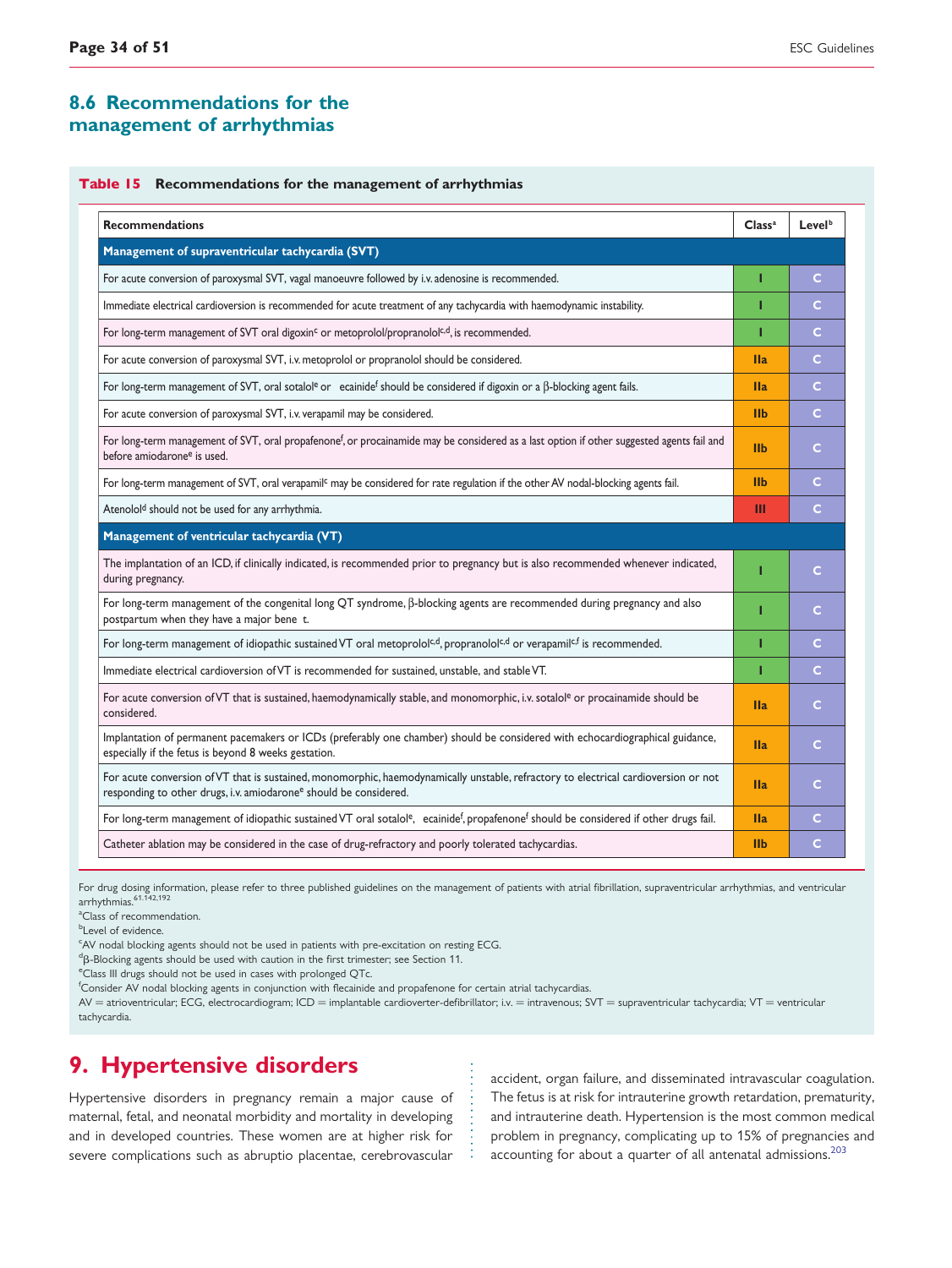### 9.1 Diagnosis and risk assessment

High BP readings should be confirmed on two occasions,  $204$  using mercury sphygmomanometry (Korotkoff V for reading DBP) in the sitting position, or an aneroid device. BP measurements in the left lateral recumbency are a reasonable alternative. Only validated measuring devices and validated ambulatory BP monitoring (ABPM) devices should be used (see: <www.dableducational.org>). Hypertension in pregnancy, as diagnosed by ABPM, is superior to the office measurement of BP in predicting outcomes.<sup>205,206</sup>

Basic laboratory investigations recommended for monitoring pregnant patients with hypertension include urinalysis, blood count, haematocrit, liver enzymes, serum creatinine, and serum uric acid. Proteinuria should be standardized in 24 h urine collection (if  $>$ 2 g/day, close monitoring is warranted; if  $>$ 3 g/day, delivery should be considered). Ultrasound investigation of the adrenals and urine metanephrine and normetanephrine assays may be considered in pregnant women with hypertension to exclude pheochromocytoma which may be asymptomatic and, if not diagnosed before labour, fatal.<sup>207</sup> Doppler ultrasound of uterine arteries, performed during the second trimester  $($  > 16 weeks), is useful to detect uteroplacental hypoperfusion, which is associated with a higher risk of pre-eclampsia and intrauterine growth retardation, in both high risk and low risk women.<sup>208</sup>

### 9.2 Definition and classification of hypertension in pregnancy

The definition of hypertension in pregnancy is based on absolute BP values (SBP  $\geq$  140 mmHg or DBP  $\geq$  90 mmHg).<sup>209,210</sup> and distinguishes mildly  $(140-159/90-109 \text{ mmHg})$  or severely  $(>160/$ 110 mmHg) elevated BP, in contrast to the grades used by the European Society of Hypertension (ESH)/ESC,<sup>210</sup> or others.<sup>211</sup>

Hypertension in pregnancy is not a single entity but comprises:<sup>212</sup>

- pre-existing hypertension
- gestational hypertension
- pre-existing hypertension plus superimposed gestational hypertension with proteinuria
- antenatally unclassifiable hypertension.

### 9.2.1 Pre-existing hypertension

Pre-existing hypertension complicates 1–5% of pregnancies and is defined as BP ≥140/90 mmHg that either precedes pregnancy or develops before 20 weeks of gestation. Hypertension usually persists  $>42$  days post-partum. It may be associated with proteinuria.

Undiagnosed hypertensive women may appear normotensive in early pregnancy because of the physiological BP fall commencing in the first trimester. This may mask the pre-existing hypertension and, when hypertension is recorded later in pregnancy, it may be interpreted as gestational.

### 9.2.2 Gestational hypertension

Gestational hypertension is pregnancy-induced hypertension with or without proteinuria, and complicates 6–7% of pregnancies. It is associated with clinically significant proteinuria ( $> 0.3$  g/day in a 24 h urine collection or  $\geq$  30 mg/mmol urinary creatinine in a spot random urine sample) and is then known as pre-eclampsia.

Gestational hypertension develops after 20 weeks gestation and resolves in most cases within 42 days post-partum. It is characterized by poor organ perfusion.

Pre-eclampsia is a pregnancy-specific syndrome that occurs after mid-gestation, defined by the de novo appearance of hypertension, accompanied by new-onset of significant proteinuria  $>$  0.3 g/24 h. It is a systemic disorder with both maternal and fetal manifestations. Oedema is no longer considered part of the diagnostic criteria, as it occurs in up to 60% of normal pregnancies. Overall, pre-eclampsia complicates  $5-7%$  of pregnancies,<sup>213</sup> but increases to 25% in women with pre-existing hypertension. Pre-eclampsia occurs more frequently during the first pregnancy, in multiple fetuses, hydatidiform mole, or diabetes. It is associated with placental insufficiency, often resulting in fetal growth restriction. Additionally, pre-eclampsia is one of the most common causes of prematurity, accounting for 25% of all infants with very low birth weight  $(<1500 g)^{214}$ 

Symptoms and signs of severe pre-eclampsia include:

- right upper quadrant/epigastric pain due to liver oedema  $\pm$ hepatic haemorrhage
- $\bullet$  headache  $\pm$  visual disturbance (cerebral oedema)
- occipital lobe blindness
- hyperreflexia  $\pm$  clonus
- convulsions (cerebral oedema)
- HELLP syndrome: haemolysis, elevated liver enzymes, low platelet count.

Management of pre-eclampsia focuses essentially on recognition of the condition and, ultimately, delivery of the placenta, which is curative.

As proteinuria may be a late manifestation of pre-eclampsia, it should be suspected when de novo hypertension is accompanied by headache, visual disturbances, abdominal pain, or abnormal laboratory tests, specifically low platelet count and abnormal liver enzymes; it is recommended to treat such patients as having pre-eclampsia.

### 9.2.3 Pre-existing hypertension plus superimposed gestational hypertension with proteinuria

When pre-existing hypertension is associated with further worsening of BP and protein excretion ≥3 g/day in 24 h urine collection after 20 weeks gestation, it is classified as 'pre-existing hypertension plus superimposed gestational hypertension with proteinuria'.

### 9.2.4 Antenatally unclassifiable hypertension

When BP is first recorded after 20 weeks gestation and hypertension (with or without systemic manifestation) is diagnosed, it is antenatally unclassifiable hypertension. Re-assessment is necessary at or after 42 days post-partum.

### 9.3 Management of hypertension in pregnancy

The majority of women with pre-existing hypertension in pregnancy have mild to moderate hypertension (140–160/90–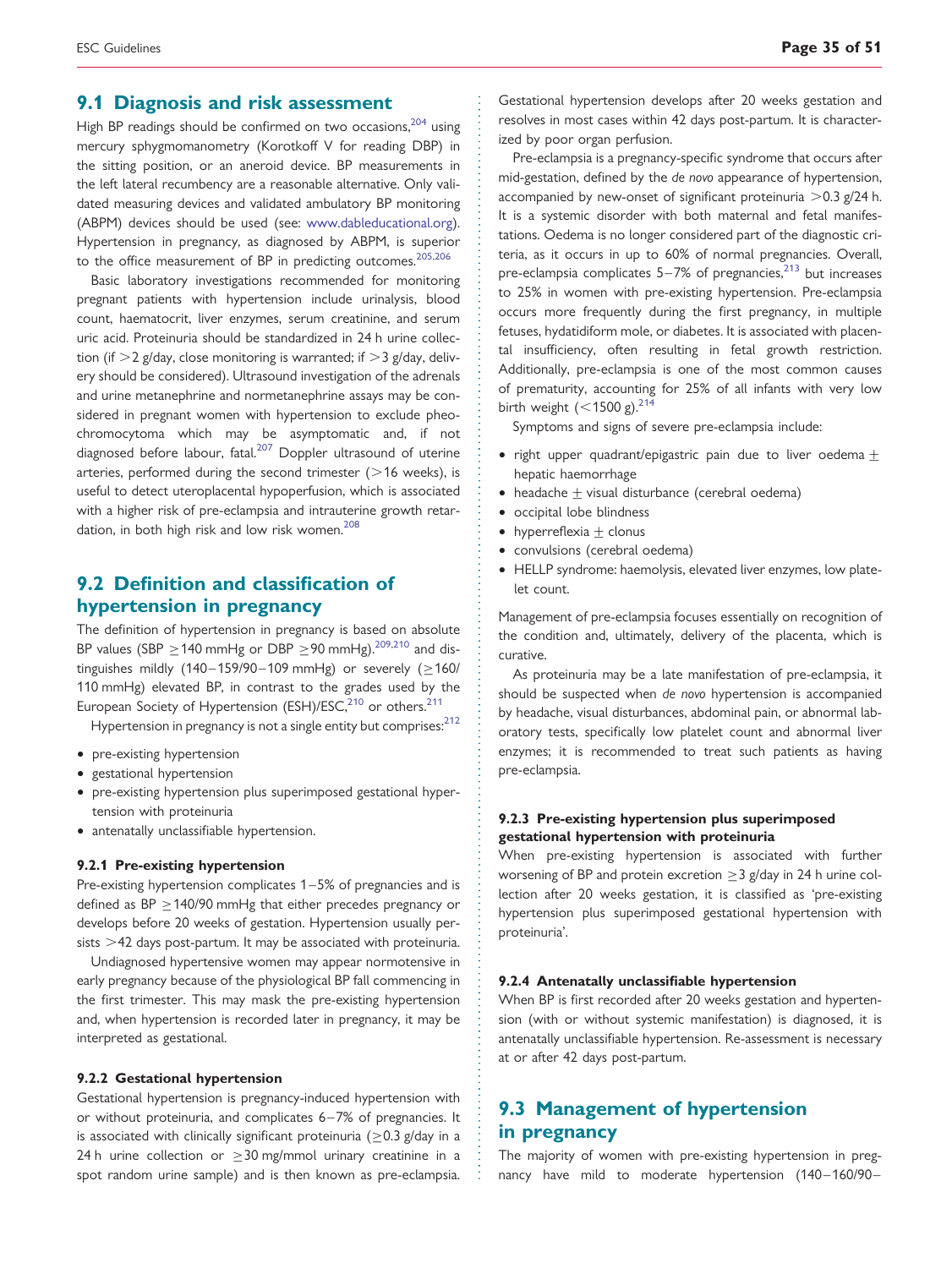109 mmHg), and are at low risk for cardiovascular complications within the short time frame of pregnancy. Women with essential hypertension and normal renal function have good maternal and neonatal outcomes and are candidates for non-drug therapy because there is no evidence that pharmacological treatment results in improved neonatal outcome. Some women with treated pre-existing hypertension are able to stop their medication in the first half of pregnancy because of the physiological fall in BP during this period. However, close monitoring and, if necessary, resumption of treatment is necessary.

The only trial of treatment of hypertension in pregnancy with adequate infant follow-up (7.5 years) was performed  $>$ 30 years ago with  $\alpha$ -methyldopa.<sup>215,216</sup>

### 9.4 Non-pharmacological management and prevention of hypertension in pregnancy

Non-pharmacological management should be considered for pregnant women with SBP of 140–150 mmHg or DBP of 90– 99 mmHg, or both. A short-term hospital stay may be required for confirming the diagnosis of and ruling out severe gestational hypertension (pre-eclampsia), in which the only effective treatment is delivery. Management depends on BP, gestational age, and the presence of associated maternal and fetal risk factors, and includes close supervision, limitation of activities, and some bed rest in the left lateral position. A normal diet without salt restriction is advised, particularly close to delivery, as salt restriction may induce low intravascular volume. Calcium supplementation of at least 1 g daily during pregnancy almost halved the risk of pre-eclampsia without causing any harm. The effect was greatest for high risk women.<sup>217</sup> However, the evidence for added calcium in the prevention of hypertensive disorders is conflicting. Fish oil supplementation<sup>218</sup> as well as vitamin and nutrient supplements have no role in the prevention of hypertensive disorders. Low dose acetylsalicylic acid (75–100 mg/day) is used prophylactically in women with a history of early-onset  $(<$  28 weeks) pre-eclampsia.<sup>219</sup> It should be administered at bedtime, starting pre-pregnancy or from diagnosis of pregnancy, but before 16 weeks gestation, and should be continued until delivery. Weight reduction is not recommended during pregnancy in obese women, because it can lead to reduced neonatal weight and slower subsequent growth in infants of dieting obese mothers. However, as maternal obesity can result in negative outcomes for both women and fetuses, guidelines for healthy ranges of weight gain in pregnancy have been established. In pregnant women with normal body mass index (BMI  $<$  25 kg/m<sup>2</sup>), the recommended weight gain is 11.2–15.9 kg; for overweight pregnant women (BMI 25.0–29.9 kg/m<sup>2</sup>) it is 6.8–11.2 kg; and for obese pregnant women (BMI  $\geq$ 30 kg/m<sup>2</sup>) the recommended weight gain is  $<$  6.8 kg.<sup>220</sup>

### 9.5 Pharmacological management of hypertension in pregnancy

Drug treatment of severe hypertension in pregnancy is required and beneficial, yet treatment of less severe hypertension is controversial. Although it might be beneficial for the mother with hypertension to reduce her BP, a lower BP may impair uteroplacental perfusion and thereby jeopardize fetal development.

Women with pre-existing hypertension may continue their current medication except for ACE inhibitors, ARBs, and direct renin inhibitors, which are strictly contraindicated in pregnancy because of severe fetotoxicity, particularly in the second and third trimesters (Table 21). If taken inadvertently during the first trimester, switching to another medication and close monitoring including fetal ultrasound are advisable and usually are sufficient.

 $\alpha$ -Methyldopa is the drug of choice for long-term treatment of hypertension during pregnancy.<sup>216</sup> The  $\alpha$ -/ $\beta$ -blocker labetalol has efficacy comparable with methyldopa. If there is severe hypertension it can be given i.v. Metoprolol is also recommended. $^{221}$ Calcium channel blockers such as nifedipine (oral) or isradipine (i.v.) are drugs of second choice for hypertension treatment. $^{222}$ These drugs can be administered in hypertensive emergencies or in hypertension caused by pre-eclampsia. Potential synergism with magnesium sulfate may induce maternal hypotension and fetal hypoxia. Urapidil can also be selected for hypertensive emergencies. Magnesium sulfate i.v. is the drug of choice for treatment of seizures and prevention of eclampsia. Diuretics should be avoided for treatment of hypertension because they may decrease blood flow in the placenta. They are not recommended in pre-eclampsia.

#### 9.5.1 Treatment of mild to moderate hypertension

The benefits and risks of antihypertensive therapy for mild to moderate hypertension (defined as SBP of 140–169 mmHg and DBP of 90–109 mmHg) are still controversially discussed. Current ESH/ ESC guidelines<sup>210</sup> recommend as the thresholds for antihypertensive treatment an SBP of 140 mmHg or a DBP of 90 mmHg in women with:

- gestational hypertension (with or without proteinuria)
- pre-existing hypertension with the superimposition of gestational hypertension
- hypertension with subclinical organ damage or symptoms at any time during pregnancy.

In any other circumstances, the ESH/ESC thresholds are an SBP of 150 mmHg and a DBP of 95 mmHg. This Task Force recommends following these guidelines.

### 9.5.2 Treatment of severe hypertension

There is also no agreement on the definition of severe hypertension, with values ranging between 160 and 180 mmHg $/$  > 110 mmHg. This Task Force recommends considering an SBP  $\geq$  170 mmHg or DBP ≥110 mmHg in a pregnant woman as an emergency, and hospitalization is indicated. The selection of the antihypertensive drug and its route of administration depend on the expected time of delivery. Pharmacological treatment with i.v. labetalol, or oral methyldopa, or nifedipine should be initiated. I.v. hydralazine is no longer the drug of choice as its use is associated with more perinatal adverse effects than other drugs. The drug of choice in hypertensive crises is sodium nitroprusside given as an i.v. infusion at  $0.25-5.0 \mu$ g/kg/min. Prolonged treatment with sodium nitroprusside is associated with an increased risk of fetal cyanide poisoning as nitroprusside is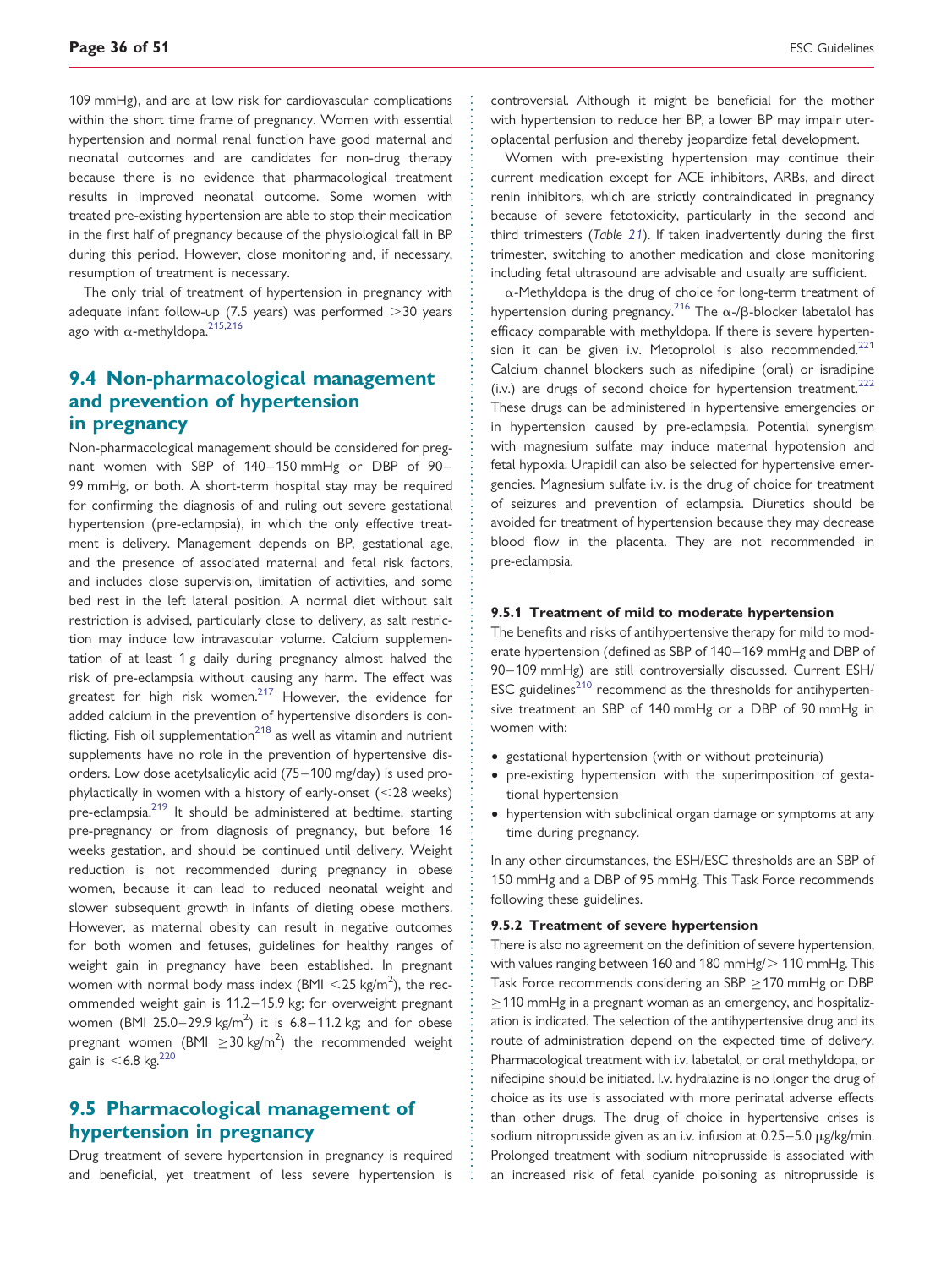metabolized into thiocyanate and excreted into urine.<sup>223</sup> The drug of choice in pre-eclampsia associated with pulmonary oedema is nitroglycerine (glyceryl trinitrate), given as an i.v. infusion of 5  $\mu$ g/min, and gradually increased every 3–5 min to a maximum dose of 100 μg/min.

#### **Delivery**

Induction of delivery is indicated in gestational hypertension with proteinuria with adverse conditions such as visual disturbances, coagulation abnormalities, or fetal distress.

#### Breastfeeding

Breastfeeding does not increase BP in the nursing mother. Bromocriptine, which is used to suppress lactation, may induce hypertension.<sup>224</sup> All antihypertensive agents taken by the nursing mother are excreted into breast milk. Most of the antihypertensive drugs are present at very low concentrations, except for propranolol and nifedipine, whose concentrations in breast milk are similar to those in maternal plasma.

### 9.6 Prognosis after pregnancy

### 9.6.1 Blood pressure post-partum

Post-partum hypertension is common. BP usually rises after delivery over the first 5 days. Hypertensive women during pregnancy may be normotensive after birth but then become hypertensive again in the first postnatal week. Methyldopa should be avoided post-partum because of the risk of post-natal depression.

### 9.6.2 Risk of recurrence of hypertensive disorders in a subsequent pregnancy

Women experiencing hypertension in their first pregnancy are at increased risk in a subsequent pregnancy.<sup>225</sup> The earlier the onset of hypertension in the first pregnancy, the greater the risk of recurrence.<sup>226</sup>

### 9.6.3 Long-term cardiovascular consequences in pregnancy-induced hypertension

Women who develop gestational hypertension or pre-eclampsia are at increased risk of hypertension and stroke in later adult life.<sup>227</sup> as well as of ischaemic heart disease.<sup>228,229</sup> The relative risk of developing ischaemic heart disease after pre-eclampsia is more than twice as high compared with women with normal pregnancies, and the risk of developing hypertension is almost fourfold.229 Women with early-onset pre-eclampsia (delivery before 32 weeks of gestation), with stillbirth, or fetal growth retardation are considered to be at highest risk.<sup>229</sup> Risk factors before pregnancy for the development of hypertensive disorders are high maternal age, elevated BP, dyslipidaemia, obesity, positive family history, antiphospholipid syndrome, and glucose intolerance. Hypertensive disorders in pregnancy have been recognized as an important risk factor for CVD in women.<sup>230</sup> Therefore, lifestyle modifications, regular BP control, and control of metabolic factors are recommended after delivery, to avoid complications in subsequent pregnancies and to reduce maternal cardiovascular risk in the future.

### 9.7 Recommendations for the management of hypertension

### Table 16 Recommendations for the management of hypertension

| <b>Recommendations</b>                                                                                                                                                                                                                                                                                                                                                                                              | Class <sup>a</sup> | Level <sup>b</sup> |
|---------------------------------------------------------------------------------------------------------------------------------------------------------------------------------------------------------------------------------------------------------------------------------------------------------------------------------------------------------------------------------------------------------------------|--------------------|--------------------|
| Non-pharmacological management for pregnant<br>women with SBP of 140-150 mmHg or DBP of<br>90-99 mmHg is recommended.                                                                                                                                                                                                                                                                                               | ı                  | п                  |
| In women with gestational hypertension or<br>pre-existing hypertension superimposed by<br>gestational hypertension or with hypertension<br>and subclinical organ damage or symptoms at<br>any time during pregnancy, initiation of drug<br>treatment is recommended at a BP of 140/90<br>mmHg. In any other circumstances, initiation of<br>drug treatment is recommended if $SBP \ge 150$<br>mmHg or DBP ≥95 mmHg. |                    | c                  |
| SBP ≥170 mmHg or DBP ≥110 mmHg in<br>a pregnant woman is an emergency, and<br>hospitalization is recommended.                                                                                                                                                                                                                                                                                                       | П                  | c                  |
| Induction of delivery is recommended in<br>gestational hypertension with proteinuria with<br>adverse conditions such as visual disturbances,<br>coagulation abnormalities, or fetal distress.                                                                                                                                                                                                                       |                    | с                  |
| In pre-eclampsia associated with pulmonary<br>oedema, nitroglycerine given as an intravenous<br>infusion, is recommended.                                                                                                                                                                                                                                                                                           | П                  | c                  |
| In severe hypertension, drug treatment with<br>intravenous labetalol or oral methyldopa or<br>nifedipine is recommended.                                                                                                                                                                                                                                                                                            | ı                  | с                  |
| Women with pre-existing hypertension<br>should be considered to continue their<br>current medication except for ACE inhibitors,<br>ARBs, and direct renin inhibitors under close<br><b>BP-monitoring</b>                                                                                                                                                                                                            | <b>Ila</b>         | c                  |

<sup>a</sup>Class of recommendation.

**b**Level of evidence.

 $ACE = angiotensin-converting enzyme; ARB, angiotensin receptor blocker; BP =$ blood pressure;  $DBP =$  diastolic blood pressure;  $SBP =$  systolic blood pressure.

## 10. Venous thrombo-embolism during pregnancy and the puerperium

### 10.1 Epidemiology and maternal risk

Pregnancy and the puerperium are associated with an increased incidence of venous thrombo-embolism (VTE), occurring in  $\sim$  0.05– 0.20% of all pregnancies. $^{231-235}$  VTE encompassing pulmonary embolism and deep vein thrombosis (DVT) represents a significant cause of pregnancy-related morbidity and mortality. Pulmonary embolism is the most common cause of direct maternal death in the UK, with an incidence of 1.56 deaths per 100 000 pregnancies, and the second most common cause of maternal death overall.<sup>9</sup> The case fatality rate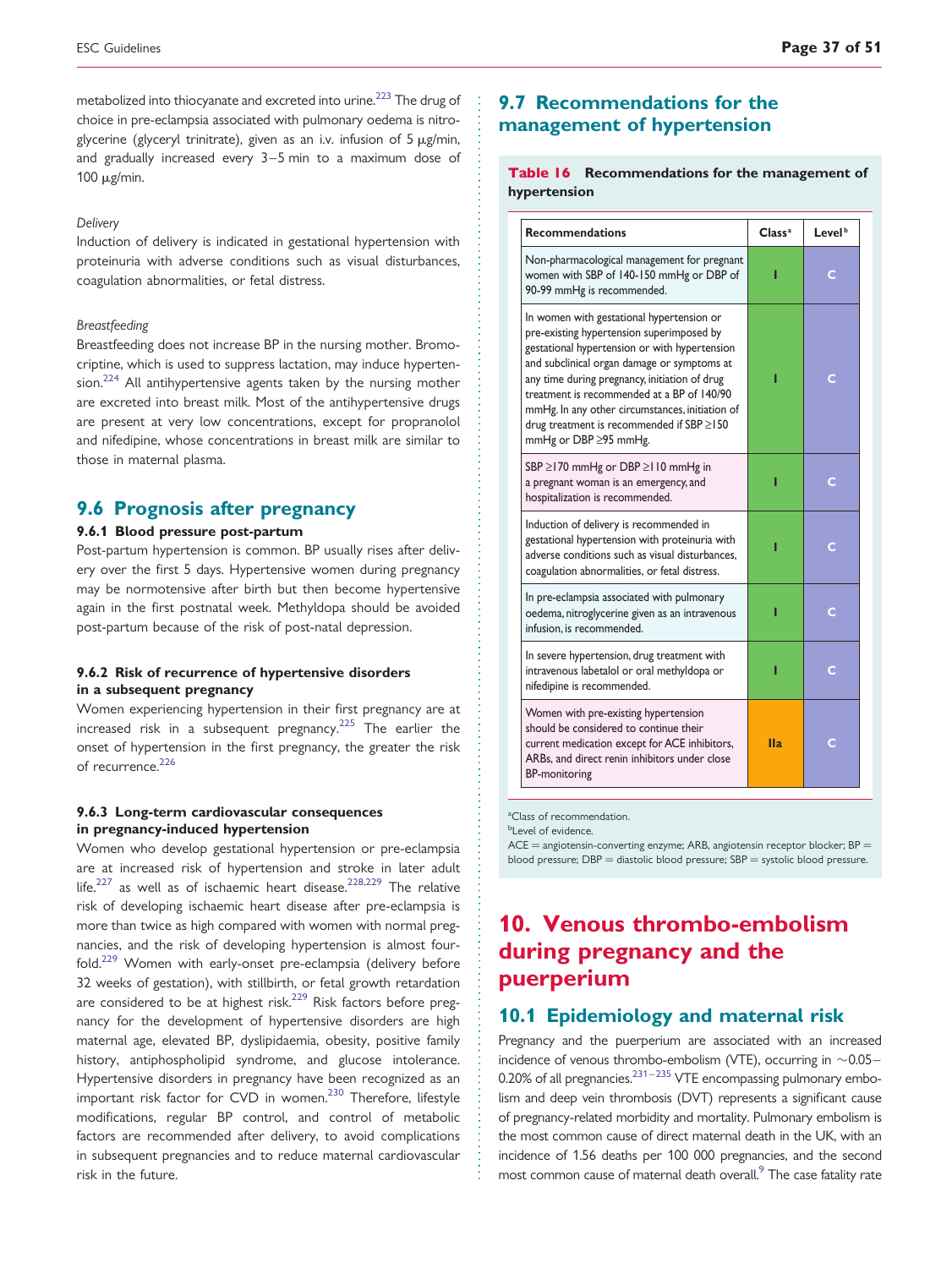is 3.5%.<sup>236</sup> The risk of VTE is highest in the immediate post-partum period, $^{232}$  particularly after caesarean section, $^{235}$  and returns to the non-pregnant level after the sixth week post-partum.231,232

### 10.2 Risk factors for pregnancy-related venous thrombo-embolism and risk stratification

Table 17 Check list for risk factors for venous thrombo-embolism modified according to the Royal College of Obstetricians and Gynaecologists $^{238}$ 

| <b>Pre-existing risk factors</b>      |                                                                                                                                                    |
|---------------------------------------|----------------------------------------------------------------------------------------------------------------------------------------------------|
| Previous recurrent VTE <sup>a</sup>   |                                                                                                                                                    |
| Previous VTE                          | unprovoked or oestrogen related <sup>b</sup>                                                                                                       |
| <b>Previous VTE</b><br>provoked       |                                                                                                                                                    |
| Family history of VTE                 |                                                                                                                                                    |
| Known thrombophilia <sup>c</sup>      |                                                                                                                                                    |
|                                       | Medical co-morbidities, e.g.heart or lung diseases, SLE, cancer, in ammatory<br>conditions, nephritic syndrome, sickle cell disease, i.v. drug use |
| Age > 35 years                        |                                                                                                                                                    |
| Obesity, BMI > 30 kg/m <sup>2 d</sup> |                                                                                                                                                    |
| Parity $\geq$ 3                       |                                                                                                                                                    |
| Smoker                                |                                                                                                                                                    |
| Gross varicous veins                  |                                                                                                                                                    |
|                                       |                                                                                                                                                    |
| <b>Obstetric risk factors</b>         |                                                                                                                                                    |
| Pre-eclampsia                         |                                                                                                                                                    |
|                                       | Dyhydration/hyperemesis/ovarian hyperstimulation syndrome                                                                                          |
|                                       | Multiple pregnancy or assisted reproductive therapy                                                                                                |
| Emergency caesarean section           |                                                                                                                                                    |
| Elective caesarean section            |                                                                                                                                                    |
| Mid-cavity or rotational forceps      |                                                                                                                                                    |
| Prolonged labour (>24 hours)          |                                                                                                                                                    |
|                                       | Peripartum haemorrhage (>1 L or transfusion)                                                                                                       |
| <b>Transient risk factors</b>         |                                                                                                                                                    |
| Current systemic infection            |                                                                                                                                                    |
| Immobility                            |                                                                                                                                                    |

 $^{\rm a}$ Patients with previous recurrent VTEs ( $>$  1), or those with  $^{\rm b}$ a previous unprovoked or oestrogen-related VTE belong to the high risk group (see Table 19). <sup>c</sup>See Table 18.

**Obesity based on booking weight.** 

Example: in a pregnant woman with a family history of VTE, age  $>$  35 years, and obesity (BMI  $> 30$  kg/m $^2$ , the total number of risk factors is 3. This patient belongs to the intermediate risk group and requires VTE prophylaxis accordingly (see Table 19).  $BMI = body$  mass index; i.v.  $=$  intravenous;  $SLE =$  systemic lupus erythematosus;  $VTE =$  venous trombo-embolism.

Table 18 Prevalence of congenital thrombophilia and the associated risk of venous thrombo-embolism during pregnancy in a European population based on Marik and Plante<sup>239</sup>

| <b>Risk factor</b>                            | <b>Prevalence</b><br>$(\%)$ | <b>Odds</b> ratio<br>(confidence<br>interval) |  |
|-----------------------------------------------|-----------------------------|-----------------------------------------------|--|
| <b>Factor V Leiden mutation</b>               |                             |                                               |  |
| Heterozygous                                  | 2.07.0                      | 8.32 (5.44, 12, 70)                           |  |
| Homozygous                                    | $0.2 \, 0.5$                | 34.40 (9.86, 120.05)                          |  |
| <b>Prothrombin G20210A mutation</b>           |                             |                                               |  |
| Heterozygous                                  | 2.0                         | 6.80(2.46, 18.77)                             |  |
| Homozygous                                    | Rare                        | 26.36 (1.24, 559.29)                          |  |
| Antithrombin de ciency<br>(<80% activity)     | 50.106                      | $4.76$ (2.15, 10.57)                          |  |
| Protein C de ciency<br>(<75% activity)        | $0.2 \ 0.3$                 | $4.76$ (2.15, 10.57)                          |  |
| Protein S de ciency<br>( <b>65%</b> activity) | $< 0.1$ 0.1                 | 2.19(1.48, 6.00)                              |  |

The presence of risk factors (see Tables 17 and 18) contributes to the increased risk of VTE during pregnancy and the puerperium. Seventy nine percent of women dying from an antenatal pulmonary embolism in the UK had identifiable risk factors.<sup>9,236</sup> The most significant risk factors for VTE in pregnancy are a prior history of unprovoked DVT or pulmonary embolism $^{237}$  and thrombophilias (Table 18). From 15% to 25% of VTEs are recurrent events. Half of the women who develop a thrombotic event during pregnancy have either a thrombophilic disorder or a previous idiopathic VTE.

Therefore, identification of risk factors in the individual patient is important for risk assessment and choice of preventive strategies. All women should undergo a documented assessment of risk factors for VTE before pregnancy or in early pregnancy. Table 17 provides a suggested checklist for documentation of this risk assessment. $238$  On the basis of the type and the total number of risk factors present in the individual patient, three risk groups can be identified (high, intermediate, and low risk groups) and preventive measures applied accordingly (see Table 19).<sup>238</sup> Previous recurrent VTEs and previous VTEunprovoked or oestrogen related—are considered high risk factors. The exact influence of the other single risk factors or the summation of several risk factors on total VTE risk is not known.

### 10.3 Prevention of venous thrombo-embolism

Prospective, non-randomized studies showed that in women with risk factors not receiving anticoagulation the recurrence rate of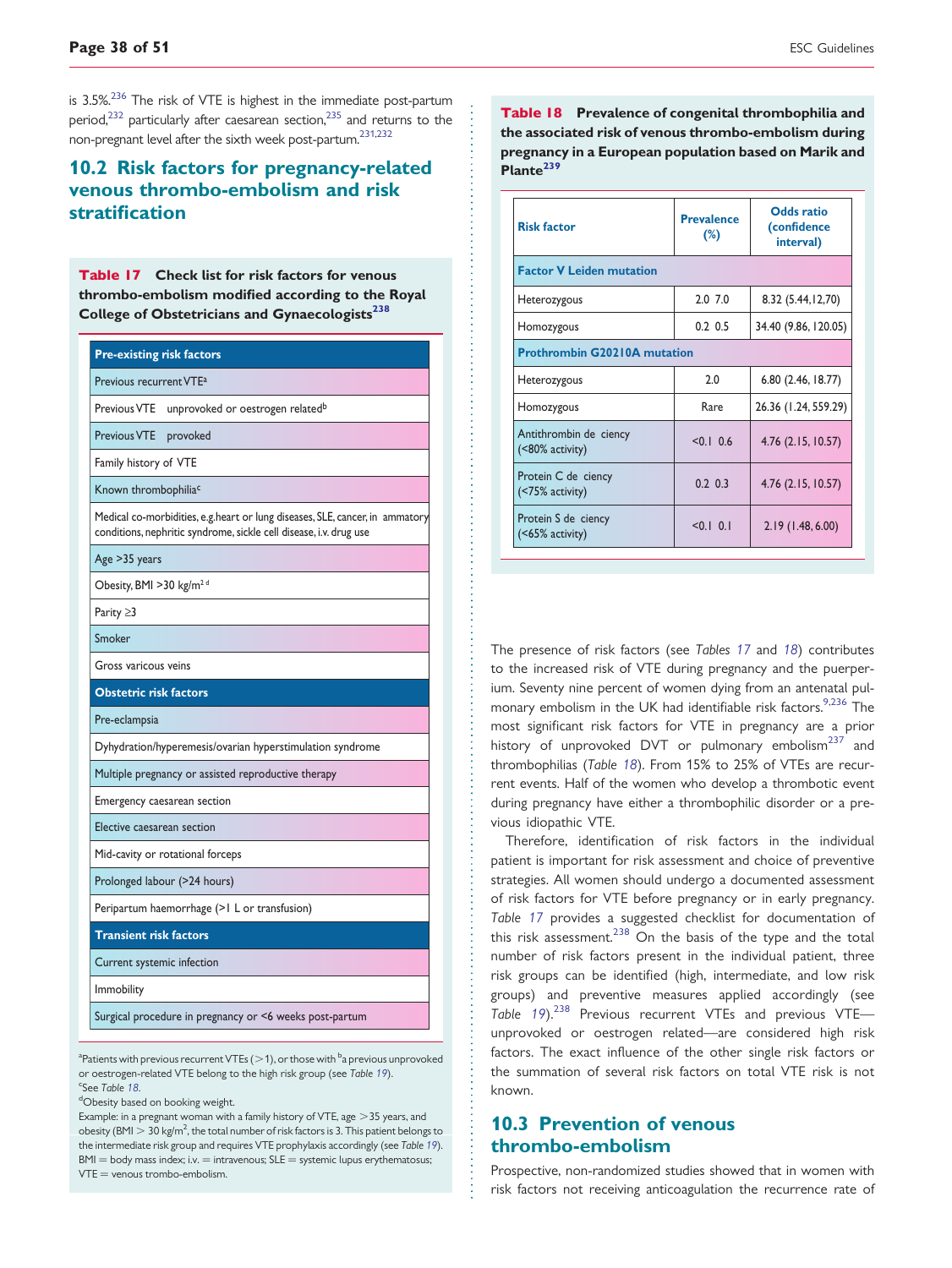VTE ranged from 2.4% to 12.2%, in comparison with 0–2.4% in patients who did receive anticoagulation.<sup>241</sup>

LMWH has become the drug of choice for the prophylaxis and treatment of VTE in pregnant patients.<sup>242</sup> It causes less bone loss than UFH, and the osteoporotic fracture rate is lower (0.04% of pregnant women treated with LMWH).<sup>242</sup>

The dose of LMWH for thromboprophylaxis is based on the booking weight. There are no data to guide appropriate doses of LMWH for pregnant women who are obese or puerperal. It is agreed that women of higher weights should receive higher doses, but there are no studies available on the optimal dose and weight ranges. Patients at high risk for VTE (see Table 19) should receive the usual prophylactic dose of 0.5 IU /kg body weight of enoxaparin or 50 IU/kg body weight dalteparin twice daily.

### 10.4 Management of acute venous thrombo-embolism

### 10.4.1 Pulmonary embolism

Clinical presentation

The clinical symptoms and signs of pulmonary embolism during pregnancy are the same as in the non-pregnant state (dyspnoea, chest pain, tachycardia, haemoptysis, and collapse). Subjective clinical assessment of pulmonary embolism is, however, more difficult, because dyspnoea and tachycardia are not uncommon in normal pregnancy.

Diagnosis

Clinical prediction rules for assigning pre-test probabilities of VTE have been validated in the non-pregnant patient, as well as the use of D-dimer testing, compression ultrasonography, and computed tomographic pulmonary angiography (CTPA) and ventilation perfusion lung scanning for pulmonary embolism diagnosis.<sup>243</sup> This is not the case in pregnant women.<sup>244</sup> Also the diagnostic algorithms which are well established for the diagnosis of VTE in the general population have not been validated in the pregnant patient. This complicates recommendations and calls urgently for multicentre, prospective studies. A high index of suspicion is important for the timely diagnosis of VTE. All pregnant women with signs and symptoms suggestive of VTE, particularly dyspnoea of acute onset or worsening, should have objective testing performed expeditiously as in nonpregnant patients.

D-Dimer and compression ultrasonography. D-Dimer levels increase physiologically with each trimester. In one study the mean preconception D-dimer concentration was 0.43 (SD 0.49) mg/L, and rose in the first, second, and third trimester to 0.58 mg/L (SD 0.36), 0.83 (SD 0.46) mg/L, and 1.16 (SD 0.57) mg/L, respectively, indicating a 39% relative increase in D-dimer concentration for each trimester compared with the previous one.<sup>245</sup> Thus a positive D-dimer test based on the conventional cut-off level is not necessarily indicative of VTE and new cut-off levels are needed. Further objective testing is required.

### Table 19 Risk groups according to risk factors, definition and preventive measures modified according to the Royal College of Obstetricians and Gynaecologists $^{238}$

| <b>Risk groups</b>          | Definition according to risk factors listed in Table 17                                                                                                                               | Preventive measures according to risk group                                                                                                                                                                                                                                                |
|-----------------------------|---------------------------------------------------------------------------------------------------------------------------------------------------------------------------------------|--------------------------------------------------------------------------------------------------------------------------------------------------------------------------------------------------------------------------------------------------------------------------------------------|
| <b>High</b><br>risk         | Patients with:<br>(i) Previous recurrent VTE $(>1)$ or<br>(ii) VTE unprovoked / oestrogen related<br>or<br>(iii) Single previous VTE $+$ thrombophilia or family history              | High risk patients should receive antenatal prophylaxis with<br>LMWH as well as post-partum for the duration of 6 weeks.<br>Graduated compression stockings are also recommended<br>during pregnancy and post-partum.                                                                      |
| <b>Intermediate</b><br>risk | Patients with:<br>(i) 3 or more risk factors other than listed above as high risk<br>(ii) 2 or more risk factors other than listed as high risk if<br>patient is admitted to hospital | In intermediate risk patients antenatal prophylaxis with LMWH<br>should be considered.<br>Prophylaxis is recommended postpartum for at least 7 days or<br>longer, if > 3 risk factors persist.<br>Graduated compression stockings should be considered during<br>pregnancy and postpartum. |
| Low<br>risk                 | Patients with:<br><3 risk factors.                                                                                                                                                    | In low risk patients early mobilization and avoidance of<br>dehydration is recommended.                                                                                                                                                                                                    |

Several risk scores for identification of patients at different risk levels have been developed, $^{240}$  yet all risk scores, including the above, still need validation in prospective studies.  $LMWH = low molecular weight heparin; VTE, venous throwno-embolism.$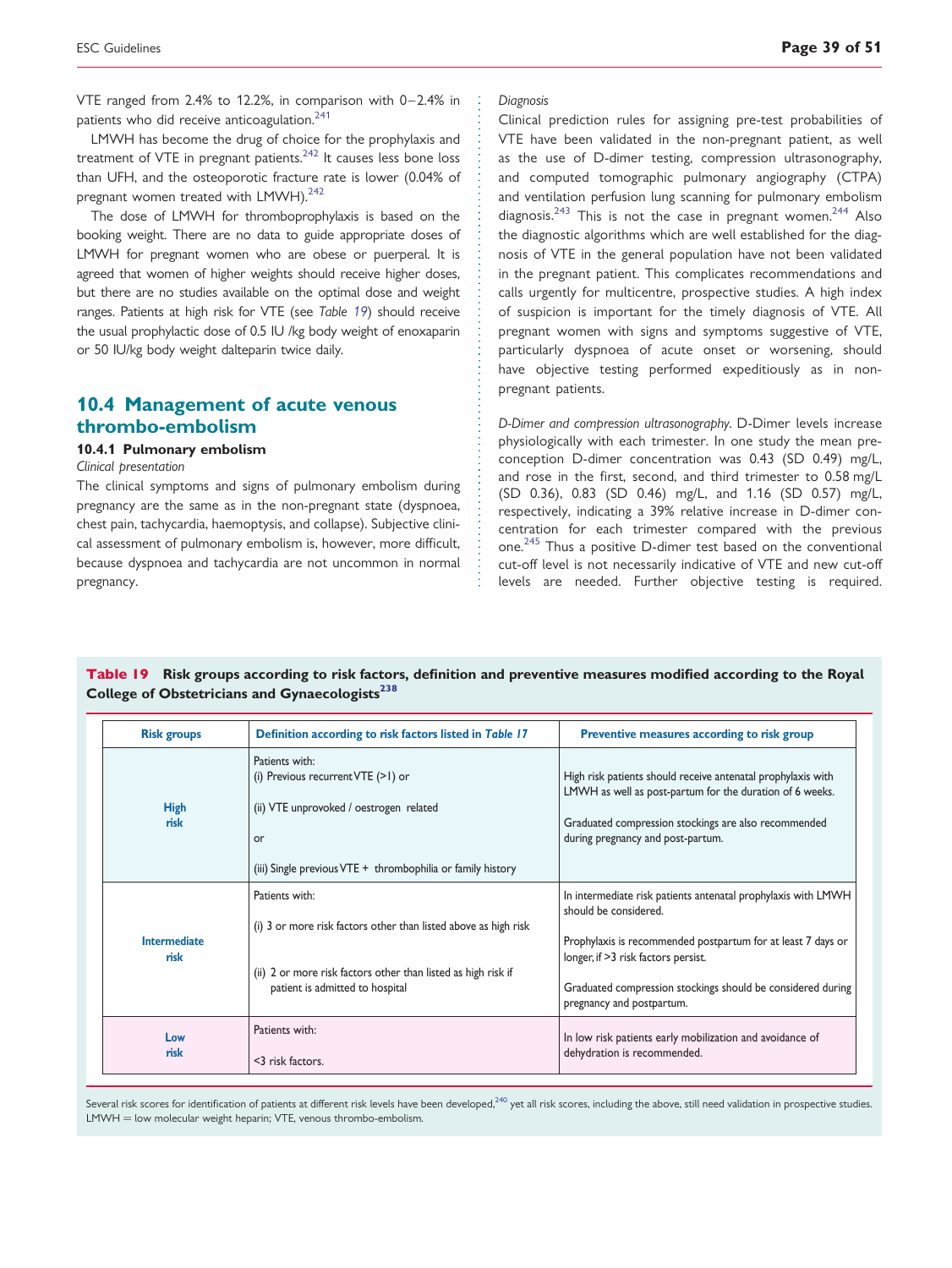However, a negative D-dimer test is helpful to exclude VTE, although there are a few cases of VTE reported with normal D-dimer concentrations.<sup>246</sup> The recommendation to measure D-dimer levels in all pregnant women with the clinical suspicion of VTE is still controversial.<sup>243</sup> Yet it is the consensus of this Task Force that the D-dimer concentration should be measured in patients with suspected pulmonary embolism, followed by bilateral compression ultrasonography. If this is normal in the presence of negative D-dimer levels, then pulmonary embolism is unlikely and anticoagulation with LMWH is not warranted.

In patients with suspected pulmonary embolism, positive D-dimer levels and positive compression ultrasonography, anticoagulation treatment is indicated. If D-dimer levels are elevated and compression ultrasonography is negative in patients with suspected pulmonary embolism, further testing is required. MRI does not involve radiation exposure, is probably not harmful to the fetus, and has a high sensitivity and specificity for the diagnosis of iliac vein thrombosis. CT pulmonary angiography should be performed, when the diagnosis cannot be confirmed or excluded with the above-discussed tools. In these patients it is preferred over ventilation–perfusion lung scanning for the diagnosis of pulmonary embolism<sup>243</sup>; both are associated with fetal radiation exposure, with ventilation–perfusion lung scanning delivering a higher fetal dose of radiation than CT pulmonary angiography (see Table 3 in Secion 2). However, radiation doses are below the limit that is regarded as dangerous for the fetus. $243,247$ 

### **Treatment**

LMWH. LMWH has also become the drug of choice for the treatment of VTE in pregnancy and puerperium. The efficacy and safety of several LMWH preparations was shown in a review of 2777 pregnant women, treated for DVT or pulmonary embolism. The risk of recurrent VTE with treatment doses of LMWH was 1.15%. The observed rate of major bleeding was 1.98%. Heparin-induced thrombocytopenia is markedly lower with LMWH than with UFH as is heparin-induced osteoporosis  $(0.04\%)$ .<sup>242</sup> In clinically suspected DVT or pulmonary embolism, treatment with LMWH should be given until the diagnosis is excluded by objective testing.

Dosage. The recommended therapeutic dose is calculated on body weight (e.g. enoxaparin 1 mg/kg body weight twice daily, Dalteparin 100 IU/kg body weight twice daily) aiming for 4–6 h peak anti-Xa values of 0.6-1.2 IU/mL.<sup>248</sup>

Monitoring. The necessity to monitor anti-Xa values regularly in patients with VTE is still controversial. Whereas it is considered necessary in patients with mechanical valves in whom LMWH is used (see Section 5), this is not so clear in patients with VTE. Given the need for dose increase as pregnancy progresses to maintain a certain therapeutic anti-Xa  $level, 153, 154$  it seems reasonable to determine anti-Xa levels also during pregnancy in patients with VTE. This appears particularly justified in view of the fact that pulmonary embolism occurred in women receiving preventive doses of LMWH.<sup>236</sup> This topic also requires further studies. A simple guide is

dose adjustment according to increasing weight during pregnancy.

UFH. UFH also does not cross the placenta, but is associated with more thrombocytopenia, osteoporosis, and more frequent dosing when given subcutaneously compared with LMWH. It is favoured in patients with renal failure and when urgent reversal of anticoagulation by protamine is needed, as well as in the acute treatment of massive pulmonary emboli.

Dosage. In patients with acute pulmonary embolism with haemodynamic compromise, i.v. administration of UFH is recommended (loading dose of 80 U/kg, followed by a continuous i.v infusion of 18 U/kg/h).

Monitoring. The aPTT has to be determined 4–6 h after the loading dose, 6 h after any dose change, and then at least daily when in the therapeutic range. The therapeutic target aPTT ratio is usually 1.5– 2.5 times the average laboratory control value. The dose is then titrated to achieve a therapeutic aPTT, defined as the aPTT that corresponds to an anti-Xa level of 0.3–0.7 IU/mL. When haemodynamics are improved and the patient is stabilized, UFH can be switched to LMWH in therapeutic doses and maintained during pregnancy. LMWH should be switched to i.v. UFH at least 36 h before the induction of labour or caesarean delivery. UFH should be discontinued 4–6 h before anticipated delivery, and restarted 6 h after delivery if there are no bleeding complications. Neither UFH nor LWMH is found in breast milk in any significant amount and they do not represent a contraindication to breastfeeding.

Thrombolysis. Thrombolytics are considered to be relatively contraindicated during pregnancy and peripartum and should only be used in high risk patients with severe hypotension or shock.<sup>243</sup> The risk of haemorrhage, mostly from the genital tract, is  $\sim 8\%^{249}$  In  $\sim 200$  reported patients, mostly streptokinase was used and, more recently, recombinant tissue plasminogen activator. Both thrombolytics do not cross the placenta in significant amounts. Fetal loss of 6% and 6% pre-term delivery were reported.<sup>250</sup> When thrombolysis has been given, the loading dose of UFH should be omitted and an infusion started at a rate of 18 U/kg/h. After stabilization of the patient, UFH can be switched to LMWH for the residual duration of pregnancy.

Fondaparinux. There are very few studies on fondaparinux in pregnancy; one has shown minor transplacental passage of fondaparinux.<sup>251</sup> Because of the scarce data, the drug should not be used in pregnancy (see Section 11).

Rivaroxaban. Rivaroxaban crosses the placental barrier and has therefore not been evaluated, and is not recommended in pregnant patients.

Vena cava filters. Indications for vena cava filters are the same as in non-pregnant patients. However, the risk associated with the procedure may be increased.<sup>243,250</sup>

#### Post-partum management

In patients with recent pulmonary embolism, pre-partum heparin treatment should be restarted 6 h after a vaginal birth and 12 h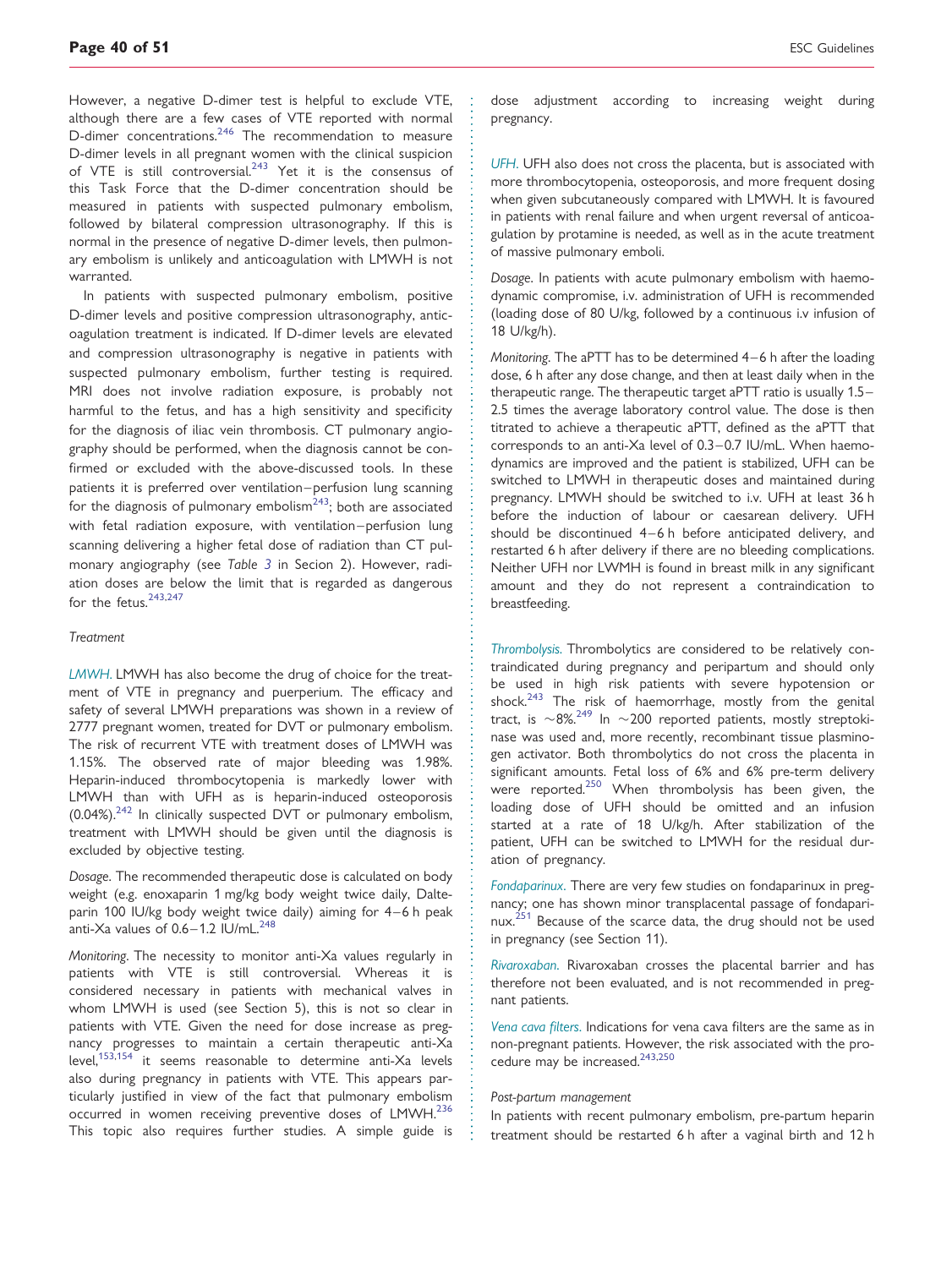after a caesarean delivery, if no significant bleeding has occurred, with subsequent overlap with vitamin K antagonists for at least 5 days. Vitamin K antagonists may be started on the second day after delivery and continued for at least 3 months or for 6 months if pulmonary embolism occurred late in pregnancy. The INR should be between 2 and 3 and needs regular monitoring, ideally once every 1–2 weeks. Vitamin K antagonists do not enter the breast milk in active forms and are safe for nursing mothers.

### 10.4.2 Acute deep vein thrombosis

### Clinical presentation

Leg swelling is a frequent finding in pregnancy, giving rise to the suspicion of DVT. Since DVT is left sided in  $>85\%$  of cases, due to compression of the left iliac vein by the right iliac artery and the gravid uterus, specifically swelling of the left leg is suspicious. Isolated iliac vein thrombosis may manifest with isolated pain in the buttock, groin, flank, or abdomen. A clinical decision rule, considering three variables: left leg presentation,  $>$ 2 cm calf circumference difference, and first trimester, allowed a negative predictive value of 100% (95% CI 95.8–100%) if none of the three variables was present and ultrasound of the legs was negative.<sup>86</sup> This clinical decision rule needs validation in prospective studies.

#### **Diagnosis**

D-Dimer. See diagnosis of pulmonary embolism.

Compression ultrasound leg vein imaging. Compression ultrasound is the diagnostic imaging procedure of choice for suspected DVT in pregnancy with a high sensitivity and specificity for proximal DVT, yet less for distal DVT and DVT in the vasculature of the pelvis. Serial compression ultrasound evaluations at days 0, 3, and 7 in pregnancy gives a high negative predictive value of 99.5% (95% CI 97-99% %).<sup>240</sup>

All women with suspected DVT in pregnancy should be assessed for pre-test probability, have D-dimer testing, and then undergo compression ultrasonography.

If a proximal DVT is detected, treatment should be continued. In women with a high pre-test probability, a positive D-dimer and a normal initial compression ultrasound magnetic resonance venography may be considered to exclude isolated pelvic DVT. Women with low pre-test probability and normal D-dimer should undergo serial compression ultrasonography on day 3 and after 1 week without anticoagulation. When compression ultrasonography remains negative, DVT can be excluded.

### **Treatment**

In acute DVT, treatment with therapeutic doses of LMWH should be applied, weight adjusted, twice daily (see treatment of pulmonary embolism).

10.5 Recommendations for the prevention and management of venous thrombo-embolism in pregnancy and puerperium

Table 20 Recommendations for the prevention and management of venous thrombo-embolism in pregnancy and puerperium

| <b>Recommendations</b>                                                                                                                                            | Class <sup>a</sup> | Level <sup>b</sup> |
|-------------------------------------------------------------------------------------------------------------------------------------------------------------------|--------------------|--------------------|
| In all women who are pregnant or consider<br>pregnancy, assessment of risk factors for VTE<br>is recommended.                                                     | П                  | c                  |
| Mothers should be informed about the signs<br>and symptoms of VTE in pregnancy and the<br>necessity to contact the physicians if they<br>occur.                   |                    | С                  |
| High risk patients <sup>c</sup> should receive antenatal<br>prophylaxis with LMWH as well as<br>post-partum for the duration of 6 weeks.                          | П                  | С                  |
| In intermediate risk patients <sup>d</sup> post-partum<br>prophylaxis with LMWH should be given for<br>at least 7 days or longer, if > 3 risk factors<br>persist. |                    | c                  |
| In low risk patients <sup>e</sup> early mobilization and<br>avoidance of dehydration is recommended.                                                              | П                  | C                  |
| Graduated compression stockings are<br>recommended antepartum and post-partum in<br>all women at high risk.                                                       |                    | c                  |
| D-Dimer measurement and compression<br>ultrasonography is recommended in patients<br>with suspected VTE during pregnancy.                                         | П                  | c                  |
| For treatment of acute VTE during pregnancy,<br>UFH is recommended in high-risk and LMWH<br>in non-high risk patients.                                            | П                  | c                  |
| Graduated compression stockings should be<br>considered in women with intermediate risk<br>during pregnancy and post-partum.                                      | <b>Ila</b>         | c                  |
| In intermediate risk patients, antenatal<br>prophylaxis with LMWH should be considered.                                                                           | Ila.               | c                  |
| Routine screening for thrombophilia should<br>not be performed.                                                                                                   | Ш                  | c                  |

<sup>a</sup>Class of recommendation.

**b**Level of evidence.

LMWH  $=$  low molecular weight heparin; UFH, unfractionated heparin; VTE  $=$ venous thrombo-embolism.

For definitions of high risk<sup>c</sup>, intermediate risk<sup>d</sup>, and low risk<sup>e</sup>, see Table 19.

### 11. Drugs during pregnancy and breastfeeding

### 11.1 General principles

This section summarizes all pertinent drugs and their potential use during pregnancy and breastfeeding. There are no uniform recommendations for the treatment of pregnant women yet. This also concerns the timing of treatment initiation and selection of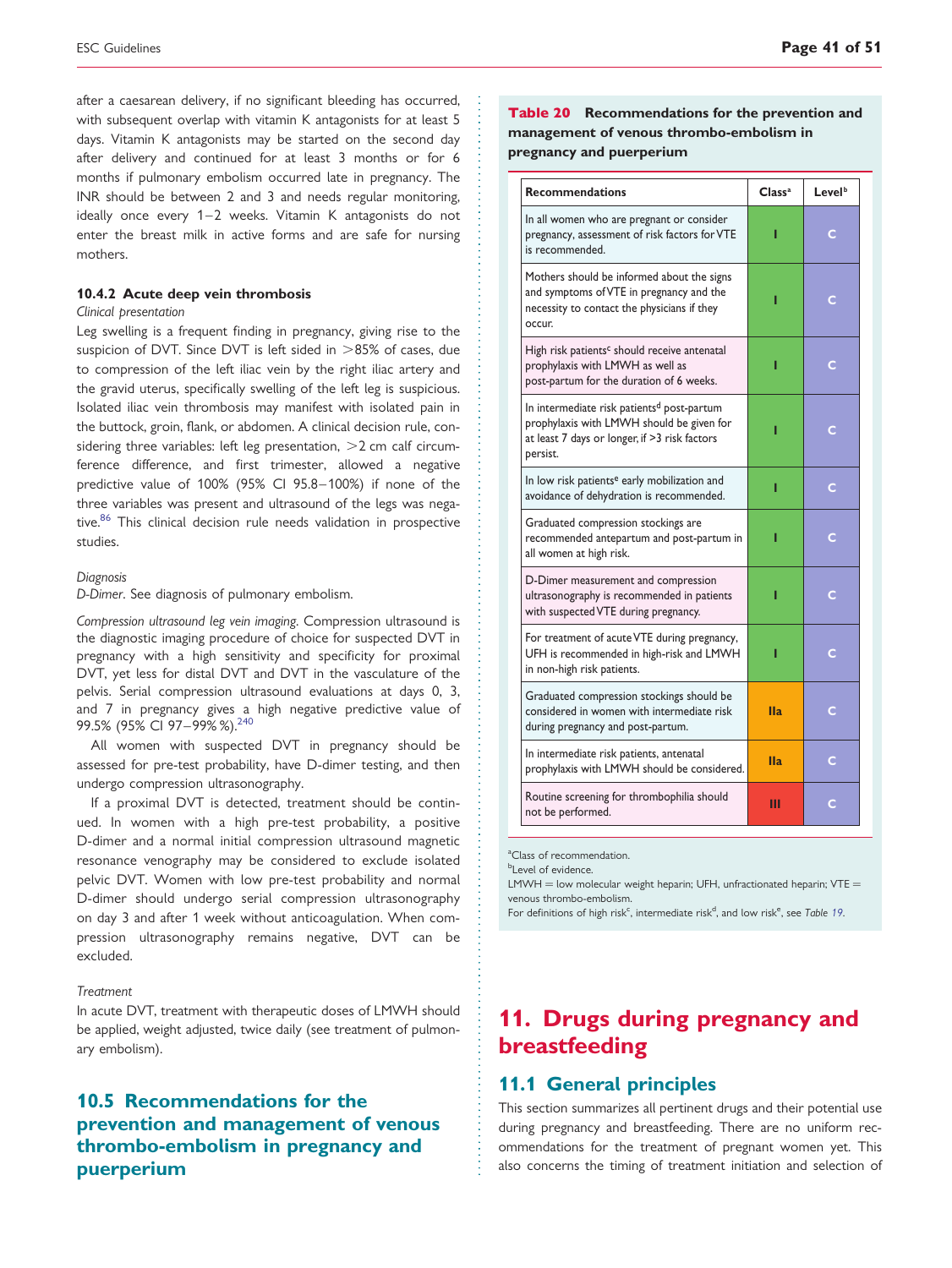medications. As drug treatment in pregnancy concerns the mother and the fetus, optimum treatment of both must be targeted. Whether drug treatment is necessary is dependent on the urgency of the indication.

In case of emergency, drugs that are not recommended by the pharmaceutical industry during pregnancy and breastfeeding should not be withheld from the mother. The potential risk of a drug and the possible benefit of the therapy must be weighed against each other.

Different sources of evidence can be used for risk classification of drugs applied during pregnancy.

### 11.1.1 US Food and Drug Administration classification

This classification has been published by the US Department of Health and Human Services. (Source: Drug Information for the Health Care Professional; USDPI Vol 1, Micromedex 23rd edn., 01.01.2003). Adapted and modified from Bonow et  $al$ .<sup>46</sup>

The classification consists of category A (safest) to X (known danger—do not use!). The following categories are used for drugs during pregnancy and breastfeeding.

- Category B: either animal reproduction studies have not demonstrated a fetal risk but there are no controlled studies in pregnant women, or animal reproduction studies have shown an adverse effect that was not confirmed in controlled studies in women.
- Category C: either studies in animals have revealed adverse effects on the fetus and there are no controlled studies in women, or studies in women and animals are not available. Drugs should be given only if potential benefits justify the potential risk to the fetus.
- Category D: there is evidence of human fetal risk, but the benefits from use in pregnant woman may be acceptable despite the risk (e.g. treatment of life-threatening conditions).
- Category X: studies in animals or human beings have demonstrated fetal abnormalities, or there is evidence of fetal risk based on human experience, or both, and the risk of the use of the drug in pregnant women clearly outweighs any possible benefit. The drug is contraindicated in women who are or may become pregnant.

### 11.1.2 Internet databases

The authors of the database <www.embryotox.de> of the Pharmakovigilanz- und Beratungszentrum für Embryonaltoxikologie of the Berliner Betrieb für Zentrale Gesundheitliche Aufgabe base their recommendations on a combination of scientific sources, expert opinions, mainly based on observational data, and personal experiences of women during pregnancy and the time of breastfeeding.

The English database <www.safefetus.com> is arranged quite similarly to the German database.

#### 11.1.3 Pharmaceutical industry

The manufacturers' instructions are mainly based on the fact that drugs are not tested sufficiently during pregnancy and breastfeeding. For this and for legal reasons, drugs are frequently considered prohibited during pregnancy and breastfeeding.

### 11.2 Recommendations for drug use

| <b>Drugs</b>                                                                               | <b>Classification (Vaughan</b><br><b>Williams for AA drugs)</b> | <b>FDA</b><br>category | <b>Placenta</b><br>permeable | <b>Transfer to breast</b><br>milk (fetal dose) | <b>Adverse effects</b>                                                                                                  |
|--------------------------------------------------------------------------------------------|-----------------------------------------------------------------|------------------------|------------------------------|------------------------------------------------|-------------------------------------------------------------------------------------------------------------------------|
| Abciximab                                                                                  | Monoclonal antibody with<br>antithrombotic effects              | C                      | Unknown                      | Unknown                                        | Inadequate human studies; should be given<br>only if the potential bene t outweighs the<br>potential risk to the fetus. |
| Acenocoumarola                                                                             | Vitamin K antagonist                                            | D                      | Yes                          | Yes (no adverse effects<br>reported)           | Embryopathy (mainly first trimester),<br>bleeding (see further discussion in Section<br>5 for use during pregnancy).    |
| Acetylsalicylic acid<br>(low dose)                                                         | Antiplatelet drug                                               | B                      | Yes                          | Well-tolerated                                 | No teratogenic effects known<br>(large datasets).                                                                       |
| Adenosineb                                                                                 | Antiarrhythmic                                                  | C                      | <b>No</b>                    | No                                             | No fetal adverse effects reported (limited<br>human data).                                                              |
| Aliskiren                                                                                  | Renin inhibitor                                                 | D                      | Unknown                      | Unknown                                        | Unknown (limited experience).                                                                                           |
| Amiodarone                                                                                 | Antiarrhythmic<br>(Class III)                                   | D                      | Yes                          | Yes                                            | Thyroid insuf ciency (9%), hyperthyroidism,<br>goitre, bradycardia, growth retardation,<br>premature birth.             |
| Ampicillin, amoxicillin,<br>cephalosporins,<br>erythromycin,<br>mezlocillin.<br>penicillin | Antibiotics                                                     | B                      | Yes                          | Yes                                            | No fetal adverse effects reported.                                                                                      |

#### Table 21 Recommendations for drug use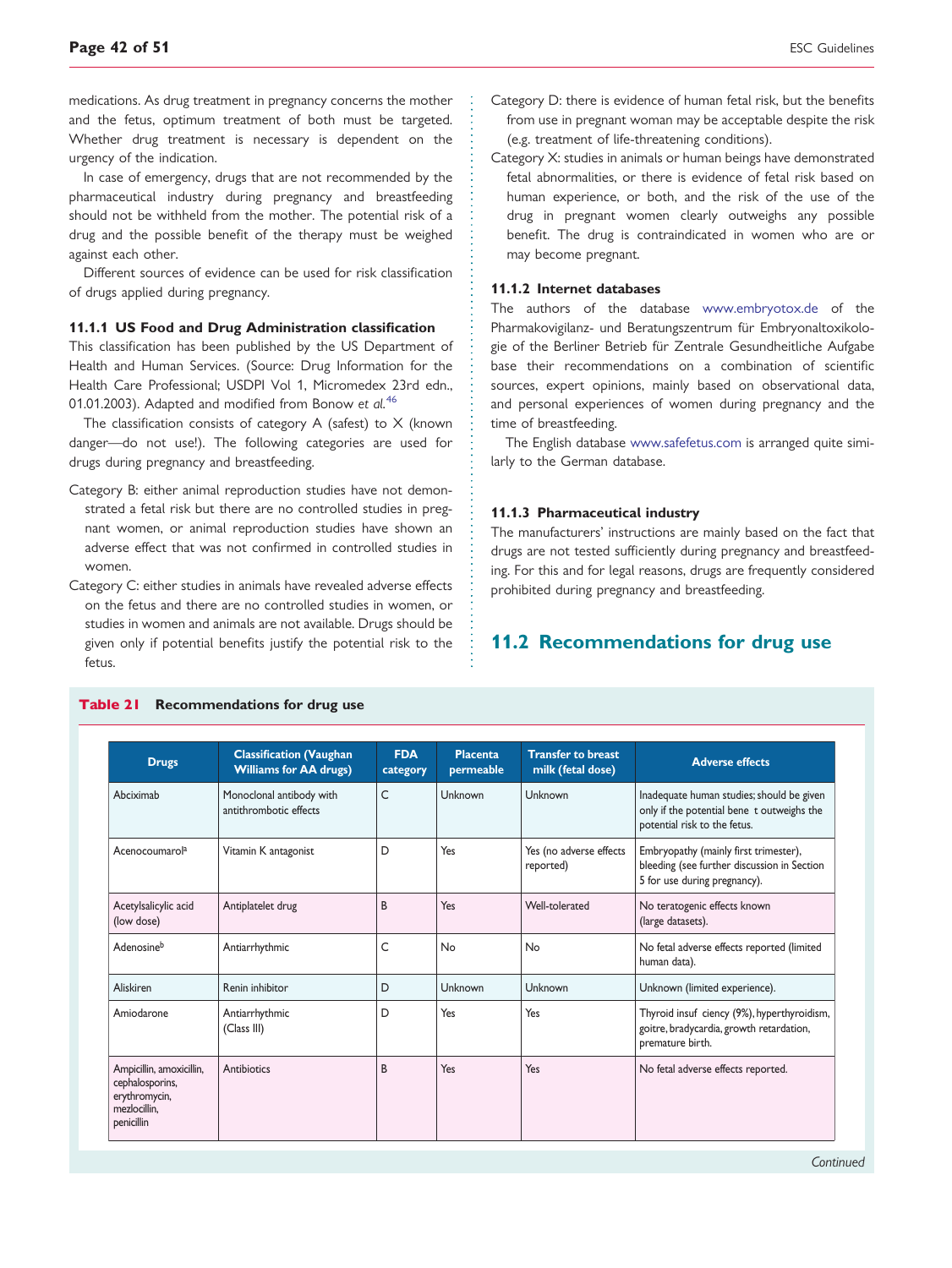### Table 21 Continued

| <b>Drugs</b>                                     | <b>Classification (Vaughan</b><br><b>Williams for AA drugs)</b> | <b>FDA</b><br>category | <b>Placenta</b><br>permeable | <b>Transfer to breast</b><br>milk (fetal dose)       | <b>Adverse effects</b>                                                                                                                                                                    |
|--------------------------------------------------|-----------------------------------------------------------------|------------------------|------------------------------|------------------------------------------------------|-------------------------------------------------------------------------------------------------------------------------------------------------------------------------------------------|
| Imipenem, rifampicin,<br>teicoplanin, vancomycin | <b>Antibiotics</b>                                              | C                      | Unknown                      | Unknown                                              | Risk cannot be excluded<br>(limited human data).                                                                                                                                          |
| Aminoglycosides,<br>quinolones<br>tetracyclines  | <b>Antibiotics</b>                                              | D                      | Unknown                      | Unknown                                              | Risk to the fetus exists<br>(reserved for vital indications).                                                                                                                             |
| Atenolol <sup>c</sup>                            | β-blocker (class II)                                            | D                      | Yes                          | Yes                                                  | Hypospadias (first trimester); birth defects,<br>low birth weight, bradycardia and<br>hypoglycaemia in fetus (second and<br>third trimester).                                             |
| Benazeprild                                      | <b>ACE</b> inhibitor                                            | D                      | Yes                          | Yes <sup>e</sup> (maximum 1.6%)                      | Renal or tubular dysplasia, oligohydramnion,<br>growth retardation, ossi cation disorders<br>of skull, lung hypoplasia, contractures, large<br>joints, anaemia, intrauterine fetal death. |
| Bisoprolol                                       | β-blocker (class II)                                            | C                      | Yes                          | Yes                                                  | Bradycardia and hypoglycaemia in fetus.                                                                                                                                                   |
| Candesartan                                      | Angiotensin II receptor blocker                                 | D                      | Unknown                      | Unknown; not<br>recommended                          | Renal or tubular dysplasia, oligohydramnion,<br>growth retardation, ossi cation disorders<br>of skull, lung hypoplasia, contractures, large<br>joints, anaemia, intrauterine fetal death. |
| Captopril <sup>d</sup>                           | <b>ACE</b> inhibitor                                            | D                      | Yes                          | Yes <sup>e</sup> (maximum 1.6%)                      | Renal or tubular dysplasia, oligohydramnion,<br>growth retardation, ossi cation disorders<br>of skull, lung hypoplasia, contractures, large<br>joints, anaemia, intrauterine fetal death. |
| Clopidogrel                                      | Antiplatelet drug                                               | C                      | Unknown                      | Unknown                                              | No information during pregnancy available.                                                                                                                                                |
| Colestipol,<br>cholestyramine                    | Lipid-lowering drugs                                            | C                      | Unknown                      | Yes- lowering fat-<br>soluble vitamins               | May impair absorption of fat-soluble<br>vitamins, e.g. vitamin $K >$ cerebral bleeding<br>(neonatal).                                                                                     |
| Danaparoid                                       | Anticoagulant                                                   | B                      | No                           | <b>No</b>                                            | No side effects (limited human data).                                                                                                                                                     |
| Digoxinf                                         | Cardiac glycoside                                               | C                      | Yes                          | Yese                                                 | Serum levels unreliable, safe.                                                                                                                                                            |
| Diltiazem                                        | Calcium channel blocker<br>(class IV)                           | C                      | No                           | Yese                                                 | Possible teratogenic effects.                                                                                                                                                             |
| Disopyramide                                     | Antiarrhythmic (class IA)                                       | C                      | Yes                          | Yese                                                 | Uterus contraction.                                                                                                                                                                       |
| Enalapril <sup>d</sup>                           | <b>ACE</b> inhibitor                                            | D                      | Yes                          | Yes <sup>e</sup> (maximum 1.6%)                      | Renal or tubular dysplasia, oligohydramnion,<br>growth retardation, ossi cation disorders<br>of skull, lung hypoplasia, contractures, large<br>joints, anaemia, intrauterine fetal death. |
| Eplerenone                                       | Aldosterone antagonist                                          | ä,                     | Unknown                      | Unknown                                              | Unknown (limited experience).                                                                                                                                                             |
| Feno brate                                       | Lipid-lowering drug                                             | C                      | Yes                          | Yes                                                  | No adequate human data.                                                                                                                                                                   |
| Flecainide                                       | Antiarrhythmic (class IC)                                       | С                      | Yes                          | Yese                                                 | Unknown (limited experience).                                                                                                                                                             |
| Fondaparinux                                     | Anticoagulant                                                   |                        | Yes (maximum 10%)  No        |                                                      | New drug, (limited experience).                                                                                                                                                           |
| Furosemide                                       | Diuretic                                                        | $\mathsf C$            | Yes                          | Well tolerated; milk<br>production can be<br>reduced | Oligohydramnion.                                                                                                                                                                          |
| Gem brozil                                       | Lipid-lowering drug                                             | C                      | Yes                          | Unknown                                              | No adequate human data.                                                                                                                                                                   |
| Glyceryl trinitrate                              | Nitrate                                                         | В                      | Unknown                      | Unknown                                              | Bradycardia, tocolytic.                                                                                                                                                                   |
| Heparin (low<br>molecular weight)                | Anticoagulant                                                   | B                      | No                           | No                                                   | Long-term application: seldom<br>osteoporosis and markedly less<br>thrombocytopenia than UF heparin.                                                                                      |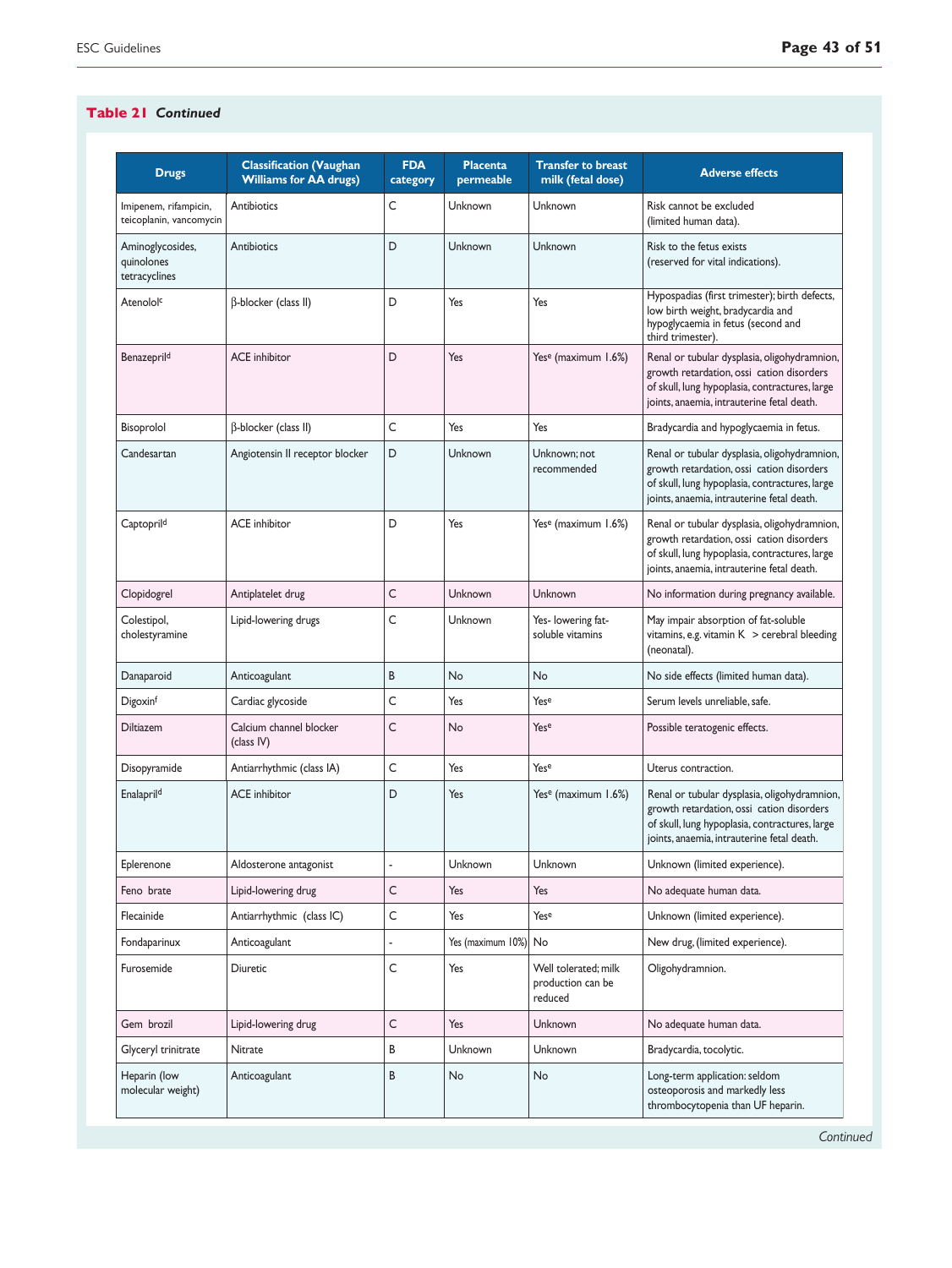### Table 21 Continued

| <b>Drugs</b>                | <b>Classification (Vaughan</b><br><b>Williams for AA drugs)</b> | <b>FDA</b><br>category | <b>Placenta</b><br>permeable | <b>Transfer to breast</b><br>milk (fetal dose)                        | <b>Adverse effects</b>                                                                                                                                                                    |
|-----------------------------|-----------------------------------------------------------------|------------------------|------------------------------|-----------------------------------------------------------------------|-------------------------------------------------------------------------------------------------------------------------------------------------------------------------------------------|
| Heparin<br>(unfractionated) | Anticoagulant                                                   | В                      | No                           | No                                                                    | Long-term application: osteoporosis and<br>thrombocytopenia.                                                                                                                              |
| Hydralazine                 | Vasodilator                                                     | C                      | Yes                          | Yes <sup>e</sup> (maximum 1%)                                         | Maternal side effect: lupus-like symptoms;<br>fetal tachyarrhythmias (maternal use).                                                                                                      |
| Hydrochlorothiazide         | Diuretic                                                        | В                      | Yes                          | Yes; milk production<br>can be reduced                                | Oligohydramnion.                                                                                                                                                                          |
| Irbesartand                 | Angiotensin II receptor blocker                                 | D                      | Unknown                      | Unknown                                                               | Renal or tubular dysplasia, oligohydramnion,<br>growth retardation, ossi cation disorders<br>of skull, lung hypoplasia, contractures, large<br>joints, anaemia, intrauterine fetal death. |
| Isosorbide dinitrate        | Nitrate                                                         | В                      | Unknown                      | Unknown                                                               | Bradycardia.                                                                                                                                                                              |
| Isradipine                  | Calcium channel blocker                                         | C                      | Yes                          | Unknown                                                               | Potential synergism with magnesium sulfate<br>may induce hypotension.                                                                                                                     |
| Labetalol                   | $\alpha$ -/ $\beta$ -blocker                                    | C                      | Yes                          | Yese                                                                  | Intrauterine growth retardation<br>(second and third trimester), neonatal<br>bradycardia and hypotension (used near term).                                                                |
| Lidocaine                   | Antiarrhythmic (class IB)                                       | C                      | Yes                          | Yese                                                                  | Fetal bradycardia, acidosis, central nervous<br>system toxicity.                                                                                                                          |
| Methyldopa                  | Central $\alpha$ -agonist                                       | В                      | Yes                          | Yese                                                                  | Mild neonatal hypotension.                                                                                                                                                                |
| Metoprolol                  | β-blocker (class II)                                            | C                      | Yes                          | Yese                                                                  | Bradycardia and hypoglycaemia in fetus.                                                                                                                                                   |
| Mexiletine                  | Antiarrhythmic (class IB)                                       | C                      | Yes                          | Yese                                                                  | Fetal bradycardia.                                                                                                                                                                        |
| Nifedipine                  | Calcium channel blocker                                         | C                      | Yes                          | Yes <sup>e</sup> (maximum 1.8%)                                       | Tocolytic; s.l. application and potential<br>synergism with magnesium sulfate may<br>induce hypotension (mother) and fetal<br>hypoxia.                                                    |
| Phenprocoumon <sup>a</sup>  | Vitamin K antagonist                                            | D                      | Yes                          | Yes (maximum 10%), well<br>tolerated as inactive<br>metabolite        | Coumarin-embryopathy, bleeding (see<br>further discussion in Section 5 for use<br>during pregnancy).                                                                                      |
| Procainamide                | Antiarrhythmic (class IA)                                       | C                      | Yes                          | Yes                                                                   | Unknown (limited experience).                                                                                                                                                             |
| Propafenone                 | Antiarrhythmic (class IC)                                       | C                      | Yes                          | Unknown                                                               | Unknown (limited experience).                                                                                                                                                             |
| Propranolol                 | β-blocker (class II)                                            | C                      | Yes                          | Yese                                                                  | Bradycardia and hypoglycaemia in fetus.                                                                                                                                                   |
| Quinidine                   | Antiarrhythmic (class IA)                                       | C                      | Yes                          | Yese                                                                  | Thrombopenia, premature birth, VIII th<br>nerve toxicity.                                                                                                                                 |
| Ramipril <sup>d</sup>       | <b>ACE</b> inhibitor                                            | D                      | Yes                          | Yes (maximum 1.6%)                                                    | Renal or tubular dysplasia, oligohydramnion,<br>growth retardation, ossi cation disorders<br>of skull, lung hypoplasia, contractures, large<br>joints, anaemia, intrauterine fetal death. |
| Sotalol                     | Antiarrhythmic (class III)                                      | В                      | Yes                          | Yese                                                                  | Bradycardia and hypoglycaemia in fetus<br>(limited experience).                                                                                                                           |
| Spironolactone              | Aldosterone antagonist                                          | D                      | Yes                          | Yes <sup>e</sup> (maximum 1.2%);<br>milk production can be<br>reduced | Antiandrogenic effects, oral clefts (first<br>trimester).                                                                                                                                 |
| Statins&                    | Lipid-lowering drugs                                            | X                      | Yes                          | Unknown                                                               | Congenital anomalies.                                                                                                                                                                     |
| Ticlopidine                 | Antiplatelet                                                    | С                      | Unknown                      | Unknown                                                               | Unknown (limited experience).                                                                                                                                                             |

Continued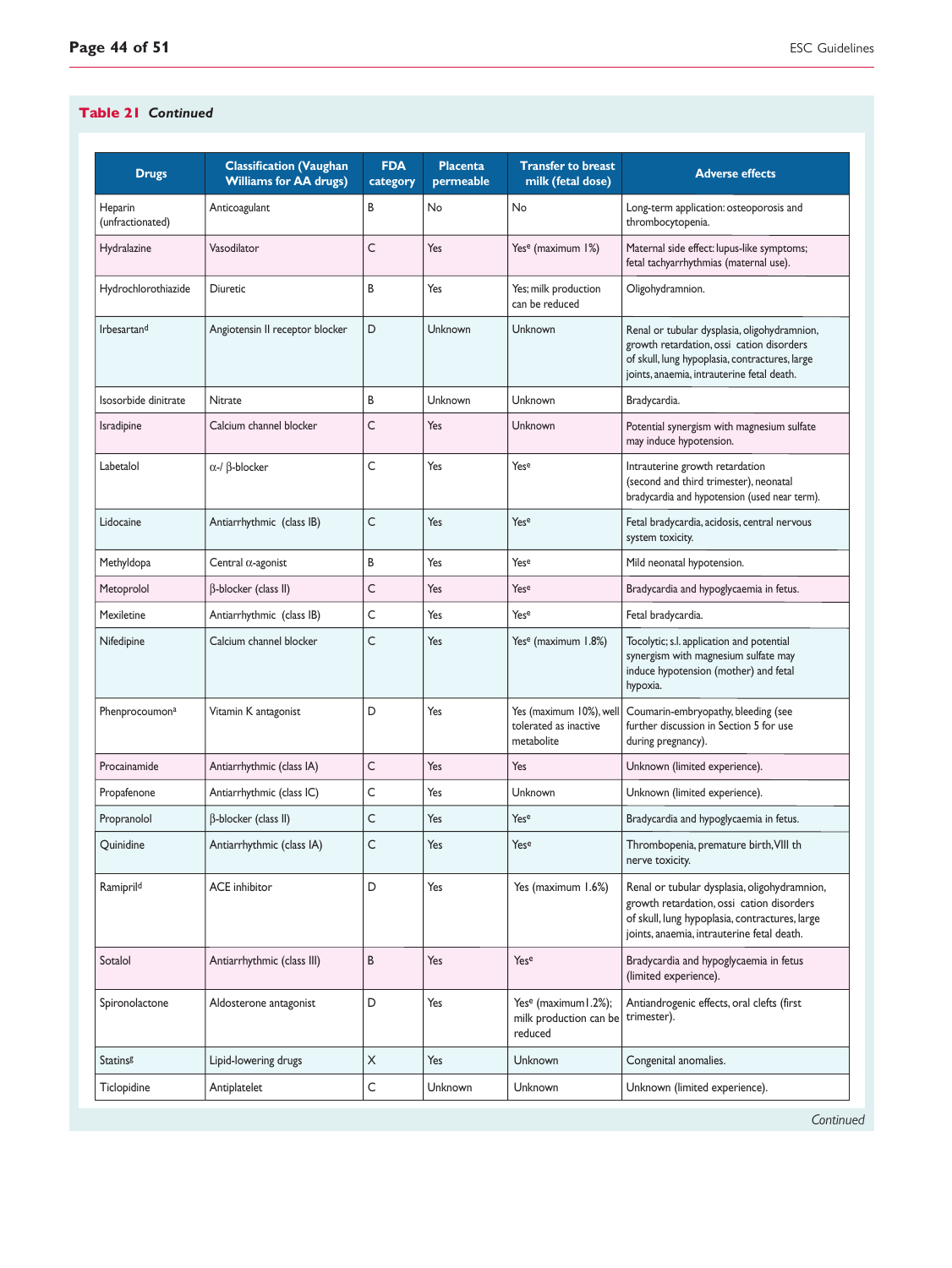### Table 21 Continued

| <b>Drugs</b>   | <b>Classification (Vaughan</b><br><b>Williams for AA drugs)</b> | <b>FDA</b><br>category | <b>Placenta</b><br>permeable | <b>Transfer to breast</b><br>milk (fetal dose)                 | <b>Adverse effects</b>                                                                                                                                                                    |
|----------------|-----------------------------------------------------------------|------------------------|------------------------------|----------------------------------------------------------------|-------------------------------------------------------------------------------------------------------------------------------------------------------------------------------------------|
| Valsartand     | Angiotensin II receptor blocker                                 | D                      | Unknown                      | Unknown                                                        | Renal or tubular dysplasia, oligohydramnion,<br>growth retardation, ossi cation disorders<br>of skull, lung hypoplasia, contractures, large<br>joints, anaemia, intrauterine fetal death. |
| Verapamil oral | Calcium channel blocker<br>class IV)                            | C                      | Yes                          | Yese                                                           | Well tolerated<br>(limited experience during pregnancy).                                                                                                                                  |
| Verapamil i.v. | Calcium channel blocker<br>class IV)                            | C                      | Yes                          | Yese                                                           | Intravenously use is may be associated<br>with a greater risk of hypotension and<br>subsequent fetal hypoperfusion.                                                                       |
| Vernakalant    | Antiarrhythmic<br>(class III)                                   |                        | <b>Unknown</b>               | Unknown                                                        | No experience of use in pregnancy.                                                                                                                                                        |
| Warfarina      | Vitamin K antagonist                                            | D                      | Yes                          | Yes (maximum 10%), well<br>tolerated as inactive<br>metabolite | Coumarin-embryopathy, bleeding (see<br>further discussion in Section 5 for use<br>during pregnancy).                                                                                      |

<sup>a</sup>The Guideline Committee added acenocoumarol and phenprocoumon in analogy to warfarin to this list. The necessity for risk assessment also applies to these two OAC. Previously the risk category X was attributed to warfarin.<sup>46</sup> In the opinion of the Task Force available evidence suggests that risk category D is more appropriate for warfarin and other vitamin K antagonists (see references and discussion in Section 5.5).

b Adenosine: most of the experiences with this drug are in the second and third trimesters. Its short half-life may prevent it from reaching the fetus

<sup>c</sup>Atenolol is classified D by FDA,  $^{252}$  nevertheless some authors classify as C.  $^{253}$ 

<sup>d</sup>The available data on first-trimester use do not strongly support teratogenic potential.<sup>178,179</sup> Because ACE inhibitors, angiotensin II receptor blockers, aldosterone antagonists. and renin inhibitors should be avoided during pregnancy and breastfeeding the risk category is D. Positive outcomes with ACE inhibitors have been described and pregnancy does not have to be terminated if the patient was exposed to these medications, but should be followed-up closely.

<sup>e</sup>Breastfeeding is possible if the mother is treated with the drug.<sup>254</sup>

f Digoxin: the experience with digoxin is extensive, and it is considered to be the safest antiarrhythmic drug during pregnancy. A prophylactic antiarrhythmic efficacy has never been demonstrated.

<sup>g</sup>Statins: should not be prescribed in pregnancy and during breastfeeding since their harmlessness is not proven and disadvantages to the mother are not to be expected by a temporary interruption of the therapy for the time period of pregnancy.

 $ACE = angiotensin-converting enzyme; UF = unfractionated.$ 

### 12. Acknowledgements

It has been a great privilege for the Chair of this Task Force to have been able to work with the finest and best reputed experts and scientists in the field at the European level and to give these Guidelines to the community of cardiologists, cardiovascular surgeons, gynaecologists, and all specialists involved in the care of pregnant women. On this occasion I would like to thank all members of the Task Force who so generously shared their knowledge, as well as the referees for their tremendous input. I would also like to thank the ESC for making these Guidelines possible. Finally I would like to express my greatest appreciation of the Guidelines team at the heart house, especially Veronica Dean and Nathalie Cameron for their extremely helpful support.



The CME text 'ESC Guidelines on the management of cardiovascular diseases during pregnancy' is accredited by the European Board for Accreditation in Cardiology (EBAC). EBAC works according to the quality standards of the European Accreditation Council for Continuing Medical Education (EACCME), which is an institution of the European Union of Medical Specialists (UEMS). In compliance with EBAC/EACCME guidelines, all authors participating in this programme have disclosed potential conflicts of interest that might cause a bias in the article. The Organizing Committee is responsible for ensuring that all potential conflicts of interest relevant to the programme are declared to the participants prior to the CME activities.

CME questions for this article are available at: European Heart Journal [http://cme.oxfordjournals. org/cgi/hierarchy/oupcme\\_node;ehj](http://cme.oxfordjournals.org/cgi/hierarchy/oupcme_node;ehj) and European Society of Cardiology [http://](http://www.escardio.org/guidelines) [www.escardio.org/guidelines](http://www.escardio.org/guidelines).

### 13. References

- 1. Weiss BM, von Segesser LK, Alon E, Seifert B, Turina MI. Outcome of cardiovascular surgery and pregnancy: a systematic review of the period 1984–1996. Am J Obstet Gynecol 1998;179:1643–1653.
- 2. Bonow RO, Carabello BA, Chatterjee K, de Leon AC Jr, Faxon DP, Freed MD, Gaasch WH, Lytle BW, Nishimura RA, O'Gara PT, O'Rourke RA, Otto CM, Shah PM, Shanewise JS, Smith SC Jr., Jacobs AK, Adams CD, Anderson JL,

Antman EM, Fuster V, Halperin JL, Hiratzka LF, Hunt SA, Lytle BW, Nishimura R, Page RL, Riegel B. ACC/AHA 2006 guidelines for the management of patients with valvular heart disease: a report of the American College of Cardiology/American Heart Association Task Force on Practice Guidelines (writing Committee to Revise the 1998 guidelines for the management of patients with valvular heart disease) developed in collaboration with the Society of Cardiovascular Anesthesiologists endorsed by the Society for Cardiovascular Angiography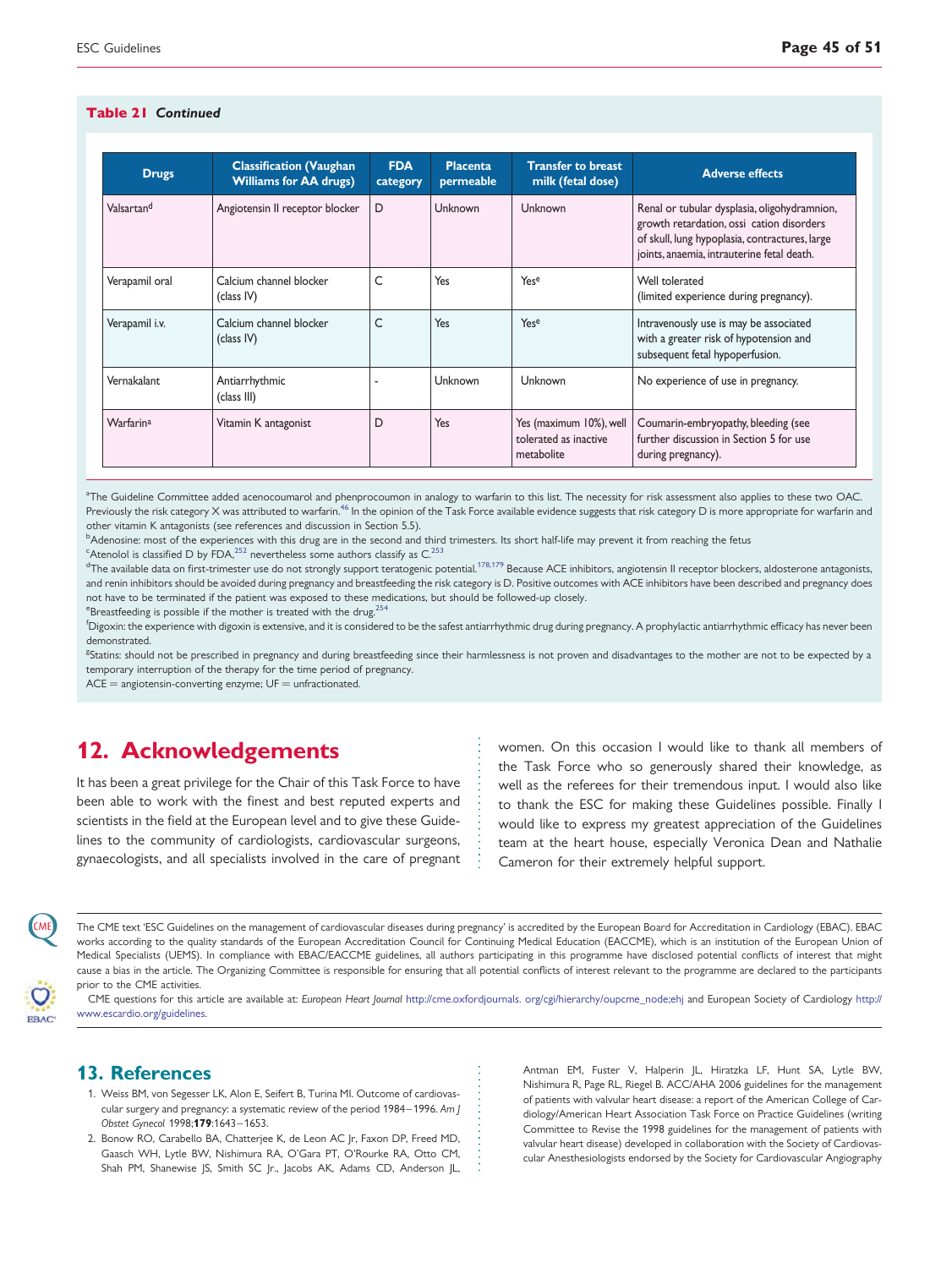and Interventions and the Society of Thoracic Surgeons. J Am Coll Cardiol 2006; 48:e1–e148.

- 3. Task Force on the Management of Cardiovascular Diseases During Pregnancy of the European Society of Cardiology. Expert consensus document on management of cardiovascular diseases during pregnancy. Eur Heart J 2003;24:761-781.
- 4. Butchart EG, Gohlke-Barwolf C, Antunes MJ, Tornos P, De Caterina R, Cormier B, Prendergast B, Iung B, Bjornstad H, Leport C, Hall RJ, Vahanian A. Recommendations for the management of patients after heart valve surgery. Eur Heart J 2005;26:2463–2471.
- 5. Regitz-Zagrosek V, Gohlke-Barwolf C, Geibel-Zehender A, Haas W, Kruck I, Nienaber C. Heart diseases in pregnancy. Clin Res Cardiol 2008;97 630–665.
- 6. Al-Nawas B, Block M, Ertl G, Franzen D, Gohlke-Bärwolf C, Herrmann M, Horstkotte D, Kern WV, Kramer HH, Moritz A, Naber CK, Peters G, Plicht B, Wahl G, Werdan K. Kommentierte Zusammenfassung der Leitlinien der European Society of Cardiology zur Infektiösen Endokarditis (Neuauflage 2009). Kardiologe 2010:285–294.
- 7. Vahanian A, Baumgartner H, Bax J, Butchart E, Dion R, Filippatos G, Flachskampf F, Hall R, Iung B, Kasprzak J, Nataf P, Tornos P, Torracca L, Wenink A. Guidelines on the management of valvular heart disease: the Task Force on the Management of Valvular Heart Disease of the European Society of Cardiology. Eur Heart | 2007;28:230-268.
- 8. Khairy P, Ionescu-Ittu R, Mackie AS, Abrahamowicz M, Pilote L, Marelli AJ. Changing mortality in congenital heart disease. J Am Coll Cardiol 2010;56:1149-1157.
- 9. CEMACH. CEMACH Saving Mothers' Lives: Reviewing Maternal Deaths to Make Motherhood safer—2003 –2005: The Seventh Report on Confidential Enquiries into Maternal Deaths in the United Kingdom. London: Centre for Maternal and Child Enquiries; 2008.
- 10. Peters RM, Flack JM. Hypertensive disorders of pregnancy. J Obstet Gynecol Neonatal Nurs 2004;33:209–220.
- 11. Stangl V, Schad J, Gossing G, Borges A, Baumann G, Stangl K. Maternal heart disease and pregnancy outcome: a single-centre experience. Eur J Heart Fail 2008;10:855–860.
- 12. Siu SC, Sermer M, Colman JM, Alvarez AN, Mercier LA, Morton BC, Kells CM, Bergin ML, Kiess MC, Marcotte F, Taylor DA, Gordon EP, Spears JC, Tam JW, Amankwah KS, Smallhorn JF, Farine D, Sorensen S. Prospective multicenter study of pregnancy outcomes in women with heart disease. Circulation 2001; 104:515–521.
- 13. Pearson GD, Veille JC, Rahimtoola S, Hsia J, Oakley CM, Hosenpud JD, Ansari A, Baughman KL. Peripartum cardiomyopathy: National Heart, Lung, and Blood Institute and Office of Rare Diseases (National Institutes of Health) workshop recommendations and review. JAMA 2000;283:1183–1188.
- 14. Anderson GD. Pregnancy-induced changes in pharmacokinetics: a mechanisticbased approach. Clin Pharmacokinet 2005;44:989–1008.
- 15. Robson SC, Dunlop W, Moore M, Hunter S. Combined Doppler and echocardiographic measurement of cardiac output: theory and application in pregnancy. Br J Obstet Gynaecol 1987;94:1014–1027.
- 16. Burn J, Brennan P, Little J, Holloway S, Coffey R, Somerville J, Dennis NR, Allan L, Arnold R, Deanfield JE, Godman M, Houston A, Keeton B, Oakley C, Scott O, Silove E, Wilkinson J, Pembrey M, Hunter AS. Recurrence risks in offspring of adults with major heart defects: results from first cohort of British collaborative study. Lancet 1998;351:311–316.
- 17. Pierpont ME, Basson CT, Benson DW Jr., Gelb BD, Giglia TM, Goldmuntz E, McGee G, Sable CA, Srivastava D, Webb CL. Genetic basis for congenital heart defects: current knowledge: a scientific statement from the American Heart Association Congenital Cardiac Defects Committee, Council on Cardiovascular Disease in the Young: endorsed by the American Academy of Pediatrics. Circulation 2007;115:3015-3038.
- 18. Hyett J, Perdu M, Sharland G, Snijders R, Nicolaides KH. Using fetal nuchal translucency to screen for major congenital cardiac defects at 10–14 weeks of gestation: population based cohort study. BMJ 1999;318:81-85.
- 19. Baumgartner H, Bonhoeffer P, De Groot NM, de Haan F, Deanfield JE, Galie N, Gatzoulis MA, Gohlke-Baerwolf C, Kaemmerer H, Kilner P, Meijboom F, Mulder BJ, Oechslin E, Oliver JM, Serraf A, Szatmari A, Thaulow E, Vouhe PR, Walma E, Vahanian A, Auricchio A, Bax J, Ceconi C, Dean V, Filippatos G, Funck-Brentano C, Hobbs R, Kearney P, McDonagh T, Popescu BA, Reiner Z, Sechtem U, Sirnes PA, Tendera M, Vardas P, Widimsky P, McDonagh T, Swan L, Andreotti F, Beghetti M, Borggrefe M, Bozio A, Brecker S, Budts W, Hess J, Hirsch R, Jondeau G, Kokkonen J, Kozelj M, Kucukoglu S, Laan M, Lionis C, Metreveli I, Moons P, Pieper PG, Pilossoff V, Popelova J, Price S, Roos-Hesselink J, Uva MS, Tornos P, Trindade PT, Ukkonen H, Walker H, Webb GD, Westby J. ESC Guidelines for the management of grown-up congenital heart disease (new version 2010). Eur Heart | 2010;31:2915-2957.
- 20. Diller GP, Dimopoulos K, Okonko D, Li W, Babu-Narayan SV, Broberg CS, Johansson B, Bouzas B, Mullen MJ, Poole-Wilson PA, Francis DP,

Gatzoulis MA. Exercise intolerance in adult congenital heart disease: comparative severity, correlates, and prognostic implication. Circulation 2005;112: 828–835.

- 21. Weisman IM, Zeballos RJ. Clinical exercise testing. Clin Chest Med 2002;32: 273–281.
- 22. Brent RL. The effect of embryonic and fetal exposure to x-ray, microwaves, and ultrasound: counseling the pregnant and nonpregnant patient about these risks. Semin Oncol 1989:16:347-368.
- 23. ACOG Committee Opinion. Number 299, September 2004 (replaces No. 158, September 1995). Guidelines for diagnostic imaging during pregnancy. Obstet Gynecol 2004;104:647–651.
- 24. Bourguignon MH. Implications of ICRP 60 and the patient directive 97/43 Euratom for nuclear medicine. Q J Nucl Med 2000;44:301–309.
- 25. Damilakis J, Theocharopoulos N, Perisinakis K, Manios E, Dimitriou P, Vardas P, Gourtsoyiannis N. Conceptus radiation dose and risk from cardiac catheter ablation procedures. Circulation 2001;104:893–897.
- 26. Osei EK, Faulkner K. Fetal doses from radiological examinations. Br J Radiol 1999; 72:773–780.
- 27. Patel SJ, Reede DL, Katz DS, Subramaniam R, Amorosa JK. Imaging the pregnant patient for nonobstetric conditions: algorithms and radiation dose considerations. Radiographics 2007;27:1705–1722.
- 28. Shellock FG, Crues JV. MR procedures: biologic effects, safety, and patient care. Radiology 2004;232:635–652.
- 29. De Wilde JP, Rivers AW, Price DL. A review of the current use of magnetic resonance imaging in pregnancy and safety implications for the fetus. Prog Biophys Mol Biol 2005;87:335–353.
- 30. Kanal E, Barkovich AJ, Bell C, Borgstede JP, Bradley WG Jr, Froelich JW, Gilk T, Gimbel JR, Gosbee J, Kuhni-Kaminski E, Lester JW Jr, Nyenhuis J, Parag Y, Schaefer DJ, Sebek-Scoumis EA, Weinreb J, Zaremba LA, Wilcox P, Lucey L, Sass N. ACR guidance document for safe MR practices: 2007. AJR Am J Roentgenol 2007;188:1447–1474.
- 31. van Hoeven KH, Kitsis RN, Katz SD, Factor SM. Peripartum versus idiopathic dilated cardiomyopathy in young women—a comparison of clinical, pathologic and prognostic features. Int J Cardiol 1993;40:57-65.
- 32. Szumowski L, Szufladowicz E, Orczykowski M, Bodalski R, Derejko P, Przybylski A, Urbanek P, Kusmierczyk M, Kozluk E, Sacher F, Sanders P, Dangel J, Haissaguerre M, Walczak F. Ablation of severe drug-resistant tachyarrhythmia during pregnancy. J Cardiovasc Electrophysiol 2010;21:877–882.
- 33. Rasiah SV, Publicover M, Ewer AK, Khan KS, Kilby MD, Zamora J. A systematic review of the accuracy of first-trimester ultrasound examination for detecting major congenital heart disease. Ultrasound Obstet Gynecol 2006;28:110-116.
- 34. Thaman R, Varnava A, Hamid MS, Firoozi S, Sachdev B, Condon M, Gimeno JR, Murphy R, Elliott PM, McKenna WJ. Pregnancy related complications in women with hypertrophic cardiomyopathy. Heart 2003;89:752-756.
- 35. Rychik J, Ayres N, Cuneo B, Gotteiner N, Hornberger L, Spevak PJ, Van Der Veld M. American Society of Echocardiography guidelines and standards for performance of the fetal echocardiogram. J Am Soc Echocardiogr 2004;17:803-810.
- 36. Signore C, Spong C, Freeman RK, Ramin S, Barss VA. Overview of fetal assessment. Uptodate 2010.
- 37. Neilson JP, Alfirevic Z. Doppler ultrasound for fetal assessment in high risk pregnancies. Cochrane Database Syst Rev 2000;2:CD000073.
- 38. Manning FA. Fetal biophysical profile. Obstet Gynecol Clin North Am 1999;26: 557–577, v.
- 39. Chambers CE, Clark SL. Cardiac surgery during pregnancy. Clin Obstet Gynecol 1994;37:316–323.
- 40. Salazar E, Zajarias A, Gutierrez N, Iturbe I. The problem of cardiac valve prostheses, anticoagulants, and pregnancy. Circulation 1984;70:1169-1177.
- 41. Becker RM. Intracardiac surgery in pregnant women. Ann Thorac Surg 1983;36: 453–458.
- 42. Baschat AA, Cosmi E, Bilardo CM, Wolf H, Berg C, Rigano S, Germer U, Moyano D, Turan S, Hartung J, Bhide A, Muller T, Bower S, Nicolaides KH, Thilaganathan B, Gembruch U, Ferrazzi E, Hecher K, Galan HL, Harman CR. Predictors of neonatal outcome in early-onset placental dysfunction. Obstet Gynecol 2007;109:253–261.
- 43. Parry AJ, Westaby S. Cardiopulmonary bypass during pregnancy. Ann Thorac Surg 1996;61:1865–1869.
- 44. Chandrasekhar S, Cook CR, Collard CD. Cardiac surgery in the parturient. Anesth Analg 2009;108:777–785.
- 45. Warnes CA, Williams RG, Bashore TM, Child JS, Connolly HM, Dearani JA, Del Nido P, Fasules JW, Graham TP Jr, Hijazi ZM, Hunt SA, King ME, Landzberg MJ, Miner PD, Radford MJ, Walsh EP, Webb GD. ACC/AHA 2008 Guidelines for the Management of Adults with Congenital Heart Disease: Executive Summary: a report of the American College of Cardiology/American Heart Association Task Force on Practice Guidelines (writing committee to develop guidelines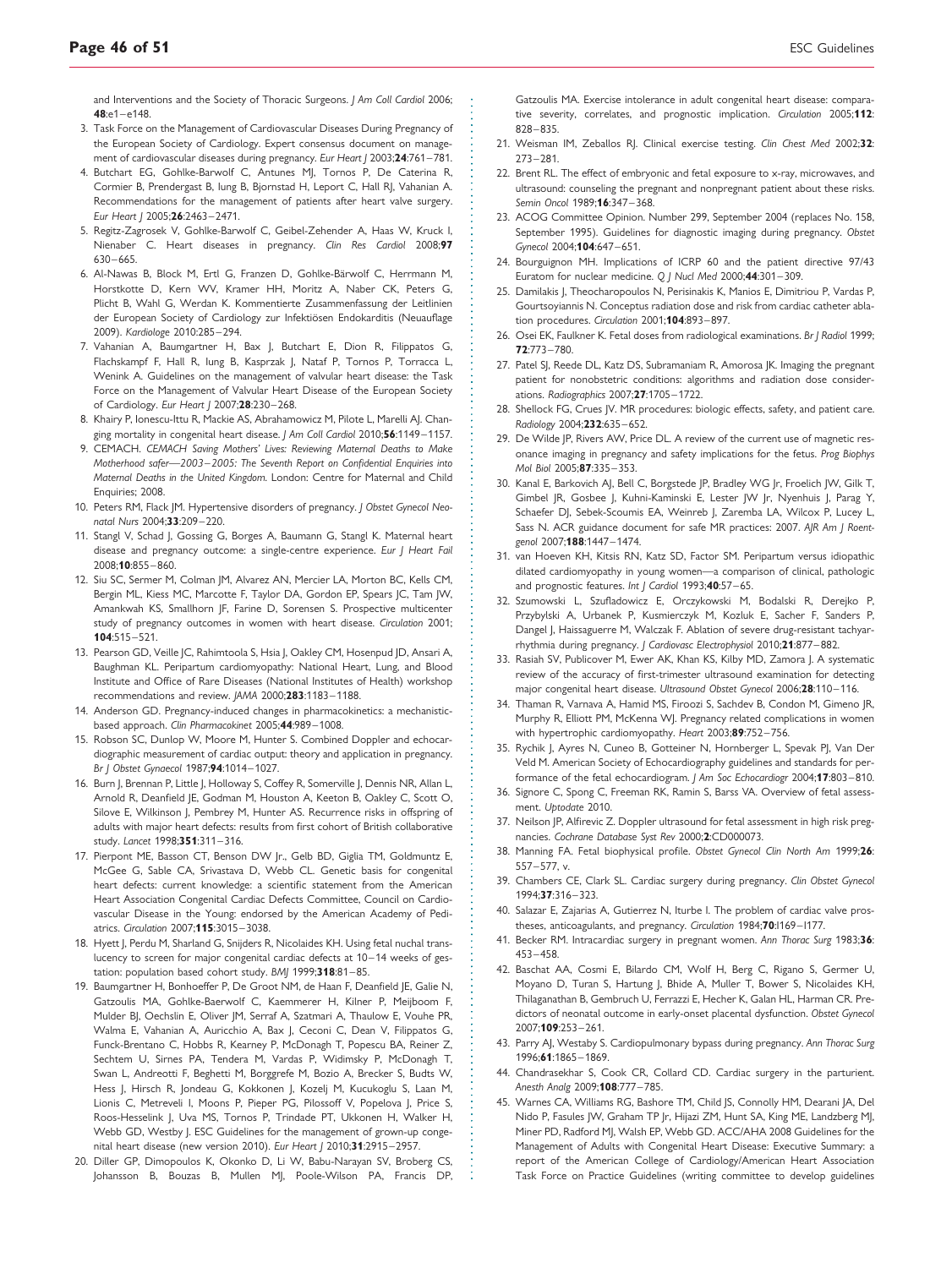for the management of adults with congenital heart disease). Circulation 2008; 118:2395–2451.

- 46. Bonow RO, Carabello BA, Chatterjee K, de Leon AC Jr, Faxon DP, Freed MD, Gaasch WH, Lytle BW, Nishimura RA, O'Gara PT, O'Rourke RA, Otto CM, Shah PM, Shanewise JS. 2008 Focused update incorporated into the ACC/ AHA 2006 guidelines for the management of patients with valvular heart disease: a report of the American College of Cardiology/American Heart Association Task Force on Practice Guidelines (Writing Committee to Revise the 1998 Guidelines for the Management of Patients With Valvular Heart Disease): endorsed by the Society of Cardiovascular Anesthesiologists, Society for Cardiovascular Angiography and Interventions, and Society of Thoracic Surgeons. Circulation 2008;118:e523–e661.
- 47. Perloff JK CJ. Congenital Heart Disease in Adults, 2nd edn. Philadelphia: WB Saunders; 1998.
- 48. Bonanno C, Gaddipati S. Mechanisms of hemostasis at cesarean delivery. Clin Perinatol 2008;35:531–547, xi.
- 49. Elkayam U, Ostrzega E, Shotan A, Mehra A. Cardiovascular problems in pregnant women with the Marfan syndrome. Ann Intern Med 1995;123:117–122.
- 50. Hiratzka LF, Bakris GL, Beckman JA, Bersin RM, Carr VF, Casey DE Jr, Eagle KA, Hermann LK, Isselbacher EM, Kazerooni EA, Kouchoukos NT, Lytle BW, Milewicz DM, Reich DL, Sen S, Shinn JA, Svensson LG, Williams DM. 2010 ACCF/AHA/AATS/ACR/ASA/SCA/SCAI/SIR/STS/SVM guidelines for the diagnosis and management of patients with Thoracic Aortic Disease: a report of the American College of Cardiology Foundation/American Heart Association Task Force on Practice Guidelines, American Association for Thoracic Surgery, American College of Radiology, American Stroke Association, Society of Cardiovascular Anesthesiologists, Society for Cardiovascular Angiography and Interventions, Society of Interventional Radiology, Society of Thoracic Surgeons, and Society for Vascular Medicine. Circulation 121:e266–e369.
- 51. Devitt JH, Noble WH, Byrick RJ. A Swan–Ganz catheter related complication in a patient with Eisenmenger's syndrome. Anesthesiology 1982;57:335–337.
- 52. Dob DP, Yentis SM. Practical management of the parturient with congenital heart disease. Int J Obstet Anesth 2006;15:137-144.
- 53. Bonica JJ, McDonald JS. Principles and Practice of Obstetric Analgesia and Anesthesia, 2nd edn. Baltimore: Williams & Wilkins; 1994.
- 54. Blake MJ, Martin A, Manktelow BN, Armstrong C, Halligan AW, Panerai RB, Potter JF. Changes in baroreceptor sensitivity for heart rate during normotensive pregnancy and the puerperium. Clin Sci (Lond) 2000;98:259-268.
- 55. Foley M, Lockwood C, Gersh B, Barss V. Maternal cardiovascular and hemodynamic adaptation to pregnancy. Uptodate 2010.
- 56. Drenthen W, Pieper PG, Roos-Hesselink JW, van Lottum WA, Voors AA, Mulder BJ, van Dijk AP, Vliegen HW, Yap SC, Moons P, Ebels T, van Veldhuisen DJ. Outcome of pregnancy in women with congenital heart disease: a literature review. J Am Coll Cardiol 2007;49:2303-2311.
- 57. Drenthen W, Boersma E, Balci A, Moons P, Roos-Hesselink JW, Mulder BJ, Vliegen HW, van Dijk AP, Voors AA, Yap SC, van Veldhuisen DJ, Pieper PG. Predictors of pregnancy complications in women with congenital heart disease. Eur Heart 1 2010:31:2124-2132.
- 58. Lee SH, Chen SA, Wu TJ, Chiang CE, Cheng CC, Tai CT, Chiou CW, Ueng KC, Chang MS. Effects of pregnancy on first onset and symptoms of paroxysmal supraventricular tachycardia. Am J Cardiol 1995;76:675-678.
- 59. Doig JC, McComb JM, Reid DS. Incessant atrial tachycardia accelerated by pregnancy. Br Heart | 1992;67:266-268.
- 60. Silversides CK, Harris L, Haberer K, Sermer M, Colman JM, Siu SC. Recurrence rates of arrhythmias during pregnancy in women with previous tachyarrhythmia and impact on fetal and neonatal outcomes. Am J Cardiol 2006;97(8):1206-1212.
- 61. Zipes DP, Camm AJ, Borggrefe M, Buxton AE, Chaitman B, Fromer M, Gregoratos G, Klein G, Moss AJ, Myerburg RJ, Priori SG, Quinones MA, Roden DM, Silka MJ, Tracy C, Blanc JJ, Budaj A, Dean V, Deckers JW, Despres C, Dickstein K, Lekakis J, McGregor K, Metra M, Morais J, Osterspey A, Tamargo JL, Zamorano JL, Smith SC Jr, Jacobs AK, Adams CD, Antman EM, Anderson JL, Hunt SA, Halperin JL, Nishimura R, Ornato JP, Page RL, Riegel B. ACC/AHA/ESC 2006 guidelines for management of patients with ventricular arrhythmias and the prevention of sudden cardiac death executive summary: a report of the American College of Cardiology/American Heart Association Task Force and the European Society of Cardiology Committee for Practice Guidelines (Writing Committee to Develop Guidelines for Management of Patients with Ventricular Arrhythmias and the Prevention of Sudden Cardiac Death) Developed in collaboration with the European Heart Rhythm Association and the Heart Rhythm Society. Eur Heart J 2006;27:2099-2140.
- 62. de Labriolle A, Genee O, Heggs LM, Fauchier L. Acute myocardial infarction following oral methyl-ergometrine intake. Cardiovasc Toxicol 2009;9:46–48.
- 63. Svanstrom MC, Biber B, Hanes M, Johansson G, Naslund U, Balfors EM. Signs of myocardial ischaemia after injection of oxytocin: a randomized double-blind

comparison of oxytocin and methylergometrine during Caesarean section. Br J Anaesth 2008;100:683–689.

- 64. Elkayam U, Bitar F. Valvular heart disease and pregnancy part I: native valves. J Am Coll Cardiol 2005;46:223–230.
- 65. Montoya ME, Karnath BM, Ahmad M. Endocarditis during pregnancy. South Med J 2003;96:1156–1157.
- 66. Avila WS, Rossi EG, Ramires JA, Grinberg M, Bortolotto MR, Zugaib M, da Luz PL. Pregnancy in patients with heart disease: experience with 1,000 cases. Clin Cardiol 2003;26:135–142.
- 67. Habib G, Hoen B, Tornos P, Thuny F, Prendergast B, Vilacosta I, Moreillon P, de Jesus Antunes M, Thilen U, Lekakis J, Lengyel M, Muller L, Naber CK, Nihoyannopoulos P, Moritz A, Zamorano JL, Vahanian A, Auricchio A, Bax J, Ceconi C, Dean V, Filippatos G, Funck-Brentano C, Hobbs R, Kearney P, McDonagh T, McGregor K, Popescu BA, Reiner Z, Sechtem U, Sirnes PA, Tendera M, Vardas P, Widimsky P. Guidelines on the prevention, diagnosis, and treatment of infective endocarditis (new version 2009): the Task Force on the Prevention, Diagnosis, and Treatment of Infective Endocarditis of the European Society of Cardiology (ESC). Eur Heart | 2009;30:2369-2413.
- 68. Warnes CA, Williams RG, Bashore TM, Child JS, Connolly HM, Dearani JA, del Nido P, Fasules JW, Graham TP Jr, Hijazi ZM, Hunt SA, King ME, Landzberg MJ, Miner PD, Radford MI, Walsh EP, Webb GD, Smith SC Jr, Jacobs AK, Adams CD, Anderson JL, Antman EM, Buller CE, Creager MA, Ettinger SM, Halperin JL, Hunt SA, Krumholz HM, Kushner FG, Lytle BW, Nishimura RA, Page RL, Riegel B, Tarkington LG, Yancy CW. ACC/AHA 2008 guidelines for the management of adults with congenital heart disease: a report of the American College of Cardiology/American Heart Association Task Force on Practice Guidelines (Writing Committee to Develop Guidelines on the Management of Adults With Congenital Heart Disease). Developed in Collaboration with the American Society of Echocardiography, Heart Rhythm Society, International Society for Adult Congenital Heart Disease, Society for Cardiovascular Angiography and Interventions, and Society of Thoracic Surgeons. J Am Coll Cardiol 2008;52: e1–e121.
- 69. Dajani AS, Taubert KA, Wilson W, Bolger AF, Bayer A, Ferrieri P, Gewitz MH, Shulman ST, Nouri S, Newburger JW, Hutto C, Pallasch TJ, Gage TW, Levison ME, Peter G, Zuccaro G Jr. Prevention of bacterial endocarditis. Recommendations by the American Heart Association. JAMA 1997;277:1794–1801.
- 70. Bertsche T, Haas M, Oberwittler H, Haefeli WE, Walter-Sack I. [Drugs during pregnancy and breastfeeding: new risk categories—antibiotics as a model]. Dtsch Med Wochensch 2006;131:1016–1022.
- 71. Schaefer C, Spielmann H., Vetter K. Arzneiverordnung in der Schwangerschaft und Stillzeit, Vol 7. München: Urban & Fischer; 2006.
- 72. Thorne S, MacGregor A, Nelson-Piercy C. Risks of contraception and pregnancy in heart disease. Heart 2006;92:1520–1525.
- 73. Jastrow N, Meyer P, Khairy P, Mercier LA, Dore A, Marcotte F, Leduc L. Prediction of complications in pregnant women with cardiac diseases referred to a tertiary center. Int J Cardiol 2010;Jul 24[Epub ahead of print].
- 74. Balint OH, Siu SC, Mason I, Grewal I, Wald R, Oechslin EN, Kovacs B, Sermer M, Colman JM, Silversides CK. Cardiac outcomes after pregnancy in women with congenital heart disease. Heart 2010;96:1656–1661.
- 75. Siu SC, Colman JM, Sorensen S, Smallhorn JF, Farine D, Amankwah KS, Spears JC, Sermer M. Adverse neonatal and cardiac outcomes are more common in pregnant women with cardiac disease. Circulation 2002;105: 2179–2184.
- 76. Khairy P, Ouyang DW, Fernandes SM, Lee-Parritz A, Economy KE, Landzberg MJ. Pregnancy outcomes in women with congenital heart disease. Circulation 2006; 113:517–524.
- 77. Sciscione AC, Callan NA. Congenital heart disease in adolescents and adults. Pregnancy and contraception. Cardiol Clin 1993;11:701–709.
- 78. Leonard H, O'Sullivan JJ, Hunter S. Family planning requirements in the adult congenital heart disease clinic. Heart 1996;76:60–62.
- 79. Kilic S, Yuksel B, Doganay M, Bardakci H, Akinsu F, Uzunlar O, Mollamahutoglu L. The effect of levonorgestrel-releasing intrauterine device on menorrhagia in women taking anticoagulant medication after cardiac valve replacement. Contraception 2009;80:152–157.
- 80. Valle RF, Carignan CS, Wright TC. Tissue response to the STOP microcoil transcervical permanent contraceptive device: results from a prehysterectomy study. Fertil Steril 2001;76:974–980.
- 81. Wilson W, Taubert KA, Gewitz M, Lockhart PB, Baddour LM, Levison M, Bolger A, Cabell CH, Takahashi M, Baltimore RS, Newburger JW, Strom BL, Tani LY, Gerber M, Bonow RO, Pallasch T, Shulman ST, Rowley AH, Burns JC, Ferrieri P, Gardner T, Goff D, Durack DT. Prevention of infective endocarditis: guidelines from the American Heart Association: a guideline from the American Heart Association Rheumatic Fever, Endocarditis, and Kawasaki Disease Committee, Council on Cardiovascular Disease in the Young, and the Council on Clinical Cardiology, Council on Cardiovascular Surgery and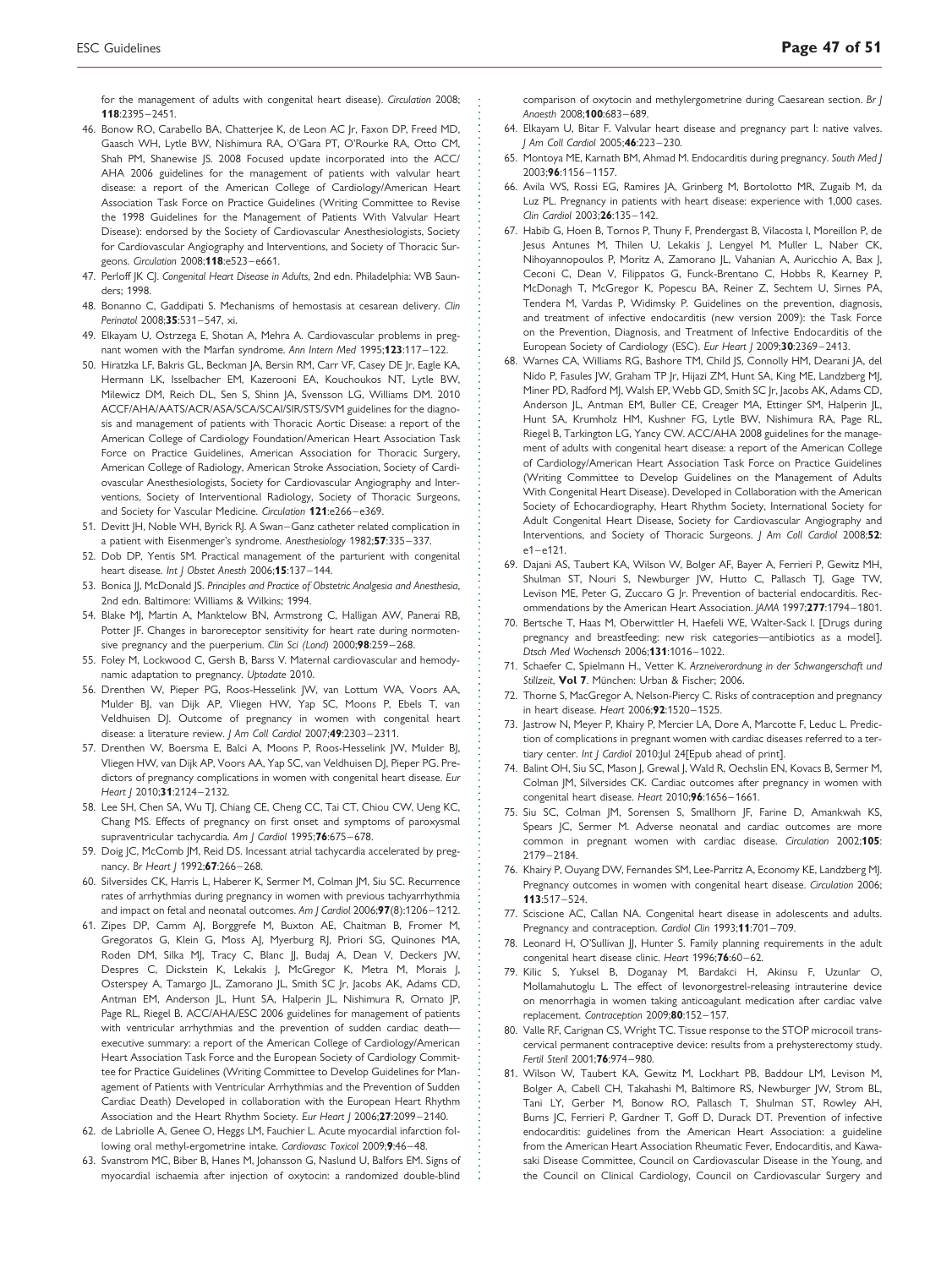Anesthesia, and the Quality of Care and Outcomes Research Interdisciplinary Working Group. Circulation 2007;116:1736–1754.

- 82. ACOG Practice Bulletin No. 74. Antibiotic prophylaxis for gynecologic procedures. Obstet Gynecol 2006;108:225–234.
- 83. Sawaya GF, Grady D, Kerlikowske K, Grimes DA. Antibiotics at the time of induced abortion: the case for universal prophylaxis based on a meta-analysis. Obstet Gynecol 1996;87:884–890.
- 84. Jain JK, Mishell DR Jr. A comparison of intravaginal misoprostol with prostaglandin E2 for termination of second-trimester pregnancy. N Engl J Med 1994;331: 290–293.
- 85. Secher NJ, Thayssen P, Arnsbo P, Olsen J. Effect of prostaglandin E2 and F2alpha on the systemic and pulmonary circulation in pregnant anesthetized women. Acta Obstet Gynecol Scand 1982;61:213–218.
- 86. Chan WS, Lee A, Spencer FA, Crowther M, Rodger M, Ramsay T, Ginsberg JS. Predicting deep venous thrombosis in pregnancy: out in 'LEFt' field? Ann Intern Med 2009:151:85-92.
- 87. Bedard E, Dimopoulos K, Gatzoulis MA. Has there been any progress made on pregnancy outcomes among women with pulmonary arterial hypertension? Eur Heart J 2009;30:256–265.
- 88. Weiss BM, Zemp L, Seifert B, Hess OM. Outcome of pulmonary vascular disease in pregnancy: a systematic overview from 1978 through 1996. J Am Coll Cardiol 1998;31:1650–1657.
- 89. Galie N, Hoeper MM, Humbert M, Torbicki A, Vachiery JL, Barbera JA, Beghetti M, Corris P, Gaine S, Gibbs JS, Gomez-Sanchez MA, Jondeau G, Klepetko W, Opitz C, Peacock A, Rubin L, Zellweger M, Simonneau G, Vahanian A, Auricchio A, Bax J, Ceconi C, Dean V, Filippatos G, Funck-Brentano C, Hobbs R, Kearney P, McDonagh T, McGregor K, Popescu BA, Reiner Z, Sechtem U, Sirnes PA, Tendera M, Vardas P, Widimsky P, Sechtem U, Al Attar N, Andreotti F, Aschermann M, Asteggiano R, Benza R, Berger R, Bonnet D, Delcroix M, Howard L, Kitsiou AN, Lang I, Maggioni A, Nielsen-Kudsk JE, Park M, Perrone-Filardi P, Price S, Domenech MT, Vonk-Noordegraaf A, Zamorano JL. Guidelines for the diagnosis and treatment of pulmonary hypertension: the Task Force for the Diagnosis and Treatment of Pulmonary Hypertension of the European Society of Cardiology (ESC) and the European Respiratory Society (ERS), endorsed by the International Society of Heart and Lung Transplantation (ISHLT). Eur Heart J 2009;30:2493–2537.
- 90. Oakley C, Warnes CA, eds. Heart Disease in Pregnancy, 2nd edn. Oxford: Wiley-Blackwell; 2007.
- 91. Presbitero P, Somerville J, Stone S, Aruta E, Spiegelhalter D, Rabajoli F. Pregnancy in cyanotic congenital heart disease. Outcome of mother and fetus. Circulation 1994;89:2673–2676.
- 92. van der Tuuk K, Drenthen W, Moons P, Budts W. Three live-birth pregnancies in a woman with Williams syndrome. Congenit Heart Dis 2007;2:139-142.
- 93. Drenthen W, Pieper PG, Ploeg M, Voors AA, Roos-Hesselink JW, Mulder BJ, Vliegen HW, Sollie KM, Ebels T, van Veldhuisen DJ. Risk of complications during pregnancy after Senning or Mustard (atrial) repair of complete transposition of the great arteries. Eur Heart J 2005;26:2588–2595.
- 94. Genoni M, Jenni R, Hoerstrup SP, Vogt P, Turina M. Pregnancy after atrial repair for transposition of the great arteries. Heart 1999;81:276–277.
- 95. Yap SC, Drenthen W, Meijboom FJ, Moons P, Mulder BJ, Vliegen HW, van Dijk AP, Jaddoe VW, Steegers EA, Roos-Hesselink JW, Pieper PG. Comparison of pregnancy outcomes in women with repaired versus unrepaired atrial septal defect. BJOG 2009;116:1593–1601.
- 96. Webb G, Gatzoulis MA. Atrial septal defects in the adult: recent progress and overview. Circulation 2006;114:1645–1653.
- 97. Sacco RL, Adams R, Albers G, Alberts MJ, Benavente O, Furie K, Goldstein LB, Gorelick P, Halperin J, Harbaugh R, Johnston SC, Katzan I, Kelly-Hayes M, Kenton El, Marks M, Schwamm LH, Tomsick T, Guidelines for prevention of stroke in patients with ischemic stroke or transient ischemic attack: a statement for healthcare professionals from the American Heart Association/American Stroke Association Council on Stroke: co-sponsored by the Council on Cardiovascular Radiology and Intervention: the American Academy of Neurology affirms the value of this guideline. Circulation 2006;113:e409–e449.
- 98. Yap SC, Drenthen W, Pieper PG, Moons P, Mulder BJ, Vliegen HW, van Dijk AP, Meijboom FJ, Jaddoe VW, Steegers EA, Boersma E, Roos-Hesselink JW. Pregnancy outcome in women with repaired versus unrepaired isolated ventricular septal defect. BJOG 2010;117:683-689.
- 99. Drenthen W, Pieper PG, van der Tuuk K, Roos-Hesselink JW, Voors AA, Mostert B, Mulder BJ, Moons P, Ebels T, van Veldhuisen DJ. Cardiac complications relating to pregnancy and recurrence of disease in the offspring of women with atrioventricular septal defects. Eur Heart J 2005;26:2581-2587.
- 100. Vriend JW, Drenthen W, Pieper PG, Roos-Hesselink JW, Zwinderman AH, van Veldhuisen DJ, Mulder BJ. Outcome of pregnancy in patients after repair of aortic coarctation. Eur Heart | 2005;26:2173-2178.
- 101. Beauchesne LM, Connolly HM, Ammash NM, Warnes CA. Coarctation of the aorta: outcome of pregnancy. J Am Coll Cardiol 2001;38:1728–1733.
- 102. Hameed A, Karaalp IS, Tummala PP, Wani OR, Canetti M, Akhter MW, Goodwin I, Zapadinsky N, Elkayam U. The effect of valvular heart disease on maternal and fetal outcome of pregnancy. J Am Coll Cardiol 2001;37:893–899.
- 103. Drenthen W, Pieper PG, Roos-Hesselink JW, Schmidt AC, Mulder BJ, van Dijk AP, Vliegen HW, Sollie KM, Voors AA, Ebels T, van Veldhuisen DJ. Noncardiac complications during pregnancy in women with isolated congenital pulmonary valvar stenosis. Heart 2006;92:1838–1843.
- 104. Hameed AB, Goodwin TM, Elkayam U. Effect of pulmonary stenosis on pregnancy outcomes-a case-control study. Am Heart J 2007;154:852-854.
- 105. Hayes CJ, Gersony WM, Driscoll DJ, Keane JF, Kidd L, O'Fallon WM, Pieroni DR, Wolfe RR, Weidman WH. Second natural history study of congenital heart defects. Results of treatment of patients with pulmonary valvar stenosis. Circulation 1993;87(2 Suppl):128-137.
- 106. Greutmann M, Von Klemperer K, Brooks R, Peebles D, O'Brien P, Walker F. Pregnancy outcome in women with congenital heart disease and residual haemodynamic lesions of the right ventricular outflow tract. Eur Heart | 2010; 31:1764–1770.
- 107. Yap SC, Kouwenhoven GC, Takkenberg JJ, Galema TW, Meijboom FJ, van Domburg R, Simoons ML, Roos-Hesselink JW. Congenital aortic stenosis in adults: rate of progression and predictors of clinical outcome. Int J Cardiol 2007;122:224–231.
- 108. Anderson RA, Fineron PW. Aortic dissection in pregnancy: importance of pregnancy-induced changes in the vessel wall and bicuspid aortic valve in pathogenesis. Br J Obstet Gynaecol 1994;101:1085-1088.
- 109. Immer FF, Bansi AG, Immer-Bansi AS, McDougall J, Zehr KJ, Schaff HV, Carrel TP. Aortic dissection in pregnancy: analysis of risk factors and outcome. Ann Thorac Surg 2003;76:309–314.
- 110. Veldtman GR, Connolly HM, Grogan M, Ammash NM, Warnes CA. Outcomes of pregnancy in women with tetralogy of Fallot. J Am Coll Cardiol 2004;44: 174–180.
- 111. Donnelly JE, Brown JM, Radford DJ. Pregnancy outcome and Ebstein's anomaly. Br Heart | 1991;66:368-371.
- 112. Connolly HM, Warnes CA. Ebstein's anomaly: outcome of pregnancy. J Am Coll Cardiol 1994:23:1194-1198
- 113. Guedes A, Mercier LA, Leduc L, Berube L, Marcotte F, Dore A. Impact of pregnancy on the systemic right ventricle after a Mustard operation for transposition of the great arteries. J Am Coll Cardiol 2004;44:433-437.
- 114. Tobler D, Fernandes SM, Wald RM, Landzberg M, Salehian O, Siu SC, Colman JM, Sermer M, Silversides CK. Pregnancy outcomes in women with transposition of the great arteries and arterial switch operation. Am J Cardiol 2010;106:417–420.
- 115. Therrien J, Barnes I, Somerville J. Outcome of pregnancy in patients with congenitally corrected transposition of the great arteries. Am J Cardiol 1999;84: 820–824.
- 116. Hornung TS, Bernard EJ, Celermajer DS, Jaeggi E, Howman-Giles RB, Chard RB, Hawker RE. Right ventricular dysfunction in congenitally corrected transposition of the great arteries. Am J Cardiol 1999; 84:1116-1119, A1110.
- 117. Drenthen W, Pieper PG, Roos-Hesselink JW, van Lottum WA, Voors AA, Mulder BJ, van Dijk AP, Vliegen HW, Sollie KM, Moons P, Ebels T, van Veldhuisen DJ. Pregnancy and delivery in women after Fontan palliation. Heart 2006;92:1290–1294.
- 118. Canobbio MM, Mair DD, van der Velde M, Koos BJ. Pregnancy outcomes after the Fontan repair. J Am Coll Cardiol 1996:28:763-767.
- 119. van den Bosch AE, Roos-Hesselink JW, Van Domburg R, Bogers AJ, Simoons ML, Meijboom FJ. Long-term outcome and quality of life in adult patients after the Fontan operation. Am J Cardiol 2004;93:1141-1145.
- 120. Manalo-Estrella P, Barker AE. Histopathologic findings in human aortic media associated with pregnancy. Arch Pathol 1967;83:336–341.
- 121. Meijboom LJ, Vos FE, Timmermans J, Boers GH, Zwinderman AH, Mulder BJ. Pregnancy and aortic root growth in the Marfan syndrome: a prospective study. Eur Heart J 2005;26:914-920.
- 122. Januzzi JL, Isselbacher EM, Fattori R, Cooper JV, Smith DE, Fang J, Eagle KA, Mehta RH, Nienaber CA, Pape LA. Characterizing the young patient with aortic dissection: results from the International Registry of Aortic Dissection (IRAD). J Am Coll Cardiol 2004;43:665–669.
- 123. Katz NM, Collea JV, Moront MG, MacKenzie RD, Wallace RB. Aortic dissection during pregnancy: treatment by emergency cesarean section immediately followed by operative repair of the aortic dissection. Am J Cardiol 1984;54: 699–701.
- 124. Pyeritz RE. Maternal and fetal complications of pregnancy in the Marfan syndrome. Am J Med 1981;71:784–790.
- 125. Deanfield J, Thaulow E, Warnes C, Webb G, Kolbel F, Hoffman A, Sorenson K, Kaemmer H, Thilen U, Bink-Boelkens M, Iserin L, Daliento L, Silove E,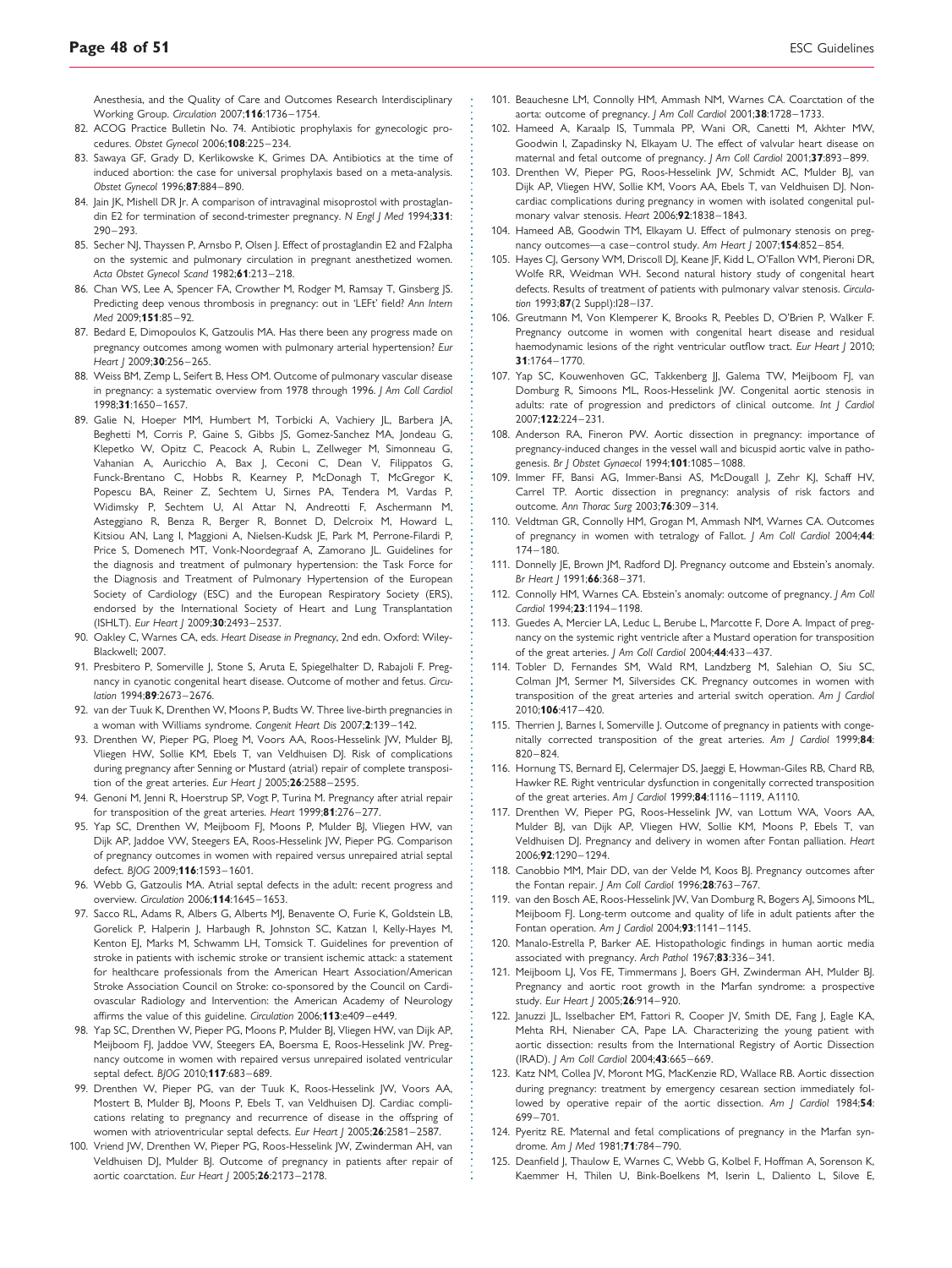Redington A, Vouhe P, Priori S, Alonso MA, Blanc JJ, Budaj A, Cowie M, Deckers J, Fernandez Burgos E, Lekakis J, Lindahl B, Mazzotta G, Morais J, Oto A, Smiseth O, Trappe HJ, Klein W, Blomstrom-Lundqvist C, de Backer G, Hradec J, Parkhomenko A, Presbitero P, Torbicki A. Management of grown up congenital heart disease. Eur Heart J 2003;24:1035–1084.

- 126. Therrien J, Gatzoulis M, Graham T, Bink-Boelkens M, Connelly M, Niwa K, Mulder B, Pyeritz R, Perloff J, Somerville J, Webb GD, Canadian Cardiovascular Society Consensus Conference 2001 update: recommendations for the Management of Adults with Congenital Heart Disease—Part II. Can | Cardiol 2001;17: 1029–1050.
- 127. Pacini L, Digne F, Boumendil A, Muti C, Detaint D, Boileau C, Jondeau G. Maternal complication of pregnancy in Marfan syndrome. Int J Cardiol 2009; 136:156–161.
- 128. Fedak PW, de Sa MP, Verma S, Nili N, Kazemian P, Butany J, Strauss BH, Weisel RD, David TE. Vascular matrix remodeling in patients with bicuspid aortic valve malformations: implications for aortic dilatation. | Thorac Cardiovasc Surg 2003;126:797–806.
- 129. Pepin M, Schwarze U, Superti-Furga A, Byers PH. Clinical and genetic features of Ehlers–Danlos syndrome type IV, the vascular type. N Engl J Med 2000;342: 673–680.
- 130. Ong KT, Perdu J, De Backer J, Bozec E, Collignon P, Emmerich J, Fauret AL, Fiessinger JN, Germain DP, Georgesco G, Hulot JS, De Paepe A, Plauchu H, Jeunemaitre X, Laurent S, Boutouyrie P. Effect of celiprolol on prevention of cardiovascular events in vascular Ehlers–Danlos syndrome: a prospective randomised, open, blinded-endpoints trial. Lancet 2010;376:1476–1484.
- 131. Matura LA, Ho VB, Rosing DR, Bondy CA. Aortic dilatation and dissection in Turner syndrome. Circulation 2007;116:1663–1670.
- 132. Gersony DR, McClaughlin MA, Jin Z, Gersony WM. The effect of beta-blocker therapy on clinical outcome in patients with Marfan's syndrome: a meta-analysis. Int I Cardiol 2007:114:303-308.
- 133. van de Laar IM, Oldenburg RA, Pals G, Roos-Hesselink JW, de Graaf BM, Verhagen JM, Hoedemaekers YM, Willemsen R, Severijnen LA, Venselaar H, Vriend G, Pattynama PM, Collee M, Majoor-Krakauer D, Poldermans D, Frohn-Mulder IM, Micha D, Timmermans J, Hilhorst-Hofstee Y, Bierma-Zeinstra SM, Willems PJ, Kros JM, Oei EH, Oostra BA, Wessels MW, Bertoli-Avella AM. Mutations in SMAD3 cause a syndromic form of aortic aneurysms and dissections with early-onset osteoarthritis. Nat Genet 43:121–126.
- 134. Gordon CF 3rd, Johnson MD. Anesthetic management of the pregnant patient with Marfan syndrome. J Clin Anesth 1993;5:248-251.
- 135. Lesniak-Sobelga A, Tracz W, KostKiewicz M, Podolec P, Pasowicz M. Clinical and echocardiographic assessment of pregnant women with valvular heart diseases—maternal and fetal outcome. Int J Cardiol 2004;94:15-23.
- 136. Baumgartner H, Hung J, Bermejo J, Chambers JB, Evangelista A, Griffin BP, Iung B, Otto CM, Pellikka PA, Quinones M. Echocardiographic assessment of valve stenosis: EAE/ASE recommendations for clinical practice. Eur J Echocardiogr  $2009.10.1 - 25$
- 137. Silversides CK, Colman JM, Sermer M, Siu SC. Cardiac risk in pregnant women with rheumatic mitral stenosis. Am I Cardiol 2003:91:1382-1385.
- 138. Elkayam U, ed. Cardiac Problems in Pregnancy, 3rd edn. New York: Wiley-Liss; 1998.
- 139. Silversides CK, Colman JM, Sermer M, Farine D, Siu SC. Early and intermediateterm outcomes of pregnancy with congenital aortic stenosis. Am J Cardiol 2003; 91:1386–1389.
- 140. Yap SC, Drenthen W, Pieper PG, Moons P, Mulder BJ, Mostert B, Vliegen HW, van Dijk AP, Meijboom FJ, Steegers EA, Roos-Hesselink JW. Risk of complications during pregnancy in women with congenital aortic stenosis. Int J Cardiol 2008;126:240-246.
- 141. Fuchs C, Mascherbauer J, Rosenhek R, Pernicka E, Klaar U, Scholten C, Heger M, Wollenek G, Czerny M, Maurer G, Baumgartner H. Gender differences in clinical presentation and surgical outcome of aortic stenosis. Heart 2010;96: 539–545.
- 142. Camm AJ, Kirchhof P, Lip GY, Schotten U, Savelieva I, Ernst S, Van Gelder IC, Al-Attar N, Hindricks G, Prendergast B, Heidbuchel H, Alfieri O, Angelini A, Atar D, Colonna P, De Caterina R, De Sutter J, Goette A, Gorenek B, Heldal M, Hohloser SH, Kolh P, Le Heuzey JY, Ponikowski P, Rutten FH. Guidelines for the management of atrial fibrillation: the Task Force for the Management of Atrial Fibrillation of the European Society of Cardiology (ESC). Eur Heart | 2010;31:2369-2429.
- 143. Bhargava B, Agarwal R, Yadav R, Bahl VK, Manchanda SC. Percutaneous balloon aortic valvuloplasty during pregnancy: use of the Inoue balloon and the physiologic antegrade approach. Cathet Cardiovasc Diagn 1998;45:422–425.
- 144. Elkayam U, Bitar F. Valvular heart disease and pregnancy: part II: prosthetic valves. J Am Coll Cardiol 2005;46:403-410.
- 145. Yap SC, Drenthen W, Pieper PG, Moons P, Mulder BJ, Klieverik LM, Vliegen HW, van Dijk AP, Meijboom FJ, Roos-Hesselink JW. Outcome of

pregnancy in women after pulmonary autograft valve replacement for congenital aortic valve disease. *J Heart Valve Dis* 2007;16:398-403.

- 146. Chan WS, Anand S, Ginsberg JS. Anticoagulation of pregnant women with mechanical heart valves: a systematic review of the literature. Arch Intern Med 2000;160:191–196.
- 147. Abildgaard U, Sandset PM, Hammerstrom J, Gjestvang FT, Tveit A. Management of pregnant women with mechanical heart valve prosthesis: thromboprophylaxis with low molecular weight heparin. Thromb Res 2009;124:262–267.
- 148. Oran B, Lee-Parritz A, Ansell J. Low molecular weight heparin for the prophylaxis of thromboembolism in women with prosthetic mechanical heart valves during pregnancy. Thromb Haemost 2004;92:747-751.
- 149. Elkayam U, Singh H, Irani A, Akhter MW. Anticoagulation in pregnant women with prosthetic heart valves. J Cardiovasc Pharmacol Ther 2004;9:107-115.
- 150. McLintock C, McCowan LM, North RA. Maternal complications and pregnancy outcome in women with mechanical prosthetic heart valves treated with enoxaparin. BJOG 2009;116:1585–1592.
- 151. Quinn J, Von Klemperer K, Brooks R, Peebles D, Walker F, Cohen H. Use of high intensity adjusted dose low molecular weight heparin in women with mechanical heart valves during pregnancy: a single-center experience. Haematologica 2009; 94:1608–1612.
- 152. Yinon Y, Siu SC, Warshafsky C, Maxwell C, McLeod A, Colman JM, Sermer M, Silversides CK. Use of low molecular weight heparin in pregnant women with mechanical heart valves. Am J Cardiol 2009;104:1259–1263.
- 153. Barbour LA, Oja JL, Schultz LK. A prospective trial that demonstrates that dalteparin requirements increase in pregnancy to maintain therapeutic levels of anticoagulation. Am J Obstet Gynecol 2004;191:1024–1029.
- 154. Friedrich E, Hameed AB. Fluctuations in anti-factor Xa levels with therapeutic enoxaparin anticoagulation in pregnancy. J Perinatol 2010;30:253-257.
- 155. Sillesen M, Hjortdal V, Vejlstrup N, Sorensen K. Pregnancy with prosthetic heart valves-30 years' nationwide experience in Denmark. Eur J Cardiothorac Surg 2011;40:448–454.
- 156. Schaefer C, Hannemann D, Meister R, Elefant E, Paulus W, Vial T, Reuvers M, Robert-Gnansia E, Arnon J, De Santis M, Clementi M, Rodriguez-Pinilla E, Dolivo A, Merlob P. Vitamin K antagonists and pregnancy outcome. A multicentre prospective study. Thromb Haemost 2006;95:949–957.
- 157. Vitale N, De Feo M, De Santo LS, Pollice A, Tedesco N, Cotrufo M. Dosedependent fetal complications of warfarin in pregnant women with mechanical heart valves. J Am Coll Cardiol 1999;33:1637-1641.
- 158. van Driel D, Wesseling J, Sauer PJ, Touwen BC, van der Veer E, Heymans HS. Teratogen update: fetal effects after in utero exposure to coumarins overview of cases, follow-up findings, and pathogenesis. Teratology 2002;66:127–140.
- 159. Cotrufo M, De Feo M, De Santo LS, Romano G, Della Corte A, Renzulli A, Gallo C. Risk of warfarin during pregnancy with mechanical valve prostheses. Obstet Gynecol 2002;99:35–40.
- 160. Lebaudy C, Hulot JS, Amoura Z, Costedoat-Chalumeau N, Serreau R, Ankri A, Conard J, Cornet A, Dommergues M, Piette JC, Lechat P. Changes in enoxaparin pharmacokinetics during pregnancy and implications for antithrombotic therapeutic strategy. Clin Pharmacol Ther 2008;84:370–377.
- 161. Joyal D, Leya F, Koh M, Besinger R, Ramana R, Kahn S, Jeske W, Lewis B, Steen L, Mestril R, Arab D. Troponin I levels in patients with preeclampsia. Am J Med 2007;120:819.e13–e14.
- 162. Ladner HE, Danielsen B, Gilbert WM. Acute myocardial infarction in pregnancy and the puerperium: a population-based study. Obstet Gynecol 2005;105: 480–484.
- 163. Roth A, Elkayam U. Acute myocardial infarction associated with pregnancy. J Am Coll Cardiol 2008;52:171–180.
- 164. James AH, Jamison MG, Biswas MS, Brancazio LR, Swamy GK, Myers ER. Acute myocardial infarction in pregnancy: a United States population-based study. Circulation 2006;113:1564–1571.
- 165. George D, Erkan D. Antiphospholipid syndrome. Prog Cardiovasc Dis 2009;52: 115–125.
- 166. Leonhardt G, Gaul C, Nietsch HH, Buerke M, Schleussner E. Thrombolytic therapy in pregnancy. J Thromb Thrombolysis 2006;21:271-276.
- 167. O'Donoghue M, Boden WE, Braunwald E, Cannon CP, Clayton TC, de Winter RJ, Fox KA, Lagerqvist B, McCullough PA, Murphy SA, Spacek R, Swahn E, Wallentin L, Windhausen F, Sabatine MS. Early invasive vs conservative treatment strategies in women and men with unstable angina and non-ST-segment elevation myocardial infarction: a meta-analysis. JAMA 2008; 300:71–80.
- 168. Sliwa K, Hilfiker-Kleiner D, Petrie MC, Mebazaa A, Pieske B, Buchmann E, Regitz-Zagrosek V, Schaufelberger M, Tavazzi L, van Veldhuisen DJ, Watkins H, Shah AJ, Seferovic PM, Elkayam U, Pankuweit S, Papp Z, Mouquet F, McMurray JJ. Current state of knowledge on aetiology, diagnosis, management, and therapy of peripartum cardiomyopathy: a position statement from the Heart Failure Association of the European Society of Cardiology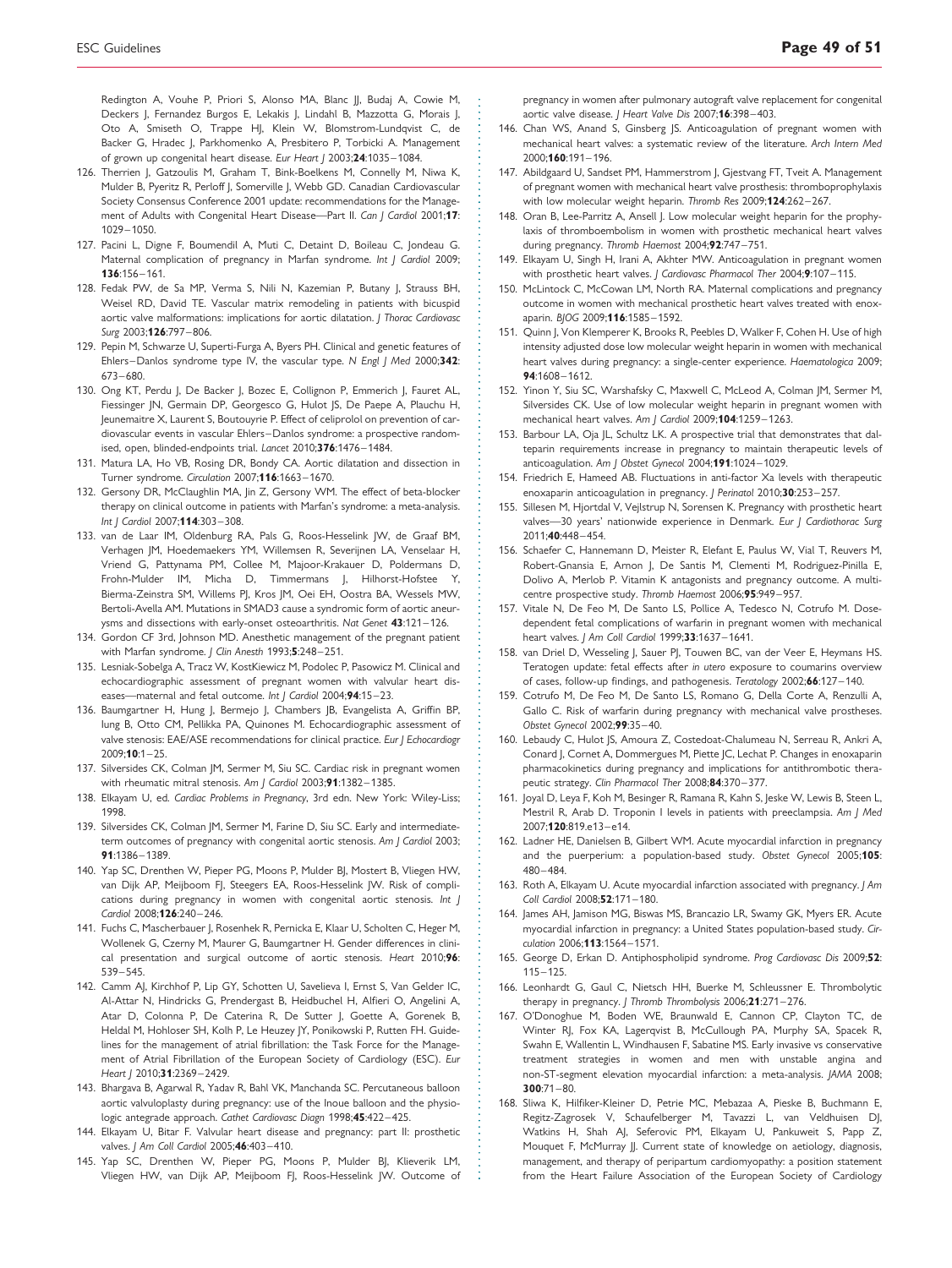Working Group on peripartum cardiomyopathy. Eur J Heart Fail 2010;12: 767–778.

- 169. Sliwa K, Fett J, Elkayam U. Peripartum cardiomyopathy. Lancet 2006;368: 687–693.
- 170. Sliwa K, Forster O, Libhaber E, Fett JD, Sundstrom JB, Hilfiker-Kleiner D, Ansari AA. Peripartum cardiomyopathy: inflammatory markers as predictors of outcome in 100 prospectively studied patients. Eur Heart J 2006;27:441–446.
- 171. Hilfiker-Kleiner D, Kaminski K, Podewski E, Bonda T, Schaefer A, Sliwa K, Forster O, Quint A, Landmesser U, Doerries C, Luchtefeld M, Poli V, Schneider MD, Balligand JL, Desjardins F, Ansari A, Struman I, Nguyen NQ, Zschemisch NH, Klein G, Heusch G, Schulz R, Hilfiker A, Drexler H. A cathepsin D-cleaved 16 kDa form of prolactin mediates postpartum cardiomyopathy. Cell 2007;128:589–600.
- 172. van Spaendonck-Zwarts KY, van Tintelen JP, van Veldhuisen DJ, van der Werf R, Jongbloed JD, Paulus WJ, Dooijes D, van den Berg MP. Peripartum cardiomyopathy as a part of familial dilated cardiomyopathy. Circulation 2010;121: 2169–2175.
- 173. Morales A, Painter T, Li R, Siegfried JD, Li D, Norton N, Hershberger RE. Rare variant mutations in pregnancy-associated or peripartum cardiomyopathy. Circulation 2010;121:2176–2182.
- 174. Dickstein K, Cohen-Solal A, Filippatos G, McMurray JJ, Ponikowski P, Poole-Wilson PA, Stromberg A, van Veldhuisen DJ, Atar D, Hoes AW, Keren A, Mebazaa A, Nieminen M, Priori SG, Swedberg K, Vahanian A, Camm J, De Caterina R, Dean V, Dickstein K, Filippatos G, Funck-Brentano C, Hellemans I, Kristensen SD, McGregor K, Sechtem U, Silber S, Tendera M, Widimsky P, Zamorano JL, Tendera M, Auricchio A, Bax J, Bohm M, Corra U, della Bella P, Elliott PM, Follath F, Gheorghiade M, Hasin Y, Hernborg A, Jaarsma T, Komajda M, Kornowski R, Piepoli M, Prendergast B, Tavazzi L, Vachiery JL, Verheugt FW, Zamorano JL, Zannad F. ESC guidelines for the diagnosis and treatment of acute and chronic heart failure 2008: the Task Force for the diagnosis and treatment of acute and chronic heart failure 2008 of the European Society of Cardiology. Developed in collaboration with the Heart Failure Association of the ESC (HFA) and endorsed by the European Society of Intensive Care Medicine (ESICM). Eur J Heart Fail 2008;10:933-989.
- 175. Habli M, O'Brien T, Nowack E, Khoury S, Barton JR, Sibai B. Peripartum cardiomyopathy: prognostic factors for long-term maternal outcome. Am J Obstet Gynecol 2008;199:415 e411–e415.
- 176. Rasmusson KD, Stehlik J, Brown RN, Renlund DG, Wagoner LE, Torre-Amione G, Folsom JW, Silber DH, Kirklin JK. Long-term outcomes of cardiac transplantation for peri-partum cardiomyopathy: a multiinstitutional analysis. J Heart Lung Transplant 2007;26:1097-1104.
- 177. Brenner B. Haemostatic changes in pregnancy. Thromb Res 2004;114:409–414.
- 178. Schaefer C. Angiotensin II-receptor-antagonists: further evidence of fetotoxicity but not teratogenicity. Birth Defects Res A Clin Mol Teratol 2003;67:591-594.
- 179. Cooper WO, Hernandez-Diaz S, Arbogast PG, Dudley JA, Dyer S, Gideon PS, Hall K, Ray WA. Major congenital malformations after first-trimester exposure to ACE inhibitors. N Engl J Med 2006;354:2443–2451.
- 180. Lydakis C, Lip GY, Beevers M, Beevers DG. Atenolol and fetal growth in pregnancies complicated by hypertension. Am J Hypertens 1999;12:541–547.
- 181. Mirshahi M, Ayani E, Nicolas C, Golestaneh N, Ferrari P, Valamanesh F, Agarwal MK. The blockade of mineralocorticoid hormone signaling provokes dramatic teratogenesis in cultured rat embryos. Int J Toxicol 2002;21:191–199.
- 182. Fuster V, Ryden LE, Cannom DS, Crijns HJ, Curtis AB, Ellenbogen KA, Halperin JL, Le Heuzey JY, Kay GN, Lowe JE, Olsson SB, Prystowsky EN, Tamargo JL, Wann S. ACC/AHA/ESC 2006 guidelines for the management of patients with atrial fibrillation-executive summary: a report of the American College of Cardiology/American Heart Association Task Force on Practice Guidelines and the European Society of Cardiology Committee for Practice Guidelines (Writing Committee to Revise the 2001 Guidelines for the Management of Patients with Atrial Fibrillation). Eur Heart J 2006;27:1979-2030.
- 183. de Beus E, van Mook WN, Ramsay G, Stappers JL, van der Putten HW. Peripartum cardiomyopathy: a condition intensivists should be aware of. Intensive Care Med 2003;29:167–174.
- 184. Tomlinson M., Cardiac Diseases. In: James DK, Steer PJ, Weiner CP et al., eds. High Risk Pregnancy. Management Options. 3rd edn. Philadelphia: Elsevier Saunders; 2006. p798–827.
- 185. Beardmore KS, Morris JM, Gallery ED). Excretion of antihypertensive medication into human breast milk: a systematic review. Hypertens Pregnancy 2002; 21:85–95.
- 186. Sliwa K, Blauwet L, Tibazarwa K, Libhaber E, Smedema JP, Becker A, McMurray J, Yamac H, Labidi S, Struhman I, Hilfiker-Kleiner D. Evaluation of bromocriptine in the treatment of acute severe peripartum cardiomyopathy: a proof-of-concept pilot study. Circulation 2010;121:1465–1473.
- 187. Forster O, Hilfiker-Kleiner D, Ansari AA, Sundstrom JB, Libhaber E, Tshani W, Becker A, Yip A, Klein G, Sliwa K. Reversal of IFN-gamma, oxLDL and prolactin

serum levels correlate with clinical improvement in patients with peripartum cardiomyopathy. Eur | Heart Fail 2008;10:861-868.

- 188. Grewal J, Siu SC, Ross HJ, Mason J, Balint OH, Sermer M, Colman JM, Silversides CK. Pregnancy outcomes in women with dilated cardiomyopathy. J Am Coll Cardiol 2009;55:45–52.
- 189. Spirito P, Autore C. Management of hypertrophic cardiomyopathy. BMJ 2006; 332):1251–1255.
- 190. Autore C, Conte MR, Piccininno M, Bernabo P, Bonfiglio G, Bruzzi P, Spirito P. Risk associated with pregnancy in hypertrophic cardiomyopathy. J Am Coll Cardiol 2002;40:1864–1869.
- 191. Elkayam U, Goodwin TM. Adenosine therapy for supraventricular tachycardia during pregnancy. Am J Cardiol 1995;75:521-523.
- 192. Blomstrom-Lundqvist C, Scheinman MM, Aliot EM, Alpert JS, Calkins H, Camm AJ, Campbell WB, Haines DE, Kuck KH, Lerman BB, Miller DD, Shaeffer CW, Stevenson WG, Tomaselli GF, Antman EM, Smith SC |r Alpert JS, Faxon DP, Fuster V, Gibbons RJ, Gregoratos G, Hiratzka LF, Hunt SA, Jacobs AK, Russell RO Jr, Priori SG, Blanc JJ, Budaj A, Burgos EF, Cowie M, Deckers JW, Garcia MA, Klein WW, Lekakis J, Lindahl B, Mazzotta G, Morais JC, Oto A, Smiseth O, Trappe HJ. ACC/AHA/ESC guidelines for the management of patients with supraventricular arrhythmias—executive summary. a report of the American college of cardiology/American heart association task force on practice guidelines and the European society of cardiology committee for practice guidelines (writing committee to develop guidelines for the management of patients with supraventricular arrhythmias) developed in collaboration with NASPE-Heart Rhythm Society. J Am Coll Cardiol 2003;42: 1493–1531.
- 193. Kockova R, Kocka V, Kiernan T, Fahy GJ. Ibutilide-induced cardioversion of atrial fibrillation during pregnancy. J Cardiovasc Electrophysiol 2007;18:545-547.
- 194. Healey JS, Hart RG, Pogue J, Pfeffer MA, Hohnloser SH, De Caterina R, Flaker G, Yusuf S, Connolly SJ. Risks and benefits of oral anticoagulation compared with clopidogrel plus aspirin in patients with atrial fibrillation according to stroke risk: the atrial fibrillation clopidogrel trial with irbesartan for prevention of vascular events (ACTIVE-W). Stroke 2008;39:1482–1486.
- 195. Rathore SS, Wang Y, Krumholz HM. Sex-based differences in the effect of digoxin for the treatment of heart failure. N Engl | Med 2002;347:1403-1411.
- 196. Ijiri Y, Hayashi T, Kamegai H, Ohi K, Suzuki K, Kitaura Y, Takenaka H. Digitalislike immunoreactive substances in maternal and umbilical cord plasma: a comparative sensitivity study of fluorescence polarization immunoassay and microparticle enzyme immunoassay. Ther Drug Monit 2003;25:234-239.
- 197. Nakagawa M, Katou S, Ichinose M, Nobe S, Yonemochi H, Miyakawa I, Saikawa T. Characteristics of new-onset ventricular arrhythmias in pregnancy. J Electrocardiol 2004;37:47–53.
- 198. Bauce B, Daliento L, Frigo G, Russo G, Nava A. Pregnancy in women with arrhythmogenic right ventricular cardiomyopathy/dysplasia. Eur J Obstet Gynecol Reprod Biol 2006;127:186–189.
- 199. Natale A, Davidson T, Geiger MJ, Newby K. Implantable cardioverterdefibrillators and pregnancy: a safe combination? Circulation 1997;96:2808-2812.
- 200. Rashba EJ, Zareba W, Moss AJ, Hall WJ, Robinson J, Locati EH, Schwartz PJ, Andrews M. Influence of pregnancy on the risk for cardiac events in patients with hereditary long QT syndrome. LQTS Investigators. Circulation 1998;97: 451–456.
- 201. Dalvi BV, Chaudhuri A, Kulkarni HL, Kale PA. Therapeutic guidelines for congenital complete heart block presenting in pregnancy. Obstet Gynecol 1992;79: 802–804.
- 202. Suri V, Keepanasseril A, Aggarwal N, Vijayvergiya R, Chopra S, Rohilla M. Maternal complete heart block in pregnancy: analysis of four cases and review of management. J Obstet Gynaecol Res 2009;35:434–437.
- 203. James PR, Nelson-Piercy C. Management of hypertension before, during, and after pregnancy. Heart 2004;90:1499–1504.
- 204. National High Blood Pressure Education Program Working Group Report on High Blood Pressure in Pregnancy. Am J Obstet Gynecol 1990;163:1691-1712.
- 205. Peek M, Shennan A, Halligan A, Lambert PC, Taylor DJ, De Swiet M. Hypertension in pregnancy: which method of blood pressure measurement is most predictive of outcome? Obstet Gynecol 1996;88:1030–1033.
- 206. Brown MA, Mangos G, Davis G, Homer C. The natural history of white coat hypertension during pregnancy. BJOG 2005;112:601-606.
- 207. Rossi GP, Seccia TM, Pessina AC. Clinical use of laboratory tests for the identification of secondary forms of arterial hypertension. Crit Rev Clin Lab Sci 2007;44: 1–85.
- 208. Cnossen JS, Morris RK, ter Riet G, Mol BW, van der Post JA, Coomarasamy A, Zwinderman AH, Robson SC, Bindels PJ, Kleijnen J, Khan KS. Use of uterine artery Doppler ultrasonography to predict pre-eclampsia and intrauterine growth restriction: a systematic review and bivariable meta-analysis. CMAJ 2008;178:701–711.